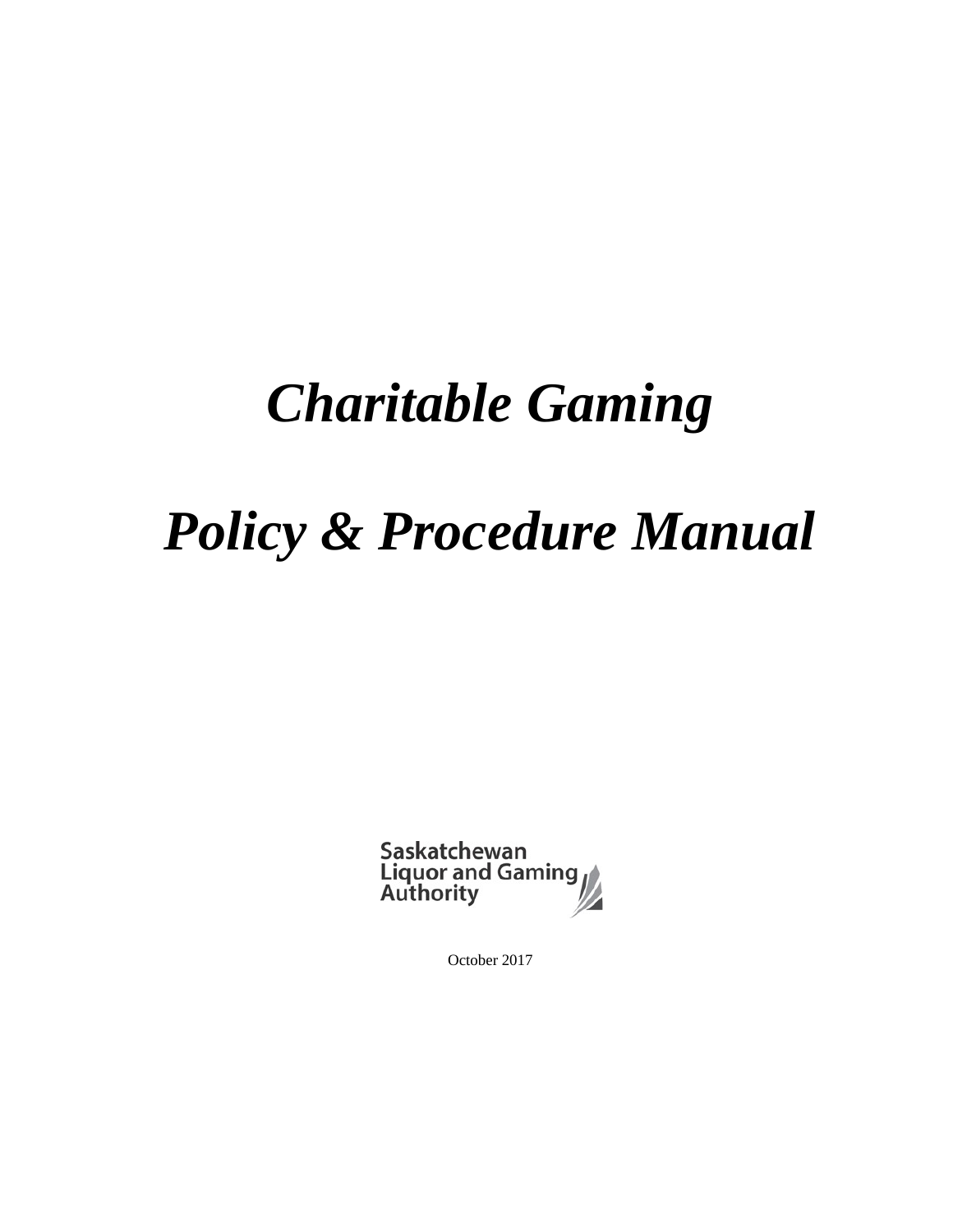# **Table of Contents**

| 1. |       |                                                                        |  |  |  |
|----|-------|------------------------------------------------------------------------|--|--|--|
| 2. |       |                                                                        |  |  |  |
| 3. |       |                                                                        |  |  |  |
| 4. |       |                                                                        |  |  |  |
|    | 4.1.  |                                                                        |  |  |  |
|    | 4.2.  |                                                                        |  |  |  |
| 5. |       |                                                                        |  |  |  |
|    | 5.1.  |                                                                        |  |  |  |
|    | 5.2.  |                                                                        |  |  |  |
|    | 5.3.  |                                                                        |  |  |  |
|    | 5.4.  |                                                                        |  |  |  |
| 6. |       |                                                                        |  |  |  |
|    | 6.1.  |                                                                        |  |  |  |
|    | 6.2.  |                                                                        |  |  |  |
|    | 6.3.  |                                                                        |  |  |  |
|    | 6.4.  |                                                                        |  |  |  |
|    | 6.5.  |                                                                        |  |  |  |
|    | 6.6.  |                                                                        |  |  |  |
|    | 6.7.  |                                                                        |  |  |  |
|    | 6.8.  |                                                                        |  |  |  |
|    | 6.9.  |                                                                        |  |  |  |
|    | 6.10. |                                                                        |  |  |  |
|    | 6.11. |                                                                        |  |  |  |
|    | 6.12. |                                                                        |  |  |  |
|    | 6.13. |                                                                        |  |  |  |
|    | 6.14. |                                                                        |  |  |  |
|    | 6.15. |                                                                        |  |  |  |
|    | 6.16. |                                                                        |  |  |  |
|    | 6.17. |                                                                        |  |  |  |
|    | 6.18. |                                                                        |  |  |  |
|    | 6.19. |                                                                        |  |  |  |
|    | 6.20. |                                                                        |  |  |  |
|    | 6.21. |                                                                        |  |  |  |
|    | 6.22. |                                                                        |  |  |  |
|    | 6.23. |                                                                        |  |  |  |
|    | 6.24. |                                                                        |  |  |  |
|    | 6.25. |                                                                        |  |  |  |
|    |       | 6.25.1.                                                                |  |  |  |
|    |       | 6.25.2.                                                                |  |  |  |
|    |       | 6.25.3.                                                                |  |  |  |
|    |       | 6.25.4.                                                                |  |  |  |
|    |       | 6.25.5.                                                                |  |  |  |
|    |       | 6.25.6.                                                                |  |  |  |
|    |       | Commercial, Professional and/or For-Profit Organizations 43<br>6.25.7. |  |  |  |
|    |       | 6.25.8.                                                                |  |  |  |
|    |       | Associations of Employees, Occupations, or Professions 43<br>6.25.9.   |  |  |  |
|    |       |                                                                        |  |  |  |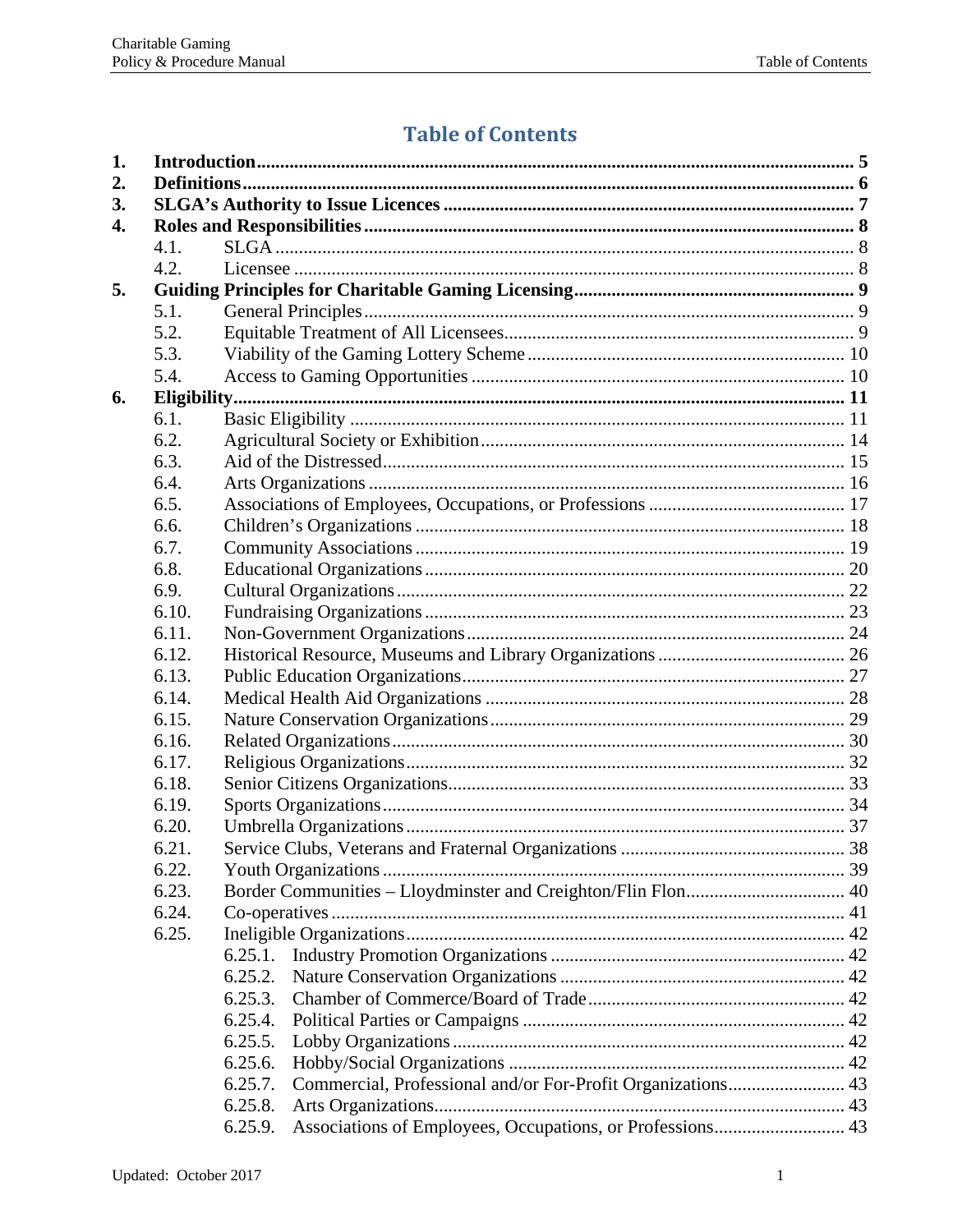|    |       | 6.25.10. |                                                                             |  |
|----|-------|----------|-----------------------------------------------------------------------------|--|
|    |       | 6.25.11. |                                                                             |  |
|    |       | 6.25.12. |                                                                             |  |
|    |       | 6.25.13. |                                                                             |  |
|    |       | 6.25.14. |                                                                             |  |
|    |       | 6.25.15. |                                                                             |  |
|    |       | 6.25.16. |                                                                             |  |
|    |       | 6.25.17. | Service Clubs, Veterans and Fraternal Organizations 45                      |  |
|    |       | 6.25.18. |                                                                             |  |
|    |       | 6.25.19. |                                                                             |  |
| 7. |       |          |                                                                             |  |
|    | 7.1.  |          |                                                                             |  |
|    | 7.2.  |          |                                                                             |  |
|    | 7.3.  |          |                                                                             |  |
| 8. |       |          |                                                                             |  |
|    | 8.1.  |          |                                                                             |  |
|    | 8.2.  |          |                                                                             |  |
|    | 8.3.  |          |                                                                             |  |
|    | 8.4.  |          |                                                                             |  |
|    | 8.5.  |          |                                                                             |  |
|    | 8.6.  |          |                                                                             |  |
|    | 8.7.  |          |                                                                             |  |
|    | 8.8.  |          |                                                                             |  |
|    | 8.9.  |          |                                                                             |  |
|    | 8.10. |          |                                                                             |  |
|    | 8.11. |          |                                                                             |  |
|    | 8.12. |          |                                                                             |  |
|    | 8.13. |          |                                                                             |  |
|    | 8.14. |          |                                                                             |  |
|    | 8.15. |          |                                                                             |  |
|    | 8.16. |          | Travel: Conferences, Seminars, Workshops, Clinics, Meetings, Conventions 82 |  |
|    | 8.17. |          |                                                                             |  |
|    | 8.18. |          |                                                                             |  |
|    | 8.19. |          |                                                                             |  |
|    | 8.20. |          |                                                                             |  |
|    | 8.21. |          |                                                                             |  |
|    | 8.22. |          |                                                                             |  |
|    | 8.23. |          |                                                                             |  |
|    | 8.24. |          |                                                                             |  |
|    | 8.25. |          |                                                                             |  |
|    |       | 8.25.1.  |                                                                             |  |
|    |       | 8.25.2.  |                                                                             |  |
|    |       | 8.25.3.  |                                                                             |  |
|    |       | 8.25.4.  |                                                                             |  |
|    |       | 8.25.5.  |                                                                             |  |
|    |       | 8.25.6.  |                                                                             |  |
|    |       | 8.25.7.  |                                                                             |  |
|    |       | 8.25.8.  |                                                                             |  |
|    |       | 8.25.9.  |                                                                             |  |
|    |       |          |                                                                             |  |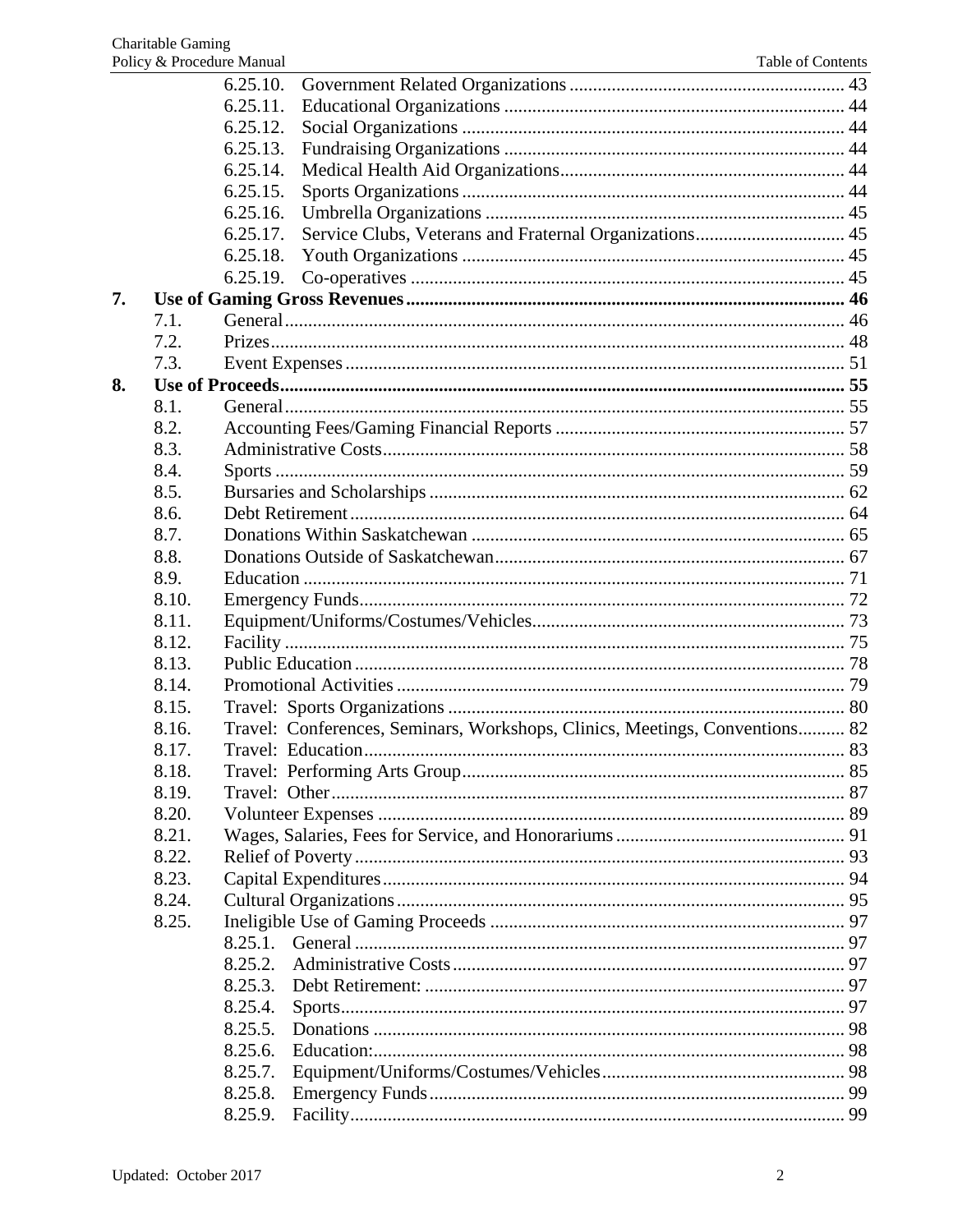|     |       | 8.25.10.                                                                           |  |
|-----|-------|------------------------------------------------------------------------------------|--|
|     |       | 8.25.11.                                                                           |  |
|     |       | 8.25.12.                                                                           |  |
|     |       | 8.25.13.                                                                           |  |
|     |       | 8.25.14.                                                                           |  |
|     |       | 8.25.15.                                                                           |  |
|     |       | 8.25.16.                                                                           |  |
|     |       | Wages, Salaries, Fees for Service, and Honorariums  100<br>8.25.17.                |  |
|     |       | 8.25.18.                                                                           |  |
|     |       | 8.25.19.                                                                           |  |
|     |       | 8.25.20.                                                                           |  |
| 9.  |       |                                                                                    |  |
|     | 9.1.  |                                                                                    |  |
|     | 9.2.  |                                                                                    |  |
|     | 9.3.  |                                                                                    |  |
|     | 9.4.  |                                                                                    |  |
|     | 9.5.  |                                                                                    |  |
|     | 9.6.  |                                                                                    |  |
|     | 9.7.  |                                                                                    |  |
|     | 9.8.  |                                                                                    |  |
|     | 9.9.  |                                                                                    |  |
| 10. |       |                                                                                    |  |
|     | 10.1. |                                                                                    |  |
|     |       |                                                                                    |  |
|     |       | 10.1.2.                                                                            |  |
|     |       | 10.1.3.                                                                            |  |
|     |       | 10.1.4.                                                                            |  |
|     |       | 10.1.5.                                                                            |  |
|     |       | 10.1.6.                                                                            |  |
|     |       | 10.1.7.                                                                            |  |
|     |       | 10.1.8.                                                                            |  |
|     |       | 10.1.9.                                                                            |  |
|     |       |                                                                                    |  |
|     |       | 10.1.11.                                                                           |  |
|     | 10.2. |                                                                                    |  |
|     |       | 10.2.1.                                                                            |  |
|     |       | 10.2.2.                                                                            |  |
|     |       | Use of Playing Cards, Dice and Wheels of Fortune for Raffle Gaming  127<br>10.2.3. |  |
|     |       | 10.2.4.                                                                            |  |
|     |       | Raffle Cancellation Procedures (once ticket sales have commenced)  128<br>10.2.5.  |  |
|     |       | 10.2.6.<br>Raffle Draw Date Amendments (once ticket sales have commenced) 129      |  |
|     |       | 10.2.7.                                                                            |  |
|     |       | 10.2.8.                                                                            |  |
|     | 10.3. |                                                                                    |  |
|     |       |                                                                                    |  |
|     | 10.4. |                                                                                    |  |
|     | 10.5. |                                                                                    |  |
| 11. |       |                                                                                    |  |
|     | 11.1. |                                                                                    |  |
|     |       |                                                                                    |  |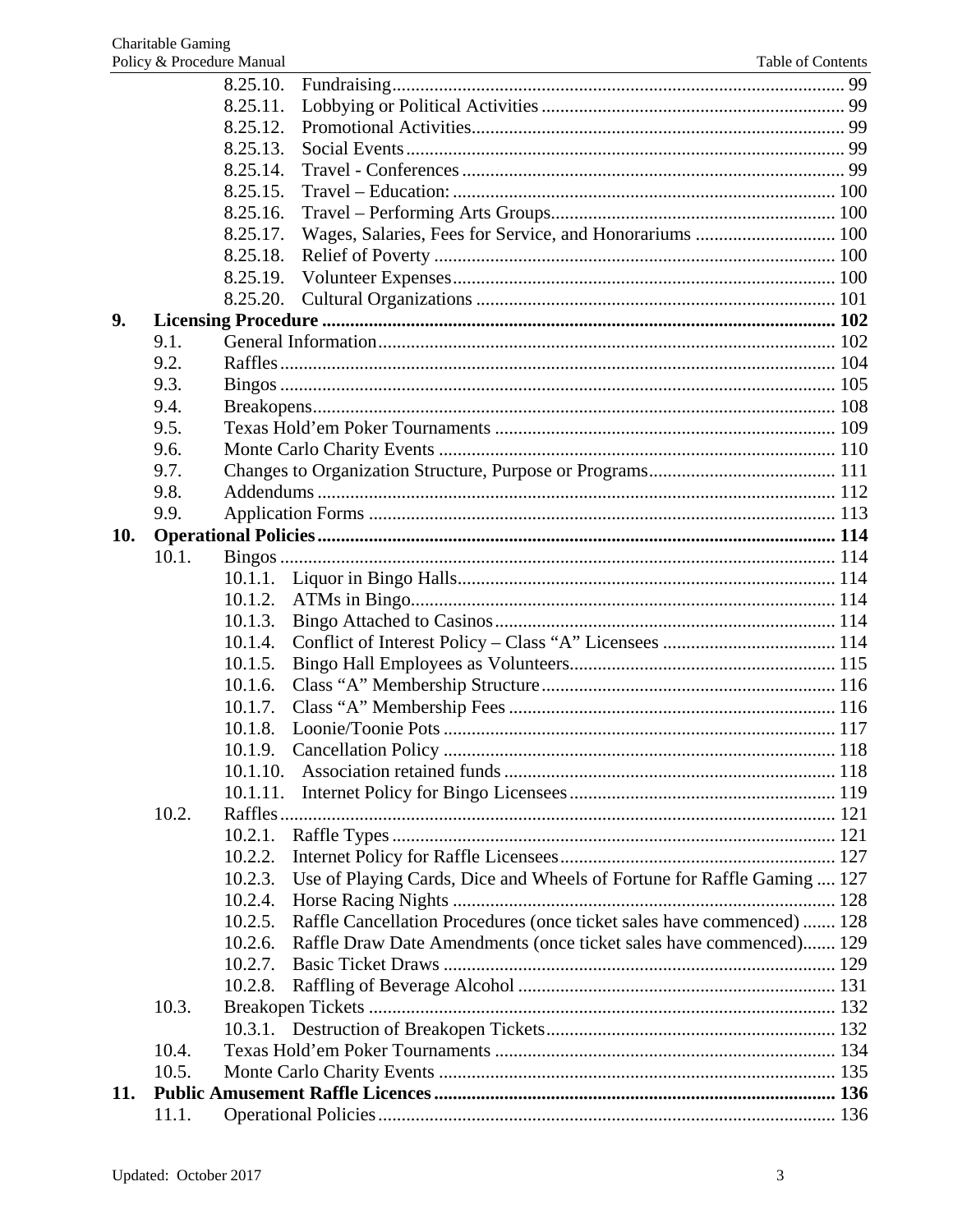|     | Policy & Procedure Manual<br>Table of Contents |                                                                     |  |  |  |
|-----|------------------------------------------------|---------------------------------------------------------------------|--|--|--|
|     |                                                |                                                                     |  |  |  |
|     | 12.1.                                          |                                                                     |  |  |  |
| 13. |                                                |                                                                     |  |  |  |
|     | 13.1.                                          |                                                                     |  |  |  |
| 14. |                                                |                                                                     |  |  |  |
|     | 14.1.                                          |                                                                     |  |  |  |
|     | 14.2.                                          |                                                                     |  |  |  |
| 15. |                                                |                                                                     |  |  |  |
|     | 15.1.                                          |                                                                     |  |  |  |
| 16. |                                                |                                                                     |  |  |  |
|     | 16.1.                                          | Terms and Conditions for Class A Bingo/Charitable Gaming Events 146 |  |  |  |
|     | 16.2.                                          | Terms and Conditions for Class B Bingo/Charitable Gaming Events 146 |  |  |  |
|     | 16.3.                                          |                                                                     |  |  |  |
|     | 16.4.                                          | Terms and conditions for Class C Restricted Bingo Lotteries 146     |  |  |  |
|     | 16.5.                                          |                                                                     |  |  |  |
|     | 16.6.                                          |                                                                     |  |  |  |
|     | 16.7.                                          |                                                                     |  |  |  |
|     | 16.8.                                          |                                                                     |  |  |  |
|     | 16.9.                                          |                                                                     |  |  |  |
|     | 16.10.                                         |                                                                     |  |  |  |
|     | 16.11.                                         |                                                                     |  |  |  |
|     | 16.12.                                         |                                                                     |  |  |  |
| 17. |                                                |                                                                     |  |  |  |
|     | 17.1.                                          |                                                                     |  |  |  |
|     | 17.2.                                          |                                                                     |  |  |  |
|     | 17.3.                                          |                                                                     |  |  |  |
| 18. |                                                |                                                                     |  |  |  |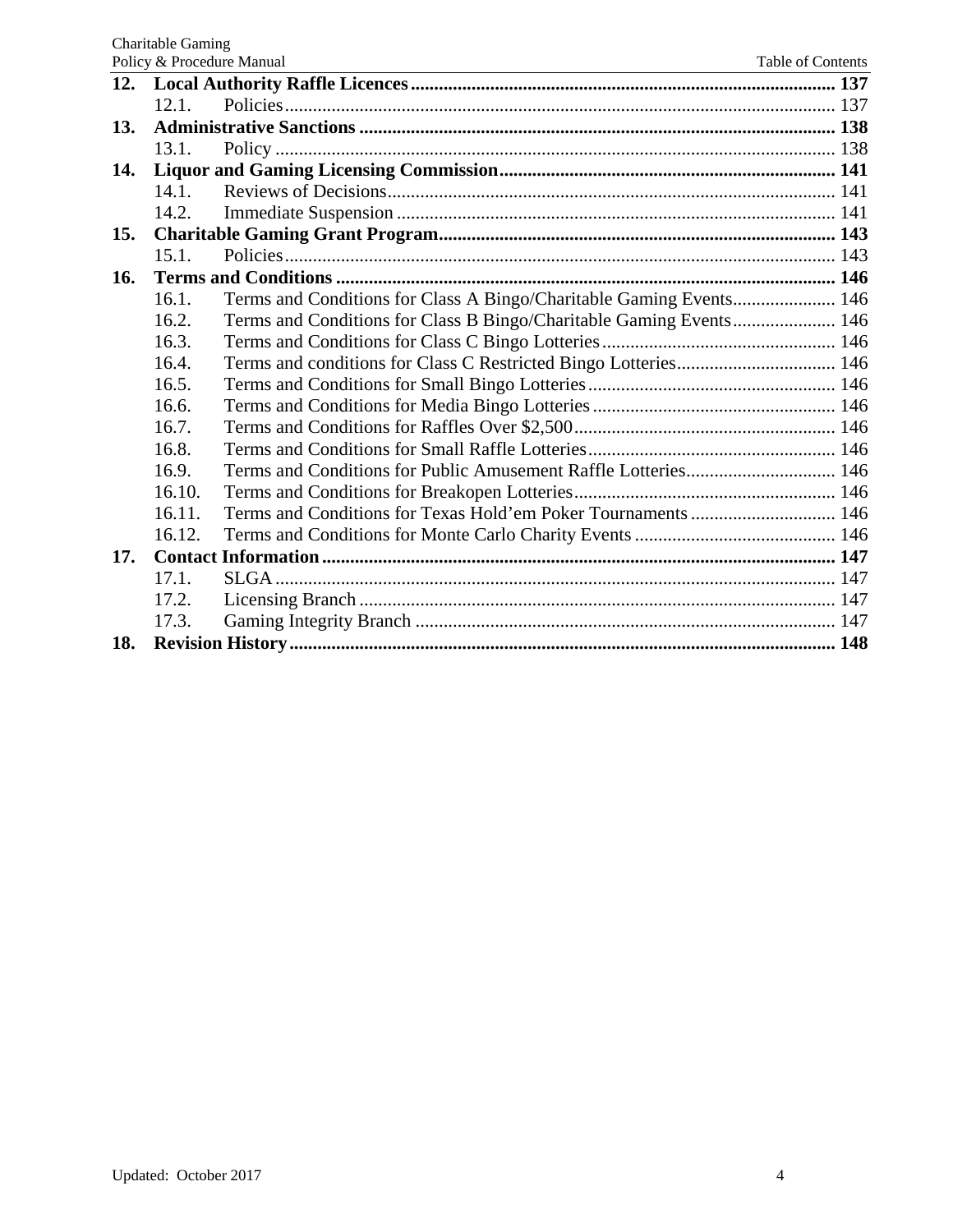# <span id="page-5-0"></span>**1. Introduction**

This manual provides information on Saskatchewan Liquor and Gaming Authority (SLGA) policy and procedure respecting charitable gaming licensing. It contains information on SLGA's authority to issue Licences, the guiding principles in licensing policy decisions, eligibility guidelines, guidelines pertaining to the use of Gaming Proceeds, Terms and Conditions, and the Liquor and Gaming Licensing Commission review process.

This manual is intended to provide guidance respecting charitable gaming licensing, recognizing that each application is unique and eligibility will be determined based on the specific organization and its proposed use of proceeds. This manual has been developed for information and reference purposes and is not intended to be relied upon as legal advice.

This manual is not intended to replace *The Alcohol and Gaming Regulation Act, 1997, The Gaming Regulations, 2007* or the Terms and Conditions upon which SLGA issues charitable gaming Licences.

Should you have any questions or require clarification, please contact:

Licensing Branch Saskatchewan Liquor and Gaming Authority 12th Floor, 2500 Victoria Avenue P.O. Box 5054 REGINA SK S4P 3M3 Toll Free 1-800-667-7565 (306) 787-5563 (telephone) (306) 787-8981 (fax)

#### **Note:**

Access to all charitable gaming applications, financial reports, Terms and Conditions and other relevant documents is available online at [www.slga.com.](http://www.slga.com/) Applications and financial reports can also be submitted online at this site.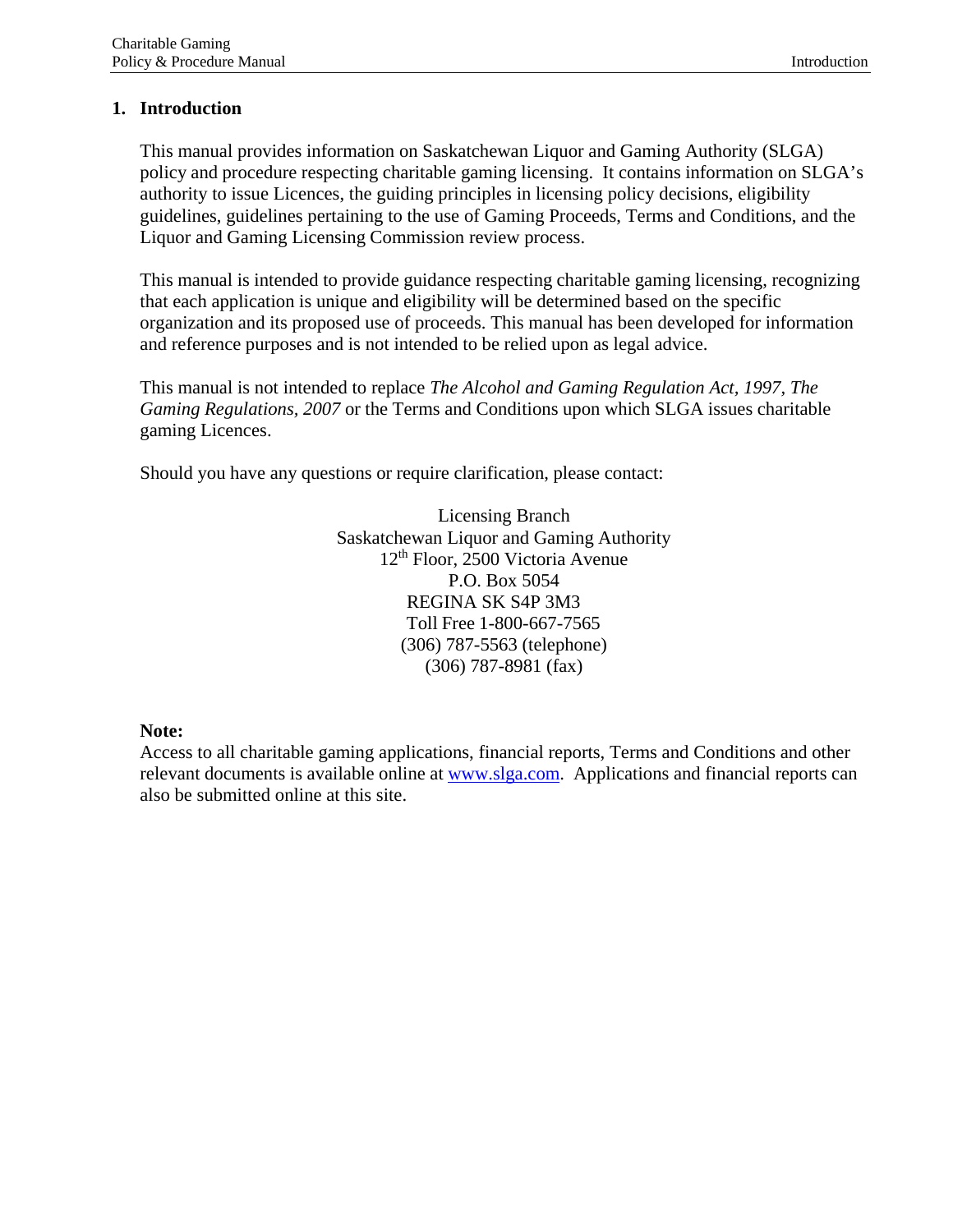# <span id="page-6-0"></span>**2. Definitions**

The following definitions explain terms that are used in this manual.

- a) "Association" means an incorporated, not-for profit that represents or acts as the agent for its members, which are licensed charities. An Association is a Class "A" Licensee and coordinates activities related to Bingo/Charitable Gaming Events (if applicable, including Breakopen and Raffle Ticket sales) on behalf of or as agent for all of the licensed charities conducting Bingo/Charitable Gaming Events in its licensed facility.
- b) "Association Bingo Hall" means any premises where Bingo/Charitable Gaming Events are conducted in excess of three events per week and it is apparent the premises exist primarily for the purpose of conducting these events.
- c) "Bingo Event" means an event lasting a minimum of two (2) and a maximum of six (6) consecutive hours in which a series of bingo games are played under the authority of a Licence and requiring an event close-out summary. Bingo Events may not begin before 9:00 a.m. and must conclude by 4:00 a.m.
- d) "Bingo Event Ticket" means a Breakopen Ticket which contains a prize in which the winner is determined by matching a bingo ball symbol or symbols on a Breakopen Ticket with a specified number or numbers drawn during the course of a licensed bingo game. Bingo Event Tickets are considered breakopens and not bingo paper.
- e) "Breakopen" or "Breakopen Tickets" means a gaming piece used in a game of chance that is completely made of paper or paper products which conceal numbers or symbols that must be exposed by the player by tearing off a covering in order to determine wins or losses. Prizes must be defined as per the game structure, and may be instant prizes or secondary prizes. Includes both Bingo Event Tickets and Seal Cards.
- f) "Charitable Gaming Event" means a Bingo Event at an Association Bingo Hall for which a Class "B" Licensee is licensed to conduct and manage one or more lottery schemes, including Bingo, Breakopen Gaming and Raffles, and all revenues are shared within the Association membership in accordance with an SLGA approved distribution formula.
- g) "Event Expenses" are the costs incurred by the licensed organization to operate an event.
- h) "Gaming Proceeds" are funds remaining from total event Gross Revenue after the payment of approved prizes and approved Event Expenses. Gaming Proceeds shall also include all interest, dividends or other income earned on gaming funds deposited in interest accounts or held, with SLGA approval, in deposit certificates or investments made by a trustee.
- i) "Gross Revenue" is defined as "all monies spent (bet) by patrons in order to participate in a lottery scheme".
- j) "Licence" means a Licence issued by pursuant to the *Criminal Code*, for the conduct and management of a lottery scheme.
- k) "Seal Card" means a Breakopen Ticket posted at the licensed location that is used to determine the winner of a secondary prize by opening a window to reveal a symbol that matches a ticket held by a player.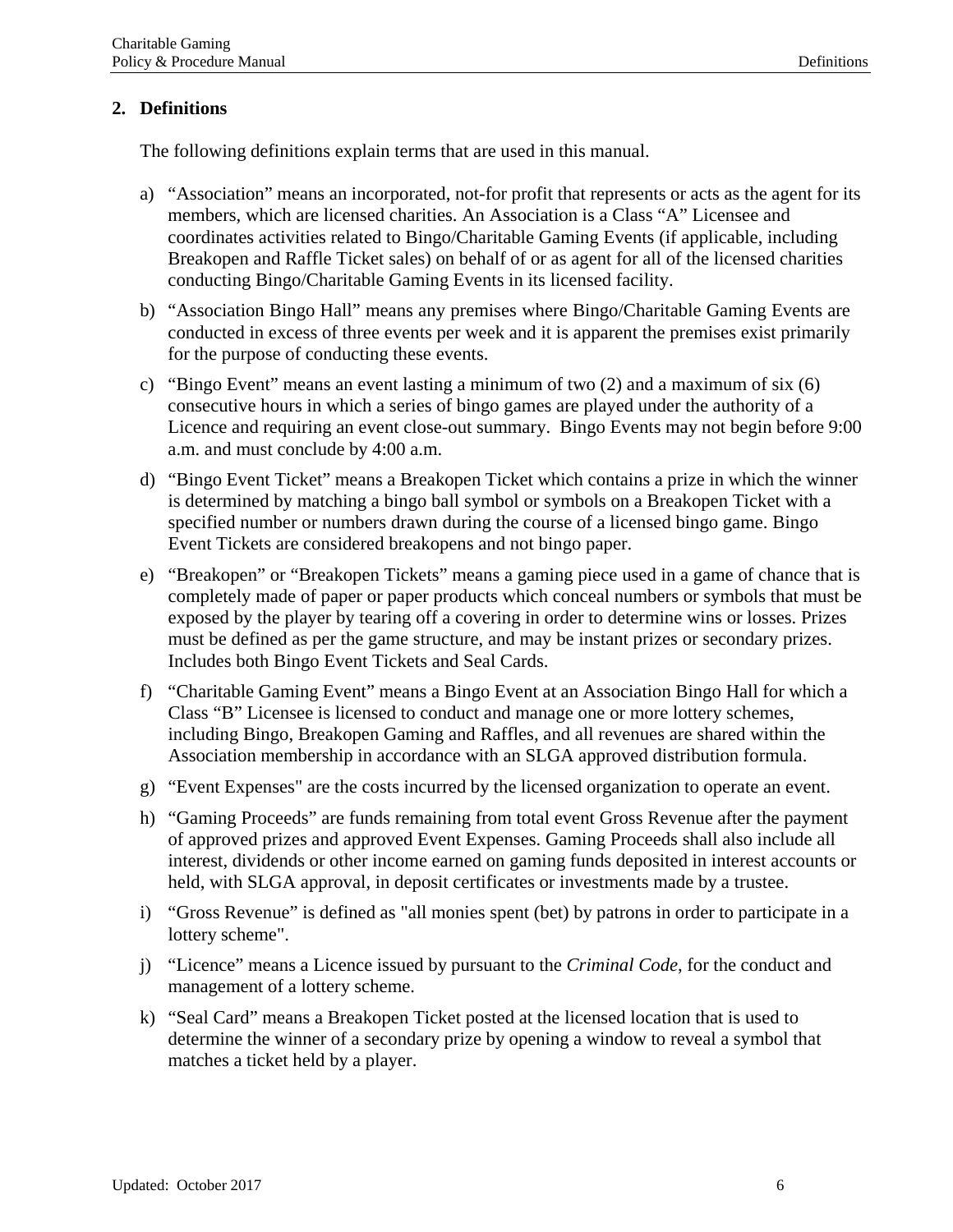# <span id="page-7-0"></span>**3. SLGA's Authority to Issue Licences**

Gaming, outside of some specific exceptions in the *Criminal Code,* is a criminal offence. One of the exceptions in the *Criminal Code* is gaming carried on under a Licence issued by a province to a charitable or religious organization to conduct and manage a gaming activity where the proceeds from the gaming activity are used for charitable or religious object or purpose.

Clause 207(1) of the *Criminal Code* states, in part:

- 207(1) Not withstanding any of the provisions of the Part relating to gaming and betting, it is lawful:
	- (b) For a charitable or religious organization, pursuant to a Licence issued by the Lieutenant Governor in Council of a province or by such other person or authority in the province as may be specified by the Lieutenant Governor in Council thereof, to conduct and manage a lottery scheme in that province if the proceeds from the lottery scheme are used for a charitable or religious purpose.

SLGA is authorized by the government of Saskatchewan to issue Licences to charitable and religious organizations to conduct and manage lottery schemes where the proceeds are to be used for a charitable or religious purpose. SLGA is also authorized, pursuant to subsection 207(2) of the *Criminal Code,* to establish the Terms and Conditions upon which a Licence is issued.

As the term "charitable" is not defined by legislation, SLGA relies on common law to define the term. SLGA has developed policy guidelines based upon common law, as well as Liquor and Gaming Licensing Commission decisions, to assist with decision making and to provide the overall policy framework for charitable gaming licensing.

Applicants may apply to the Liquor and Gaming Licensing Commission for a review of SLGA decisions respecting Licence denials, suspensions, cancellations and Terms and Conditions. See Section 13 for more information on the review process.

SLGA also issues Licences under Clause 207(1)(d) of the *Criminal Code*, known as Public Amusement Lottery Licences. See Section 11 of this manual for information on this type of Licence.

The Lieutenant Governor in Council has specified the Indigenous Gaming Regulators (IGR), pursuant to paragraph 207(1)(b) of the *Criminal Code,* as the authority to issue charitable gaming Licences to charitable or religious organizations to conduct and manage charitable gaming on designated reserves. Designation is provided by way of Band Council Resolution. For more information on licensing on designated reserves, contact IGR at (306) 477-5700 or toll free at (877) 477-4114. Information is also available at [www.igr.ca.](http://www.igr.ca/)

Any organization conducting and managing a lottery scheme without the proper Licence could be charged with breach of the *Criminal Code.* If an organization is not sure whether their event requires a Licence, the organization should contact SLGA at the number provided in Chapter 1 of this manual.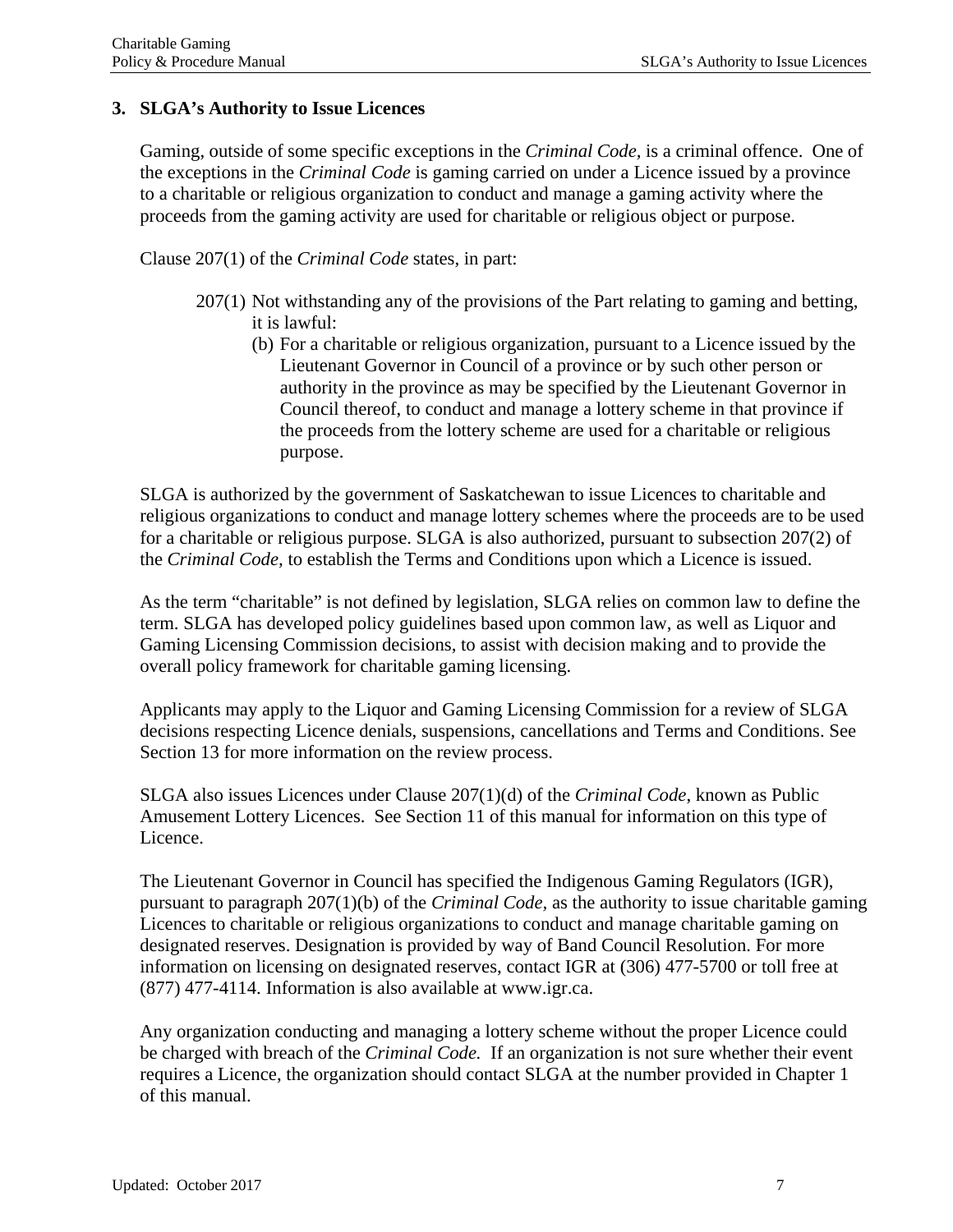#### <span id="page-8-0"></span>**4. Roles and Responsibilities**

#### <span id="page-8-1"></span>**4.1. SLGA**

SLGA is responsible for licensing and regulating gaming activities in Saskatchewan, including charitable gaming, and ensuring the integrity and lawful conduct and management of gaming in the province.

This includes issuing Licences to eligible organizations and ensuring the Licensees' comply with the *Criminal Code*, *The Alcohol and Gaming Regulation Act, 1997*, *The Gaming Regulations 2002*, and the Terms and Conditions upon which the Licence is issued.

#### <span id="page-8-2"></span>**4.2. Licensee**

The Licensee is responsible for complying with the provisions of the *Criminal Code* with respect to the conduct and management of lottery schemes. The Licensee is responsible for understanding how the *Criminal Code*, *The Alcohol and Gaming Regulation Act, 1997, The Gaming Regulations 2002* and Terms and Conditions affect the operation of the Licensee's charitable gaming event.

Failure to comply with the *Criminal Code*, *The Alcohol and Gaming Regulation Act, 1997,* and Terms and Conditions may result in suspension or revocation of a Licence or refusal of future Licences. Failure to comply with the *Criminal Code* could also result in criminal prosecution.

Copies of *The Alcohol and Gaming Regulation Act, 1997*, *The Gaming Regulations 2007* and the Terms and Conditions may be obtained online at [www.slga.com](http://www.slga.com/) or [www.qp.gov.sk.ca/](http://www.qp.gov.sk.ca/) or by contacting:

> Saskatchewan Liquor and Gaming Authority 2500 Victoria Avenue P.O. Box 5054 REGINA SK S4P 3M3 Toll Free 1-800-667-7565 (306) 787-5563 (telephone) (306) 787-8981 (fax)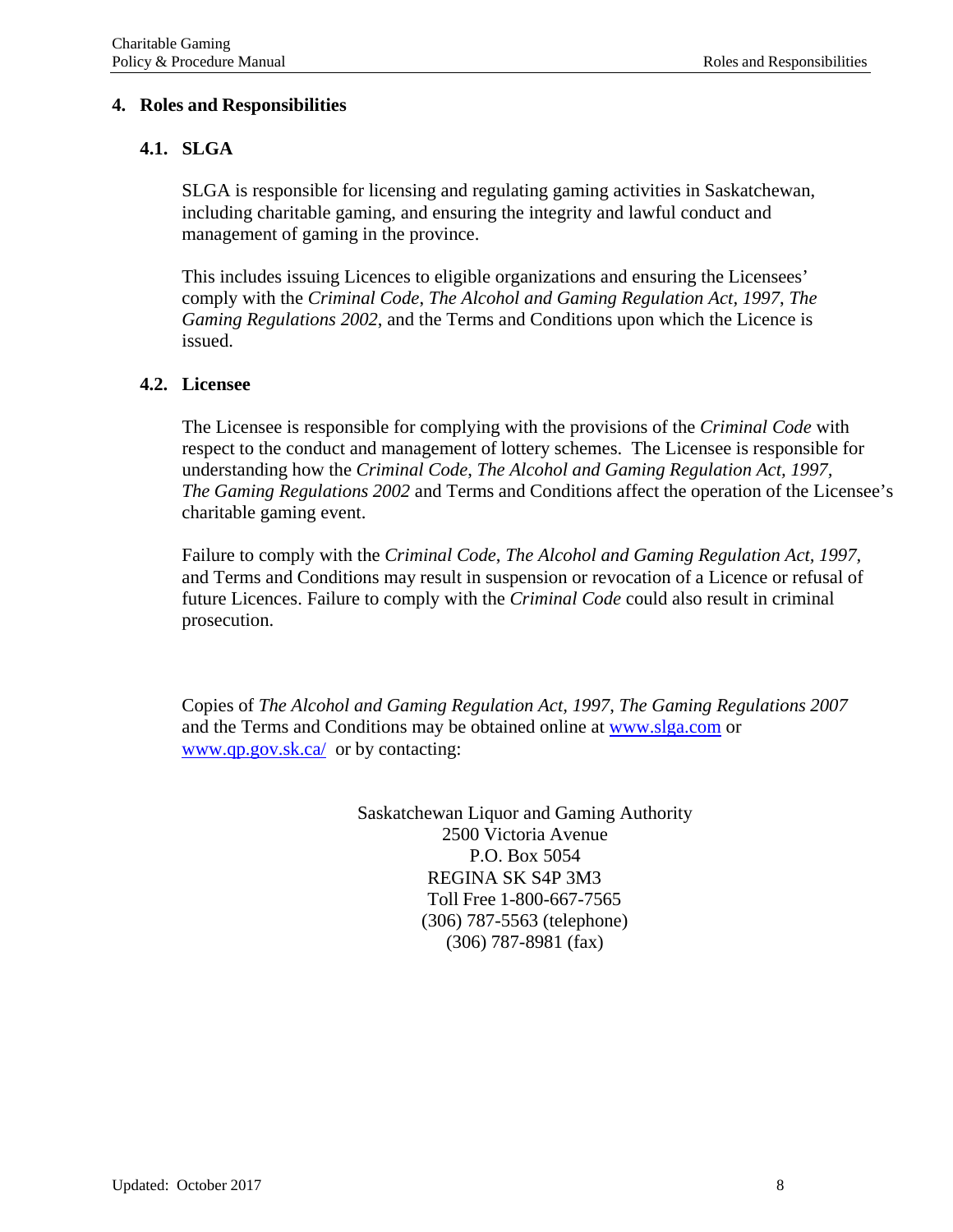# <span id="page-9-0"></span>**5. Guiding Principles for Charitable Gaming Licensing**

SLGA strives to ensure equitable licensing practices through a consistent approach to the development and application of its licensing policies and decisions. An organization's eligibility for a Licence, and its use of Gaming Proceeds, are of fundamental importance to SLGA. Guidelines for eligibility and for the use of Gaming Proceeds are available in subsequent chapters of this manual.

SLGA, in the development of eligibility guidelines and guidelines for the use of Gaming Proceeds, must first and foremost ensure compliance with the *Criminal Code* requirements. The *Criminal Code* requires that only charitable or religious organizations are eligible for Licences and that the proceeds must be used only for charitable or religious objects or purposes.

SLGA also considers other important factors and priorities in the development of charitable gaming policy and in its licensing decisions, such as social responsibility, market economics, maximizing the number of individuals receiving benefits, maximizing access for charitable organizations, and maintaining the integrity of gaming. The charitable gaming market in Saskatchewan is limited, especially in bingo and breakopen sectors; therefore, licensing decisions and policy reflect this limited availability. Consideration of these factors, however, will not result in policy that contravenes the *Criminal Code*.

In order to ensure equitable licensing practices and opportunities for Saskatchewan charities, the charitable gaming decision-making process is guided by the following principles:

#### <span id="page-9-1"></span>**5.1. General Principles**

- Licensing decisions must comply with the *Criminal Code, The Alcohol and Gaming Regulation Act, 1997*, the Terms and Conditions, and SLGA policies and procedures.
- Licensing decisions must be reasonable and justifiable.
- Gaming licensing decisions should be made in the best interests of the Saskatchewan public by supporting the integrity of gaming and overall charitable objects.
- Guidelines pertaining to the authorized use of Gaming Proceeds are developed to ensure Gaming Proceeds are directed to purposes consistent with the charitable object of the licensed organization.

#### <span id="page-9-2"></span>**5.2. Equitable Treatment of All Licensees**

- SLGA will ensure that licensing is administered fairly and equitably.
- SLGA will ensure that gaming applicants and Licensees satisfy the processing, operating and/or regulatory requirements.
- SLGA will ensure charitable organizations receive consistent and equitable treatment with respect to sanctions. Licensees that fail to comply with the terms of their Licence will be penalized according to the severity of the violation. Possible sanctions include: warnings, additional terms and conditions, suspensions, cancellations, refusal to issue licence and criminal charges. Consideration will be given to intent, impact upon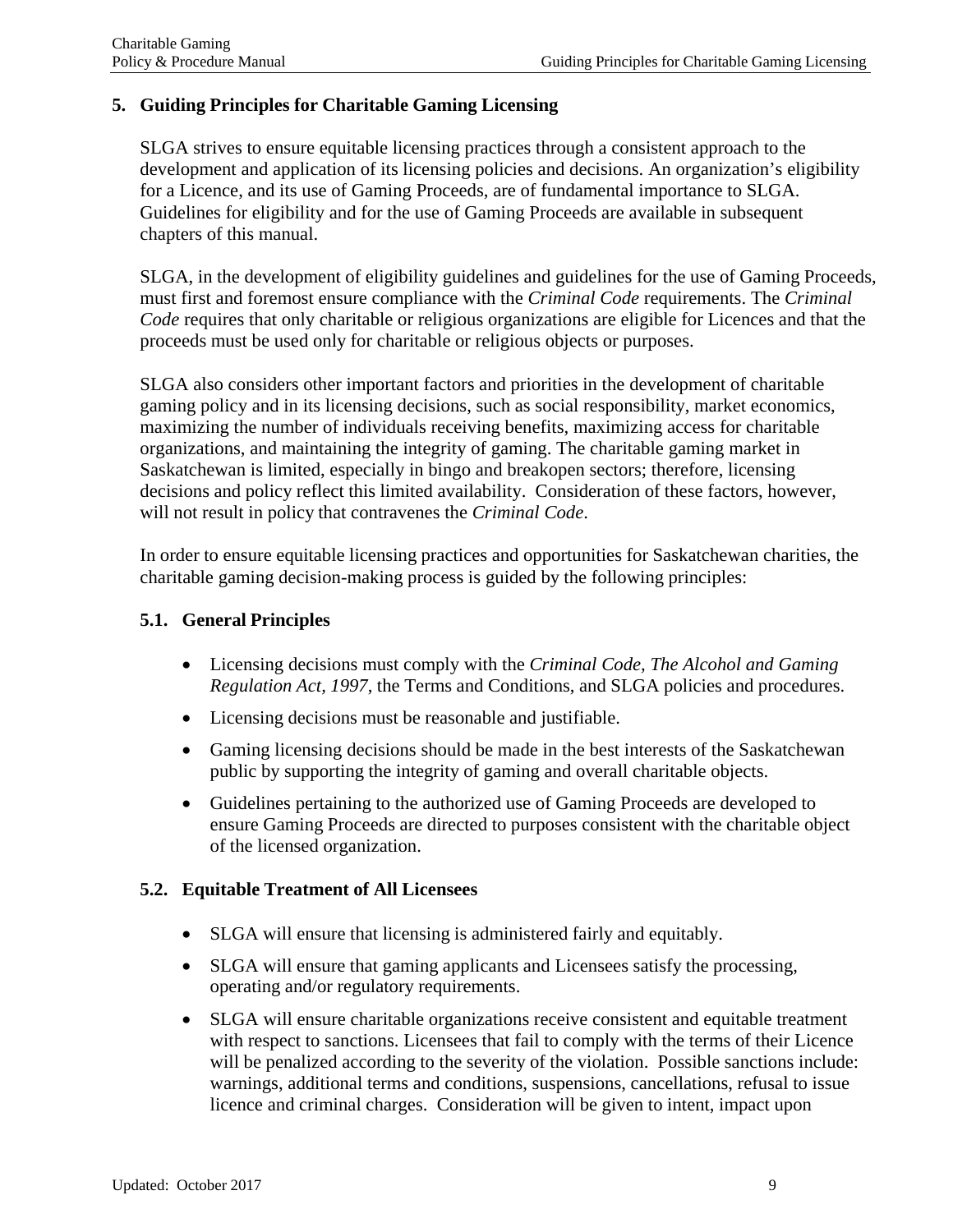beneficiaries, and corrective action taken prior to imposing any sanction. Licensees are encouraged to review Section 13 of this manual for more information.

# <span id="page-10-0"></span>**5.3. Viability of the Gaming Lottery Scheme**

- SLGA may, in its discretion, decline to licence an event that does not appear to have a reasonable prospect for success. However, licensing by SLGA does not imply any guarantee of the success of the lottery scheme.
- The following factors will be considered when assessing the viability of the gaming lottery scheme: the organization's previous experience, the organization's resources, market conditions, and financial risks.

# <span id="page-10-1"></span>**5.4. Access to Gaming Opportunities**

- Consideration shall be given to the distinction between organizations providing broad services to a large segment of the community/province and to those serving only a small self-interest membership. The needs of the applicant and the benefits from the use of proceeds to the community and province as a whole will be considered.
- Gaming Proceeds are limited, especially in the bingo and breakopen sectors, so licensing decisions and policy reflect the limited availability of gaming funds.
- Given the limited gaming proceeds available, policy/guidelines give consideration to the availability of funding through sources other than gaming.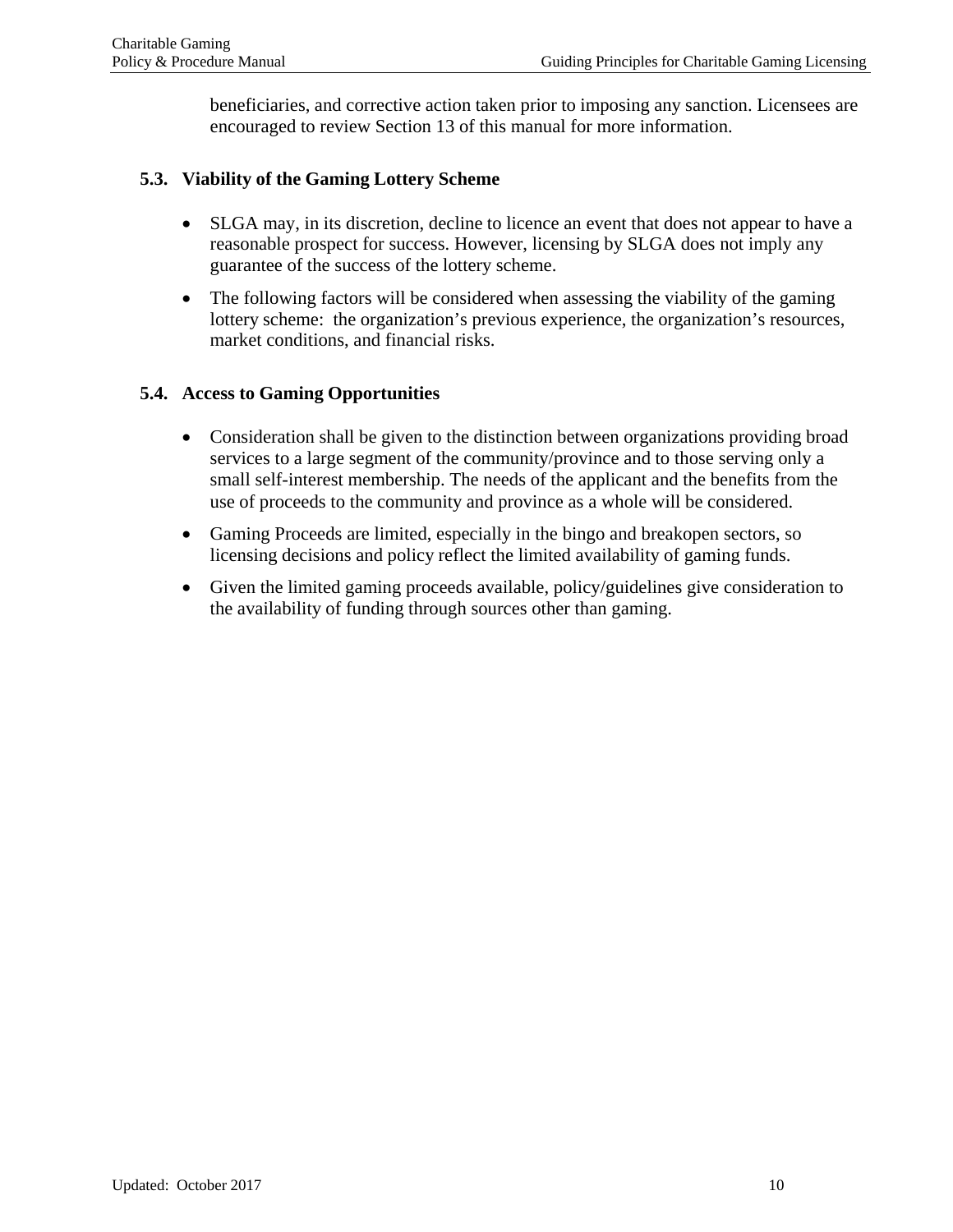# <span id="page-11-0"></span>**6. Eligibility**

The "Eligibility" section contains examples of organizations that are both eligible, and not eligible, for a Licence. This section is not intended to capture all types of organizations, but does provide a guideline for many potential applicants. Each application is evaluated on its own merits.

# <span id="page-11-1"></span>**6.1. Basic Eligibility**

In order to be eligible for a Licence, an organization must be a charitable or religious group and is required to use its proceeds for a charitable or religious purpose. Both of these requirements must be met in order to be eligible for licensing.

- 6.1.1. An organization that is not charitable or religious is not eligible for licensing regardless of its intended use of proceeds. Likewise, a charitable or religious organization with an intended purpose that is not charitable or religious will not be eligible for a Licence for the proposed purpose.
- 6.1.2. The charitable or religious organization is eligible for licensing if the organization is structured in a manner acceptable to SLGA, if the organization can prove a record of active delivery of a charitable or religious program to the community and if the organization is able to demonstrate a community need for the program or service it delivers. SLGA determines the existence of community need by the following:
	- (a) Whether the organization's programs or services are reasonably available to members of the general public who qualify and wish to participate so as to provide a broad community benefit; and
	- (b) Whether the organization's programs or services are unique to the community or fill a need that would otherwise not be met in the community.
- 6.1.3. Charitable or religious organizations/purposes are generally divided into four classifications:
	- **(a) Relief of poverty. Examples of relief of poverty include:**
		- Programs which provide relief of the disadvantaged;
		- Social services and educational programs for the emotionally or physically distressed.

# **(b) Advancement of education. Examples of advancement of education include:**

- Student scholarships;
- Aid to schools;
- Aid to libraries;
- Aid to museums:
- Aid to the arts; or
- Aid to the preservation of cultural heritage.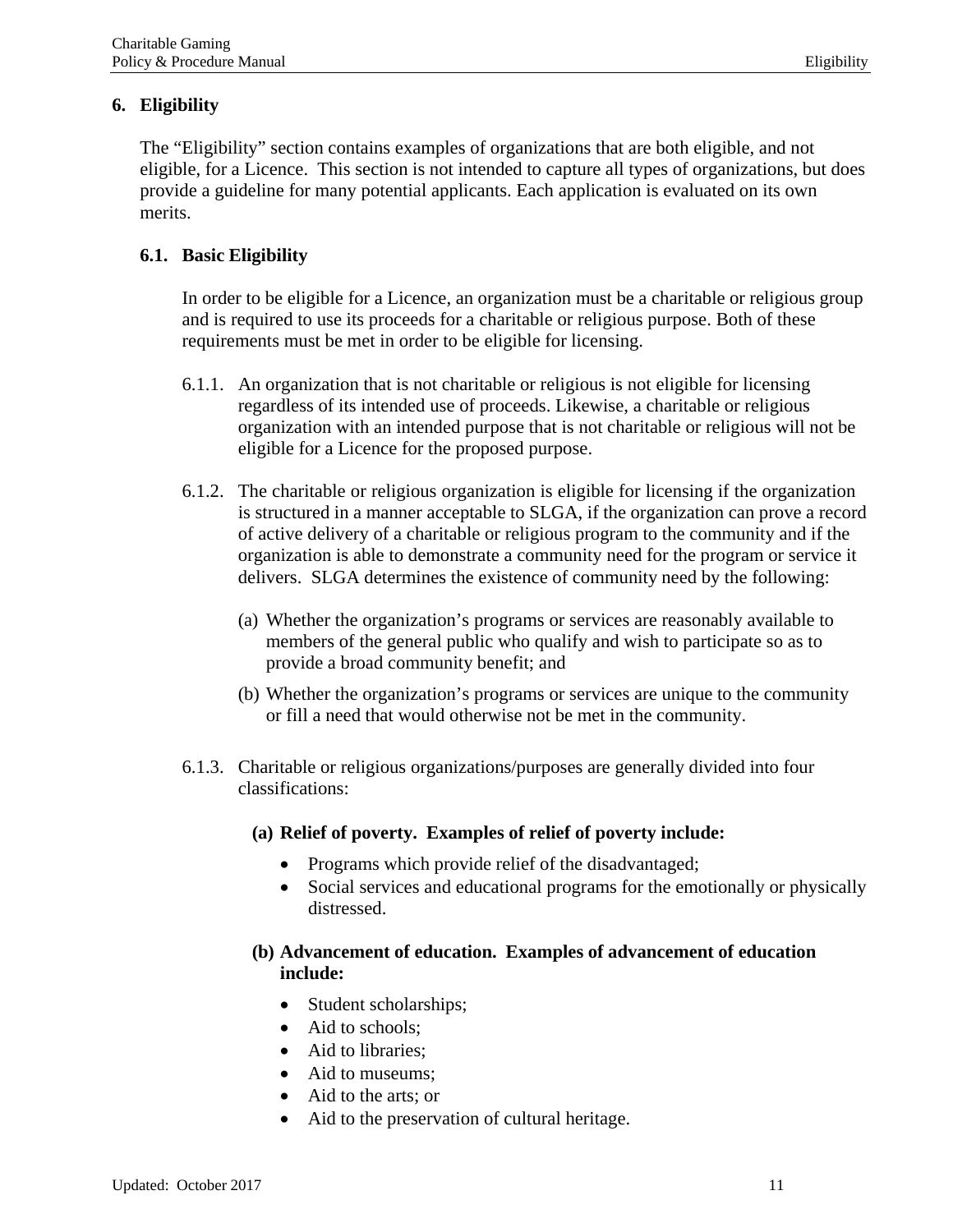#### **(c) Advancement of religion:**

- Organizations such as churches, parishes, congregations, and lay groups, involved in furthering religious principles or objectives.
- **(d) General benefit to the broad community. Examples of purposes deemed to be of general benefit to the broad community include:**
	- Improvements to the quality of health;
	- Support of medical research;
	- Aid to medical treatment programs;
	- Supply a facility for the community's use; or
	- Support of eligible competitive amateur athletics.
- 6.1.4. To be eligible for gaming licensing, the structure of the applicant organization must include:
	- (a) A broad based volunteer membership which are representatives of the community at large;
	- (b) An executive democratically chosen from its volunteer base;
	- (c) Volunteer directors or officers;
	- (d) Programs that benefit a large segment of the community, not members' selfinterest;
	- (e) Saskatchewan resident volunteers who establish, maintain control of and deliver the organization's programs; (Border communities may be an exception to this policy – see Eligibility, Border Communities - Section 6.23.);
	- (f) A not-for-profit objective that meets the charitable or religious requirement;
	- (g) Applicants who are incorporated under any statute must have bylaws that, upon dissolution of the applicant organization, require any assets remaining after paying debts and liabilities to be disbursed to eligible charitable or religious organizations or purposes.
- 6.1.5. The applicant organization must be able to prove a record of active delivery of its charitable or religious objectives or programs to the community for the previous six months.
- 6.1.6. The organization's proposed use of Gaming Proceeds must be in accordance with SLGA's Use of Gaming Proceeds guidelines.
- 6.1.7. Organizations engaged in any commercial activity that generates income for the personal gain of the organization's membership or others, are ineligible for licensing.
- 6.1.8. Organizations that charge fees for programs or services for the purpose of generating a profit rather than on a cost-recovery basis are ineligible for licensing.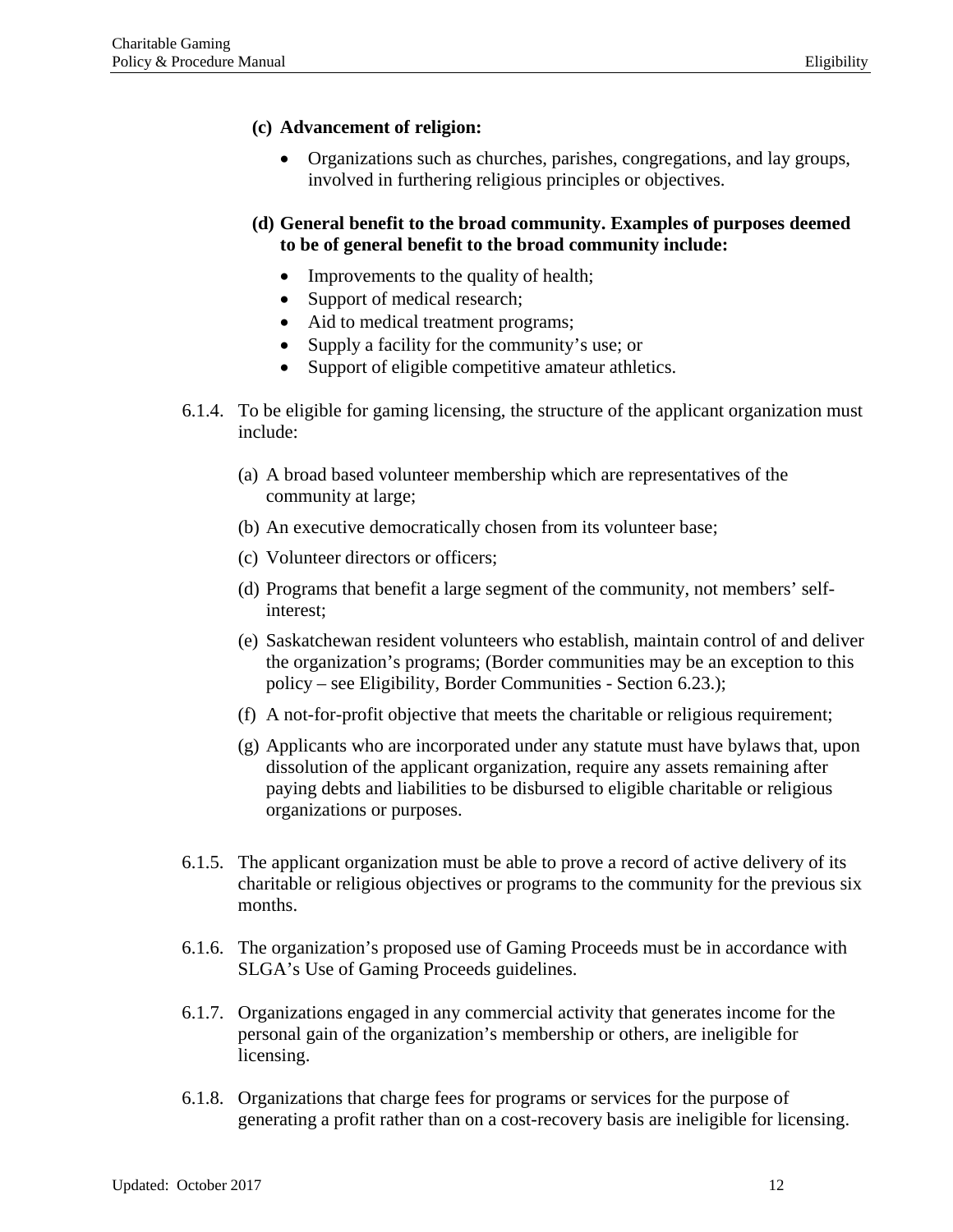- 6.1.9. An organization is not considered as charitable unless its object and purposes are exclusively charitable. Activities of the organization should be consistent in meeting its object and purposes.
- 6.1.10. Organizations whose application for licensing is under review by SLGA, or organizations already licensed by SLGA, shall immediately advise SLGA in writing of any changes to:
	- (a) The organization's structure as required in Section 6.1.4, (for example, changes in the organization's executive, changes to the banking signing authority, etc.);
	- (b) The organization's objectives or purpose;
	- (c) The type or nature of programs or services that are delivered by the organization including changes to:
		- The date and/or time of program and/or service delivery;
		- The premises from which the program and/or service delivery is made;
		- The community or communities from which and to which program or service delivery is provided;
		- The intended recipients, participants or beneficiaries of programs or services; and
		- The facility access policy or procedures, for organizations that operate a public facility.
	- (d) Any other information provided to SLGA as part of the application process.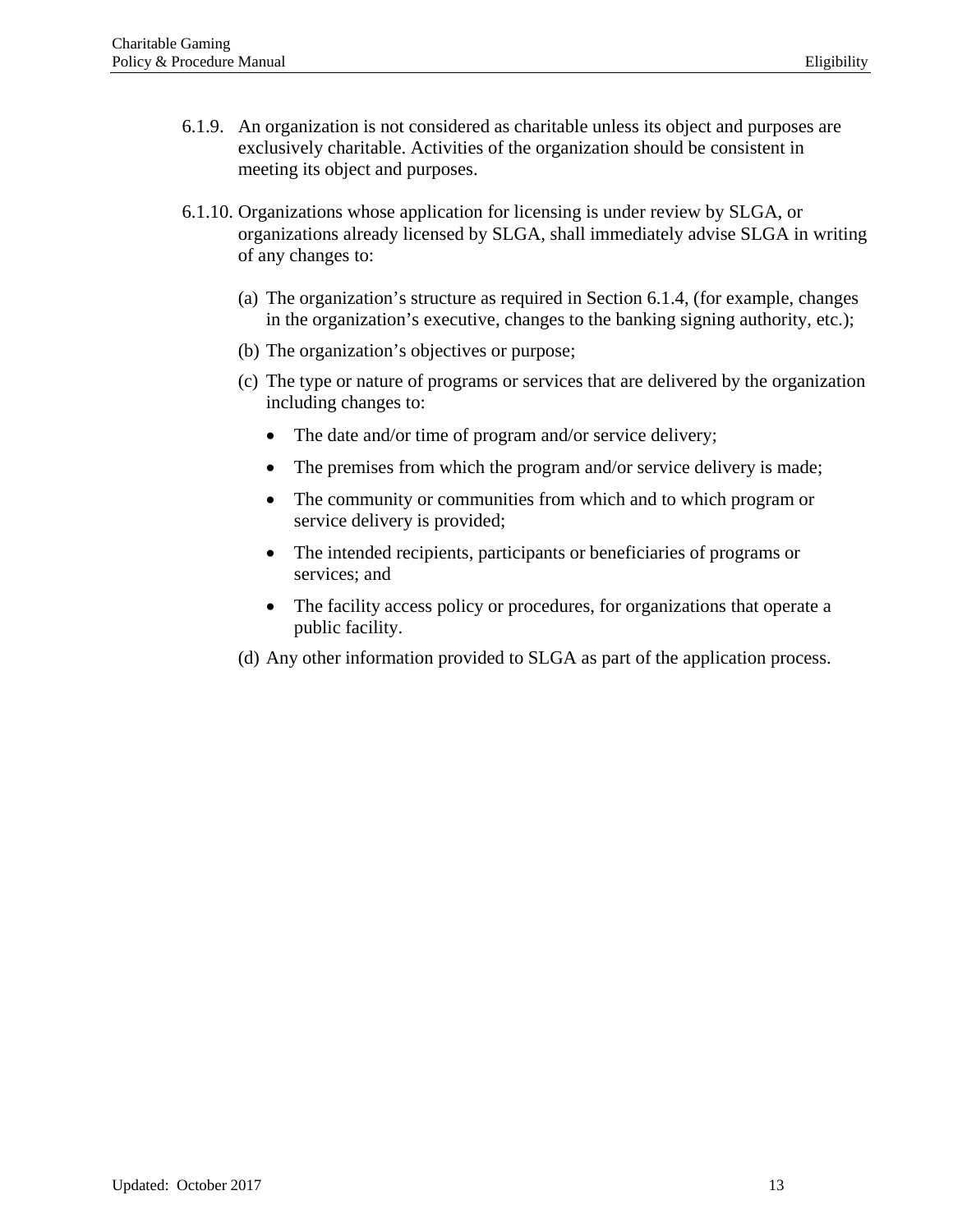# <span id="page-14-0"></span>**6.2. Agricultural Society or Exhibition**

Organizations, such as agricultural societies or exhibition boards, that conduct annual fairs, or exhibitions, may be eligible for licensing under section 207(1)(c) of the *Criminal Code*.

#### Eligibility Policies

- 6.2.1. The following fairs, agricultural societies or exhibitions are designated by SLGA, pursuant to the authority provided in Order in Council 336/94 as fairs, agricultural societies and exhibitions where a lottery scheme may be conducted and managed, subject to obtaining a Licence from SLGA:
	- Battlefords Agricultural Society Inc.
	- Estevan Exhibition Association Incorporated
	- Melville and District Agri-Park Association, Inc.
	- Nipawin Exhibition Association Inc.
	- Prince Albert Exhibition Association
	- Regina Exhibition Association Limited
	- Saskatoon Prairieland Park Corporation
	- Swift Current Agricultural and Exhibition Association
	- The Lloydminster Agricultural Exhibition Association Ltd.
	- The Moose Jaw Exhibition Company, Limited
	- The Yorkton Agricultural and Industrial Exhibition Association
	- Weyburn Agricultural Society
- 6.2.2. Designation as a fair, agricultural society or exhibition as being eligible to conduct and manage a lottery scheme will not automatically result in a Licence being issued. As with any other applicant, an eligibility review will be conducted. Similarly, should an application be received from a fair, agricultural society or exhibition that is not designated as eligible, a review will be conducted to determine if the applicant should be added to the designation list.
- 6.2.3. In a municipality where an agricultural society or exhibition board does not exist or is inactive, and there is a record of an annual fair in the municipality that is operated by an established charitable organization, the charitable organization that operates the annual fair may be eligible for licensing.
- 6.2.4. Agricultural societies or exhibition boards are licensed in accordance with section 207(1)(c) of the *Criminal Code*.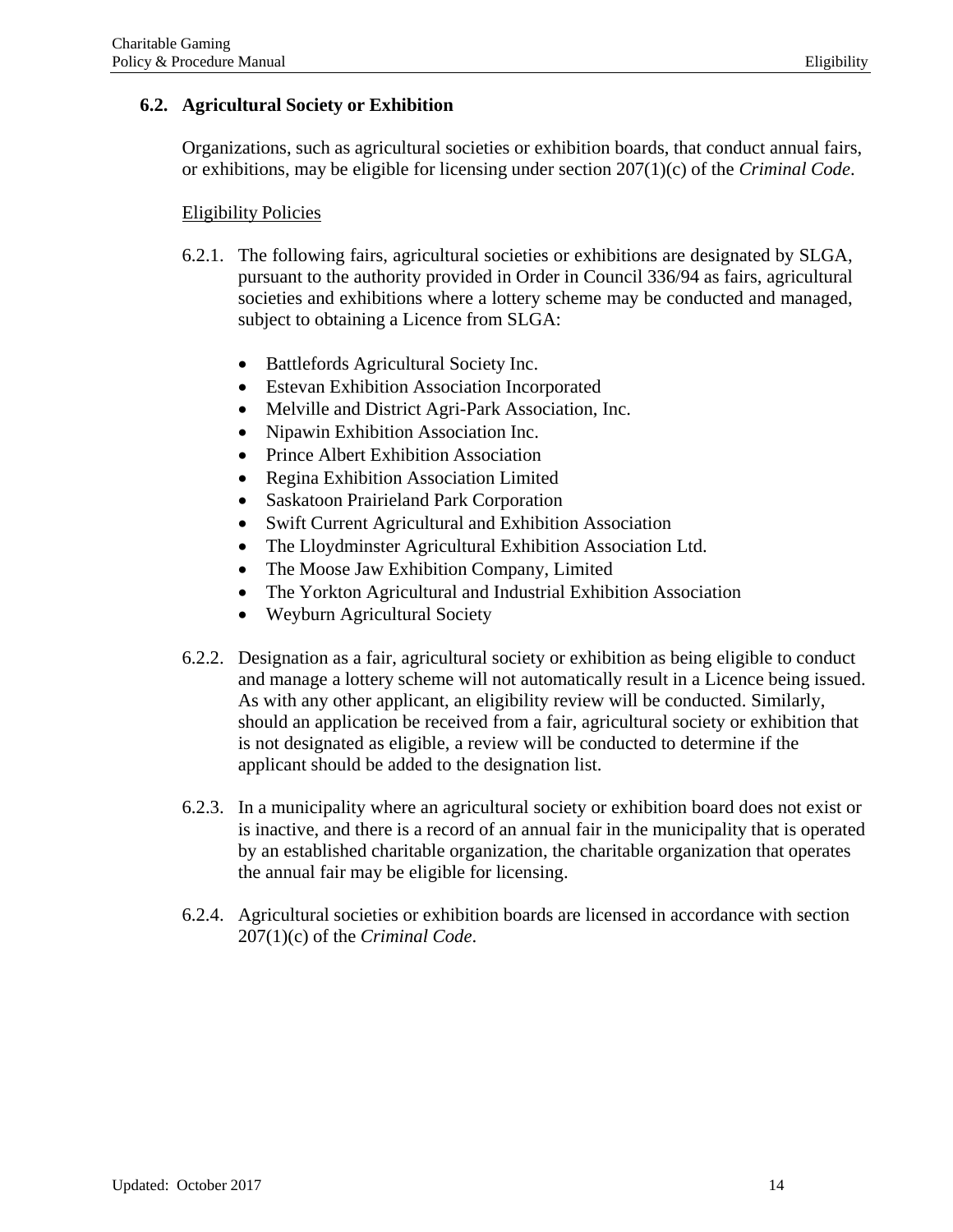# <span id="page-15-0"></span>**6.3. Aid of the Distressed**

Organizations that have identified specific issues of social concern and actively work to address these issues by providing a variety of social services and educational programs may be eligible for licensing.

#### Eligibility Policies

6.3.1. Organizations that provide educational, counselling and/or information programs to the community may be eligible for licensing.

- 6.3.2. Organizations that are primarily commercial enterprises providing, through their facilities or programs, a public service or community benefit are not charitable. The "programs" of these organizations are generating income for the personal gain of the organization's members or the organization is charging a fee for its services for the purpose of generating a profit.
- 6.3.3. Organizations formed for the primary purpose of lobbying to change government policy are not eligible.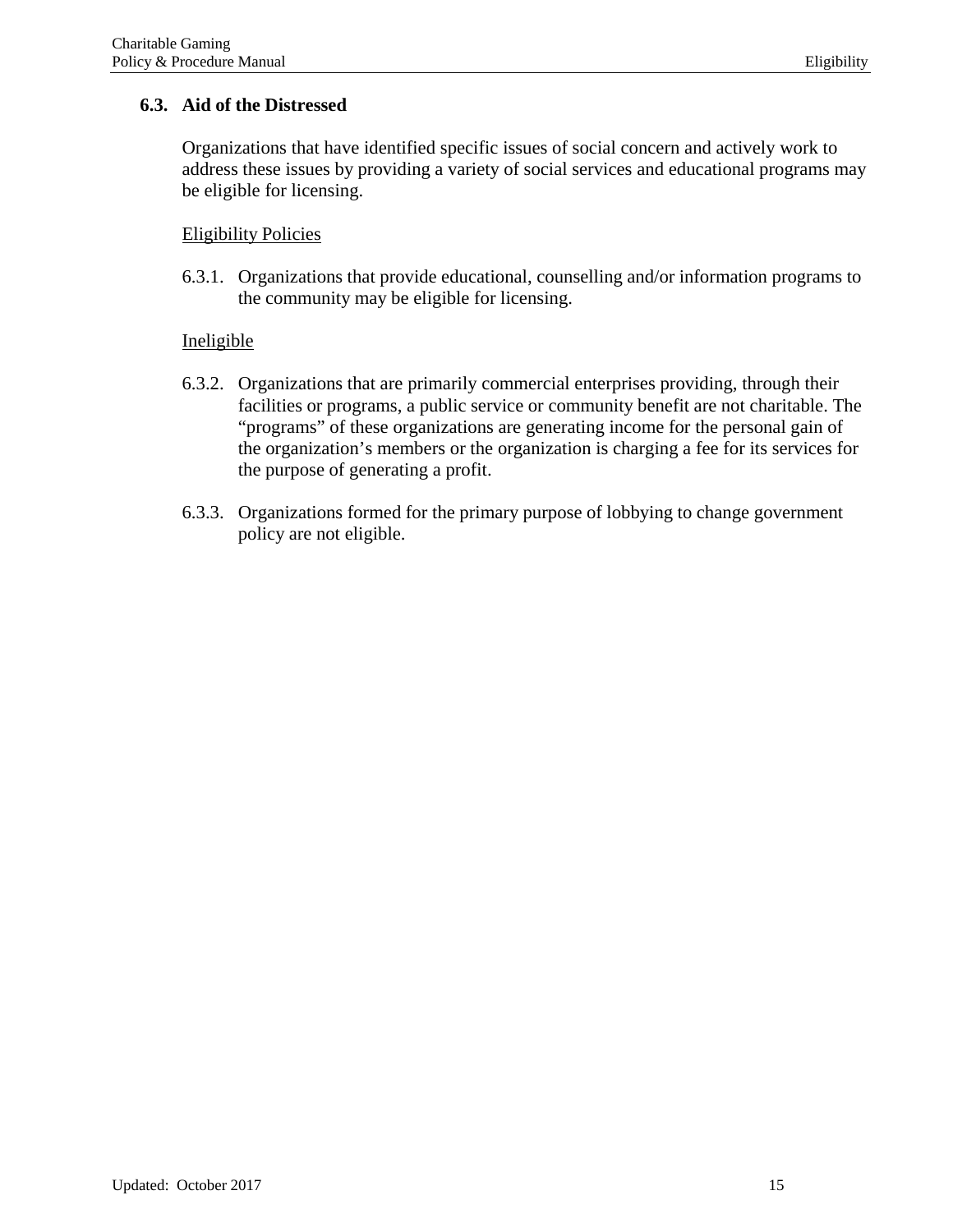# <span id="page-16-0"></span>**6.4. Arts Organizations**

Organizations that promote visual arts, the literary arts and the performing arts for youth, such as sculpture, writing, dance, theatre, opera, choral singing, symphonic music, bands, etc., may be eligible for licensing.

# Eligibility Policies

- 6.4.1. Organizations that develop and/or operate public facilities in which visual, literary, or performing arts activities are undertaken may be eligible for licensing.
- 6.4.2. Organizations that operate non-commercial or non-profit events may be eligible for licensing; for example, non-commercial galleries for public exhibition of the arts or non-profit festivals or competitions at which non-commercial artists participate.
- 6.4.3. Organizations that provide a public service at reasonable rates (cost recovery) to members of the public who normally would not have access to that service may be eligible for licensing.
- 6.4.4. Gaming Proceeds can be used to buy approved equipment, supplies or services for use in charitable works for which an admission fee is charged, such as an arts performance, as long as the admission fee is reasonable, the fee is set on the basis of cost recovery and the performance would not otherwise be available in the community.
- 6.4.5. Organizations that operate performing arts programs which are considered, by SLGA, as high profile and of broad community benefit may be eligible for gaming licensing regardless of the existence of a substantial youth component.
- 6.4.6. Organizations that are primarily adult may qualify for licensing if their programs are specifically developed to introduce visual, literary or performing arts to youth.

#### Ineligible

6.4.7. When an art form is produced which is a marketable product, and/or members develop skills which become marketable services, the organization is not considered charitable as it serves the self-interest of its membership and others associated with it and therefore is not eligible for gaming licensing.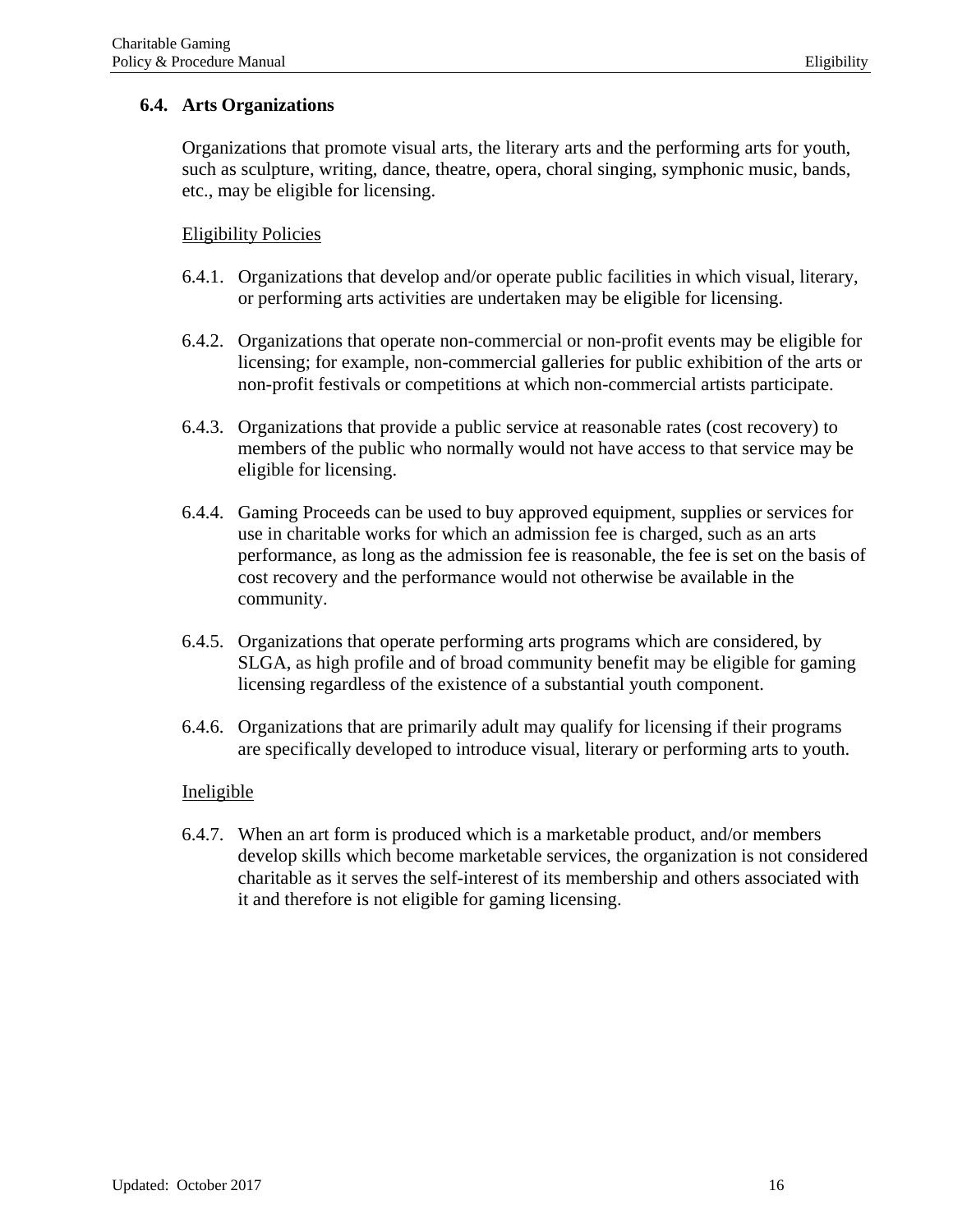#### <span id="page-17-0"></span>**6.5. Associations of Employees, Occupations, or Professions**

Organizations formed by a group of employees, or those founded upon a common occupation or profession, with membership open to the general public, for the primary purpose of providing a charitable program or service that benefits the community, may be eligible for licensing.

# Ineligible

6.5.1. Organizations formed by a group of employees or those founded upon a common occupation or profession that are structured principally for self-help, personal benefit or the welfare of its membership, are not eligible for licensing.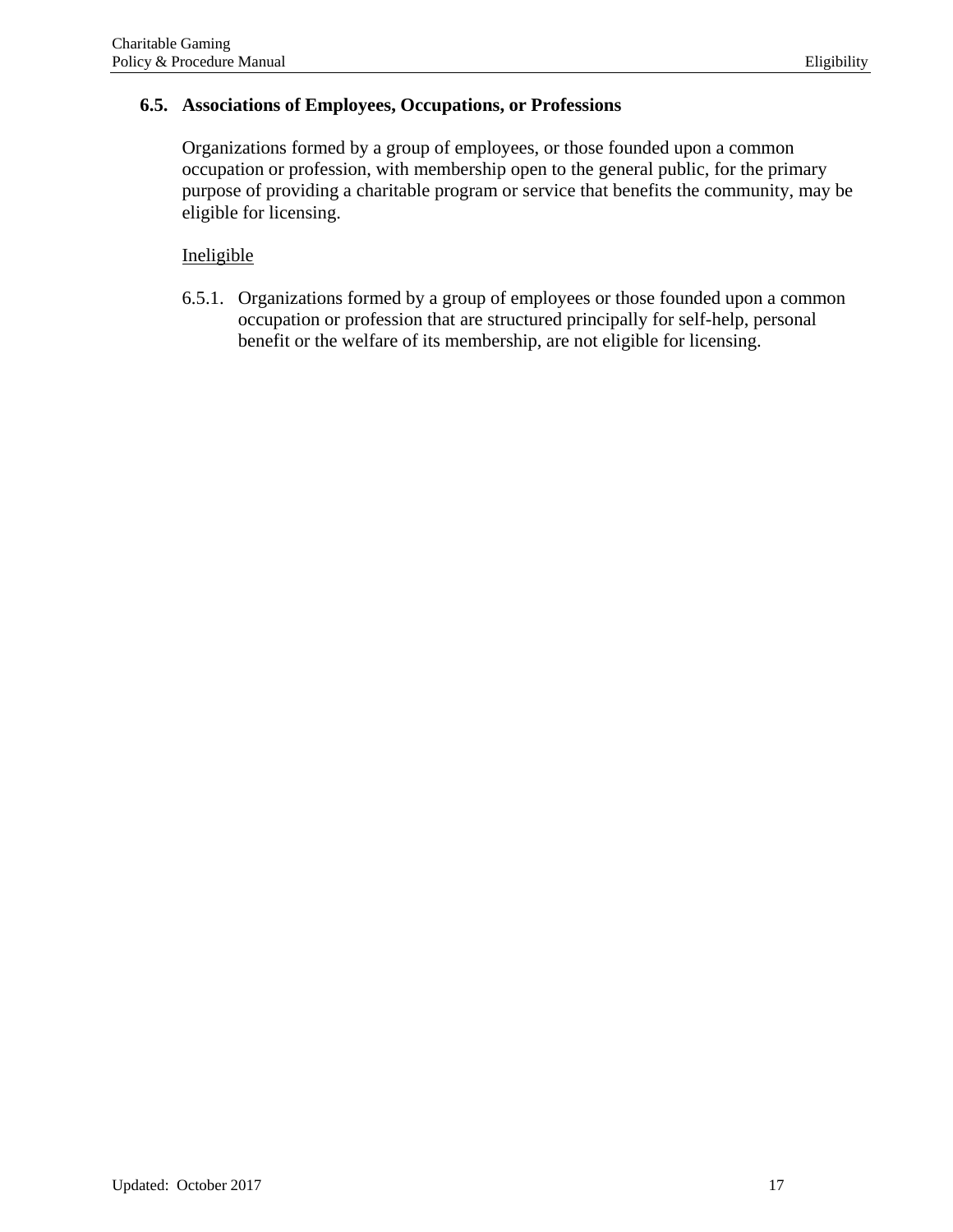# <span id="page-18-0"></span>**6.6. Children's Organizations**

Organizations that deal with children, that are not a commercial enterprise, and have identified specific issues of charitable concern and actively address these issues by providing a variety of social services and education programs for them, may be eligible for licensing.

# Eligibility Policies

6.6.1. Organizations that provide programs to children with mental or behavioural disabilities and also include children without disabilities as "role models" are eligible for licensing if the group can demonstrate that the "role models" are an essential part of the treatment program.

# Ineligible

6.6.2. Organizations whose membership consists primarily of professionals providing children's services are not eligible for licensing.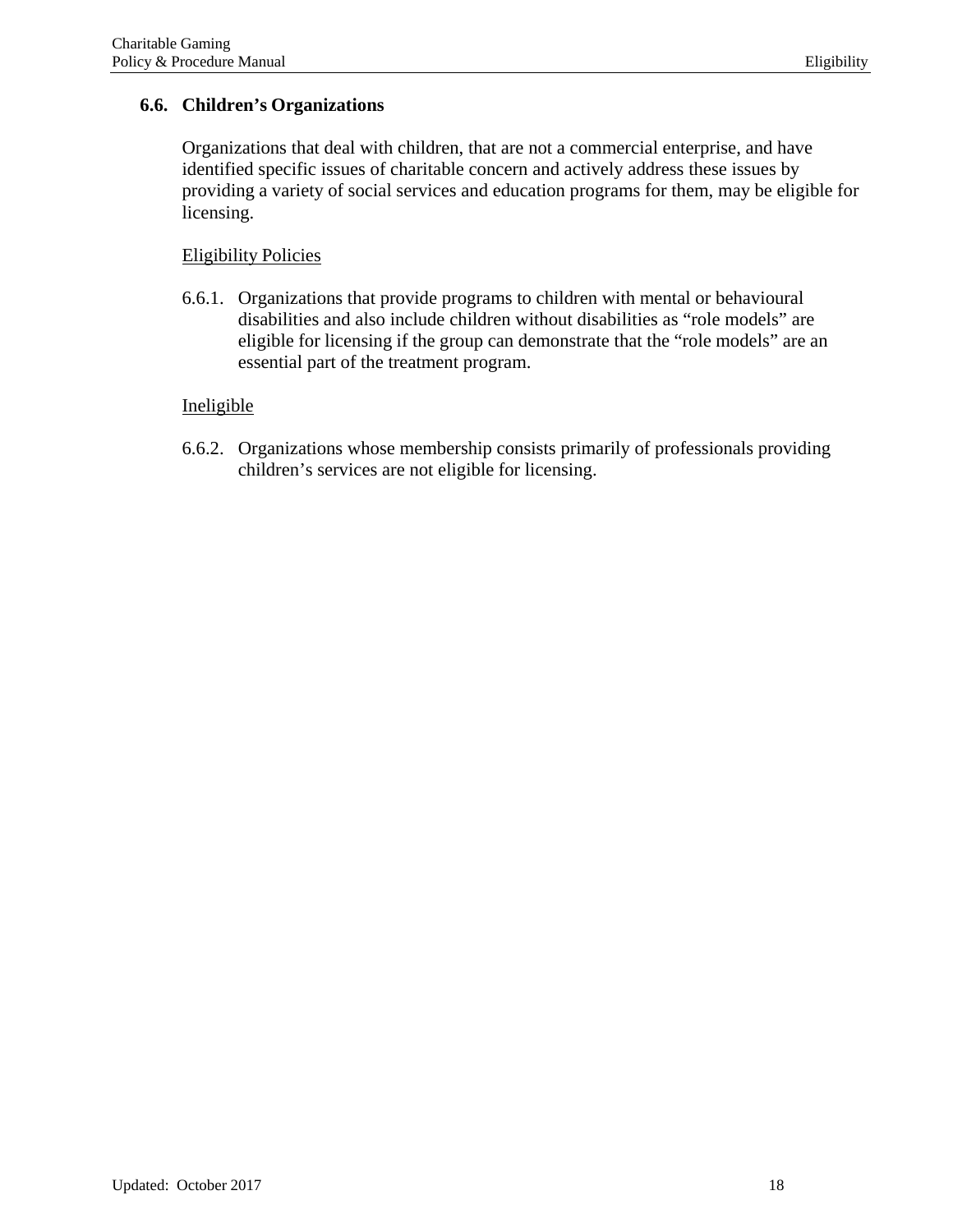# <span id="page-19-0"></span>**6.7. Community Associations**

Organizations that are incorporated as Community Associations, or Organizations which provide the same types of functions as Community Associations (e.g. community recreation boards), may be eligible for licensing.

- 6.7.1. Organizations that act as an extension of any level of government (municipal, provincial or federal) are not eligible.
- 6.7.2. Organizations formed primarily to provide social activities for community members are not eligible.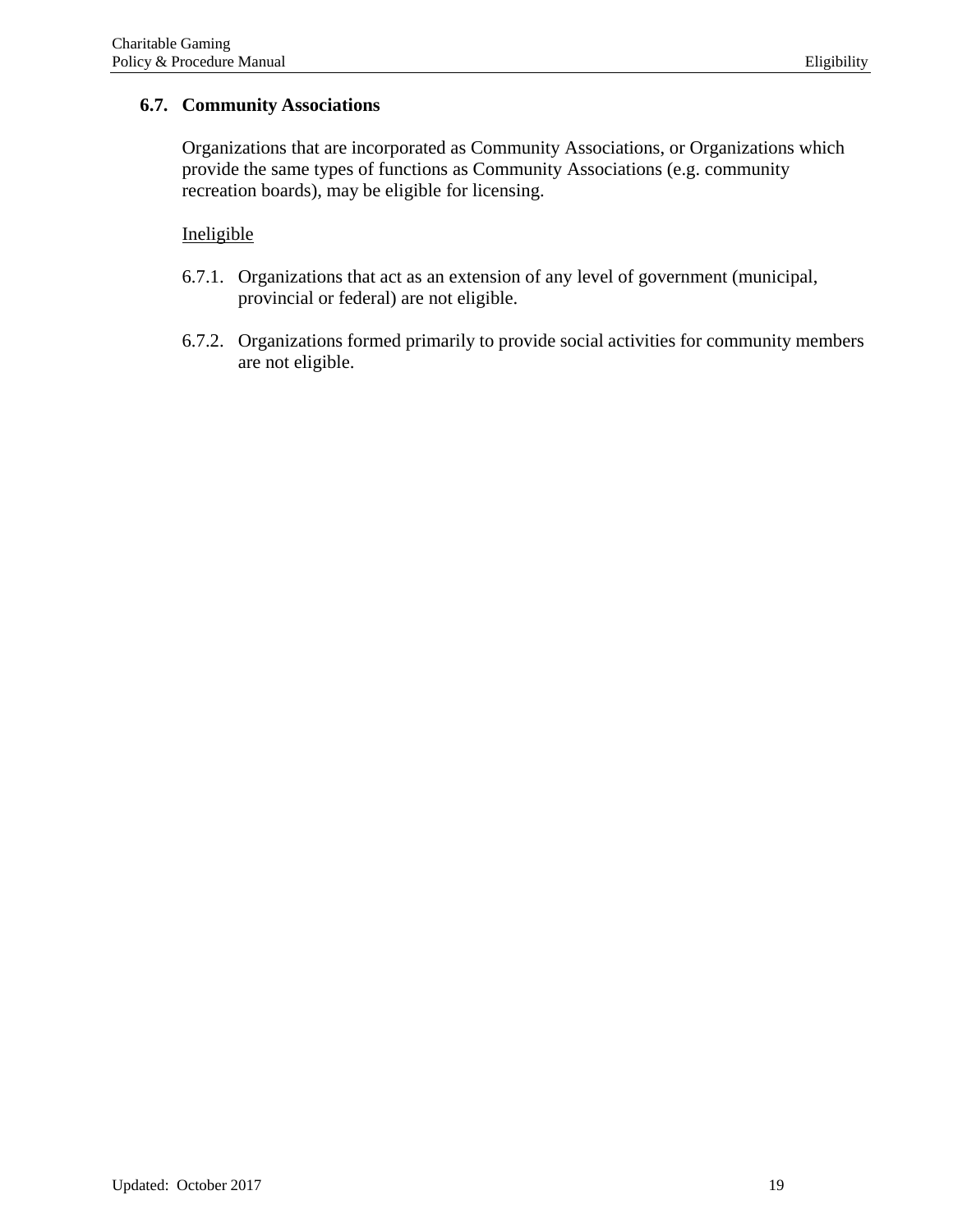#### <span id="page-20-0"></span>**6.8. Educational Organizations**

Schools and volunteer educational organizations within, or affiliated with, schools or educational institutions (such as school clubs/societies, student unions, parent teacher or alumni groups) that enhance the educational opportunities of students may be eligible for licensing.

#### Eligibility Policies

- 6.8.1. Public schools or educational institutions established by statute are considered charities for the purpose of gaming licensing. Charitable fundraising, however, is not approved to replace government funding.
- 6.8.2. Private schools that are open to the public, upon payment of the required tuition, may be eligible for licensing.
- 6.8.3. The school or institution affiliated with the group must be recognized by the Saskatchewan Ministry of Learning.
- 6.8.4. The program(s) offered by the group must be reasonably available to all students who qualify and wish to participate.
- 6.8.5. The proposed use of proceeds (see Use of Proceeds, Education, Section 8.9 and Travel – Education, Section 8.17) must include at least one of the following:
	- (a) Shall provide a specific educational experience for elementary or high school students (such as field trips, athletic tournaments, cultural exchanges) that is not principally recreational or social in nature and which otherwise would not be available;
	- (b) Shall be used to purchase educational equipment and supplies (such as audiovisual equipment, athletic equipment, musical instruments, library books) which otherwise would be unavailable; or
	- (c) Shall be used, as approved by SLGA, for a charitable or religious object or purpose.
- 6.8.6. The ownership of any educational assets purchased with gaming profits shall be vested in the school or educational institution. (see Use of Proceeds, Education, Section 8.9)
- 6.8.7. Alumni organizations are not considered eligible if their objects are only to further the interest of its members; however, if their objects are of a broader purpose of furthering education and research at the University or educational institution, they may be considered eligible for licensing.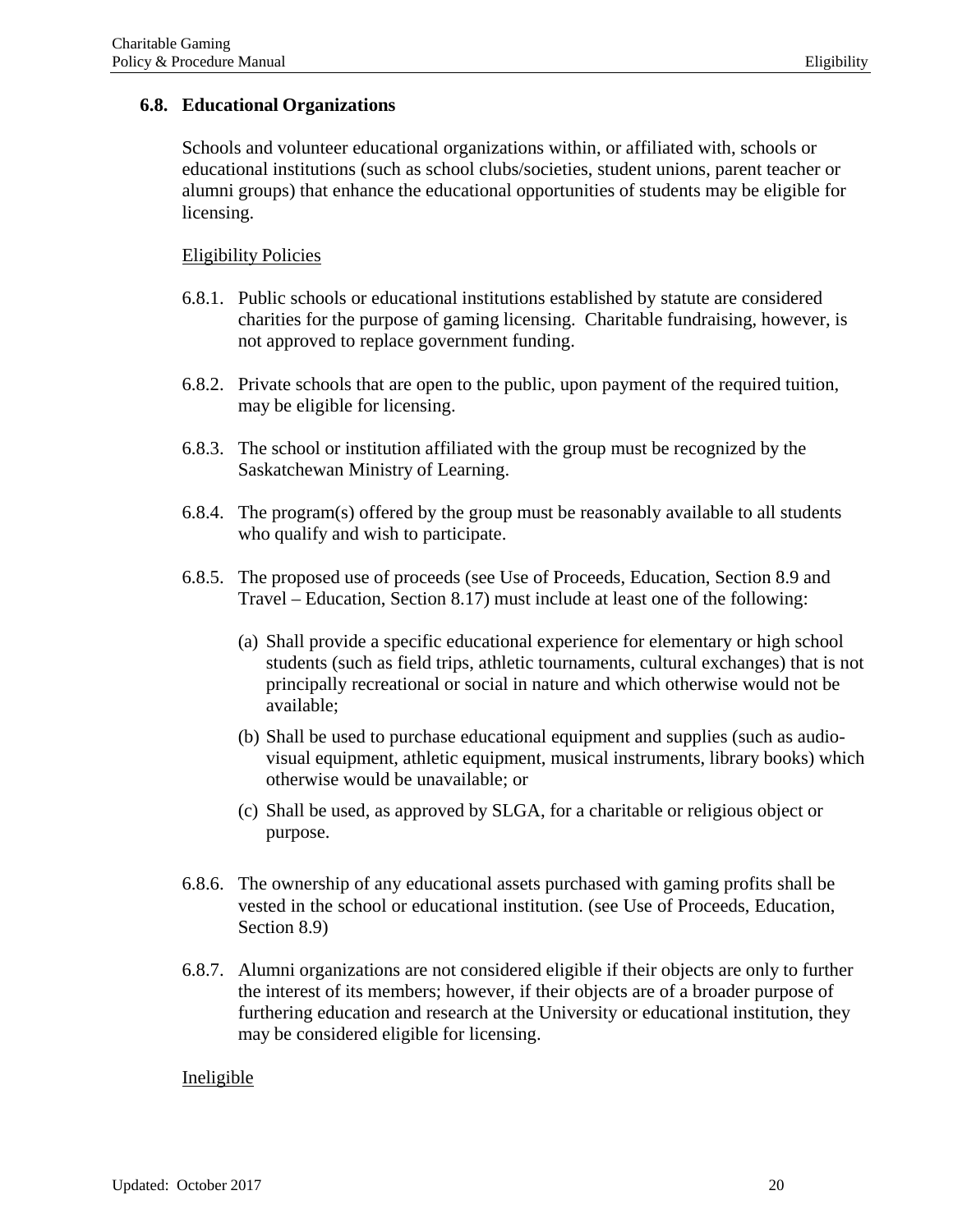- 6.8.8. Gaming Proceeds must not supplement any aspect of the operational or capital budgets, such as employee salaries, wages and benefits, building additions, renovations and utilities, of any school or educational institution that is created by statute and has a statutory duty to provide services to the public.
- 6.8.9. Parent or student committees created to raise funds to offset costs associated with graduation ceremonies or after graduation parties are not eligible for licensing.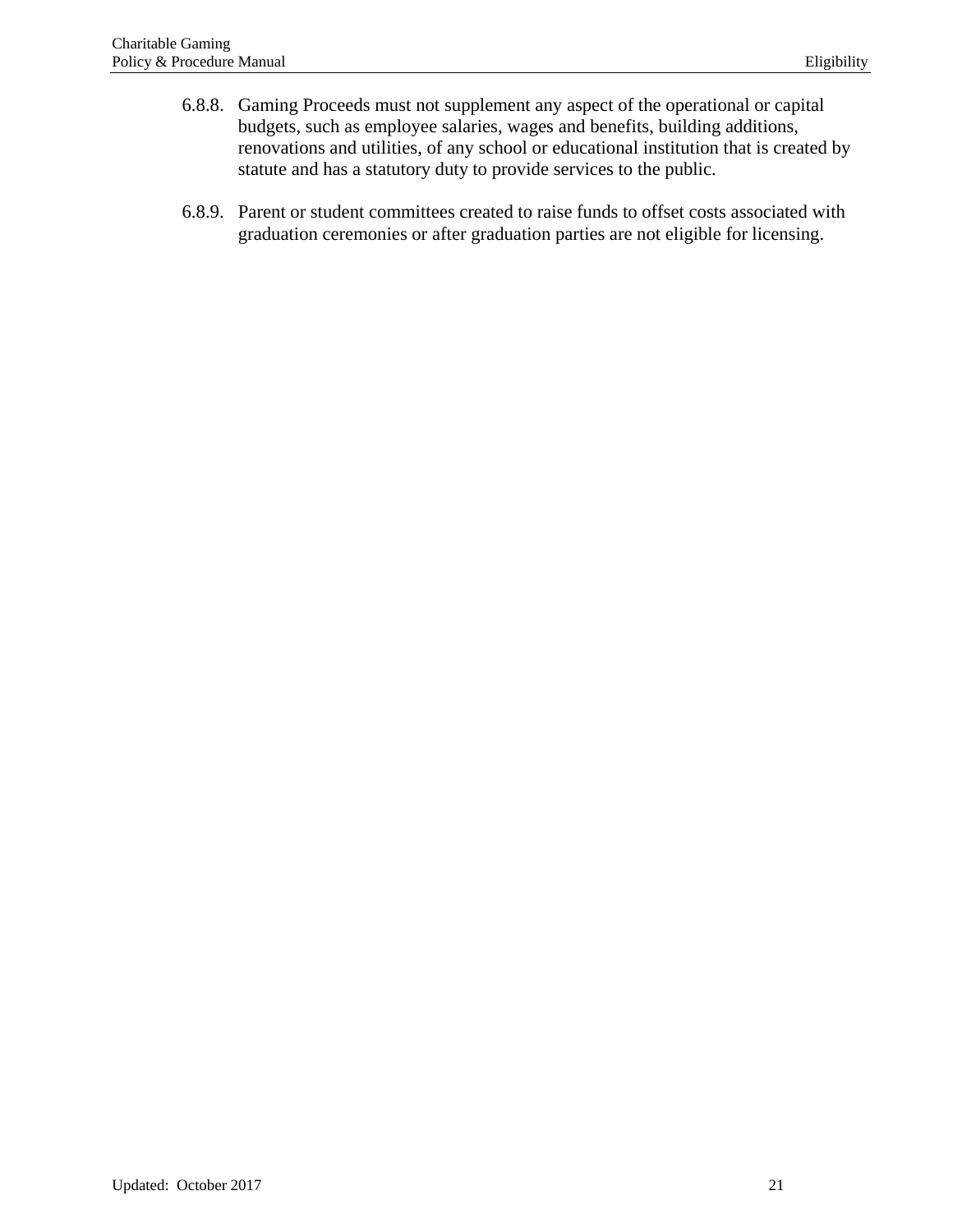# <span id="page-22-0"></span>**6.9. Cultural Organizations**

Organizations identifying themselves with a specific ethnic or national origin that preserve or enhance their heritage, traditions and cultures by offering educational programs or cultural activities to the community may be eligible for licensing.

# Eligibility Policies

6.9.1. Where an organization maintains permanent facilities for its membership, yet provides means of reasonable access to these facilities by the general community and is also involved in projects which are usually considered charitable, 50% of the profits from gaming events may be used in respect of facilities and equipment. If the group provides facilities for community use, which are not available elsewhere in the community, SLGA may adjust the foregoing percentage.

# Ineligible

6.9.2. Cultural organizations organized solely to provide social or recreational activities for its members are not eligible for licensing.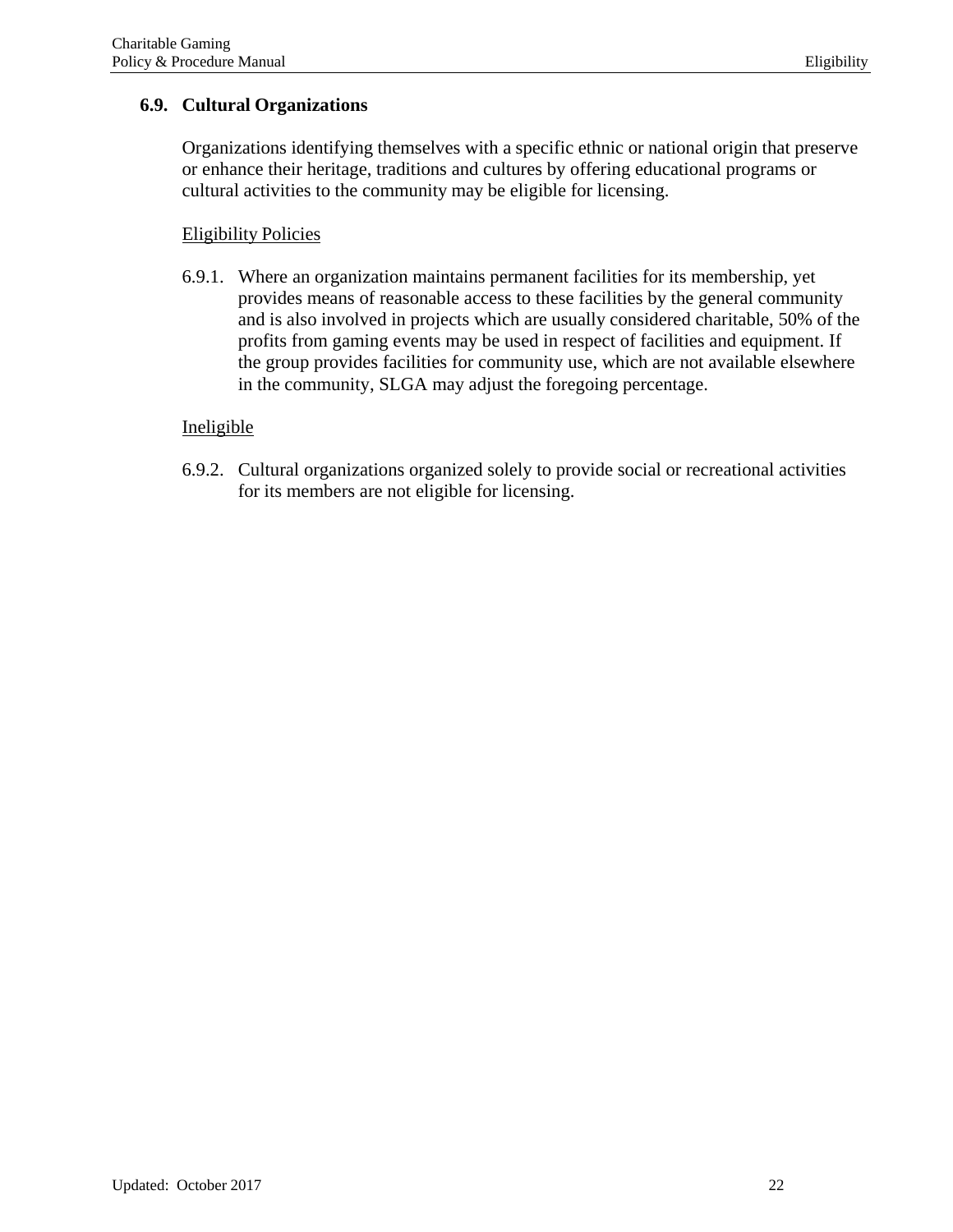# <span id="page-23-0"></span>**6.10. Fundraising Organizations**

Fundraising organizations such as foundations and "friends of" organizations, created for the purpose of aiding and supporting the charitable work of institutions and organizations, such as hospitals and schools, may be eligible for licensing.

#### Eligibility Policies

- 6.10.1. Support organizations to schools, hospitals etc., must comply with the following standards in their proposed use of Gaming Proceeds:
	- (a) Funds shall be spent on equipment, research or treatment which otherwise would be unavailable, or on any other approved bona-fide charitable or religious object or purpose;
	- (b) Funds must not supplement in any aspect the operational or capital budgets of any institution/school that is created by statute and has a statutory duty to provide services to the public; and
	- (c) The ownership of any equipment purchased with gaming profits shall be vested in the institution/school the organization was formed to support.
- 6.10.2. The governing body of the institution/school that is to benefit from the Gaming Proceeds of the fundraising organization must consent in writing to the group's use of its name.

#### Ineligible

6.10.3. Organizations formed solely for the primary purpose of fundraising for the principal group, outside of those described above, are not considered charitable for the purposes of obtaining a Licence.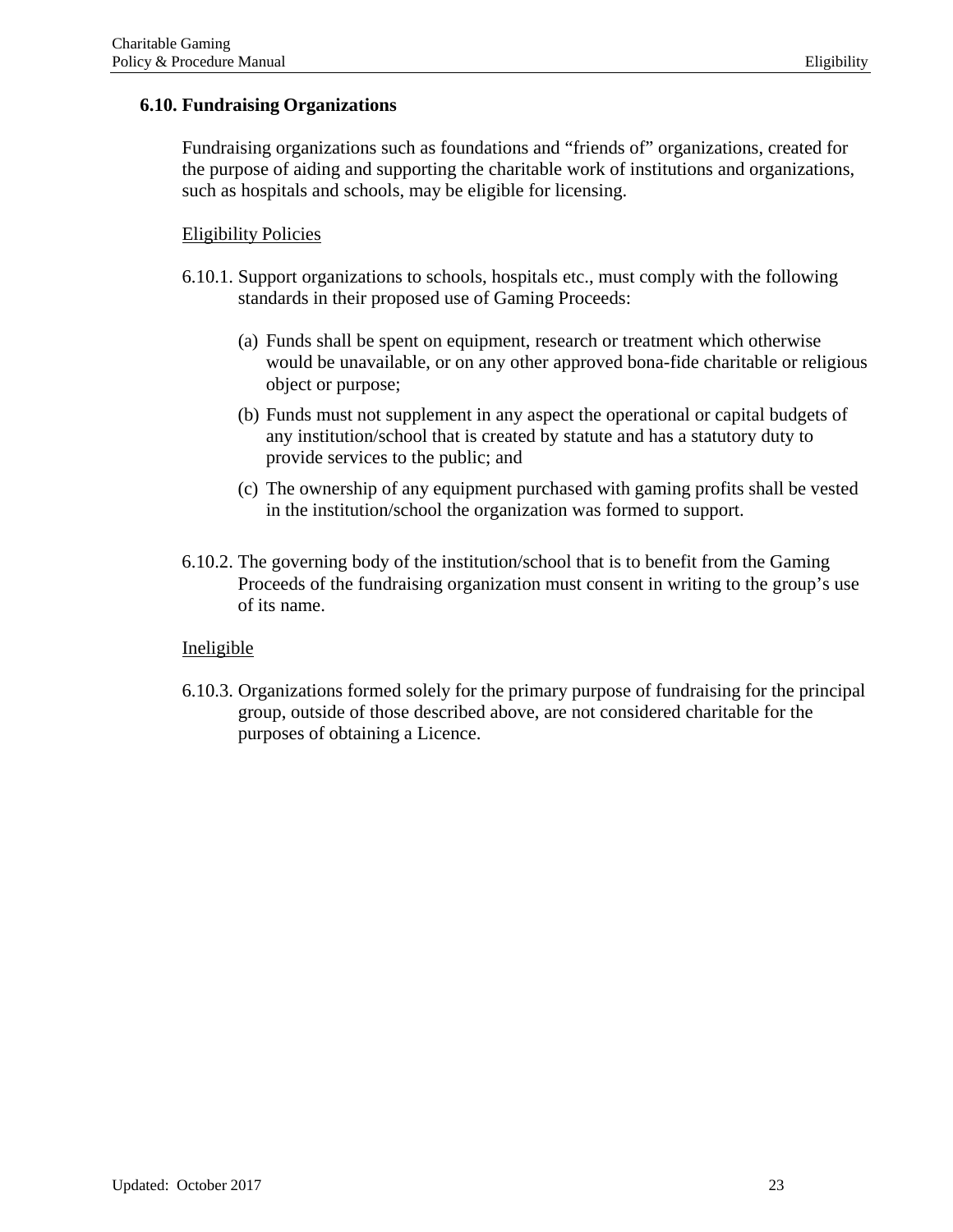#### <span id="page-24-0"></span>**6.11. Non-Government Organizations**

Organizations that deliver programs for community service or public benefit and demonstrate a clear separation in funding and governance from publicly funded programs may be eligible for licensing.

# Eligibility Policies

- 6.11.1. In smaller communities/municipalities where traditional charities, such as service clubs, do not exist, SLGA may allow a recreation board or committee to obtain a Licence if the following applies:
	- (a) The board or committee is autonomous of the municipal council;
	- (b) Unelected volunteers form the majority of the board or committee;
	- (c) The board or committee must not be obliged to follow the will of the municipal council;
	- (d) The funds must be used for a charitable purpose and any funds remaining must not be paid back to the municipality, but rather used for other charitable purposes;
	- (e) Upon dissolution all funds must be donated or used for charitable purpose approved by SLGA.

- 6.11.2. Organizations created by public statute or other legislative instrument (e.g. a motion passed at a municipal council meeting) are normally considered a publicly governed body, and are not normally eligible for licensing.
- 6.11.3. Organizations funded from tax revenue are considered to be a publicly funded body if the funds are granted on terms or conditions that specify the funds be used to provide programs or services that government has a statutory duty to provide, unless the organization provides other charitable programs or services that provide a significant community benefit.
- 6.11.4. If any level of government exerts internal control or influence over an organization by appointing a majority of the organization's members and/or board of directors, the organization will not normally be eligible for licensing.
- 6.11.5. Notwithstanding the above, an organization is not eligible for licensing if, in the opinion of SLGA, the organization:
	- (a) Receives or has received substantive public funds directly or indirectly; or
	- (b) Is not sufficiently separated from an organization not eligible for licensing that receives or has received public funds; or
	- (c) Is too closely connected with any level of government; or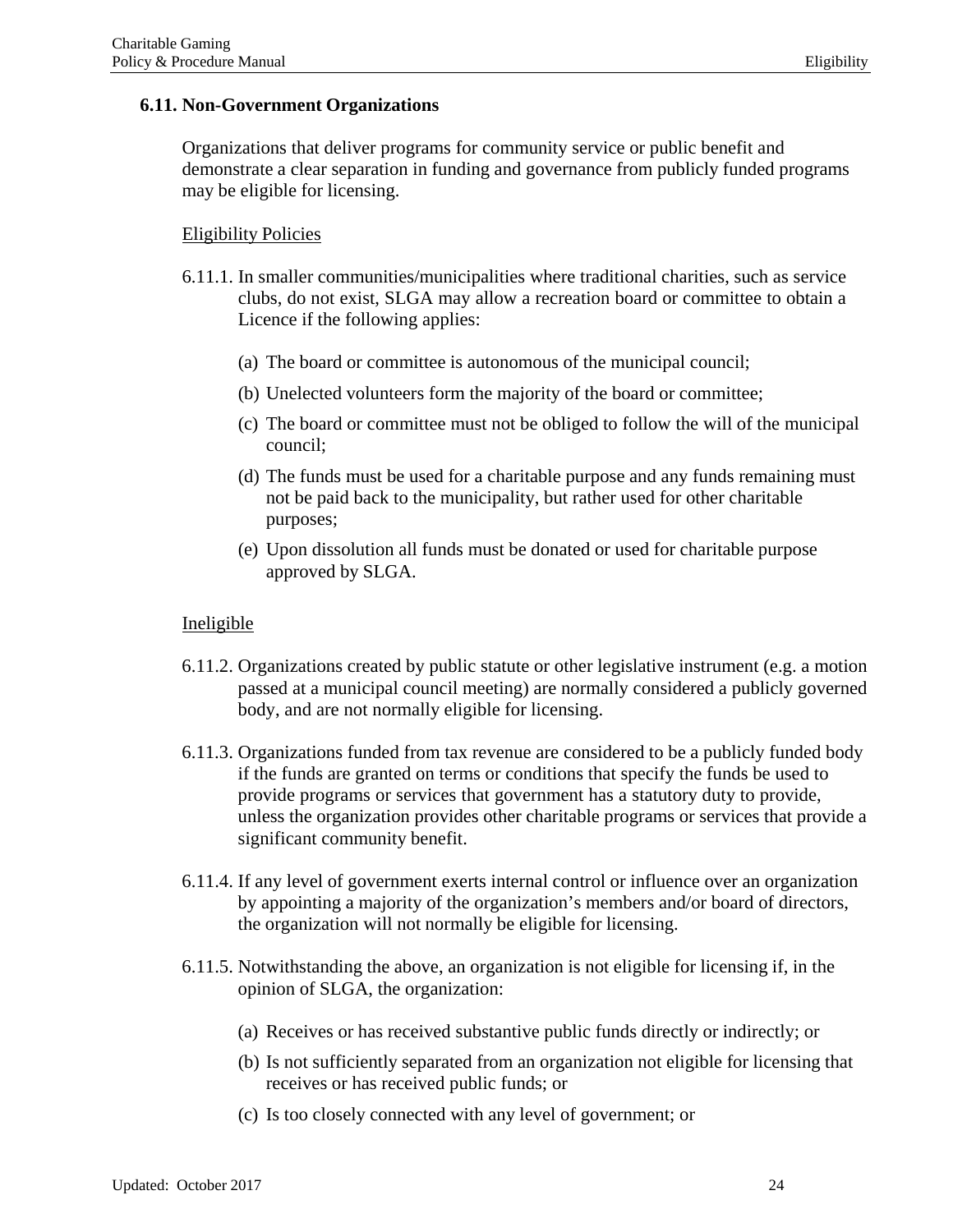(d) For any other reason is an inappropriate organization.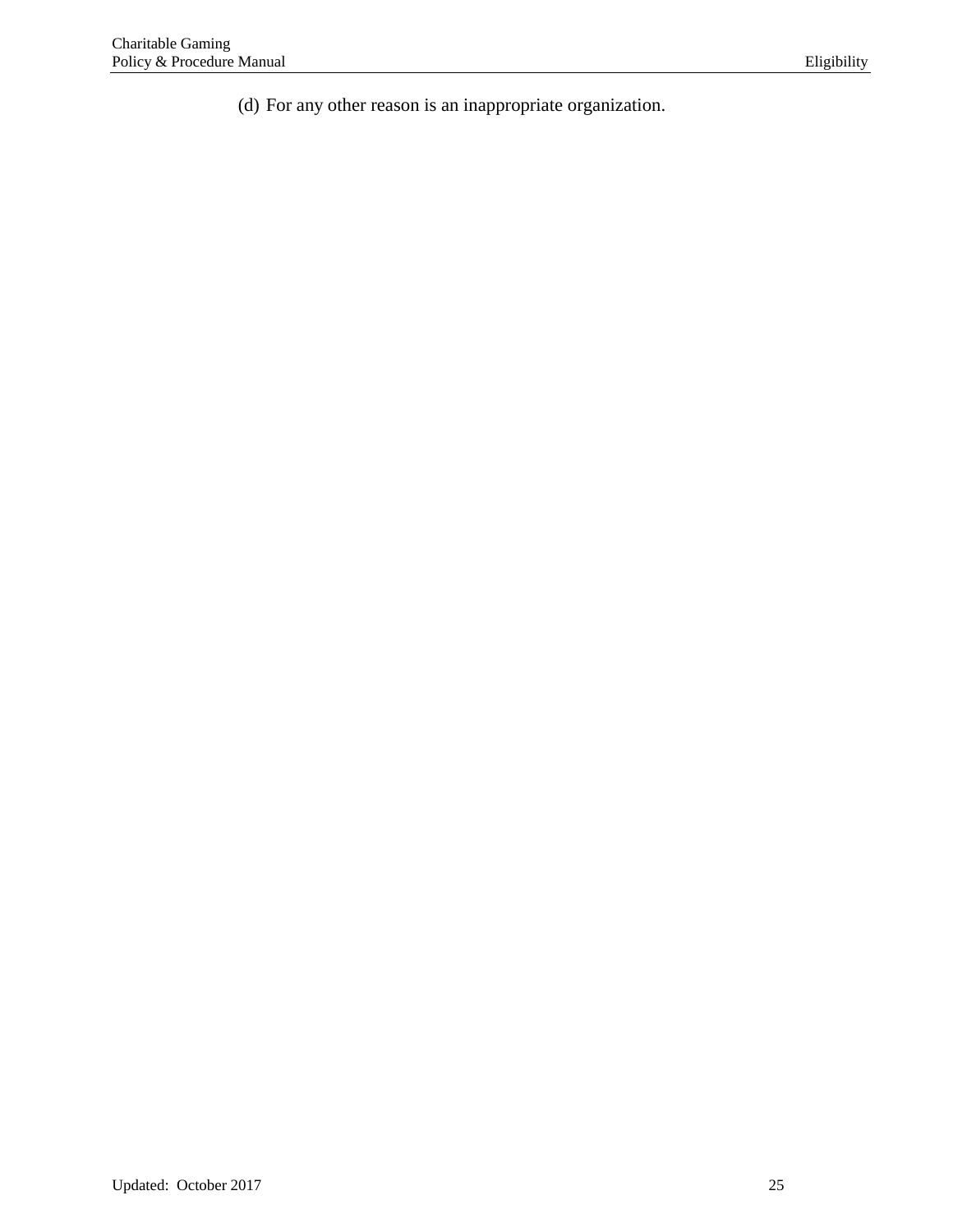# <span id="page-26-0"></span>**6.12. Historical Resource, Museums and Library Organizations**

Organizations engaged in activities that provide the general public with access to historical and educational resources, such as museums, libraries and historical book committees, may be eligible for licensing.

# Eligibility Policies

- 6.12.1. Organizations that develop and operate public facilities for the purpose of providing access to historical and educational resources may be eligible.
- 6.12.2. Public libraries are considered charitable for the purpose of gaming licensing, however, charitable Gaming Proceeds are not intended to replace government funding.

#### Ineligible

6.12.3. Organizations whose activities primarily involve the social, recreational, hobby, commercial or professional interests of its members are not considered charitable and are not eligible for licensing.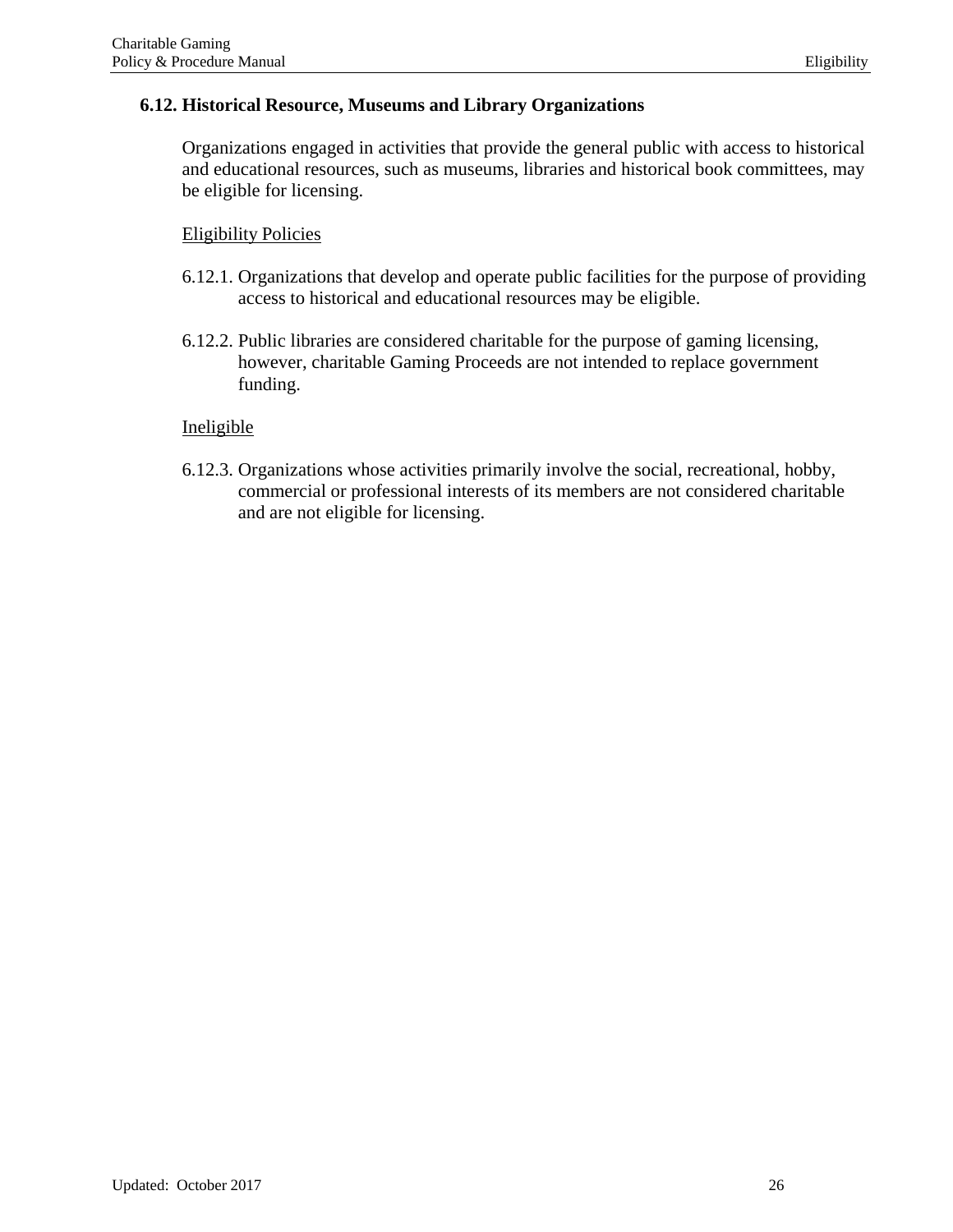# <span id="page-27-0"></span>**6.13. Public Education Organizations**

Groups that provide public education or counselling programs, while presenting a balance of the range of views on particular issues of public concern, may be eligible for licensing.

#### Ineligible

6.13.1. Organizations formed with a primary purpose to lobby government or to affect changes in public policy are not eligible for licensing. In regards to this policy, lobby means conducting activities aimed at influencing or attempting to influence government in favour of a specific cause or position.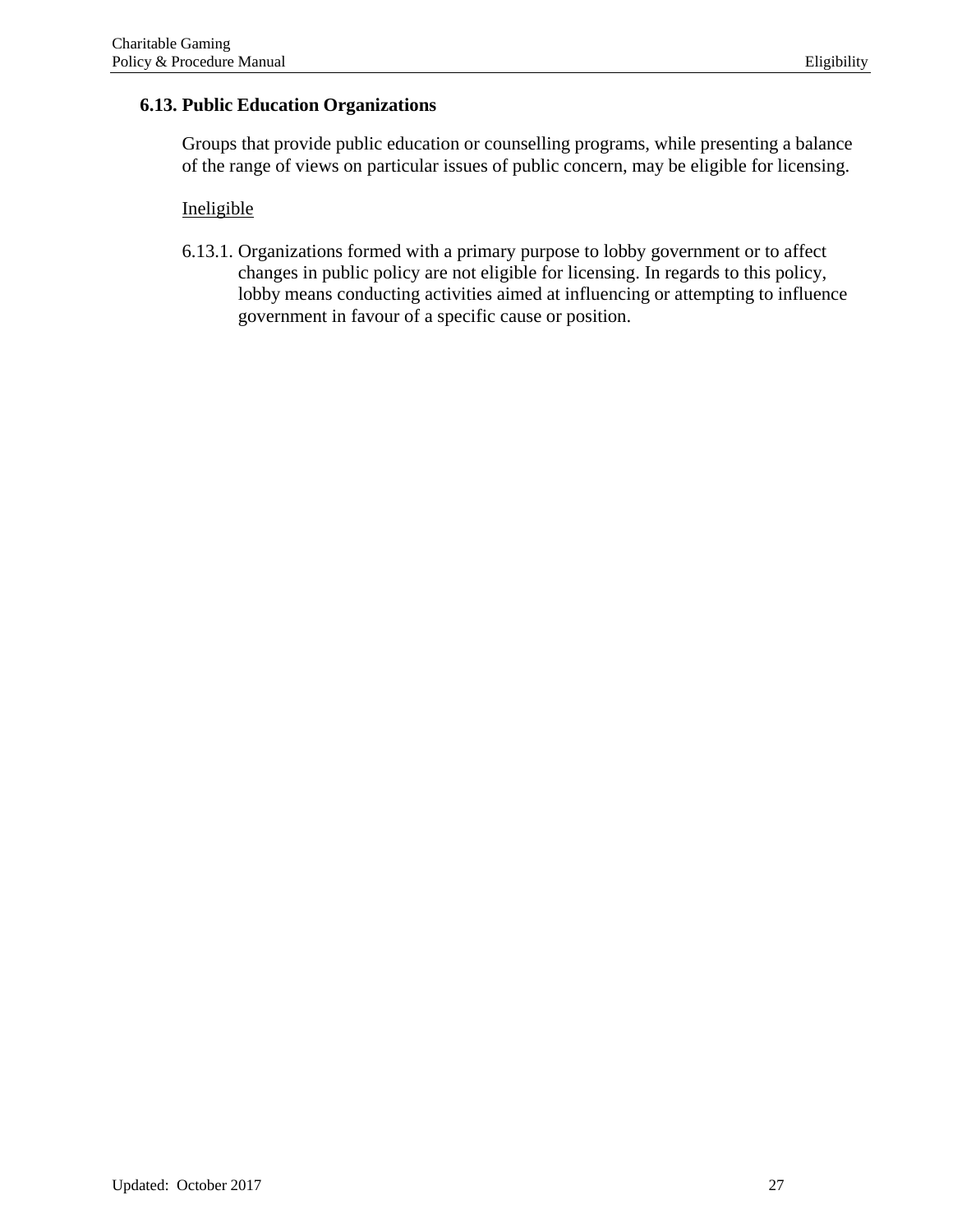# <span id="page-28-0"></span>**6.14. Medical Health Aid Organizations**

Organizations whose primary purpose is to assist those afflicted with a specific physical or mental disorder may be eligible for licensing.

# Eligibility Policies

- 6.14.1. Organizations structured as a "foundation" under The Regional Health Authorities Act may be eligible for licensing (See Eligibility, Fundraising Organizations - Section 6.10)
- 6.14.2. Organizations that support medical research, health care facilities or are support groups for the handicapped may be eligible for licensing.

- 6.14.3. Hospitals, health centres and for-profit medical facilities are not considered charities for the purpose of licensing.
- 6.14.4. Organizations created to further the professional skills of a specific type of medical procedure or occupation, serve the self-interest of their members and others associated with them are not considered charitable groups eligible for licensing.
- 6.14.5. Organizations affiliated with commercial interests, such as for-profit medical procedures, are not considered charitable for licensing purposes.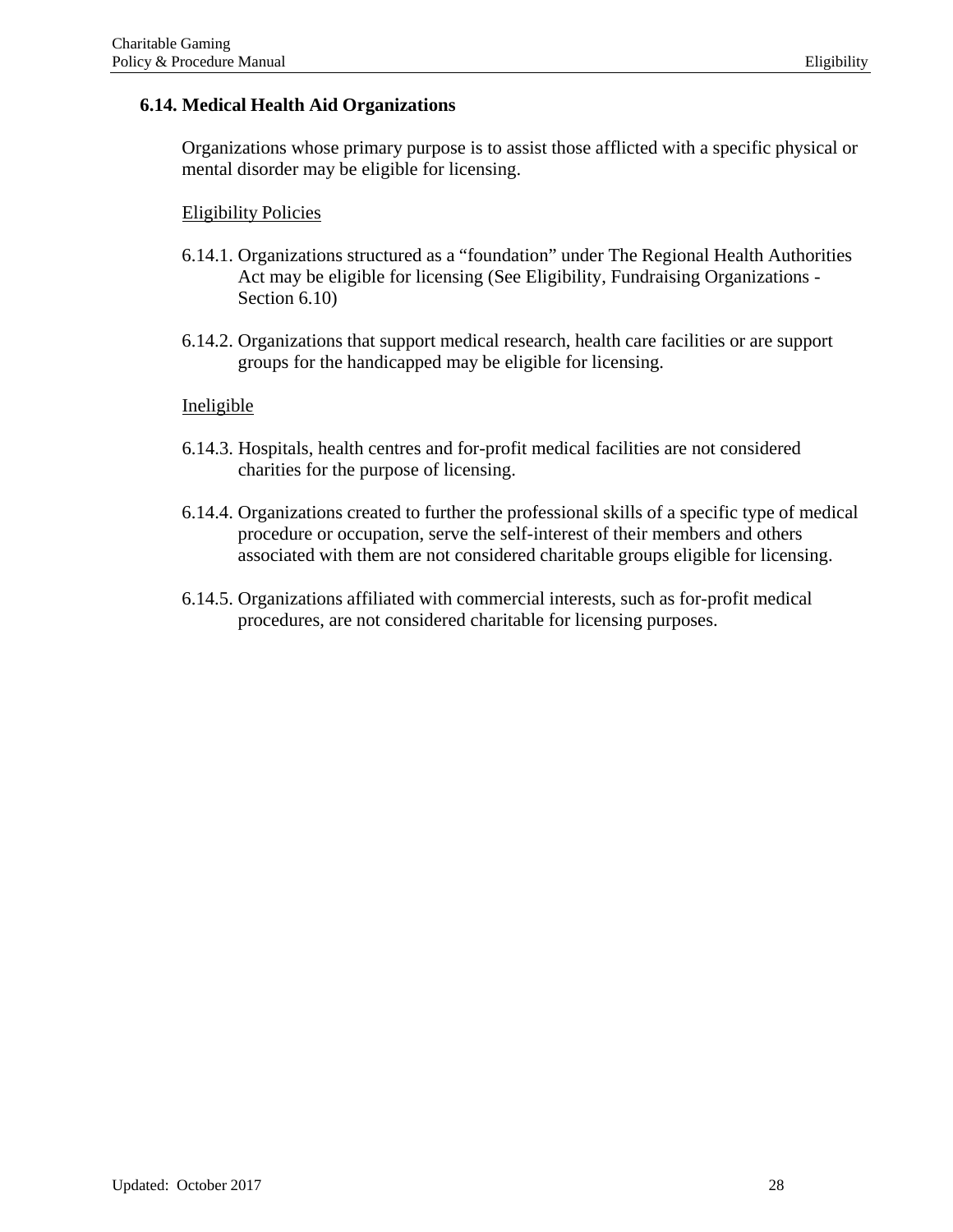# <span id="page-29-0"></span>**6.15. Nature Conservation Organizations**

Organizations at the community or regional level that promote nature conservation through educational programs or the operation of public facilities may be eligible for licensing.

# Eligibility Policies

- 6.15.1. Conservation groups that preserve, restore and improve wildlife and its habitat may be eligible for licensing.
- 6.15.2. The treatment of injured or damaged, domesticated or wild animals, birds, insects or plants by volunteers provides a community service or public benefit and is eligible for licensing.

- 6.15.3. The treatment, support, breeding or promotion of animals, birds, insects or plants for commercial profit is not eligible for licensing.
- 6.15.4. The support of a particular breed or species of animal for hobby, recreational or social purposes is considered self-interest and is not eligible for licensing.
- 6.15.5. Conservation groups that conduct lobbying activities or advocate change to public policy are not considered charitable for licensing purposes. Lobbying means conducting activities aimed at influencing government in favour of a specific cause or position.
- 6.15.6. Conservation groups affiliated with commercial activity such as the trapping or camping industry are not considered charitable for licensing purposes.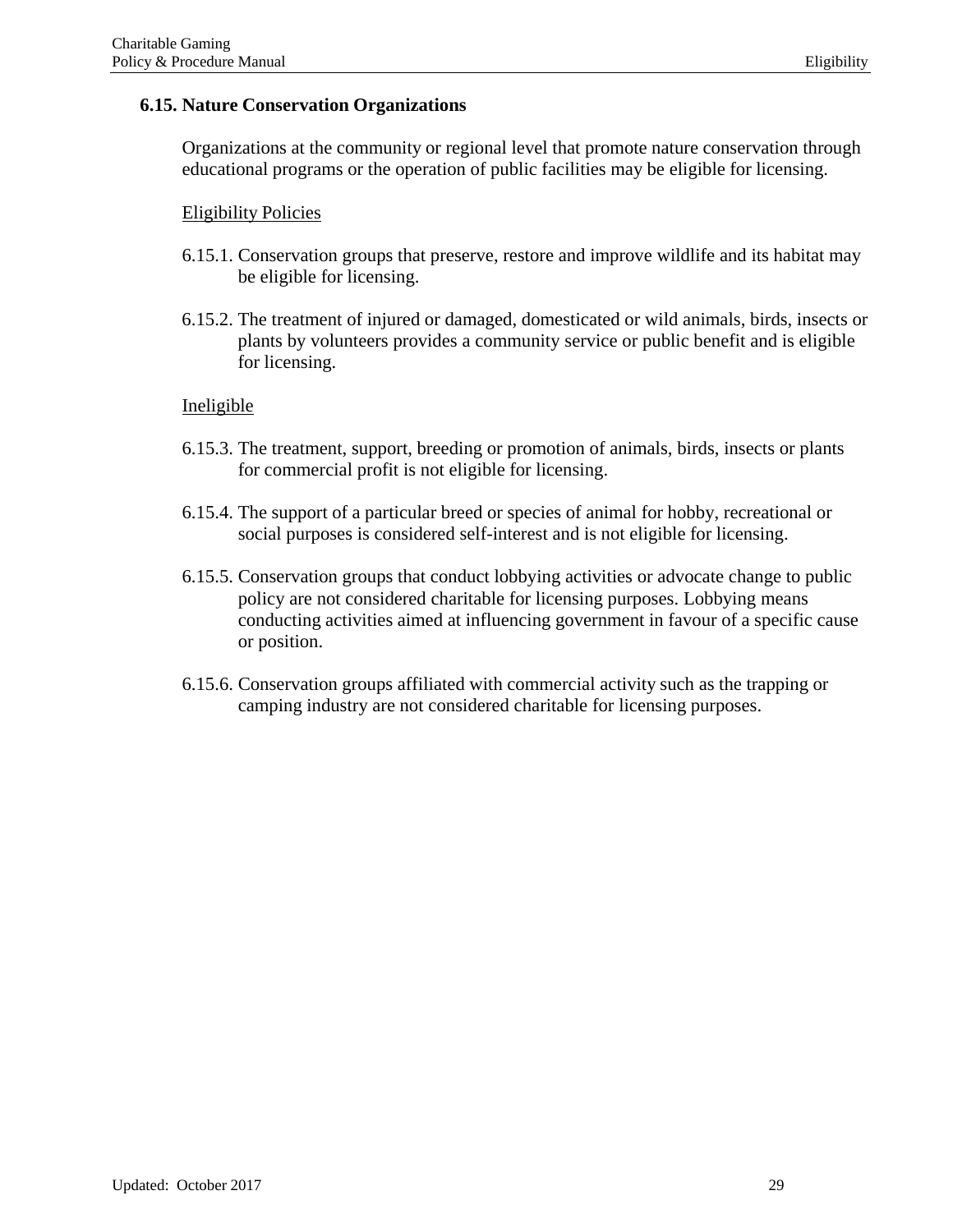# <span id="page-30-0"></span>**6.16. Related Organizations**

For the purposes of bingo licensing, branches, subsidiaries, auxiliaries or organizations similarly affiliated with a charity are considered related to a charity. The Terms and Conditions governing bingo licensees may limit the principal or affiliated organizations from obtaining licensing at the same time. A review of the related organizations will occur as part of the licensing process.

6.16.1. Organizations are considered "related" if one of the following factors apply:

- (a) Membership in the affiliate organization(s) is limited to members of the principal organization;
- (b) The principal organization appoints directors to the affiliate organization(s) or the affiliate organization(s) appoints directors to the principal organization;
- (c) Decisions of the affiliate organization(s) are subject to review by the principal organization;
- (d) The principal organization and affiliate organization(s) have identical or similar services, programs and objectives, and the intent of forming the affiliated organization(s) was to obtain more gaming Licences than the principal organization might otherwise be permitted to obtain;
- (e) The majority of funds of either the principal or affiliate organization(s) is given to the other organization; or
- (f) The principal and affiliated organization(s) donate to or use a majority of their funds in support of a common charity.
- 6.16.2. Organizations that are not related in a manner identified in Section 6.16.1, but share all of the following characteristics, may be considered related for the purposes of bingo licensing if:
	- (a) The principal organization and affiliate organization(s) share a common or overlapping executive;
	- (b) The affiliated organization(s) was created pursuant to the bylaws of the principal organization;
	- (c) The participants or beneficiaries of the principal and affiliated organization(s) programs consist largely of the same persons; or
	- (d) The principal organization and affiliated organization(s) share the same bank accounts.
- 6.16.3. Organizations that have structures with provincial, regional, district and/or zone components are not considered related under this policy if all of the following circumstances prevail (see Provincial Organization status - Section 6.1.11):
	- (a) Each organization is structured in accordance with Section 6.1 Basic Eligibility;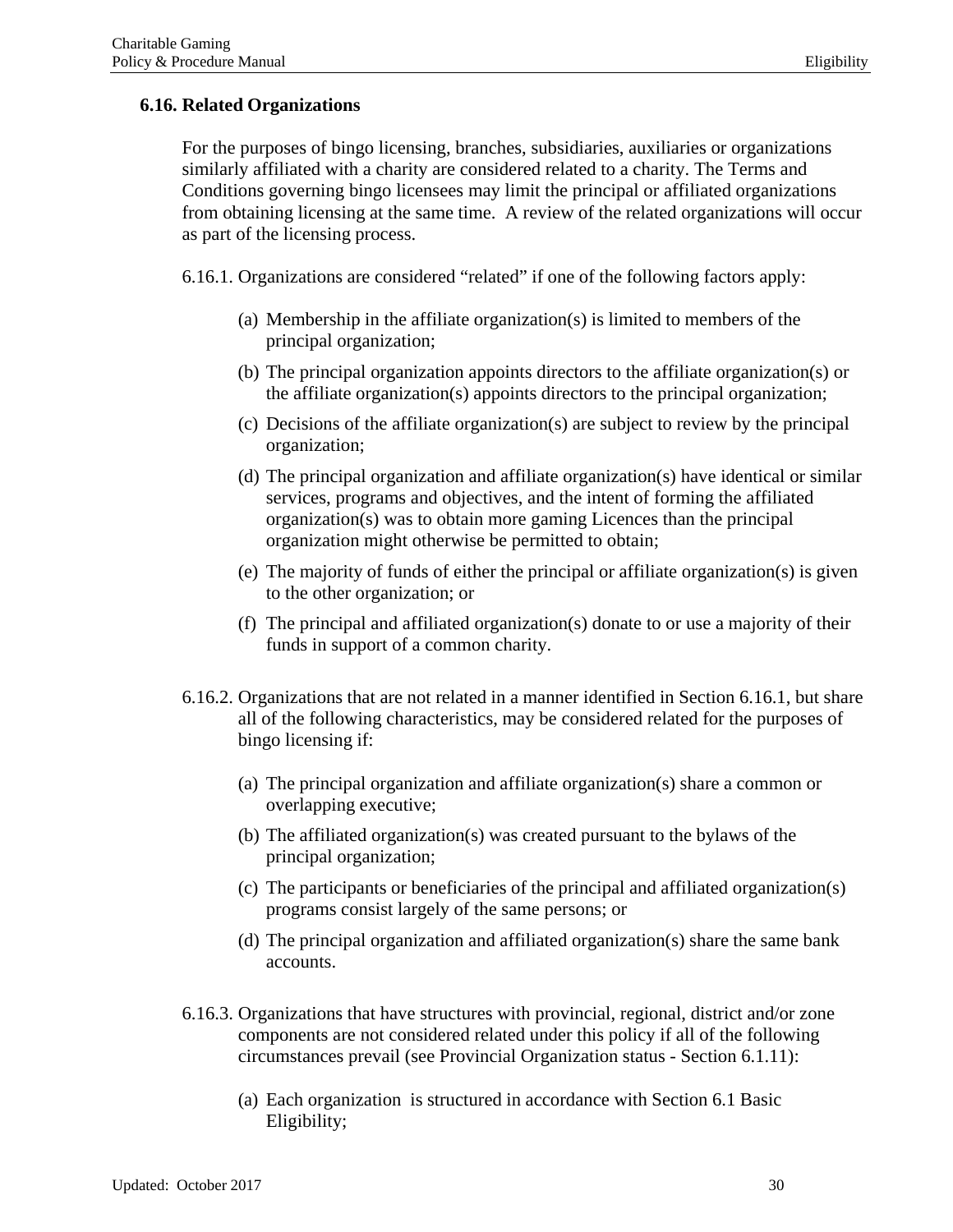- (b) Each organization actively delivers a charitable or religious program in the community and uses its proceeds to support these programs;
- (c) Each organization maintains separate organization bank accounts; and
- (d) Written approval from the provincial governing body is included with each application for a Licence from the regional, district and/or zone organizations.
- 6.16.4. Charitable or religious organizations, such as amateur youth sports programs, operated under the auspices of a community league/Association (where membership in the community league/Association is a requirement to use the community league/Association facilities), are not considered related under this policy.
- 6.16.5. Related organizations that provide a common benefit to a large segment of the public, such as Boy Scouts, 4H, post-secondary institutions, etc., may be allocated a number of bingo Licences to be shared among the affiliated organizations.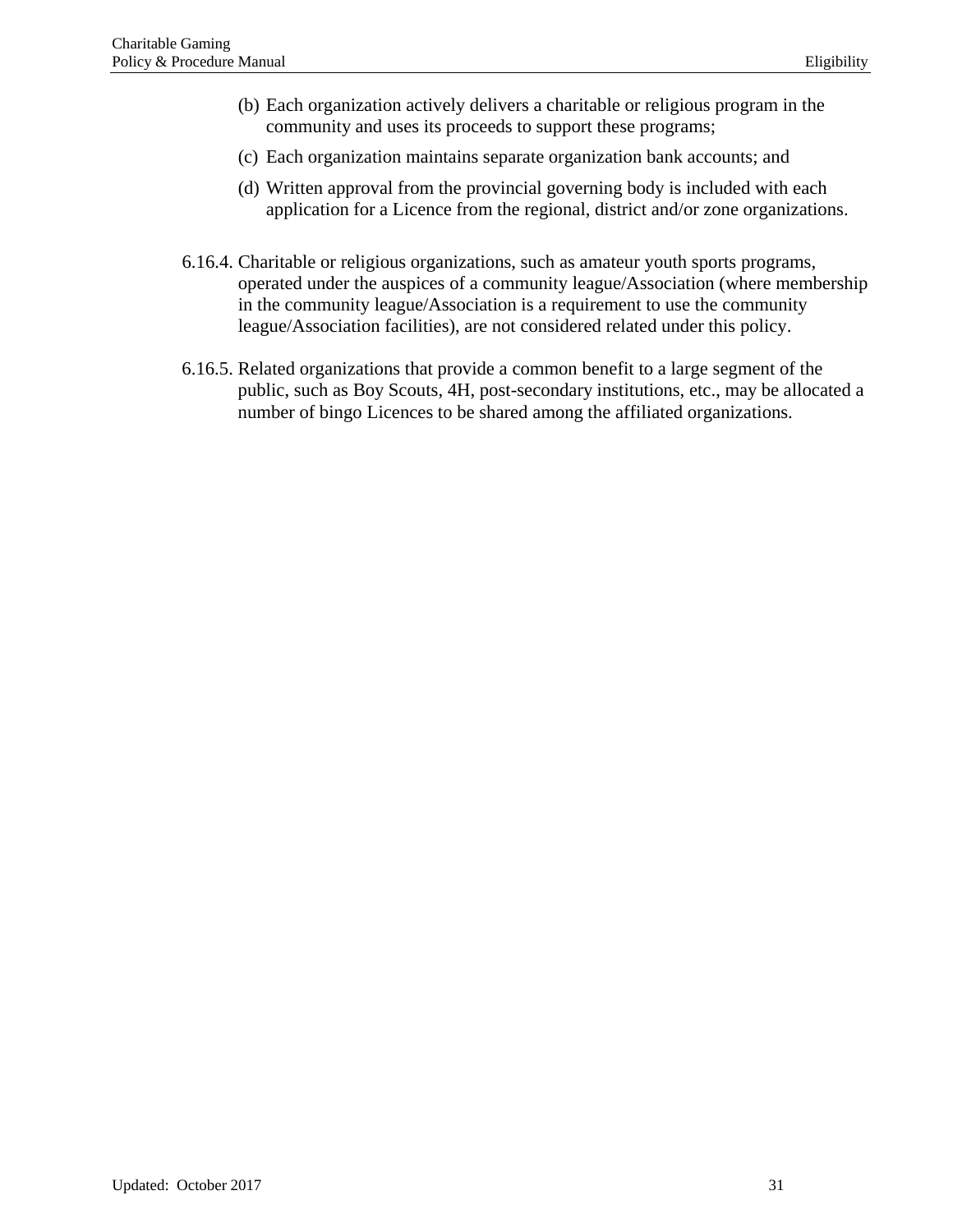# <span id="page-32-0"></span>**6.17. Religious Organizations**

Religious organizations such as churches, parishes, congregations, and lay groups, involved in furthering religious principals or objectives, may be eligible for licensing.

#### Eligibility Policies

- 6.17.1. This policy does not include lay groups with a religious affiliation involved in broad based charitable work in the community, although such groups may be eligible as a charitable organization (e.g. Knights of Columbus).
- 6.17.2. Organizations that make their programs available to the public and not just their members may be eligible for licensing.
- 6.17.3. Organizations that operate and develop places of religious worship, offering regular religious services and instruction, may be eligible for licensing.

#### Ineligible

6.17.4. Organizations that make their programs only available to members and not to the general public would normally not be eligible for licensing.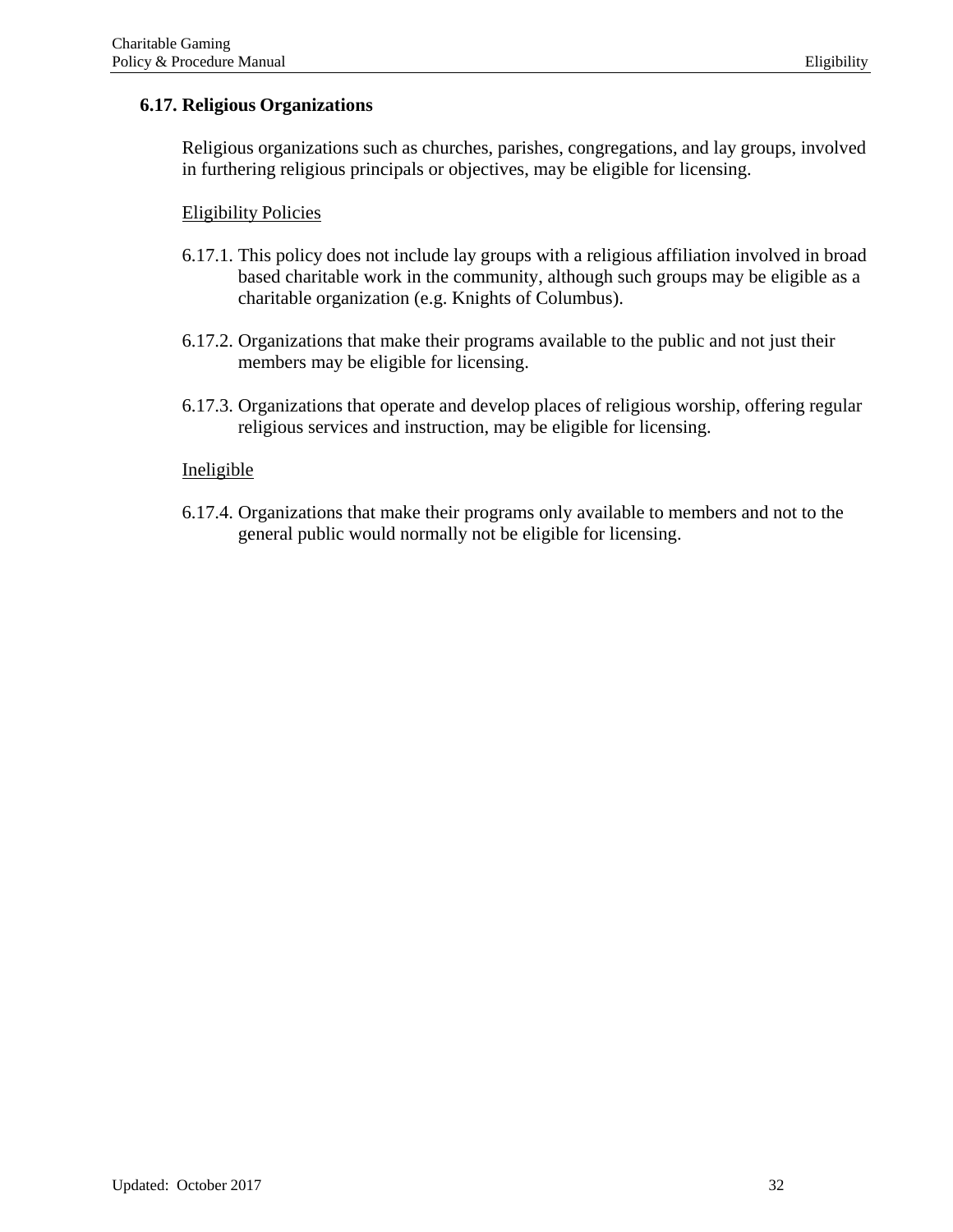#### <span id="page-33-0"></span>**6.18. Senior Citizens Organizations**

A seniors' organization that operates a facility in which all seniors in the community have reasonable access may be eligible for licensing.

# Eligibility Policies

- 6.18.1. Organizations that provide programs and services to assist seniors in the community may be eligible for licensing provided they provide a broad community benefit.
- 6.18.2. Seniors housing organizations conducting bingo within a senior's complex for the purposes of social activity for the tenants, and within the following guidelines, may be eligible for a Licence by way of letter:
	- (a) Bingo Events must be restricted to tenants within the seniors complex only;
	- (b) Outside advertising is not permitted;
	- (c) The cost to participate is limited to a maximum of twenty five cents (\$0.25) per game;
	- (d) The event revenues are to be used entirely to cover the cost of prizes or to assist in off-setting of other tenant activities for seniors; and
	- (e) The primary intent of the bingo activity is to be for the entertainment of the senior tenants.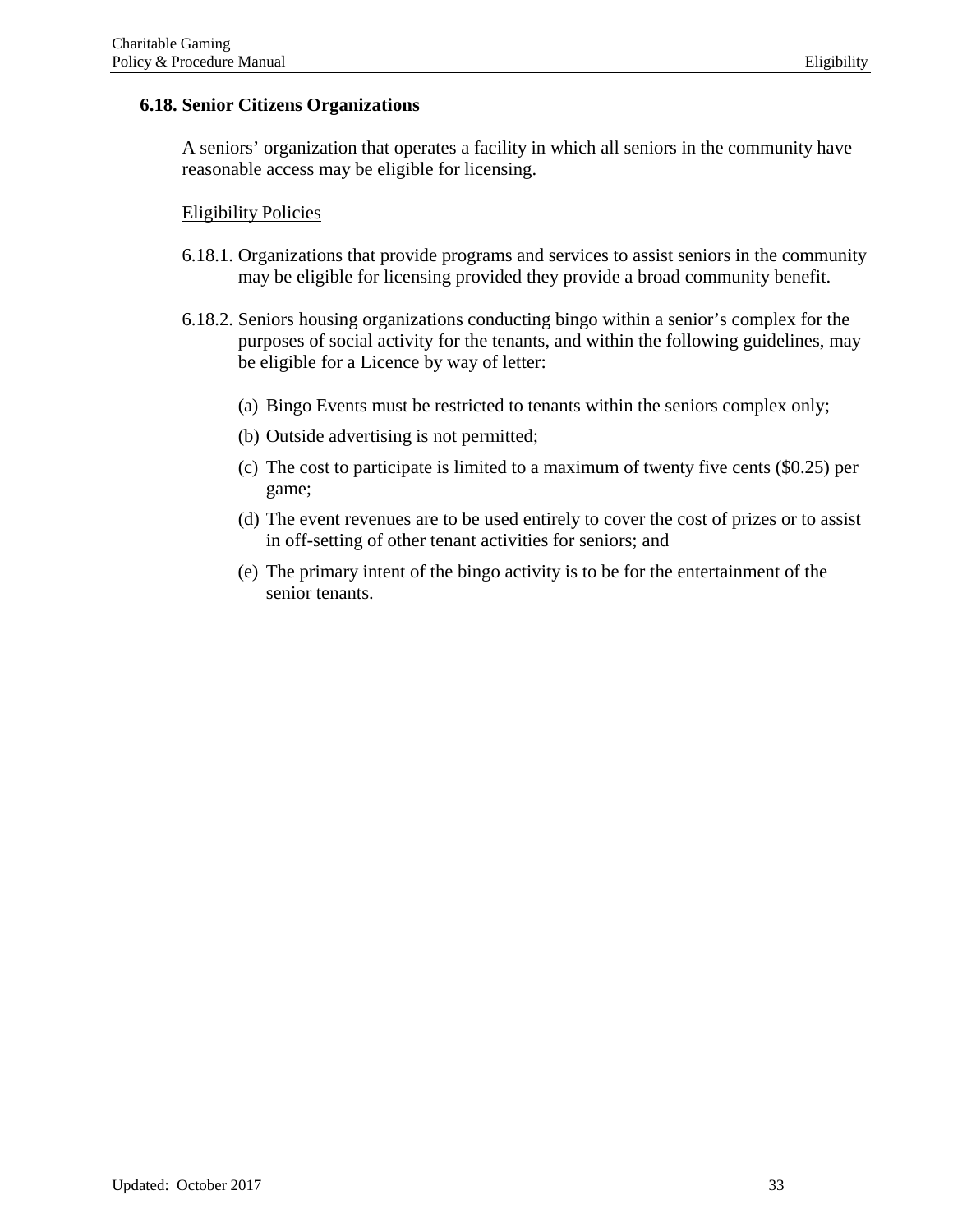# <span id="page-34-0"></span>**6.19. Sports Organizations**

Sports organizations at the community or regional level that promote a charitable objective through the delivery of a structured, developmental and competitive amateur athletic program or outdoor sports program for youth or the disabled, either on an individual or team basis, may be eligible for gaming licensing.

#### Eligibility Policies

- 6.19.1. Consistently the courts have held that sports by themselves are not charitable. The courts have found some sports activity to be charitable due to the object sought to be advanced and the character of the intended beneficiary. For example, sport has been recognized as part of the education of the young, and as therapy and relief of suffering for the disabled, which are themselves recognized as charitable activities as they are of broad community benefit. The provision of sports facilities for public use has also been recognized as charitable.
- 6.19.2. A structured, developmental and competitive amateur sports program is a program which contains the following characteristics:
	- (a) The program is delivered by a group which operates with the approval and support of a governing body;
	- (b) There is a published set of rules and regulations established by the sport's governing body;
	- (c) There is an official schedule which shows the dates of sanctioned games or events for a specific season or year;
	- (d) The program utilizes accredited coaches recognized by the sport's governing body;
	- (e) The games or competitions are refereed or judged by officials approved by the sport's governing body;
	- (f) There are different age classifications or classifications of skill level for the players or competitors;
	- (g) The players or competitors have the opportunity to be promoted to a higher classifications category according to their age or skill level; and
	- (h) The players or competitors are not paid, directly or indirectly, for their participation.
- 6.19.3. A sports organization or team is considered Adult when any of its membership or players are over 21 years of age. An Adult sports organizations or team is not normally eligible for gaming licensing if the only programs it provides are for Adults. An Adult sports organization may be eligible for licensing only if it meets any one of the following:
	- (a) The organization provides a structured, developmental and competitive amateur sports program for youth or the disabled. The organization shall only spend its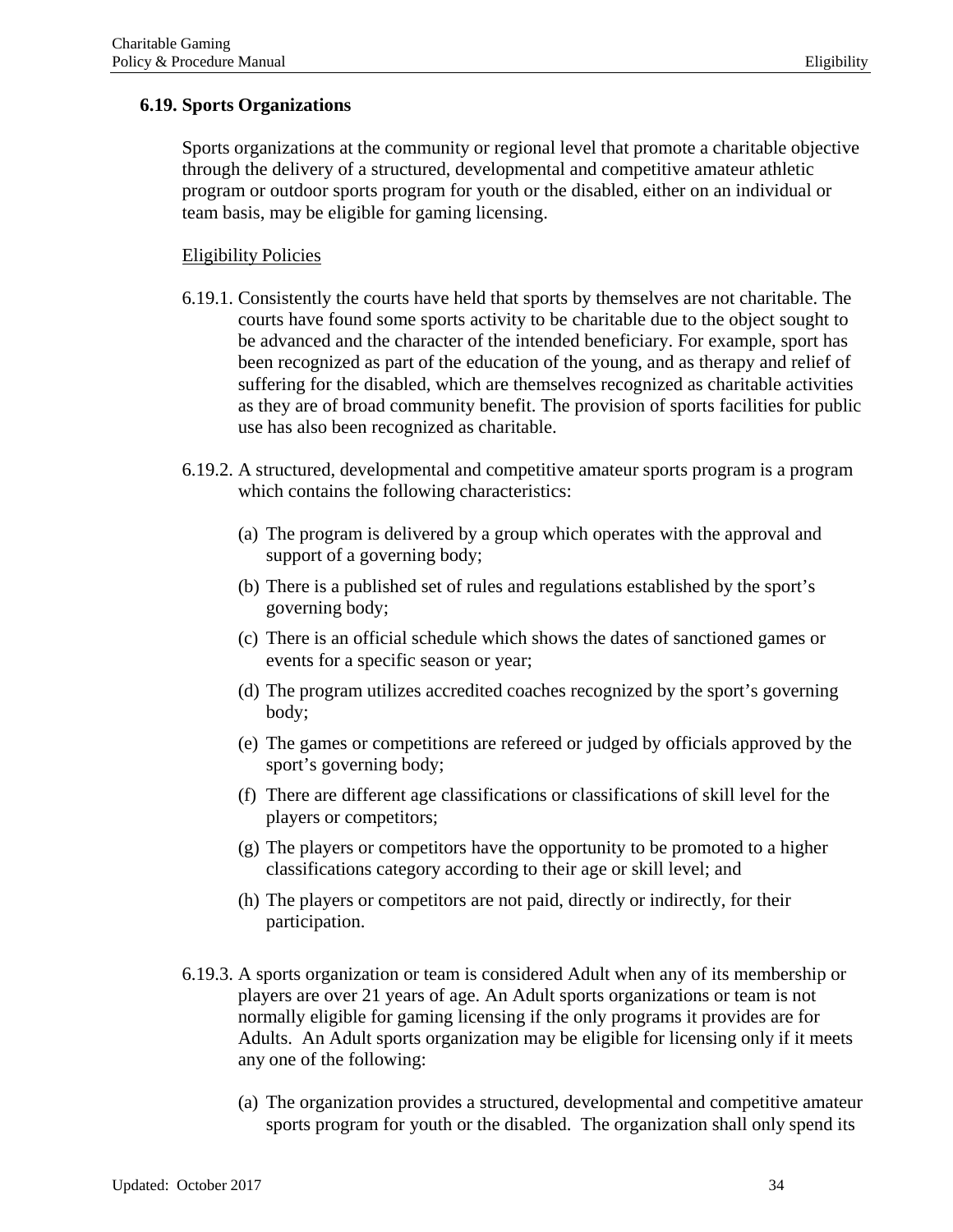Gaming Proceeds on the youth, and/or disabled component. Gaming Proceeds cannot be used to directly support Adult sport programs. (Individual teams with Adult participants, or groups with nominal youth participants, would not qualify for this exemption).

- (b) The organization is affiliated with a post-secondary educational institution, and the athletes are registered students at the institution. The organization's athletic program must be administered under the auspices of the institution's athletic department, and the athletic department must have the approval of the institution's Board of Governors or President. The Board of Governors or President must approve of the proposed Licence and the purpose for which the Gaming Proceeds will be used.
- (c) The organization operates an athletic or recreational facility in which the general public (specifically youth) has the right to make use of the facility at least 50% of the time the facility is in operation and the hours of public use are reasonable. Membership cannot be a requirement for public use. Gaming Proceeds shall only be used for the provision, operation and maintenance of the facility.
- (d) SLGA determines that the public benefit to the province derived from the Adult sports program is of such importance that it warrants an exception to the policy that Adult sports organizations or teams are not eligible for gaming licensing.
- (e) If SLGA determines that the public benefit to the community derived from the Adult sports program is of such importance that it warrants an exception to the policy that Adult sports organizations or teams are not eligible for gaming licensing, and if the membership, participants or roster consists of 75% or more youth (21 years of age or younger). These would typically be those teams of very high profile in the community, who operate at a senior level of competitive activity for the particular sport, and the team supports the development of athletes in lower levels of sport in the community (i.e., coaching clinics and/or youth development camps).
- 6.19.4. An organization that operates an athletic or recreational facility may be eligible for licensing if the general public (specifically youth) has the right to make use of the facility at least 50% of the time the facility is in operation and the hours of public use are reasonable. Membership cannot be a requirement for public use. Gaming Proceeds shall only be used for the provision, operation and maintenance of the facility.
- 6.19.5. A governing body for a particular sport may be eligible for a Licence if:
	- (a) It meets the criteria for recognition as a governing body outlined in Section 6.19.6 (mandatory and non-mandatory characteristics);
	- (b) It is responsible for the delivery of, and some of the costs associated with, a structured, developmental and competitive amateur sports program for youth, and/or the disabled; and
	- (c) Gaming Proceeds are only spent on the youth, and/or disabled component.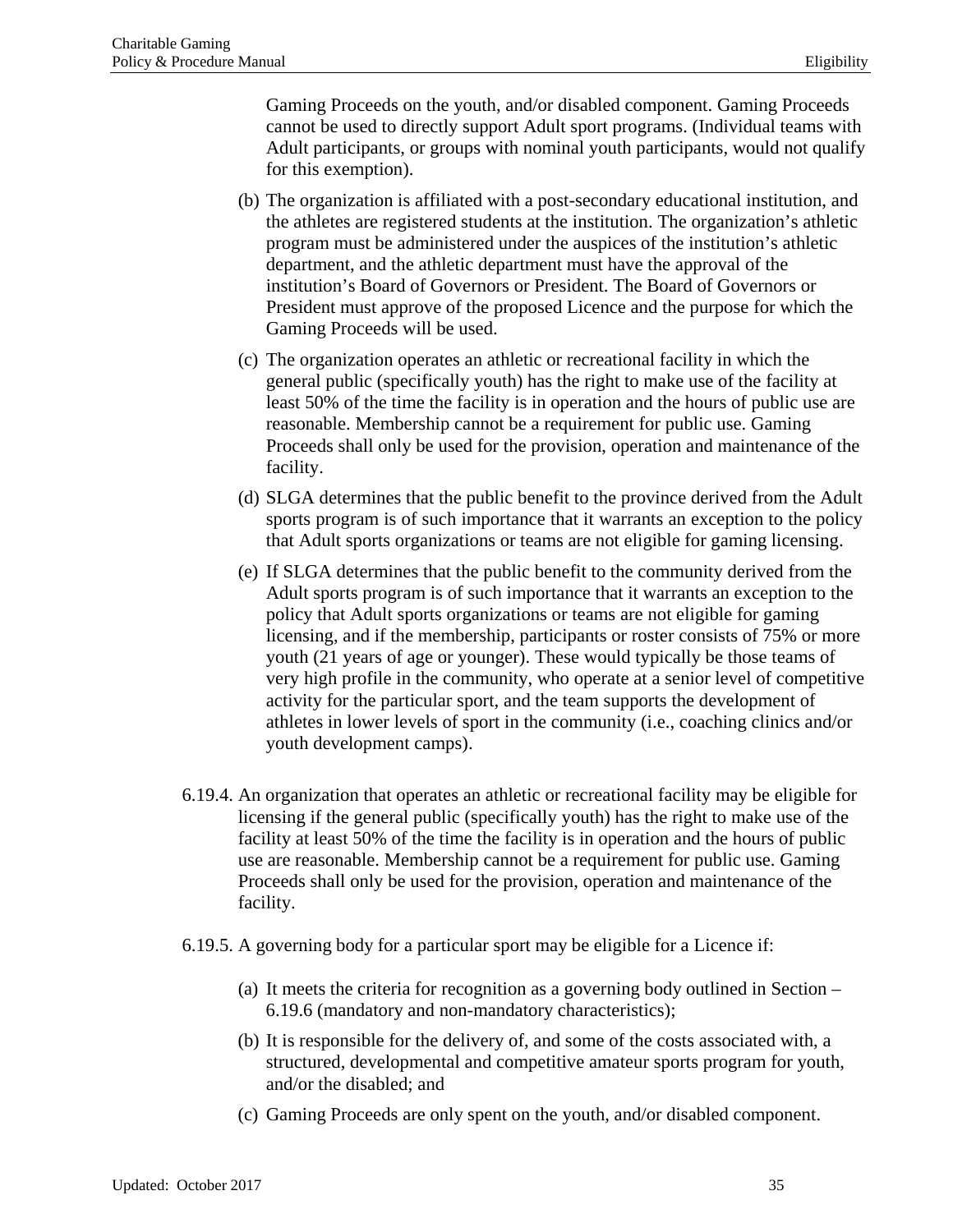6.19.6. A sport organization may be recognized as a governing body if it has the following mandatory characteristics and a majority of the following non-mandatory characteristics:

### Mandatory Characteristics:

- (a) It facilitates the establishment and participation of clubs for its particular sport in the province;
- (b) It establishes and maintains rules of play and operational regulations, such as disciplinary, arbitration and appeal process guidelines for disputes, for the sport in the province; and
- (c) It provides programs and services, such as group insurance, safety programs and equipment and uniform purchases, for the sport's participants in the province.

## Non-Mandatory Characteristics:

- (a) It provides training of coaches and officials for the sport in the province;
- (b) It provides a unified representative voice for the particular sport in the province; and
- (c) It is recognized as a governing body by Sport Canada and/or SaskSport.

- 6.19.7. Organizations that are formed to promote the individual leisure-time, recreational or social interests of its members, with activities focussed around participation in sporting events, are not eligible for a Licence.
- 6.19.8. A sport governing body that is not responsible for the delivery of, and some of the costs associated with, a structured, developmental and competitive amateur sports program is not eligible for licensing.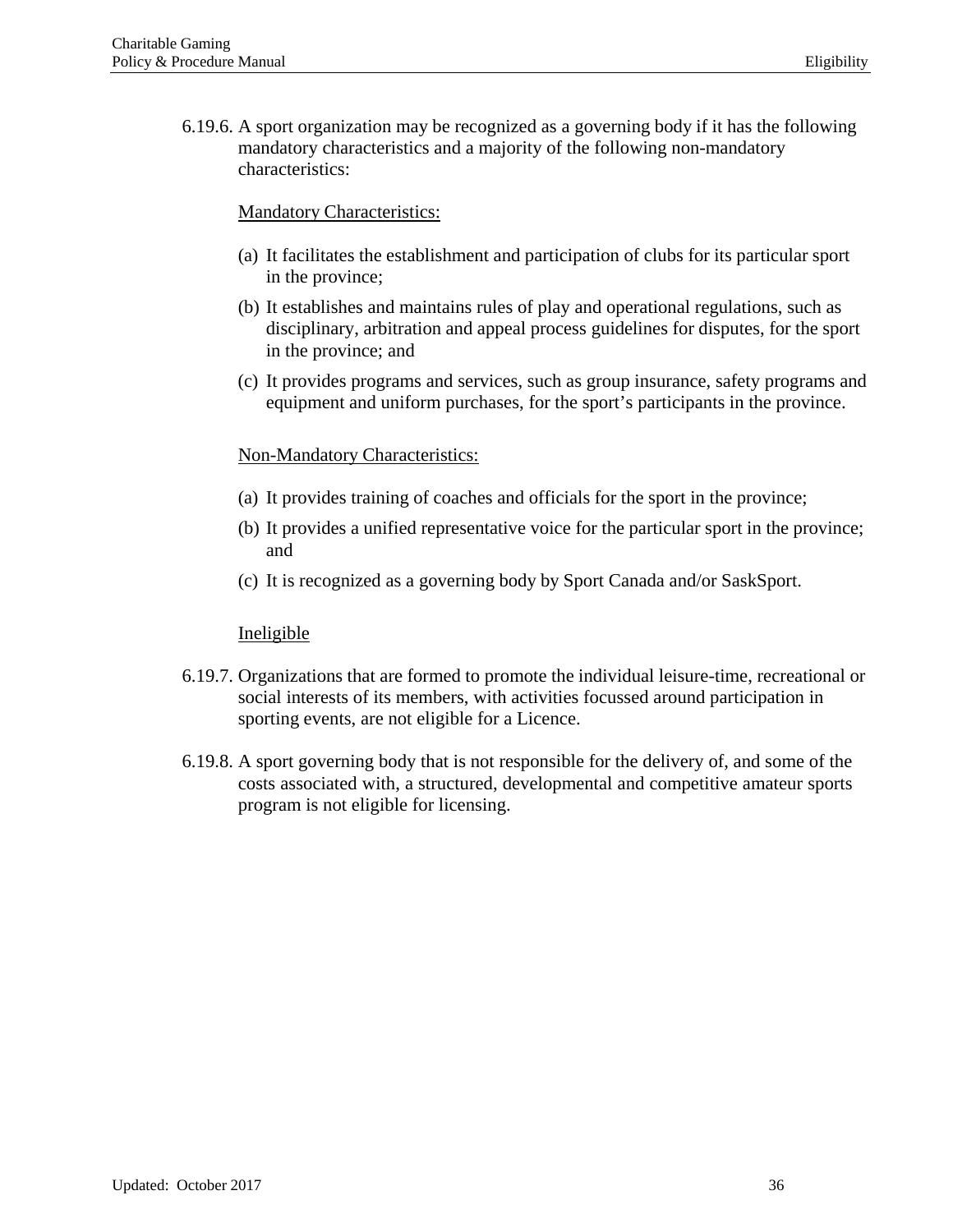# **6.20. Umbrella Organizations**

An umbrella organization that provides support to other charitable organizations and that also has responsibility for direct active delivery of charitable or religious programs or services to the community may be eligible for licensing. Umbrella organizations that have joint responsibility with charitable organizations for the direct delivery of programs or services to the general public, and actively contribute resources necessary to the delivery of these programs and services may also be eligible for licensing, e.g., governing bodies of eligible amateur sports leagues. (Note: "necessary" means the program or service cannot be delivered to the community in the absence of these resources.)

- 6.20.1. An umbrella organization formed only to provide support or administrative services to a number of charitable organizations that share a common objective in delivering their programs and services in the community is not eligible for licensing.
- 6.20.2. An organization formed to provide resources, training or consultation services to assist charitable and religious organizations in the delivery of their programs or services to the community is not eligible for licensing.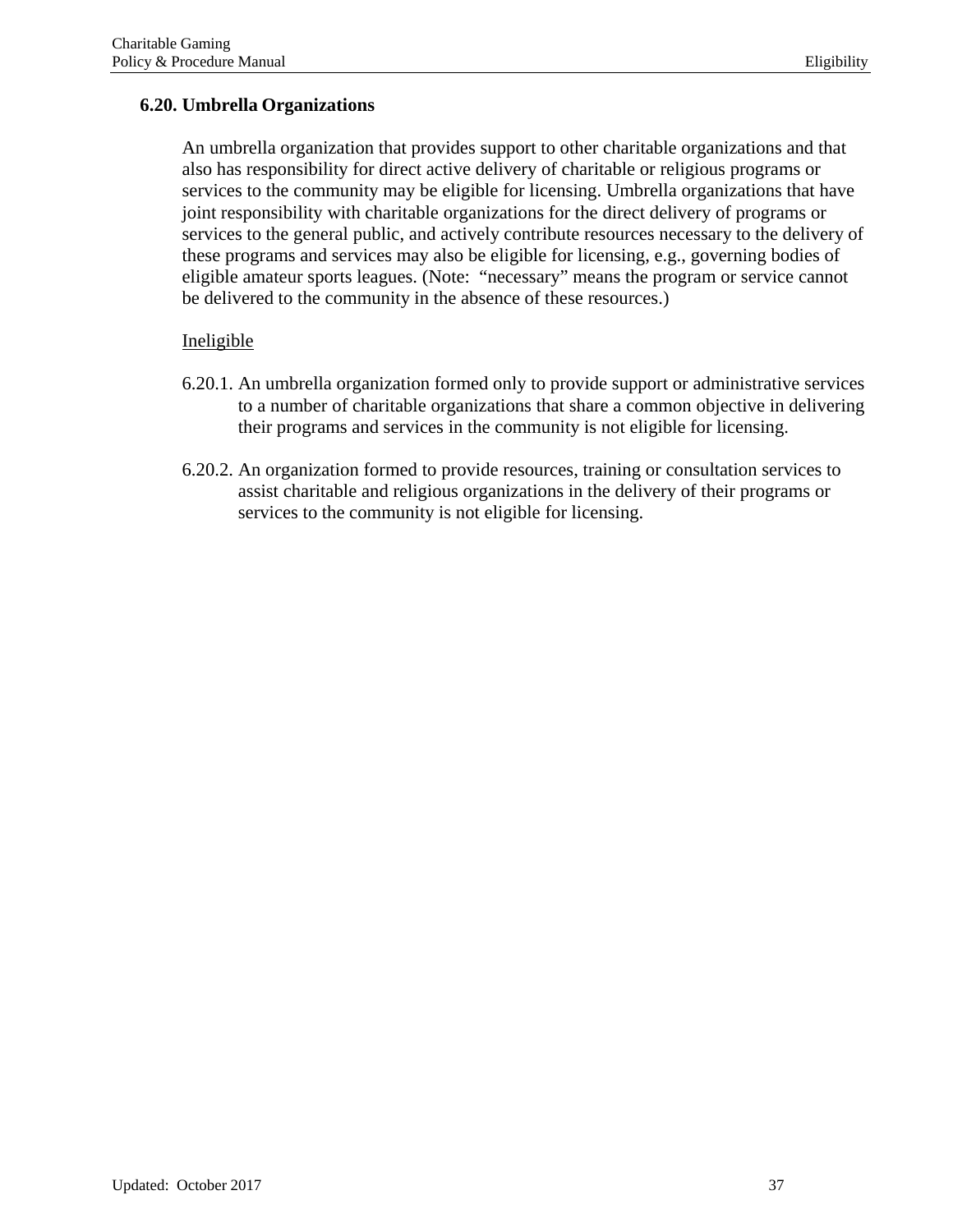## **6.21. Service Clubs, Veterans and Fraternal Organizations**

Organizations established on the basis of a national charter and whose general objectives relate to activities that provide community benefit, and "auxiliaries" of such organizations, may be eligible for licensing.

## Eligibility Policies

- 6.21.1. Community Service Organizations, such as nationally chartered service clubs, fraternal groups, veteran's groups, and the United Way, that operate for the purpose of supporting community projects, organizations and assisting needy individuals may be eligible for licensing.
- 6.21.2. Auxiliary organizations that support community projects, organizations and needy individuals which are not the same as those supported by the principal organization may be eligible for licensing.
- 6.21.3. Auxiliary veteran, service and fraternal groups, such as Royal Canadian Legion Ladies Auxiliary organizations and Fraternal Order of Eagles Ladies Auxiliary organizations, are organizations formed in connection with the principal organization and whose purposes and objects conform to those of the principal organization. (See Eligibility, Related Organizations - Section 6.16)
- 6.21.4. Where an organization maintains permanent facilities for its membership yet provides a means of reasonable access to these facilities by the general community and is also involved in projects which are usually considered charitable, 50% of the profits from gaming events may be used in respect of facilities and equipment. If the organization provides facilities for community use, which are not available elsewhere in the community, SLGA may adjust the foregoing percentage.

- 6.21.5. Auxiliary organizations whose primary purpose is to fundraise for the principal organization are not considered charitable, therefore are not eligible for licensing.
- 6.21.6. Organizations whose activities primarily provide recreational or social activities for its members are not eligible for licensing.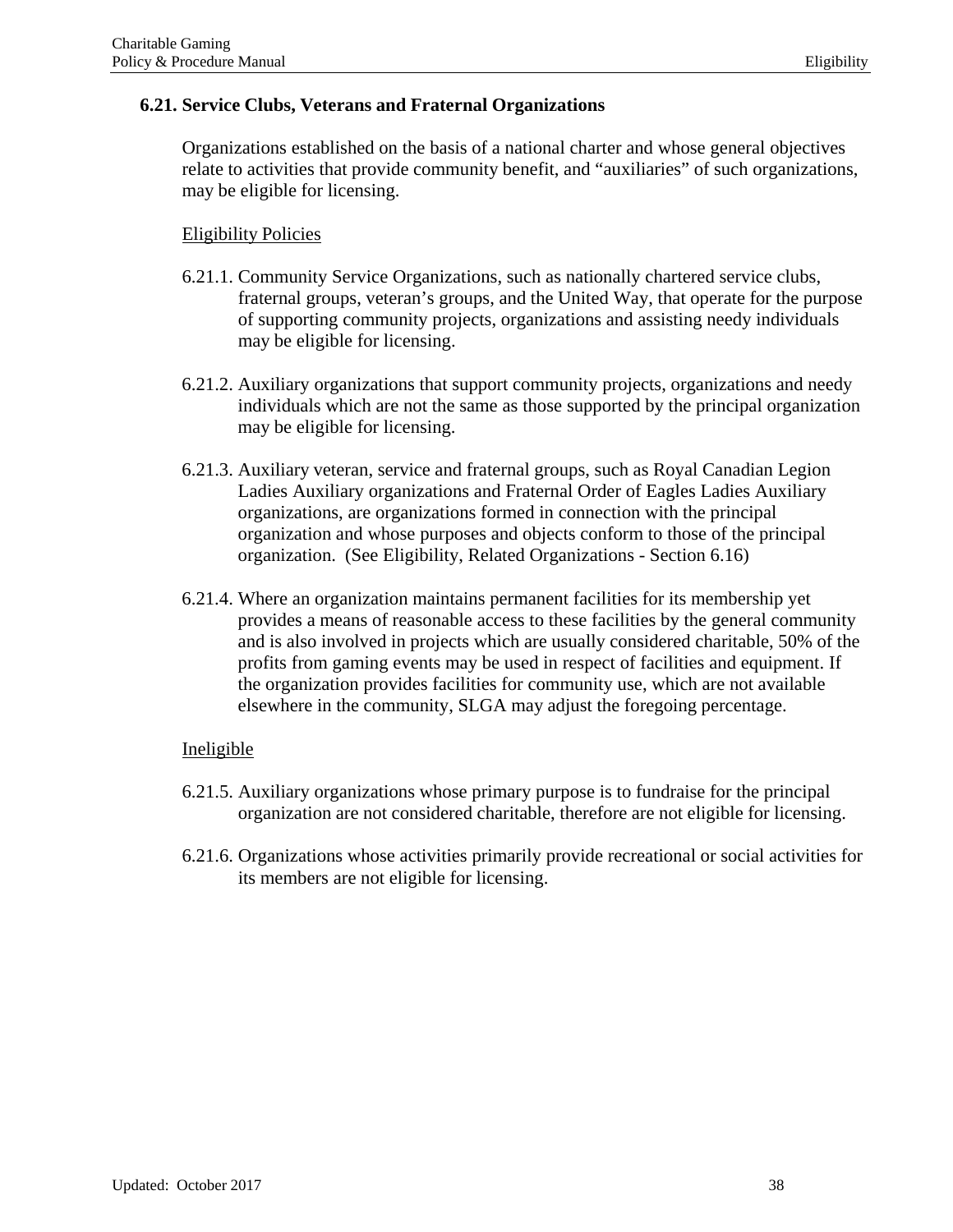## **6.22. Youth Organizations**

Organizations that provide youth development programs and services in the community, such as the teaching of leadership, citizenship and community development skills, may be eligible for licensing.

### Eligibility Policies

- 6.22.1. The programs or services offered by the organization must be reasonably available to all youth in the community who qualify and wish to participate.
- 6.22.2. Sponsoring committees or support groups may be licensed on behalf of youth organizations involving minors, as long as the sponsoring group is adequately constituted and has the written approval of the governing body of the youth organization.

### Ineligible

6.22.3. The organization must have at least two members 18 years or older who are prepared to sign the application and financial report documents and to assume responsibility for the proper conduct of the gaming event. In the absence of at least two such members, the organization will not be eligible for licensing.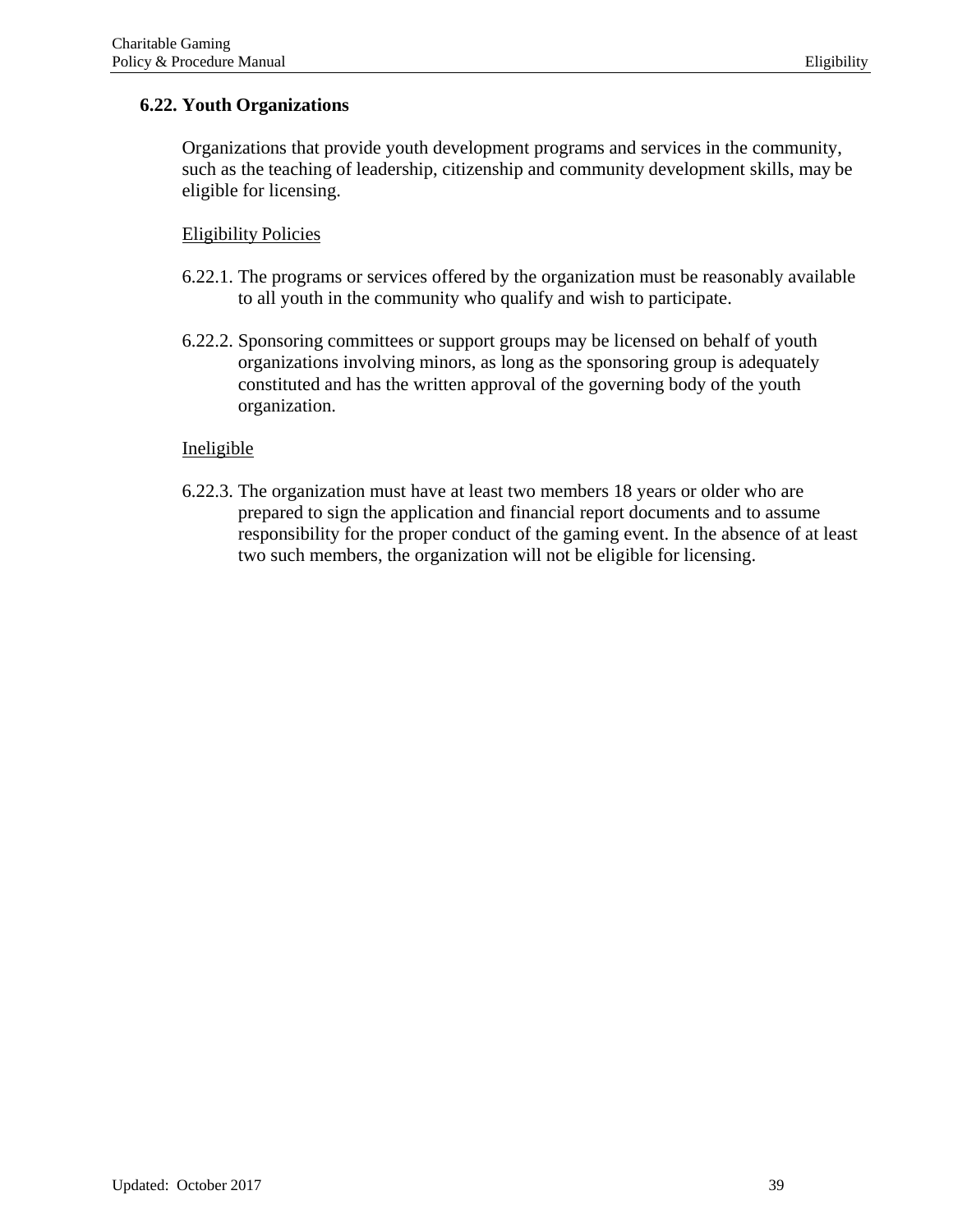## **6.23. Border Communities – Lloydminster and Creighton/Flin Flon**

The following is the SLGA licensing policy for border communities. The policy does distinguish the differences that exist between the Lloydminster situation and the Creighton/Flin Flon situation:

- 6.23.1. Lottery chairperson must be a Saskatchewan resident.
- 6.23.2. All lottery records must be retained at a Saskatchewan address.
- 6.23.3. Lottery bank accounts may be opened in a financial institution located in either Lloydminster, Alberta/Saskatchewan or Creighton, Saskatchewan/Flin Flon, Manitoba.
- 6.23.4. The proceeds from lotteries must primarily benefit the residents of these border communities. In some circumstances a special community project, which may be in the immediate vicinity of the border community, may be outside of Saskatchewan.
- 6.23.5. Licences may be approved even though the official physical address of the organization is located in Alberta or Manitoba. Membership must include residents from Saskatchewan to be eligible for licensing.
- 6.23.6. Licence application from charities residing in Flin Flon will be considered for Bingo/Breakopen, Monte Carlo, or Texas Hold'em, (Breakopen Licences only for sale at the bingo hall), only if the facility hosting the event is located in Saskatchewan. Raffle applicants from Flin Flon will be required to obtain licensing from the Manitoba licensing body.
- 6.23.7. Approval will be given to Flin Flon organizations that have obtained a Raffle Licence from the Manitoba authorities, to sell their raffle tickets in Creighton, Saskatchewan.
- 6.23.8. Advertising may not be conducted through media outlets located outside Saskatchewan except for those media outlets located within the city of Lloydminster or within Creighton/Flin Flon. Furthermore, any charitable organization licensed to conduct charitable gaming in the province of Saskatchewan may advertise in a media outlet located within the city of Lloydminster or within Creighton/Flin Flon.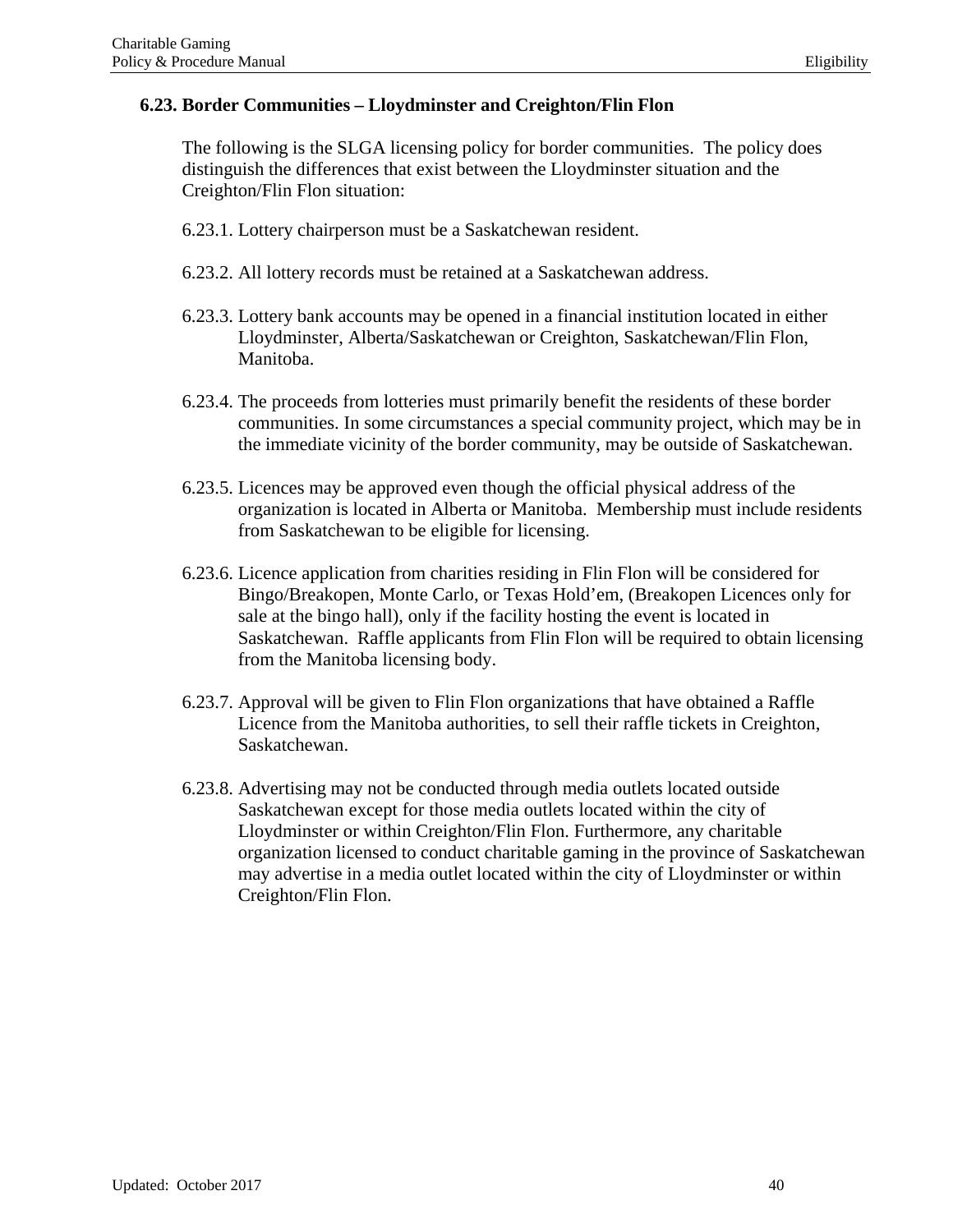# **6.24. Co-operatives**

Co-operatives that are structured to provide community services primarily for the benefit of the public and general welfare of the community, and have a low membership fee requirement, may be eligible for licensing.

# Eligibility Policies

- 6.24.1. Co-operatives are organizations that are owned by their members and are designed to provide services to its members. There are many types of co-operatives such as credit union co-operatives, consumer co-operatives, insurance and trust cooperatives and service co-operatives to list a few. Co-operatives vary in their structure and membership. Some are structured for profit and some are structured not for profit. Service co-operatives are the typical type of not for profit cooperatives that may be licensed by SLGA.
- 6.24.2. Co-operatives that are structured to provide community services primarily for the benefit of the public and general welfare of the community, and have a low membership fee, may be eligible for licensing.
- 6.24.3. The organization must have a constitution and by-laws that support the Statement of Dissolution in *The Co-operatives Act* Part XIV.

*"Where a co-operative has a statutory reserve, it must be paid:*

- *(A) To a non-profit corporation, association or co-operative established for the charitable or benevolent purposes;*
- *(B) A co-operative established for a similar object;*
- *(C) Any other person that the registrar may designate.*

SLGA would ensure the dissolution requires funds to be disbursed to a charitable organization as per (A) and (B) above.

- 6.24.4. Co-operatives that are primarily structured to benefit its members or a business.
- 6.24.5. Co-operatives in which that profits generated by the co-operative go directly to the members or a business (i.e. producers and marketing co-ops, employment cooperatives, financial co-operatives, etc.).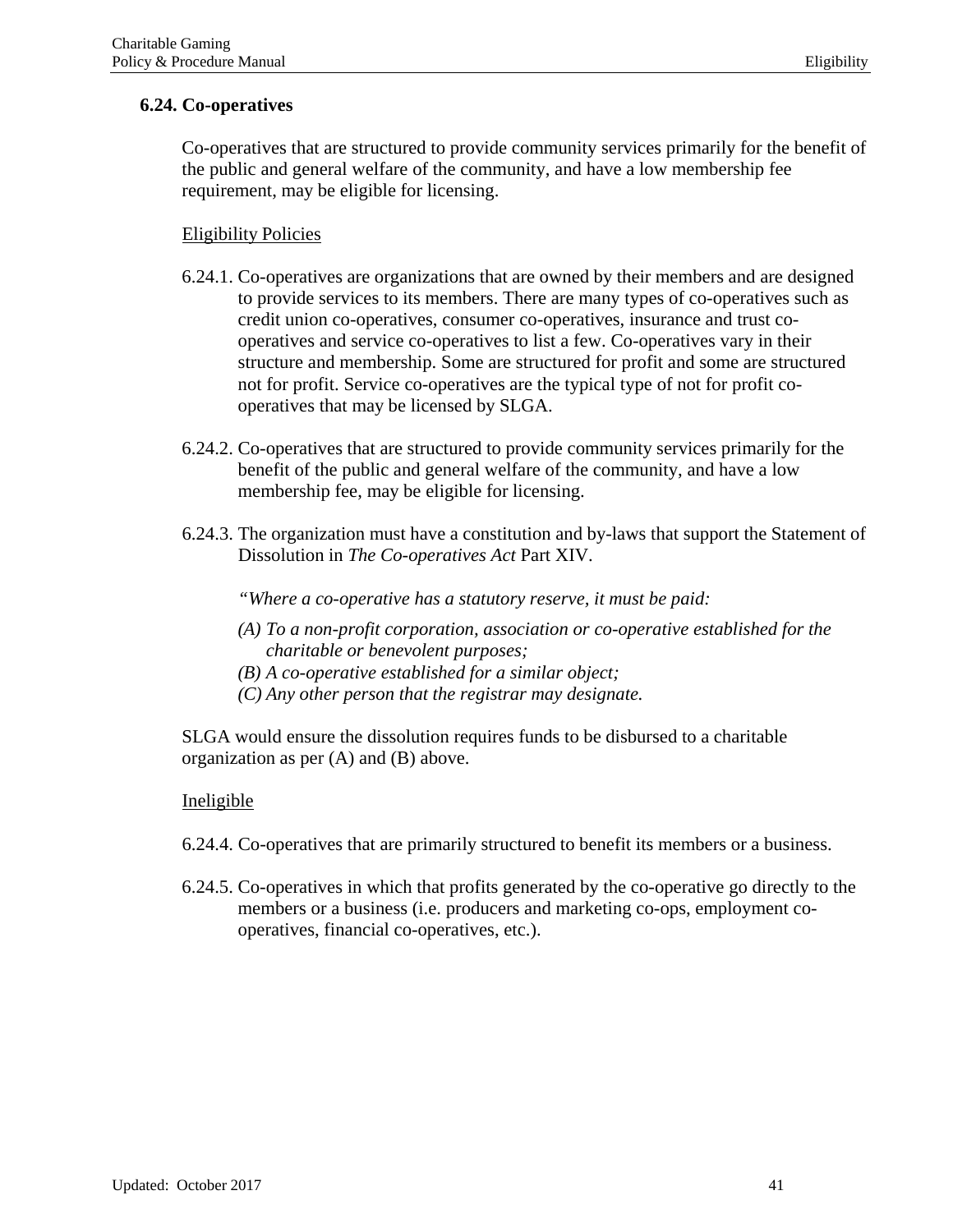# **6.25. Ineligible Organizations**

The following are examples of organizations that are not eligible for a charitable gaming Licence. This section is not intended to capture all types of organizations but does provide a guideline for potential applicants. Each application, however, will be evaluated on its own merits.

## 6.25.1. Industry Promotion Organizations

- Organizations formed for the promotion and/or development of a particular industry intended for commercial profit are not eligible for licensing.
- The treatment, support, breeding or promotion of animals, birds, insects or plants for commercial profit does not provide a community benefit and is not eligible for licensing.
- The support of a particular breed or species of animal for hobby, recreational or social purposes is considered self-interest and is not eligible for licensing.

## 6.25.2. Nature Conservation Organizations

- Conservation groups that conduct lobbying activities or advocate change to public policy are not considered charitable for licensing purposes.
- Conservation groups affiliated with commercial activity such as the trapping or camping industry are not considered charitable for licensing purposes.

# 6.25.3. Chamber of Commerce/Board of Trade

- Chamber of Commerce/Board of Trade groups formed for the improvement and advancement of trade, commerce and the economic, civic and social welfare of an area are not eligible for licensing.
- 6.25.4. Political Parties or Campaigns
	- Political parties are not eligible for licensing, nor will any use of proceeds be approved in support of a constituency or campaign.

# 6.25.5. Lobby Organizations

• Organizations formed with a primary purpose to lobby government or to affect changes in public policy are not eligible for licensing. In regards to this policy, lobby means conducting activities aimed at influencing or attempting to influence government in favour of a specific cause.

6.25.6. Hobby/Social Organizations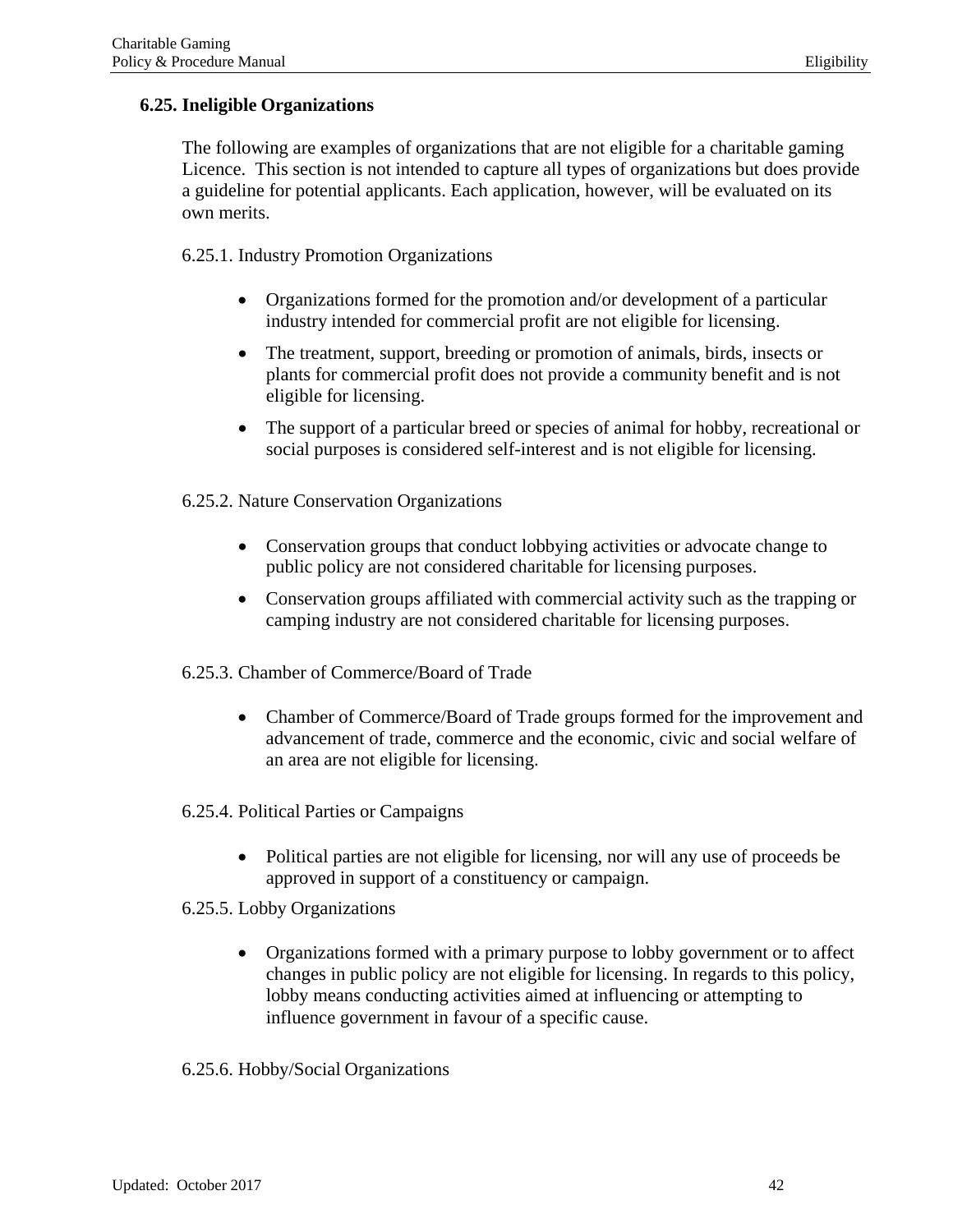• Organizations that are primarily established to serve or further the self-interest of its members through the pursuit of leisure time activities based upon hobby, recreational or social activities are not eligible for licensing.

6.25.7. Commercial, Professional and/or For-Profit Organizations

- Organizations that are primarily commercial or professional enterprises providing, through their facilities or programs, a public service or community benefit are not charitable. The "programs" of these organizations are generating income for the personal gain of the organization's members or the organization is charging a fee for its services for the purpose of generating a profit.
- Organizations whose activities primarily involve the commercial or professional interests of its members are not considered charitable and not eligible for licensing.

## 6.25.8. Arts Organizations

When an art form is produced which is a marketable product, and/or members develop skills which become marketable services, the organization is not considered charitable as it serves the self-interest of its membership and others associated with it and therefore is not eligible for gaming licensing.

6.25.9. Associations of Employees, Occupations, or Professions

- Organizations formed by a group of employees or those founded upon a common occupation or profession that are structured principally for self-help, personal benefit or the welfare of its membership, are not eligible for licensing.
- 6.25.10. Government Related Organizations
	- Organizations that act as an extension of any level of government (municipal, provincial or federal) are not eligible for licensing.
	- Organizations created by public statute or other legislative instrument (e.g. a motion passed at a municipal council meeting) are normally considered a publicly governed body and are not normally eligible for licensing.
	- Organizations funded from tax revenue are considered to be a publicly funded body and ineligible for licensing, if the funds are granted on terms or conditions that specify the funds be used to provide programs or services that government has a statutory duty to provide, unless the organization provides other charitable programs or services that provide a significant community benefit.
	- If any level of government exerts internal control or influence over an organization by appointing a majority of the organization's members and/or board of directors, the organization will not normally be eligible for licensing.
	- Notwithstanding the above, an organization is not eligible for licensing if, in the opinion of SLGA, the organization: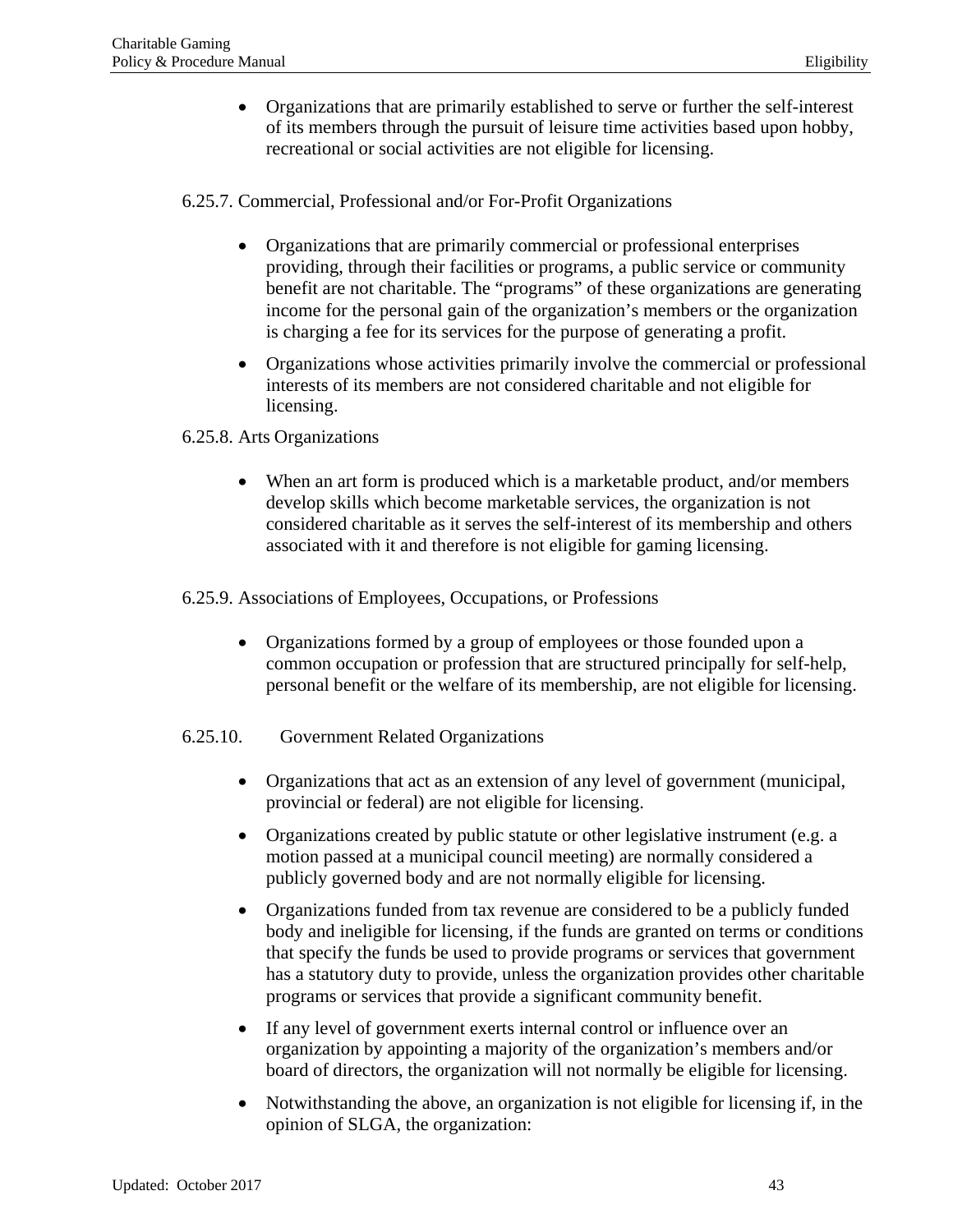- (a) Receives or has received public funds directly or indirectly;
- (b) Is not sufficiently separated from an organization not eligible for licensing that receives or has received public funds;
- (c) Is too closely connected with any level of government; or
- (d) For any other reason is an inappropriate organization.

### 6.25.11. Educational Organizations

- Gaming Proceeds must not supplement any aspect of the operational or capital budgets, such as employee salaries, wages and benefits, building additions, renovations and utilities, of any school or educational institution that is created by statute and has a statutory duty to provide services to the public.
- Parent or student committees created to raise funds to offset costs associated with graduation ceremonies or after graduation parties are not eligible for licensing.
- 6.25.12. Social Organizations
	- Organizations created solely to provide hobby, social or recreational activities for its members are not eligible for licensing.
- 6.25.13. Fundraising Organizations
	- Organizations formed solely for the primary purpose of fundraising for the principal group, outside of those described in Section 6.10, are not considered charitable for the purposes of obtaining a charitable gaming Licence.
- 6.25.14. Medical Health Aid Organizations
	- Hospitals, health centres and for-profit medical facilities are not considered charities for the purpose of gaming licensing.
	- Organizations created to further the professional skills of a specific type of medical procedure or occupation and serve the self-interest of their members and others associated with them are not considered charitable groups eligible for licensing.
	- Organizations affiliated with commercial interests, such as for-profit medical procedures, are not considered charitable for licensing purposes.

### 6.25.15. Sports Organizations

• Organizations that are formed to promote the individual leisure-time, recreational or social interests of its members, with activities focused around participation in sporting events are not eligible for gaming licensing.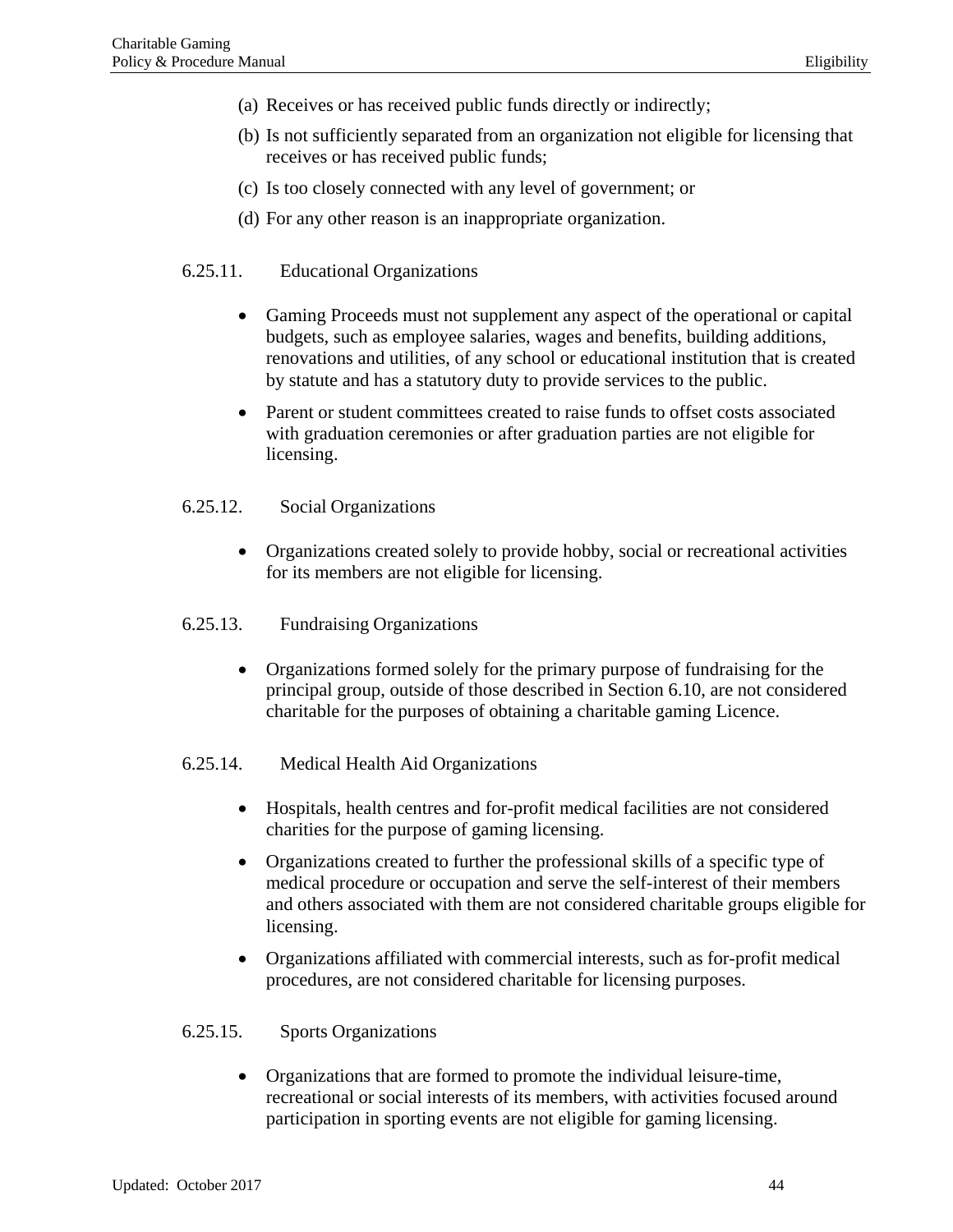- A sports organization or team is considered Adult when any of its membership or players is over 21 years of age. An Adult sports organization or team is not normally eligible for gaming licensing if the only programs it provides are for Adults.
- A sport governing body that is not responsible for the delivery of and some of the costs associated with a structured, developmental and competitive amateur sports program is not eligible for licensing.

## 6.25.16. Umbrella Organizations

- An umbrella organization formed only to provide support or administrative services to a number of charitable organizations that share a common objective in delivering their programs and services in the community is not eligible for licensing.
- An organization formed to provide resources, training or consultation services to assist charitable and religious organizations in the delivery of their programs or services to the community is not eligible for licensing.
- 6.25.17. Service Clubs, Veterans and Fraternal Organizations
	- Auxiliary organizations whose primary purpose is to fundraise for the principal organization are not considered charitable, therefore are not eligible for licensing.
	- Organizations whose activities primarily provide recreational or social activities for its members are not eligible for licensing.

# 6.25.18. Youth Organizations

• The organization must have at least two members 18 years or older who are prepared to sign the application and financial report documents and to assume responsibility for the proper conduct of the gaming event. In the absence of at least two such members, the organization will not be eligible for licensing.

### 6.25.19. Co-operatives

- Co-operatives that are primarily structured to benefit its members or a business.
- Co-operatives in which the profits generated by the co-operative go directly to the members or a business (i.e. producers and marketing co-ops, employment co-operatives, financial co-operatives, etc.).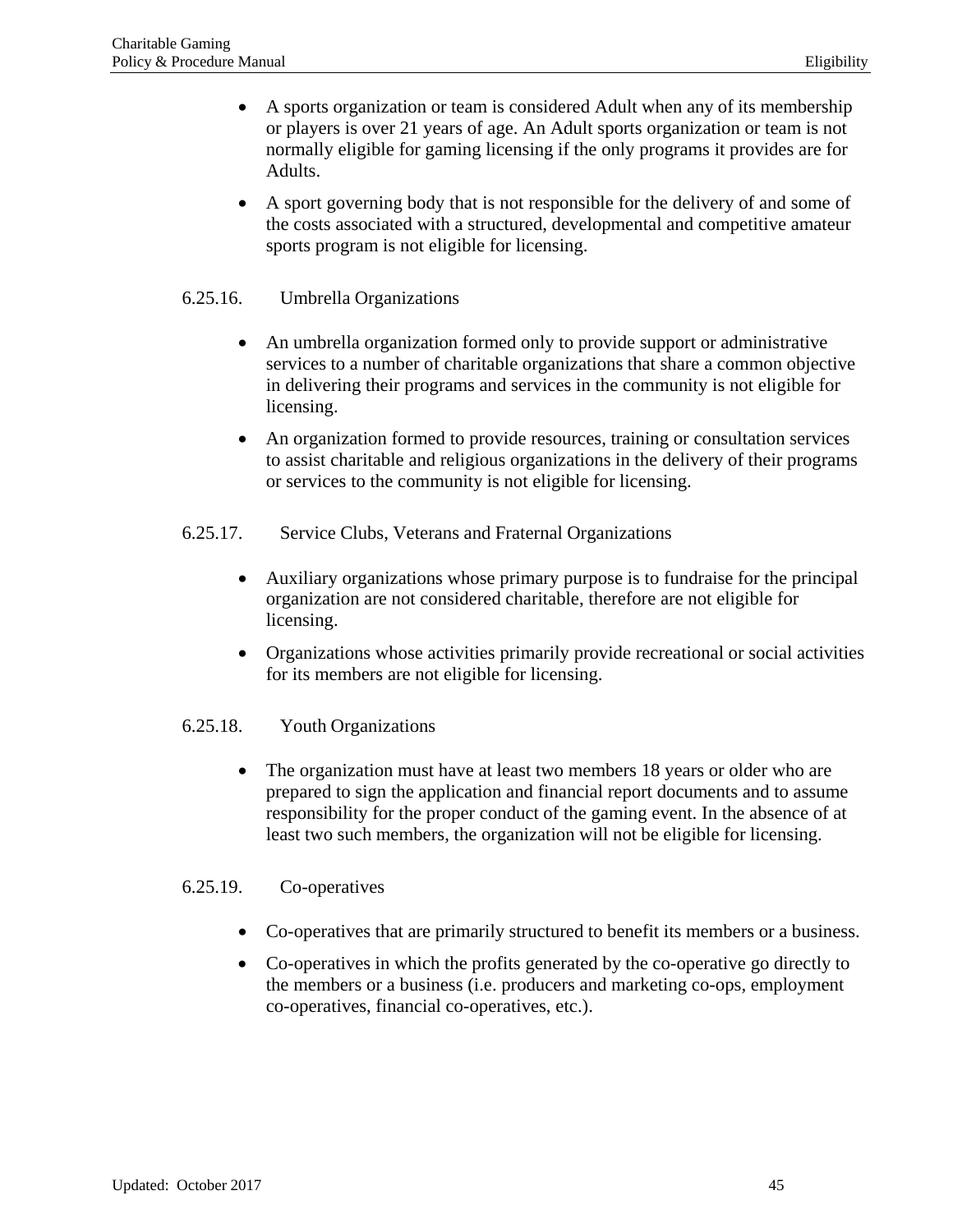## **7. Use of Gaming Gross Revenues**

## **7.1. General**

The *Criminal Code* requires that all funds generated from charitable gaming be used for charitable or religious purposes. The stated intended use of net gaming revenue is a fundamental consideration in the licensing process. "Gross Revenue" shall only be spent on approved prizes, approved expenses and on charitable or religious purposes approved by SLGA.

### Policies

- 7.1.1. "Gross Revenue" is defined as "all monies spent (bet) by patrons in order to participate in a lottery scheme".
- 7.1.2. The Licensee shall comply with SLGA policy and the Terms and Conditions pertaining to prizes, expenses and use of proceeds. The Terms and Conditions include the Class A Bingo/Charitable Gaming Event Terms and Conditions, the Class B Bingo/Charitable Gaming Event Terms and Conditions, the Class C Bingo Terms and Conditions, the Class C Restricted Bingo Terms and Conditions, the Small Bingo Terms and Conditions, the Media Bingo Terms and Conditions, the Breakopen Terms and Conditions, the Regular Raffle Terms and Conditions, the Large Raffle Terms and Conditions, and the Small Raffle Terms and Conditions, the Public Amusement Raffle Terms and Conditions, the Texas Hold'em Poker Tournament Terms and Conditions, and the Monte Carlo Charity Event Terms and Conditions, as well as any other Terms and Conditions issued by SLGA pursuant to a Licence.
- 7.1.3. "Gross Revenue" less approved cash prizes awarded at the licensed event, shall be deposited into the Licensee's designated lottery bank account (chequing account required).
- 7.1.4. All payments from the lottery bank account for approved prizes (excluding cash prizes awarded at the licensed event), approved expenses and approved charitable or religious purposes shall be made by cheque, payable directly to the vendor or supplier.
- 7.1.5. The books and records of a gaming Licensee are subject to review and/or audit by SLGA. The areas normally subject to a review and/or audit will include, but not be limited to:
	- (a) Books of original entry (including computerized records);
	- (b) Bank statements and cancelled cheques;
	- (c) Invoices;
	- (d) Event control sheets and event close-out summaries sheets;
	- (e) Contracts, agreements or similar documents;
	- (f) Payroll records;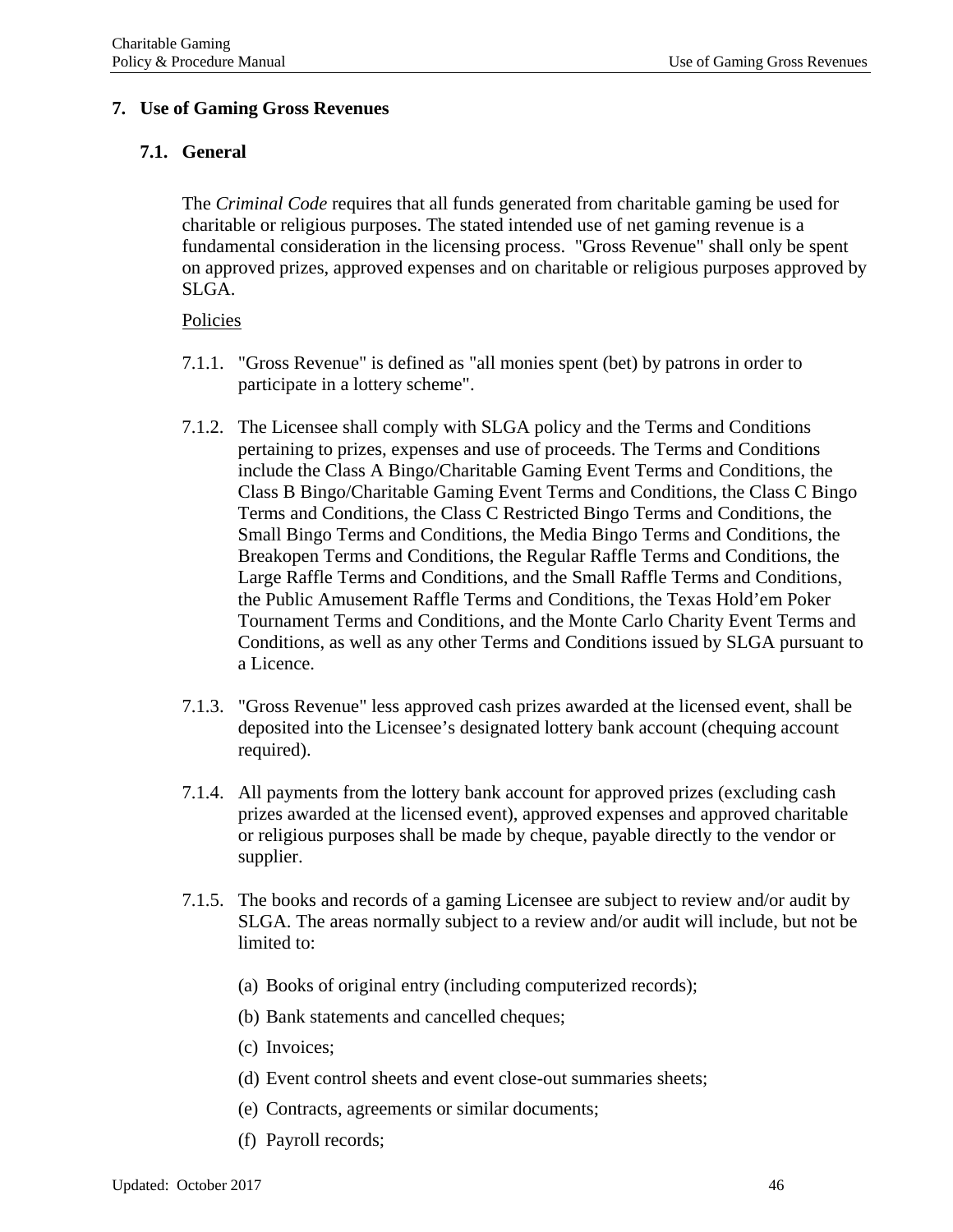- (g) Income tax and goods and services tax returns;
- (h) Minutes of Annual General Meeting (AGM) and executive meetings;
- (i) Bylaws;
- (j) External accountant/auditor's working paper files;
- (k) Annual (audited) financial statements; and
- (l) May include as well the business and financial records (as outlined above) of any entity (including but not limited to Societies, non-profits, Associations, Community Leagues, Corporations, Partnerships, Limited Partnerships, Joint Ventures, Proprietorships, etc.) that is associated with the Licensee and/or an executive or board member of the Licensee in receipt of any of the Licensee's gaming funds either directly, indirectly or through a series of transactions.

#### Ineligible

7.1.6. Proposed prizes, expenses and use of proceeds that do not comply with Terms and Conditions and SLGA policy shall not be approved.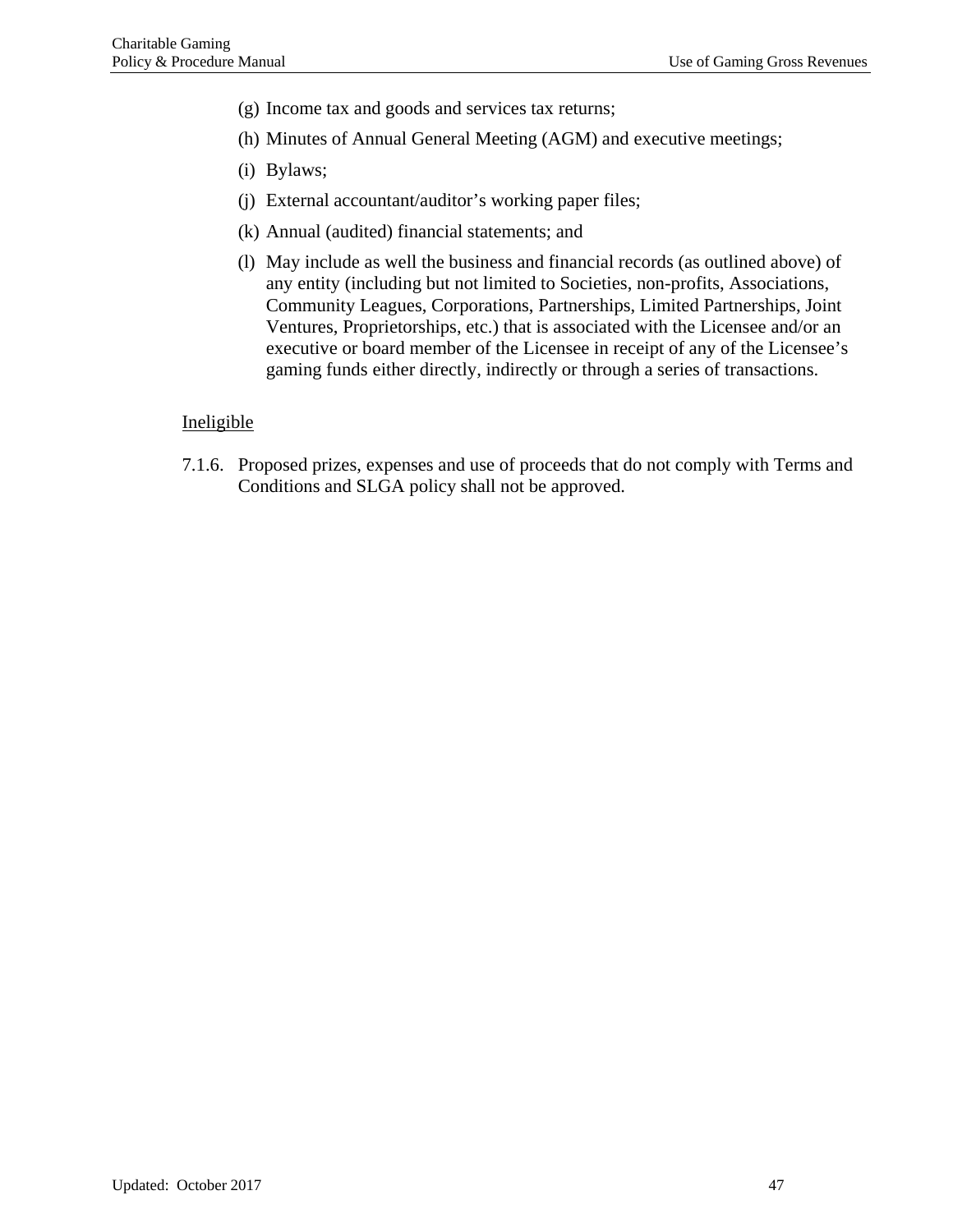### **7.2. Prizes**

"Gross Revenue" shall only be used to pay for prizes that have been approved by SLGA.

### Use of Gaming Gross Revenues Policies

- 7.2.1. Prizes are anything of value, such as money, property, merchandise or services that a player of a game of chance, or mixed skill and chance, played during a licensed gaming event, has a chance to win.
- 7.2.2. Bingo, Breakopen, Texas Hold'em Poker Tournament, Monte Carlo Charity Event and Raffle prizes must be paid in compliance with the Terms and Conditions and in the manner authorized by the Terms and Conditions for each Licence type.

### Breakopen Prizes

- 7.2.3. Breakopen prizes as a percentage of Gross Revenue varies by unit type and is determined by the payout schedule for each approved unit. The payout schedule is printed on the unit flare and on the front of each individual ticket.
- 7.2.4. The maximum individual prize value for any one ticket is \$1,000.00.
- 7.2.5. Breakopen prizes in each game unit must be paid out in their entirety to the players.

### Raffle Prizes

- 7.2.6. Raffle prizes shall meet the following requirements:
	- (a) The total ticket value shall be no more than 12 times the total retail value of all raffle prizes;
	- (b) When the retail value of a merchandise prize exceeds \$2,500.00, independent confirmation of the prize value may be required; and
	- (c) If a prize is used merchandise, one independent evaluation prepared by a recognized or licensed appraiser must accompany the application.
- 7.2.7. Applicant organizations may have to guarantee their raffle prizes. Such a guarantee may take the form of an irrevocable letter of credit in an amount equal to the value of the total prize package, a lawyer's trust account, or any other form of guarantee directed by SLGA. This evaluation will depend, although not exclusively, upon factors such as previous Licence activities, the organization's financial position, and the value of the prizes offered.

### Bingo Prizes

7.2.8. Advertising descriptions and values of prizes must accurately match prizes described in the licence application, the event program and available to be won at the Bingo/Charitable Gaming Event.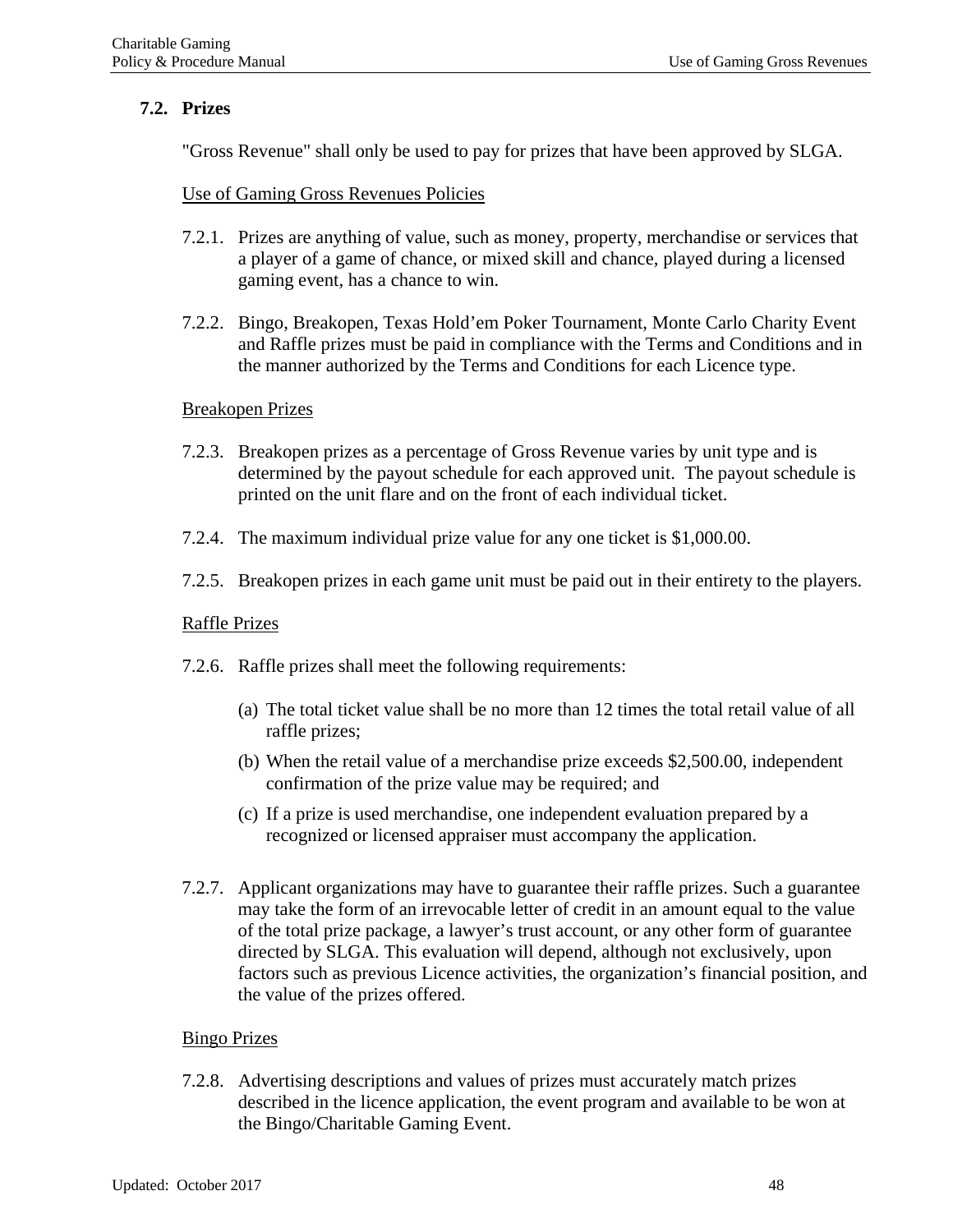### Texas Hold'em Poker Tournament Prizes

- 7.2.9. Total prizes, including cash and the retail value of merchandise prizes, shall not exceed \$5,000 per tournament. Individual prizes per player may not exceed \$2,000, in cash or retail prize value.
- 7.2.10. Entry into an online poker tournament or other online gaming may not be offered as a prize.
- 7.2.11. Play at a tournament continues until either:
	- All but one player is eliminated; or
	- The finishing time is reached, whichever comes first.

The order of finish for the tournament shall be determined as follows:

- If play continues until all but one player is eliminated, the order of finish shall be the order of elimination from last to first. The last remaining player shall be declared the winner.
- If more than one player remains at the finishing time, the order of finish shall be determined by ranking the value of chips held by each player at the end of play from highest to lowest. The player or players having the highest value of chips shall be declared the winner. Prize money will be distributed according to chip count, and payouts will be made according to a pre-determined payout structure.

### Monte Carlo Charity Event Prizes

- 7.2.12. Cash prizes are not allowed at a Monte Carlo Charity Event.
- 7.2.13. The total retail prize value of merchandise prizes shall not exceed \$5,000 per Monte Carlo Charity Event. Individual prizes per player may not exceed \$2,000 in retail value.
- 7.2.14. An entry into an online poker, Monte Carlo Charity Event or other online gaming may not be offered as a prize.
- 7.2.15. Prize distribution may be determined by either:
	- An auction may be held and the accumulated winnings used to bid on merchandise prizes; or
	- Tickets may be purchased using the play money or chips, which tickets are then entered into a draw for merchandise prizes.

### Ineligible

7.2.16. SLGA does not permit the use of lottery proceeds in the payment of cash prizes, or other significant merchandise prizes, which are not a direct result of the winning a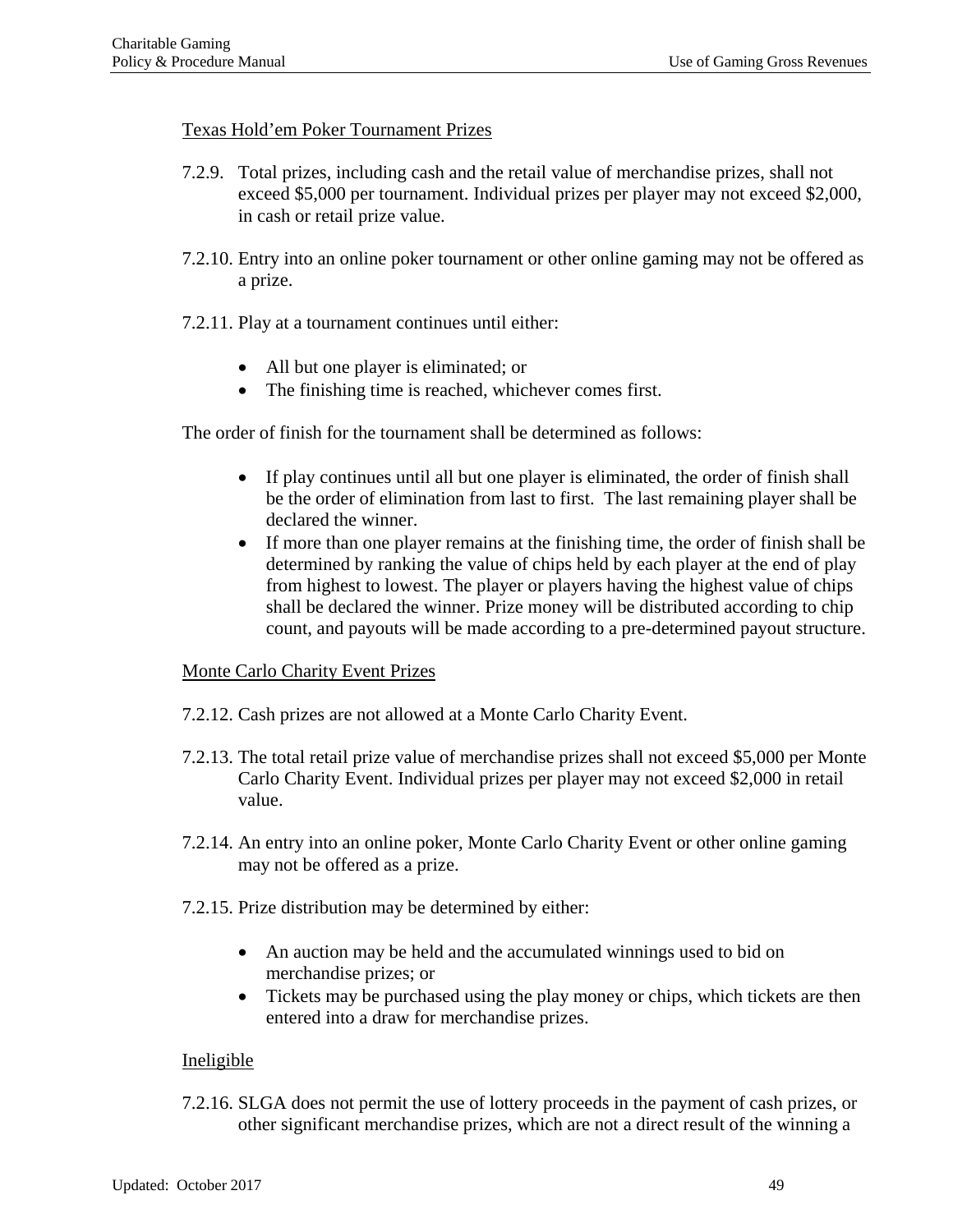lottery scheme. Lottery proceeds may be approved to purchase trophies or medals. Examples of this would be in the case of dance competition prizes, rodeo prizes, sporting events, etc.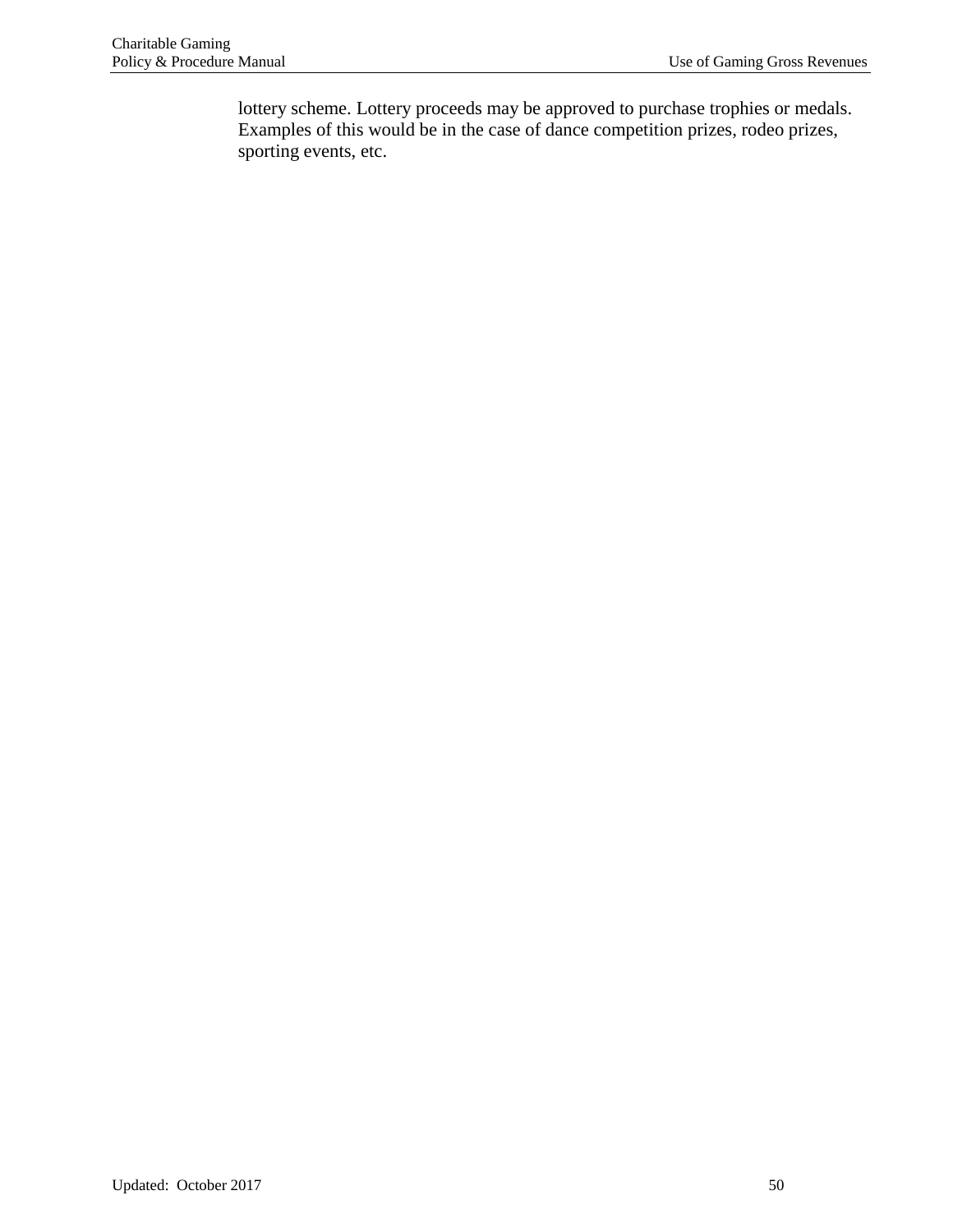### **7.3. Event Expenses**

"Gross Revenue" may be used to pay Event Expenses that have been approved by SLGA.

### Gaming Gross Revenues Policies

- 7.3.1. Event Expenses are the costs incurred by the licensed organization to operate an event.
- 7.3.2. Payment of any expense to a person supplying gaming supplies or services to a Licensee, other than a landlord who has no interest in the gaming event, shall only be made if the person is a registered gaming supplier, registered by SLGA.
- 7.3.3. If a Licensee (including a Class "A" Bingo Association Licensee) is unsure as to whether an expense is eligible, they should contact SLGA to obtain approval.

### Bingo Expenses

- 7.3.4. Class "A" Licensees operate using a revenue sharing formula in which the Association retains all funds remaining after payment of prizes, and uses those retained funds to pay all other authorized administrative and operating expenses before disbursing the proceeds to the Class "B" Licensees.
- 7.3.5. Bingo expenses shall be approved in advance by SLGA. The following are eligible expenses; however, SLGA has the discretion to approve expenses in addition to those listed:
	- (a) Payment of approved registered staff and the cost of registering staff as gaming employees;
	- (b) Cost of bingo cards/paper;
	- (c) Advertising;
	- (d) Armoured car service;
	- (e) Office supplies and equipment;
	- (f) Travel expenses to relevant conferences, seminars, training sessions, etc. (written approval of SLGA and Association membership shall be obtained beforehand);
	- (g) Facility costs;
	- (h) Licence fees;
	- (i) GST;
	- (j) Banking fees;
	- (k) Audit fees;
	- (l) Capital projects (written approval of SLGA and Association membership shall be obtained beforehand);
	- (m)For Media Bingo only, commissions to card sellers as approved by SLGA;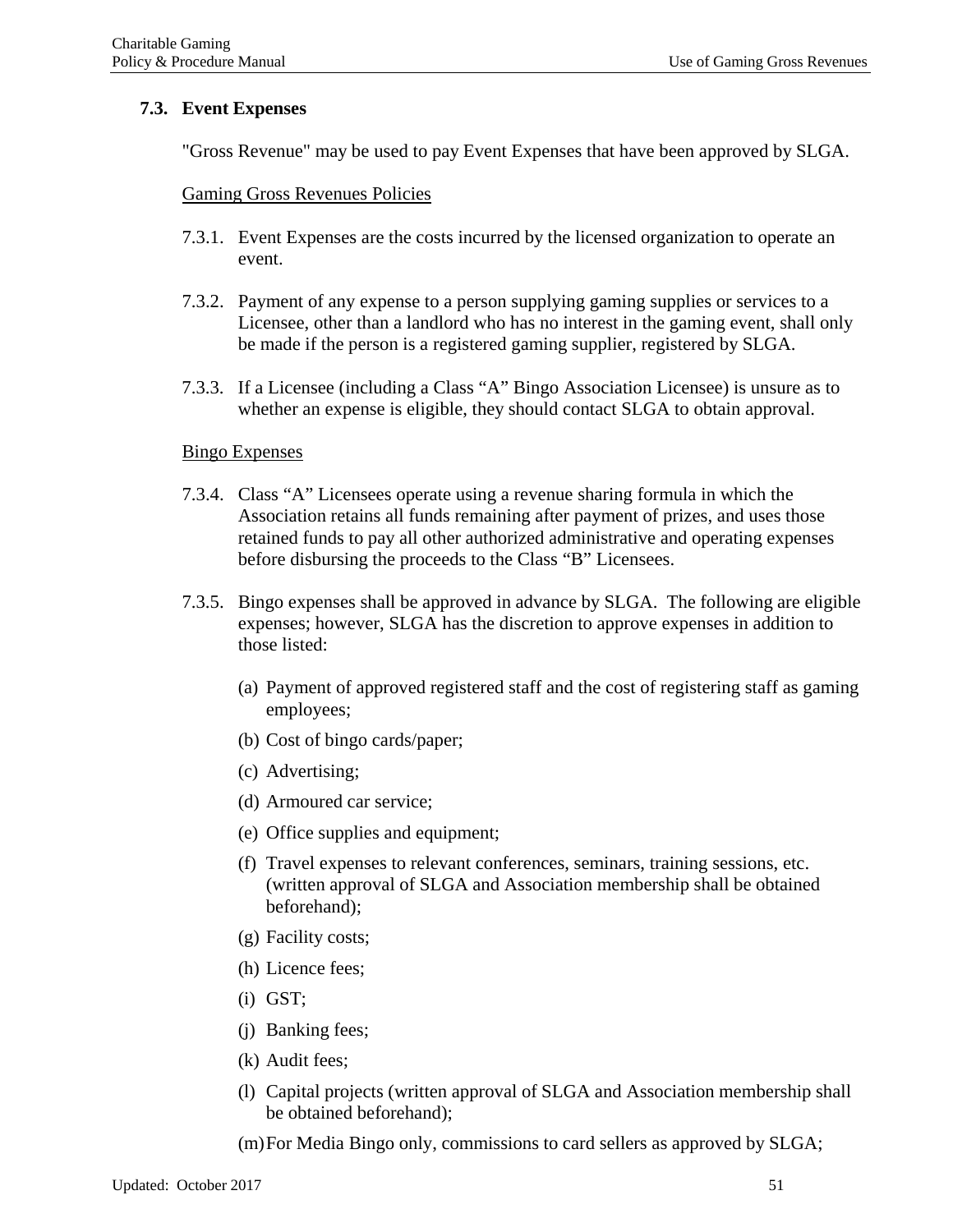(n) Reasonable travel expenses when required to purchase Bingo/Charitable Gaming Event supplies or perform bingo deposit/banking duties as required by the Terms and Conditions (must be approved in advance by SLGA).

#### Breakopen Expenses

- 7.3.6. Eligible Breakopen expenses include the following; however, SLGA has the discretion to approve expenses in addition to those listed:
	- (a) Cost of tickets;
	- (b) Licence fees.

#### Raffle Expenses

- 7.3.7. Eligible raffle expenses must be approved by SLGA. Eligible raffle expenses include the following; however, SLGA has the discretion to approve expenses in addition to those listed:
	- (a) Cost of prizes;
	- (b) Cost of printing tickets;
	- (c) Cost of advertising, including:
		- Posters, pamphlets;
		- Courier, postage, delivery;
		- Television and/or radio costs.
	- (d) 1-800 #/telephone, bank charges, credit card fees;
	- (e) Liability insurance;
	- (f) Contracting a raffle management company (must be registered gaming supplier). Contract details must be submitted for prior approval as part of the licensing process;
	- (g) Cost of fees and/or commissions paid to registered gaming suppliers of electronic raffle sales systems (i.e. electronic raffle systems for the operation of 50-50 or cash draws) for the use of this equipment;
	- (h) Cost of leasing or purchasing electronic raffle sales hardware and/or equipment. A copy of all lease or purchase agreements must be provided to SLGA in advance of licensing to verify and approve all expenses;
	- Note: Charitable organizations who choose to outright purchase hardware and/or equipment to operate electronic raffles are not permitted to sub-lease any component(s) of these systems to other charitable organizations. To do so will require the charity to become a registered gaming supplier in the Province of Saskatchewan and would furthermore relinquish any future charitable gaming licensing from SLGA or IGR.
	- (i) An SLGA approved commission to other SLGA approved charities or religious groups to sell tickets. (Note: These other charities must use the funds only for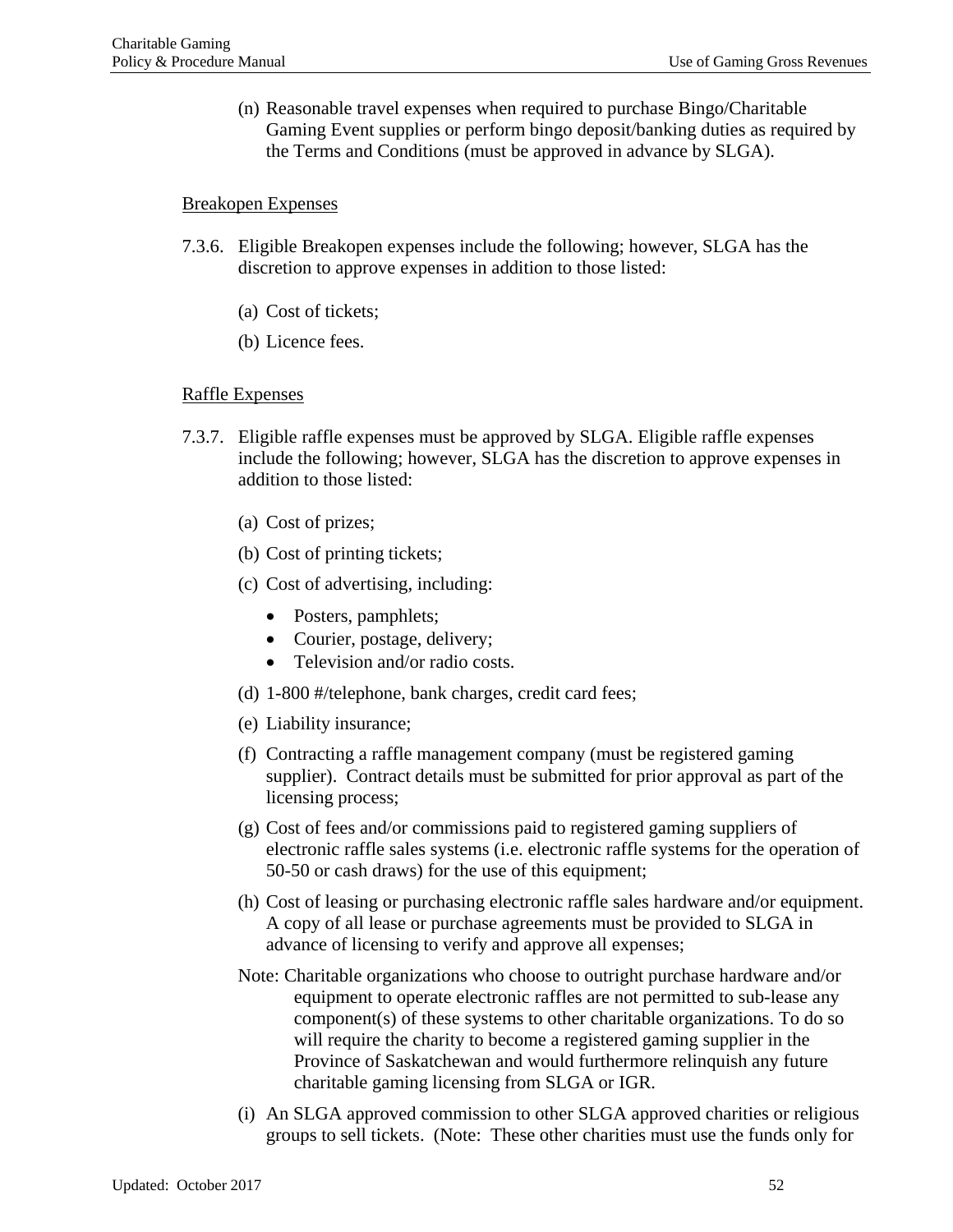SLGA approved purposes, see Use of Proceeds, Donations Within Saskatchewan - Section – 8.7);

- (j) Licence fees.
- 7.3.8. The Licensee shall pay directly from the lottery bank account all expenses as approved by SLGA. Until the raffle prizes are secured, approved raffle expenses may be paid from non-gaming funds. Once the prizes are secured, revenue from the lottery bank account shall be used to reimburse the expenses paid from non-gaming funds, with the appropriate corresponding receipts.

### Texas Hold'em Poker Tournaments Expenses

- 7.3.9. Liquor permitted establishments cannot charge Licensees a rental fee, directly or indirectly, for hosting a poker tournament held in the permitted area. A reasonable rental fee will be allowed for use of a licensed banquet room or unlicensed room.
- 7.3.10. Any rental fee charged for an unlicensed room or licensed banquet room must be a reasonable flat rate fee that is not connected to the gross or net proceeds of the gaming event, or the number of attendees at the event.
- 7.3.11. The operator of a permitted establishment may supply gaming equipment (cards, chips, etc.) for the event. However, only registered gaming suppliers can charge a rental fee for use of gaming equipment.
- 7.3.12. Texas Hold'em Poker Tournaments may be held in a bingo facility, either in a separate room or at a time when bingo is not being held. A reasonable flat rental fee for the room or hall may be charged, however, such fee cannot be connected to the gross or net proceeds of the gaming event, or the number of attendees at the event.
- 7.3.13. Table managers and dealers may be paid as long as they are registered gaming employees and the expense is approved by SLGA in advance. The cost of registering table managers and dealers is also an eligible expense.

#### Monte Carlo Charity Event Expenses

- 7.3.14. Liquor permitted establishments may charge Licensees a reasonable rental fee for the Monte Carlo Charity Events.
- 7.3.15. Any rental fee charged for an unlicensed room or licensed banquet room must be a reasonable flat rate fee that is not connected to the gross or net proceeds of the gaming event, or the number of attendees at the event.
- 7.3.16. The operator of a permitted establishment may supply gaming equipment (cards, chips, etc.) for the event. However, only registered gaming suppliers can charge a rental fee for use of gaming equipment.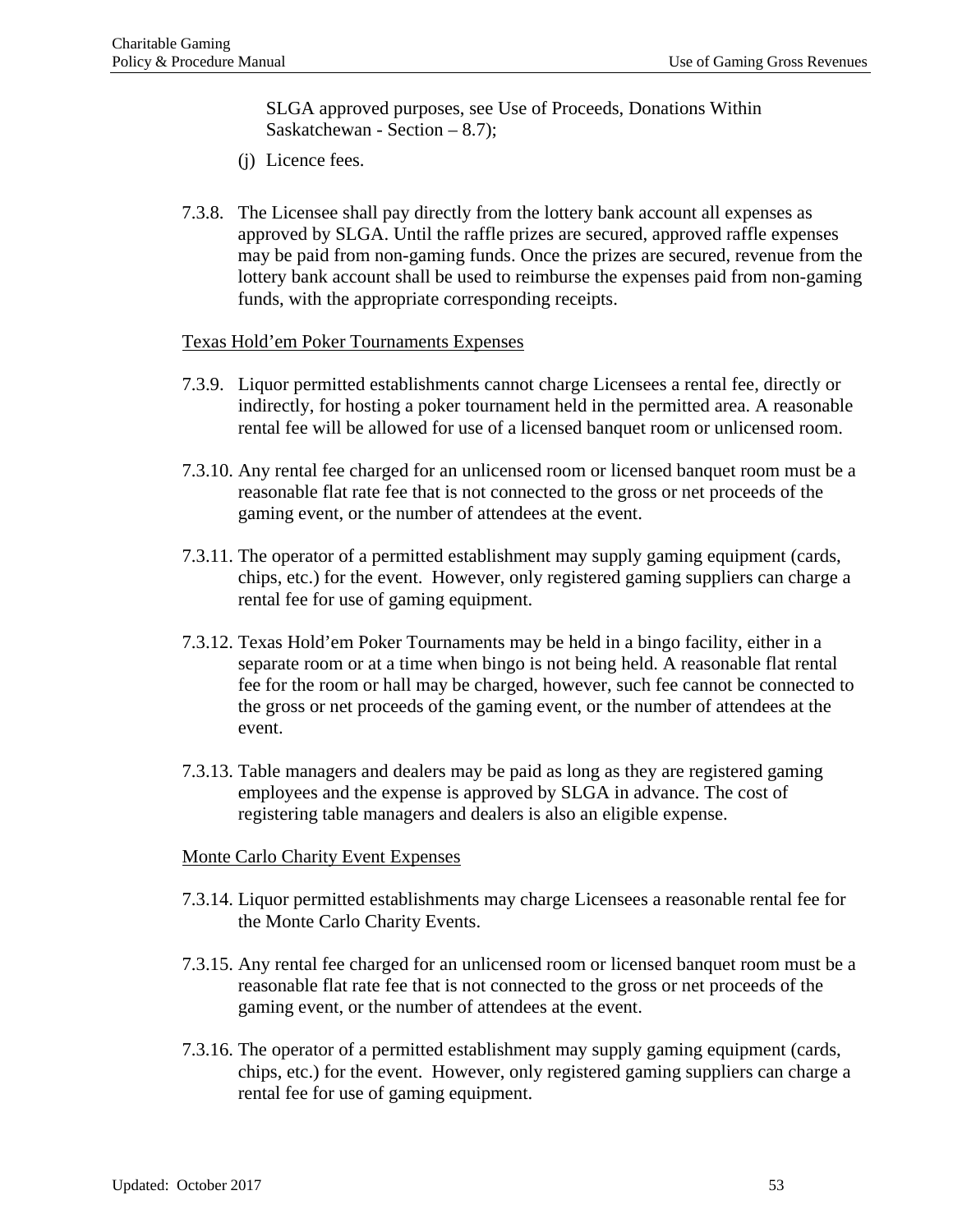7.3.17. Monte Carlo Charity Events may be held in a bingo facility, either in a separate room or at a time when bingo is not being held. A reasonable flat rental fee for the room or hall may be charged; however, such fees cannot be connected to the gross or net proceeds of the gaming event, or the number of attendees at the event.

### Ineligible Bingo Expenses

7.3.18. Organizations applying to operate Class "C" or Class "C" Restricted Bingo in their own premises or the premises of related groups (see Eligibility - Section 6.16 – Related Organizations) are not allowed to charge rent and must specify on the application what costs are necessary to run the event.

### Breakopen Expenses

7.3.19. The use of Breakopen revenues to pay operating costs of a Class "A" Bingo facility is not an eligible use of Breakopen proceeds, unless the Class A licensee is operating with the "all-in" revenue distribution formula and will then include breakopen revenue into the bingo association revenue sharing formula. The use of Breakopen proceeds to pay operating costs of a Class "C" facility will be evaluated based upon the charitable nature of the facility.

### Raffle Expenses

7.3.20. The Licensee shall not pay any person or organization any remuneration, per diem, honoraria, or any other form of direct or indirect compensation or consideration for assistance in the conduct of a Raffle, without prior approval of SLGA.

### Texas Hold'em Poker Tournaments Expenses

- 7.3.21. Paid workers, dealers and organizers such as management companies are not allowed as per the Texas Hold'em Poker Tournament Terms and Conditions.
- 7.3.22. Liquor permitted establishments cannot charge Licensees a rental fee, directly or indirectly, for hosting a poker tournament held in the permitted area. A reasonable rental fee will be allowed for use of a licensed banquet room or unlicensed room.

### Monte Carlo Charity Event Expenses

- 7.3.23. Paid workers, dealers and organizers such as management companies are not allowed as per the Monte Carlo Charity Event Terms and Conditions.
- 7.3.24. Any rental fee charged for an unlicensed room or licensed banquet room must be a reasonable flat rate fee that is not connected to the gross or net proceeds of the gaming event, or the number of attendees at the event.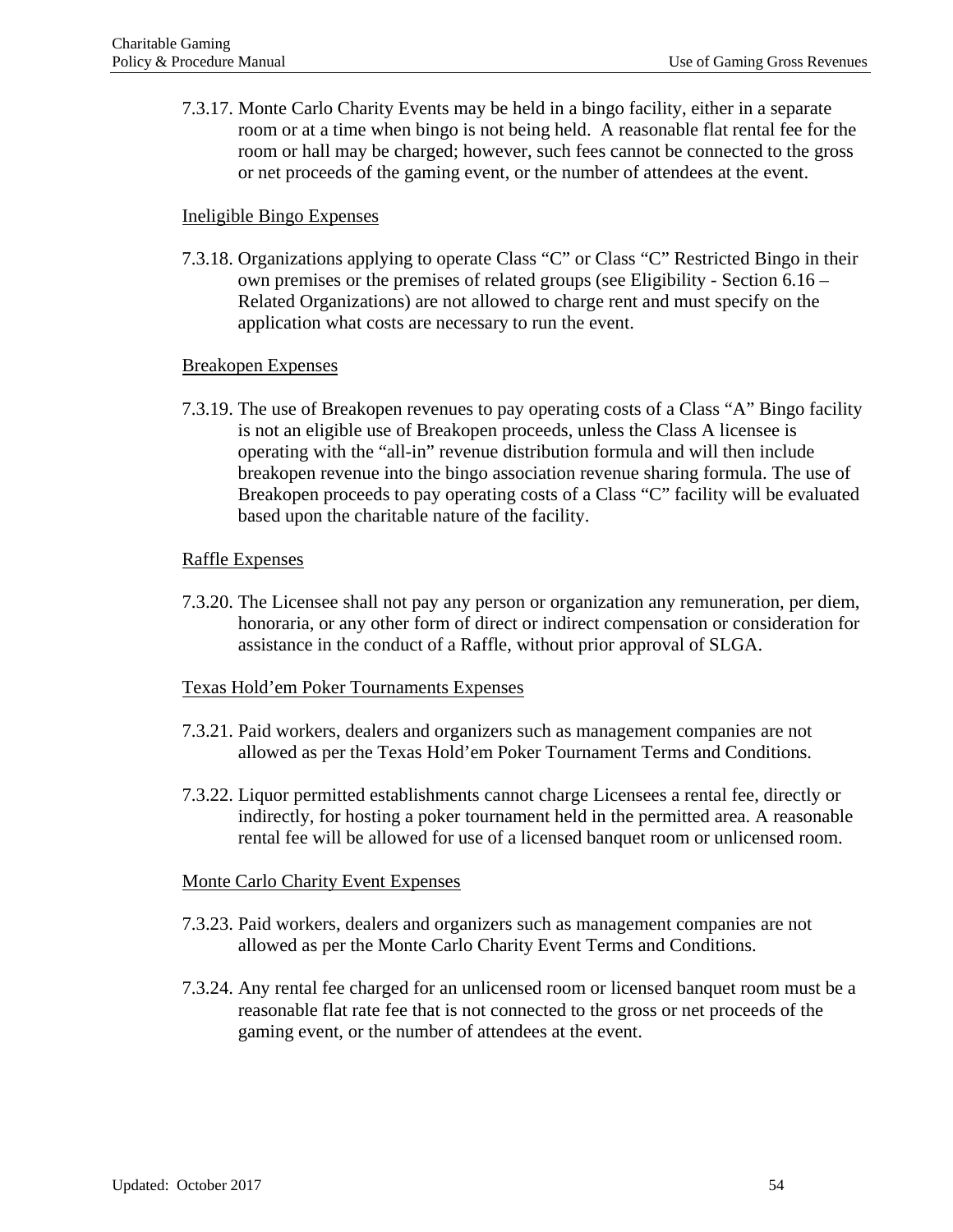## **8. Use of Proceeds**

## **8.1. General**

The "Use of Proceeds" section contains examples of uses of proceeds that are both eligible and not eligible for charitable gaming revenues. This section is not intended to capture all types of uses but does provide a guideline for many potential applicants. Each application and proposed use of proceeds is evaluated on its own merits.

Gaming Proceeds shall only be spent on eligible charitable and religious purposes approved by SLGA.

### Use of Proceeds Policies

- 8.1.1. "Gaming Proceeds" are funds remaining from total event Gross Revenue after the payment of approved prizes and approved Event Expenses. Gaming Proceeds shall also include all interest, dividends or other income earned on gaming funds deposited in interest accounts or held, with SLGA approval, in deposit certificates or investments made by a trustee.
- 8.1.2. Gaming Proceeds, in accordance with Section 207(1)(b) of the Criminal Code, are to be used only for charitable or religious objects or purposes.
- 8.1.3. For information of what is considered a charitable or religious purpose, see Section 6.1, Charitable and Religious Organizations - Basic Eligibility.
- 8.1.4. Gaming Proceeds shall only be used for SLGA approved purposes that are essential to and consistent with the delivery of the organization's charitable or religious programs.
- 8.1.5. Gaming Proceeds shall be used to support the organization's overall objectives, programs and services as approved, and not to provide benefits to specific or select members of the organization.
- 8.1.6. All payments for approved charitable uses shall be made by cheque or electronic transfer from the lottery bank account. The cheques or electronic transfer of funds shall be payable directly to the vendor. Cheques to individuals are not permitted unless prior approval has been granted by SLGA, and proper documentation is maintained to ensure the disbursement is for an approved use.
- 8.1.7. Charitable organizations are permitted to make electronic transfers to pay for approved charitable uses. Electronic payment methods may include the use of a credit or debit card in the charities name (online or in-person transactions) or the online transfer of funds to pay for goods and services (i.e. e-money transfers).
- 8.1.8. Reimbursements directly to individuals (by cheque or electronic transfer) is only permitted if the use of proceeds have been approved by SLGA in advance. If an individual associated with the charity has used a personal credit or debit card in the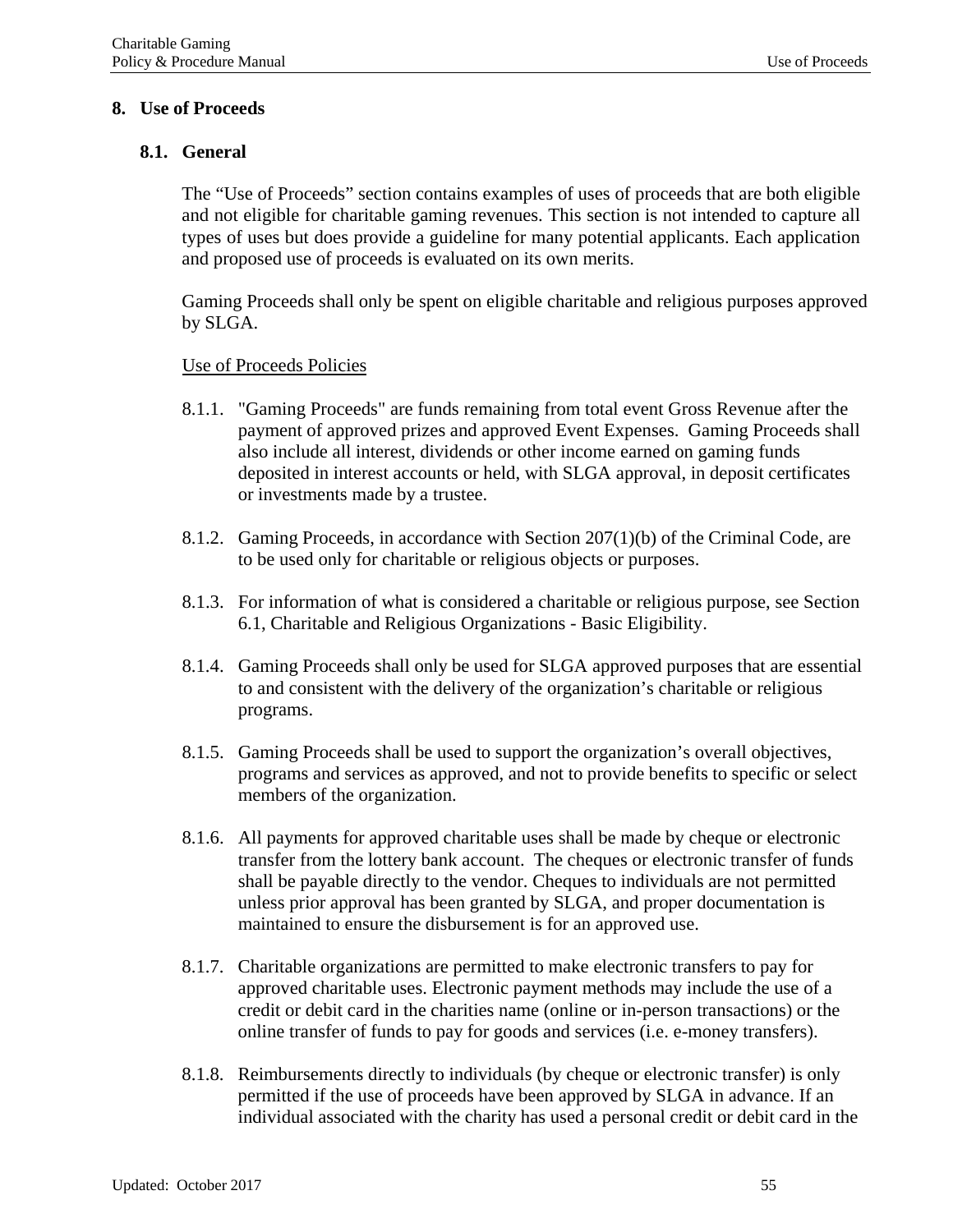purchase of approved goods and services, reimbursement is permitted by cheque or electronic transfer of lottery funds. Proper records/invoices must be kept for all reimbursements to individuals and proper documentation must conform part of the lottery records.

- 8.1.9. Gaming Proceeds shall normally remain in the respective lottery bank account until spent on the approved uses. If not required immediately (e.g. approved capital project) Gaming Proceeds may, with SLGA prior approval:
	- (a) Be put into separate interest accounts; or
	- (b) Be used to purchase deposit certificate(s); and
	- (c) If Gaming Proceeds are re-directed as stated in (a) and (b), the following conditions apply:
		- i) investments made as stated in (a) and (b) shall be fully insured as defined in the *Canada Deposit Insurance Act*;
		- ii) the financial institution, account or deposit number, or details of other permitted investments and the total value of the funds transferred or invested shall be identified on financial reports;
		- iii) all interest, dividends or other income earned becomes part of gaming funds (Gaming Proceeds) and shall be retained in the separate interest bearing account or shall be retained as part of the investment if the income is in the form of shares or units; and
		- iv) when needed for approved uses, proceeds shall be transferred back to the lottery bank account to be disbursed.
- 8.1.10. Disbursements of Gaming Proceeds shall be made within 1 year of the expiry of the lottery Licence. Any extension of this period must have prior written approval of SLGA, and will normally only be given for capital projects.
- 8.1.11. If an organization does not disburse Gaming Proceeds within 1 year following the expiry of their Licence, SLGA will require the disbursement of these funds to approved charitable organizations or purposes.

### Ineligible

8.1.12. Cheques to individuals are not permitted unless prior approval has been granted by SLGA and proper documentation is maintained to ensure the disbursement is for an approved use.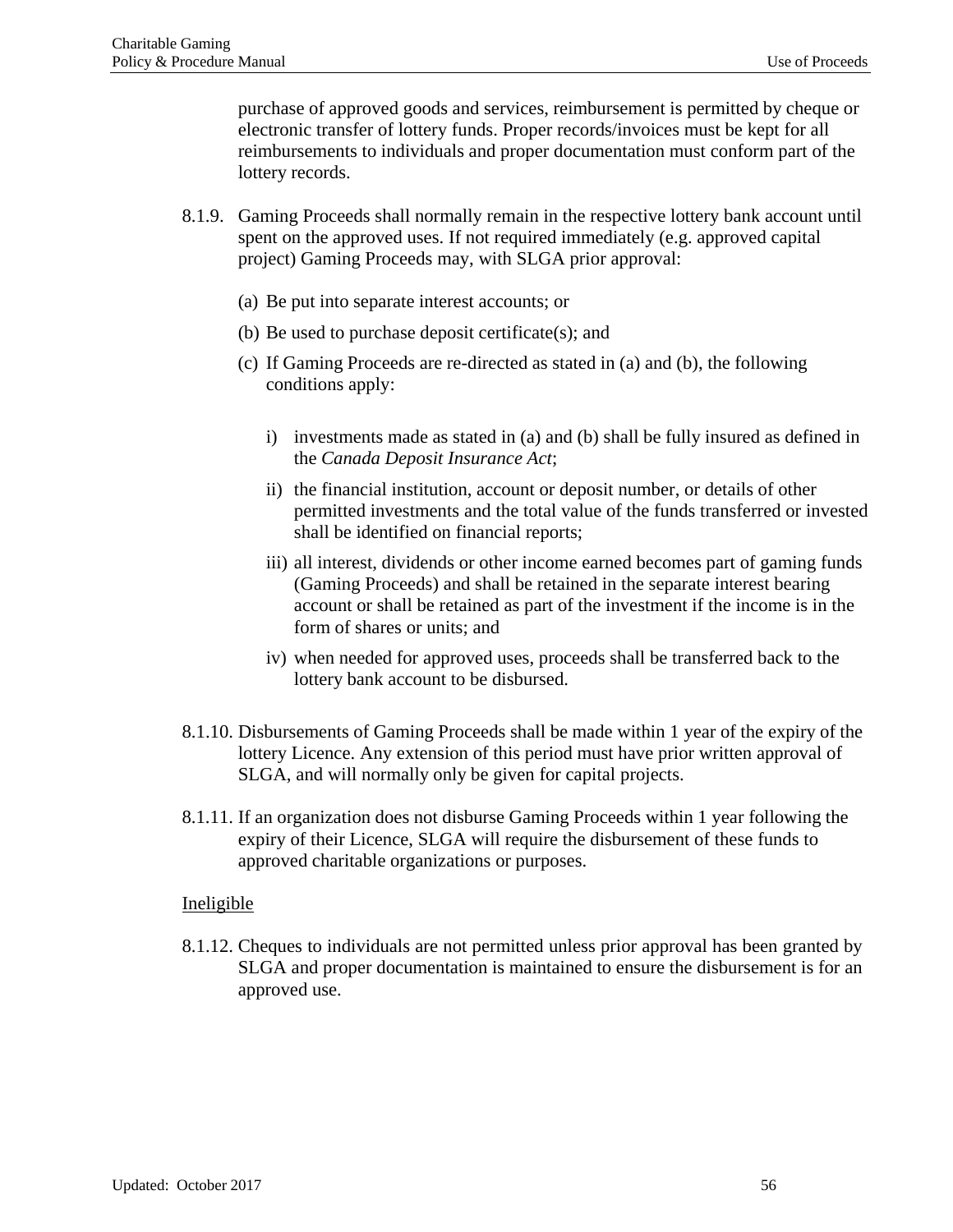# **8.2. Accounting Fees/Gaming Financial Reports**

Licensed organizations, with SLGA approval, may use Gaming Proceeds to hire a professional accountant to prepare annual financial statements.

### Use of Proceeds Policies

- 8.2.1. All bingo, breakopen, raffle, texas hold'em poker tournament, monte carlo charity event, consolidated, supplementary, assistance fund and building account financial statements may be prepared by a professional accountant.
- 8.2.2. To be an allowable use of proceeds, the financial statements must be prepared by a member in good standing of Chartered Professional Accountants Saskatchewan.
- 8.2.3. On an individual basis, SLGA may consider the use of Gaming Proceeds to pay a small honorarium for the maintenance of the accounting and financial reporting requirements outlined by SLGA in the Terms and Conditions. Approval will only be given when the Licensee can demonstrate justifiable need.
- 8.2.4. The Licensee shall ensure that the payment of the above honorarium complies with Conflict of Interest requirements outlined in the Terms and Conditions. The Conflict of Interest requirements are as follows:

"The Licensee shall ensure there is no conflict of interest, real or perceived, with regards to the operation of gaming activity. A conflict of interest is any situation in which a Licensee or any officer, director, member or gaming employee of the Licensee or any person who supplies gaming services to the Licensee, either for himself/herself or some other person(s), promotes or attempts to promote a private or personal interest which results or appears to result in the following:

- (a) A conflict or interference with the exercise of his/her duties; or
- (b) A gain or an advantage by virtue of his/her position.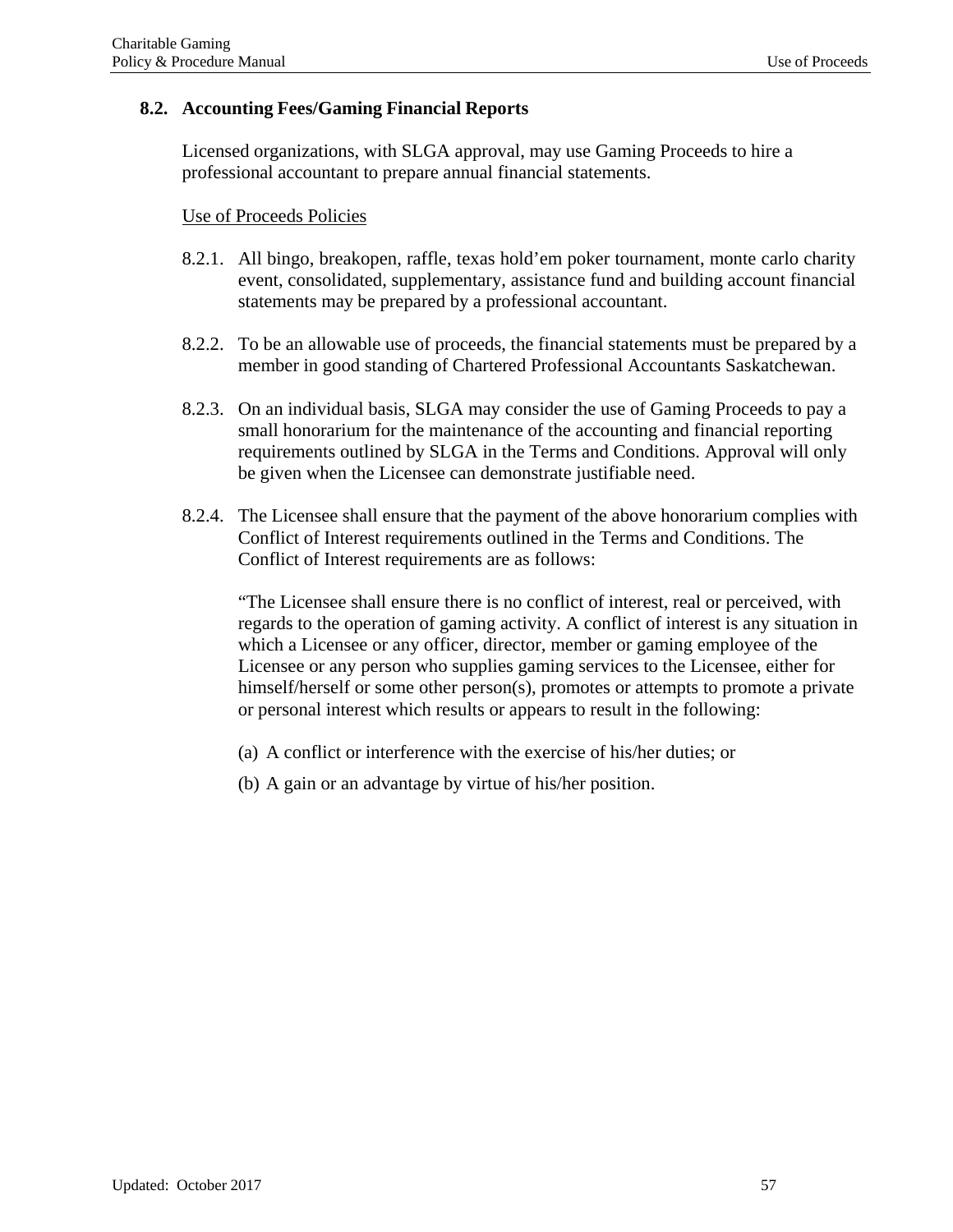## **8.3. Administrative Costs**

Administrative costs are not typically considered charitable; however, administrative costs that are necessary to the delivery of a charitable or religious program or service are eligible uses of Gaming Proceeds.

### Use of Proceeds Policies

- 8.3.1. Approved administrative expenditures shall normally be limited to a maximum cumulative total of 10% of Gaming Proceeds earned in the organization's previous fiscal year. Written approval of SLGA shall be obtained prior to an organization using more than 10% of Gaming Proceeds on administrative costs. A written request shall be forwarded to SLGA, providing a breakdown of the costs involved.
- 8.3.2. Administrative costs that are eligible for approval include:
	- (a) Telephone, stationery, postage, bulletins, newsletters, and websites (costs for websites that communicate information to the public about the organization's community service programs);
	- (b) Space rental for regular membership meetings and storage, excluding payment to an organization member for space within a residence or on business premises belonging to an organization member or space rental for their facility or a related organization's (see Eligibility – Section 6.16 - Related Organizations) facility; and
	- (c) Office equipment and necessary office furnishings.

- 8.3.3. Administrative costs related to the internal administrative activities of the organization are not eligible uses of Gaming Proceeds. Those costs that are not eligible for approval include:
	- (a) Food and beverages, unless they are part of the charitable program such as a "food bank";
	- (b) Salaries, wages or honorariums to persons for the performance of administrative duties;
	- (c) Legal fees.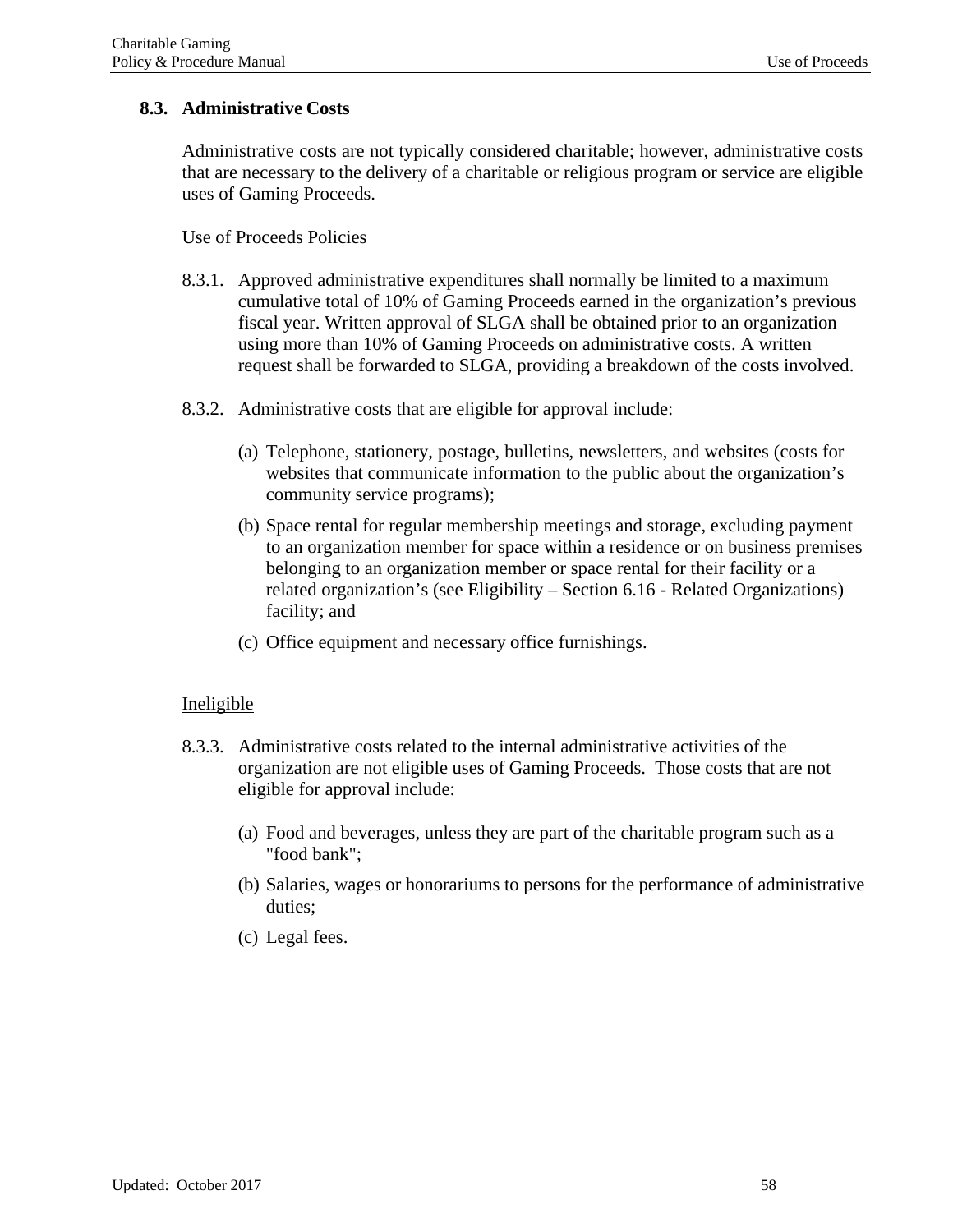# **8.4. Sports**

Gaming Proceeds may be used to support eligible sports organizations (see Eligibility, Section – 6.19 - Sports Organizations).

## Use of Proceeds Policies

- 8.4.1. Gaming Proceeds may be approved to pay for the rental fees of a facility or a venue for the organization's sporting events.
- 8.4.2. Gaming Proceeds may be approved to pay for qualified officials and judges' fees. These fees are considered an integral part of regular or tournament competitions.
- 8.4.3. Gaming Proceeds may be approved to pay for coaching/instructor fees, providing the duties performed by the coach/instructor are essential to the organization's program delivery, the duties of the coach/instructor are performed by a person with specialized qualifications and the duties of the coach/instructor cannot be reasonably performed by a volunteer. If coaches/instructors fees are approved, this individual, or a related family member, shall not have lottery bank account signing authority or act as a contact person for the Licence.
- 8.4.4. Gaming Proceeds may be approved to purchase uniforms and equipment as long as they are required for the participation in the sport. The uniforms and equipment may not be for personal use, and ownership shall remain with the organization.
- 8.4.5. Gaming Proceeds may be approved to pay for membership, registration, affiliation or insurance fees to tournaments or to local, provincial, national or international governing bodies when the membership, registration, affiliation or insurance is related to an organization's specific objectives and provided that individual members of the organization do not also pay the fee.
- 8.4.6. Individual registration fees for members must include details of what these fees cover in order that duplication does not occur in SLGA approval process. For example, registration fees are typically directed towards certain expenses that may also be requested as part of the organization's budget.
- 8.4.7. Gaming Proceeds may be approved to pay for the following costs, for participants and coaches, associated with attending a competition. (Note: The athlete or team must meet the criteria for approved travel specified in Section 8.15 – Travel – Sports Organizations):
	- (a) Transportation costs to and from the competition;
	- (b) Local transportation costs while at the competition; and
	- (c) Accommodation and meal costs during the period of competition.
- 8.4.8. Gaming Proceeds may be approved to pay for awards such as trophies, plaques and ribbons. Such awards must be earned by achievement in the sport and not granted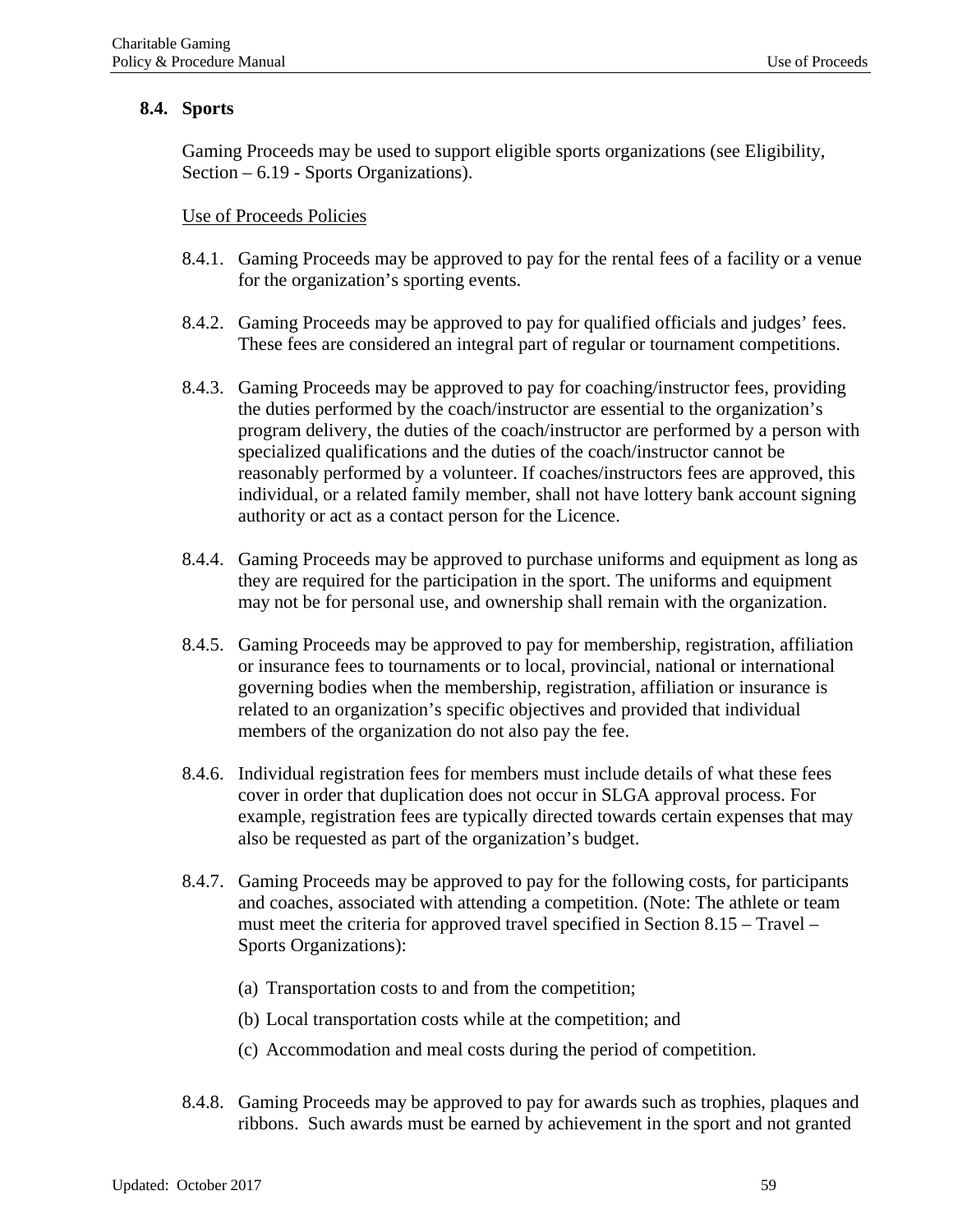for volunteer appreciation. The use of Gaming Proceeds for cash or merchandise prizes or any other prize of value is prohibited.

- 8.4.9. Volunteer coaches clinics and officials clinics are an acceptable use of Gaming Proceeds.
- 8.4.10. Expenses for either hosting a provincial or a national championship may be an approved use of proceeds.
- 8.4.11. In the case of membership sports clubs, such as boxing, wrestling or martial arts clubs, careful consideration will be given to ensure Gaming Proceeds are not used to offset a personal business. An elected volunteer executive from the membership is required. Coaches/instructors, as well as private facility owners (e.g. bowling), receiving a salary or benefits, directly or indirectly, from Gaming Proceeds, shall not have lottery bank account signing authority nor act as a contact person for the Licensee. These Licensees shall ensure that the Conflict of Interest guidelines outlined in the Terms and Conditions are adhered to.
- 8.4.12. Gaming Proceeds shall only be used for SLGA approved purposes that are essential to, and consistent with, the delivery of the sports organization's charitable or religious programs.

- 8.4.13. Uniforms and equipment may not be for personal use and ownership shall remain with the organization.
- 8.4.14. The use of Gaming Proceeds for cash or merchandise prizes or any other prize of value is prohibited.
- 8.4.15. A sports organization or team is considered Adult when any of its membership or players are over 21 years of age. Gaming Proceeds cannot be used to directly support Adult sports organizations or teams. Allowable exceptions are outlined in Eligibility – Section 6.19.3 - Sports Organizations.
- 8.4.16. Gaming Proceeds shall not be approved to pay for sports schools and/or clinics (e.g. hockey schools or skating schools) designed to improve individual skills and not of benefit to the broad membership.
- 8.4.17. Sport governing bodies shall not be approved to use Gaming Proceeds to pay expenses directly associated with a select club/team's operations. Use of Proceeds will be approved for sport governing bodies to use Gaming Proceeds for purposes which benefit all member clubs/teams, elite programs, and/or grass root development of the sport.
- 8.4.18. Consistent with 8.1.4 and 8.4.12, Gaming Proceeds shall not be approved for sports organizations to offer scholarships. A team considered to be high profile in the province which is mandated by their governing body/league to offer an educational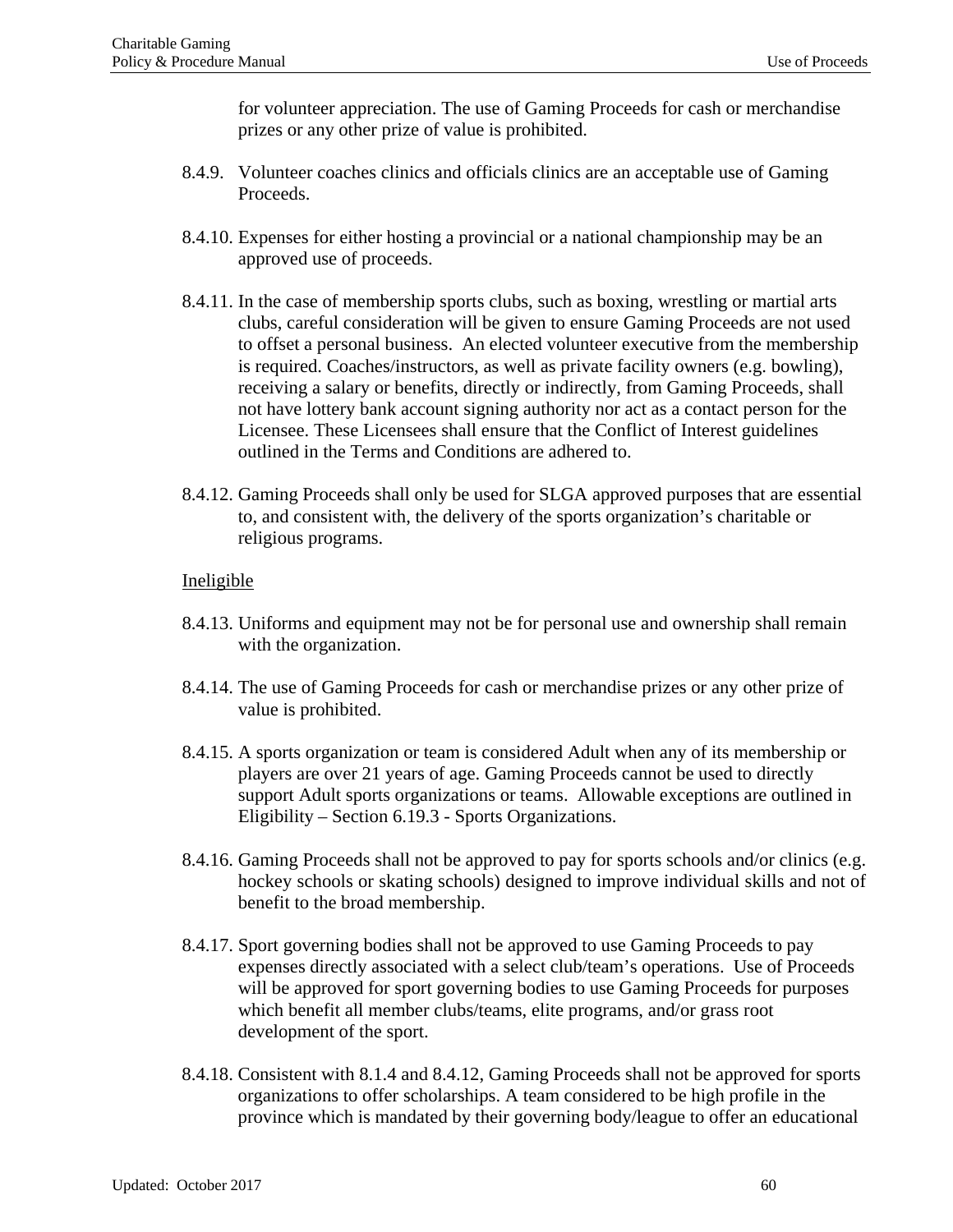fund to its players (e.g. Western Hockey League) will be considered an exception to this policy.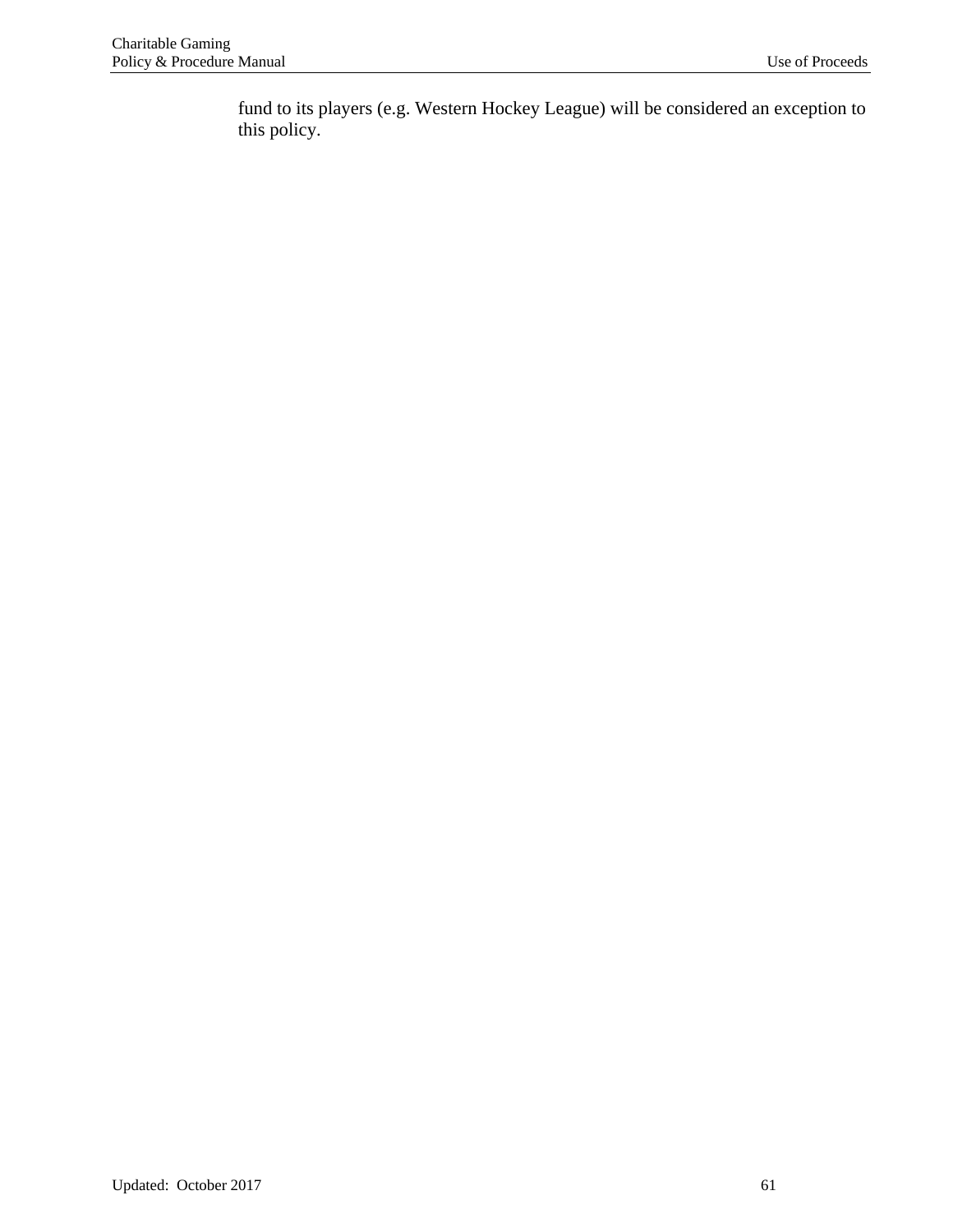## **8.5. Bursaries and Scholarships**

Gaming Proceeds may be donated to a legally established charitable trust fund, whose purpose is to support educational bursaries or scholarships.

### Use of Proceeds Policies

- 8.5.1. Prior to SLGA approval of a donation to a trust fund, the organization shall provide to SLGA documentary evidence as to the legal status of the trust and the manner in which it is administered.
- 8.5.2. The trust funds may be administered by an approved SLGA body, such as a postsecondary educational institution which is governed by:
	- (a) Board of a university under the *Universities Act*;
	- (b) Board of a public college under the *Colleges Act*; or
	- (c) Board of a technical institute under the *Technical Institutes Act*.
- 8.5.3. Trust funds may also be administered by the licensed organization, subject to SLGA approval of the application selection process. The application selection process, which shall be included in the organization's application for licensing, shall include the following information:
	- (a) The eligibility criteria;
	- (b) The composition of the decision-making body responsible for reviewing the applications; and
	- (c) The number and value of the bursaries or scholarships awarded.
- 8.5.4. Organizations may only make cheque payments directly to individuals as a means of providing bursaries and scholarships if the recipient meets the organization's eligibility/criteria as specified in Section 8.5.3(a) above, and the organization has proof that the recipient is attending a recognized educational institution (e.g. tuition receipt).
- 8.5.5. Gaming Proceeds donated to legally established trust funds may be invested, with SLGA approval, in short term deposit certificates, with the interest earned then also becoming part of the Gaming Proceeds. The organization must provide to SLGA the serial number, value, interest rate, interest paid and the term of all approved short-term deposit certificates.
- 8.5.6. The bursaries or scholarships must be made available to all qualified residents of Saskatchewan, not just family members of the licensed organization and/or the family of the members of the board of selection. To this end, an acceptable method of ensuring the availability of the bursaries or scholarships to the broad community must be identified with the organization's application for a Licence.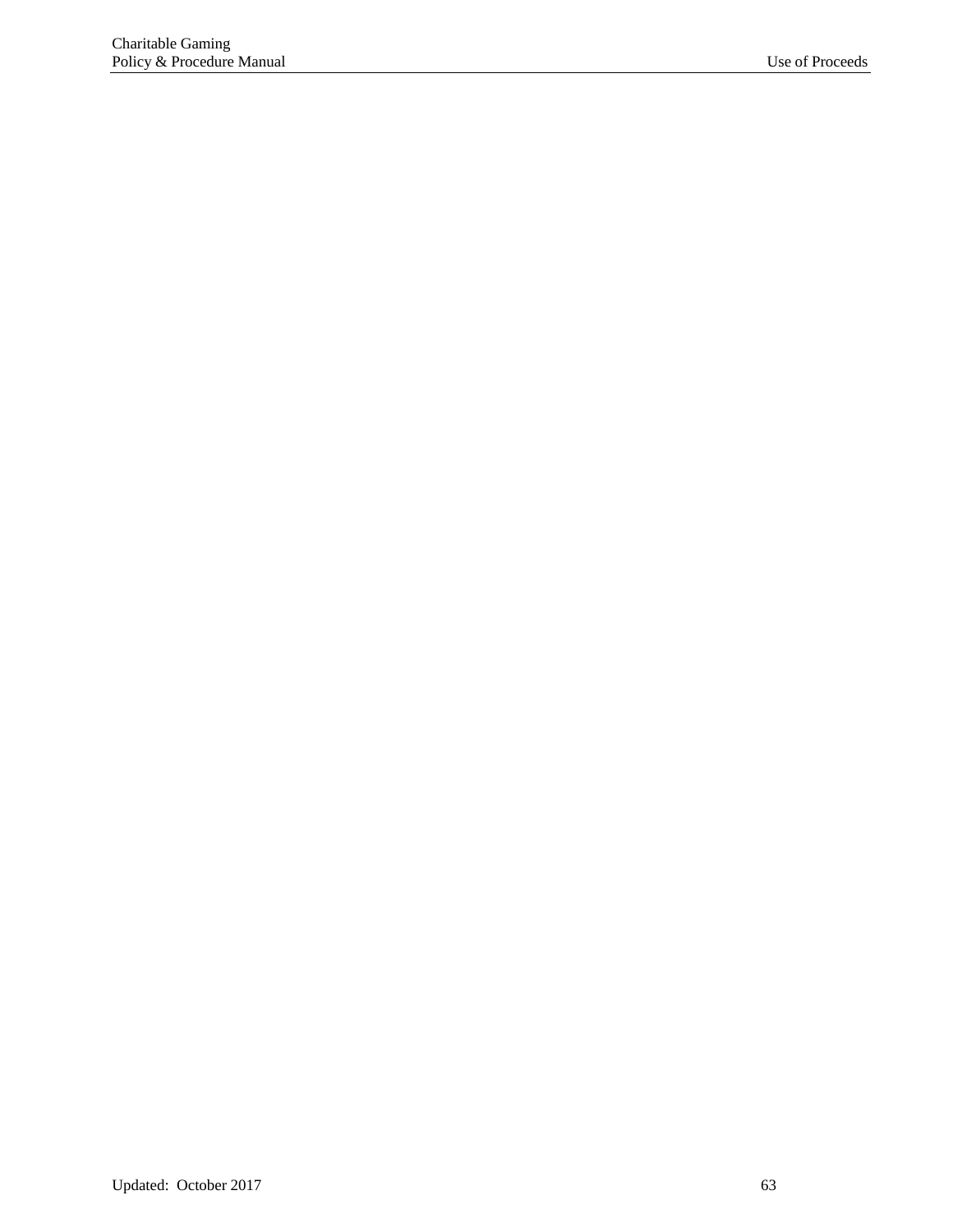# **8.6. Debt Retirement**

Gaming Proceeds may be used by a licensed group to pay debt incurred in the delivery of its approved charitable or religious programs or services.

## Use of Proceeds Policies

8.6.1. The debt must be incurred as the result of unplanned or inadvertent expenditures (e.g. emergency repairs to a public facility) to be considered as an eligible use of Gaming Proceeds.

- 8.6.2. Gaming Proceeds shall not be approved to pay debt incurred from the operation of non-charitable or non-religious activity.
- 8.6.3. Gaming Proceeds from one Licence cannot be used to cover gaming losses from another Licence, unless specific approval is given by SLGA.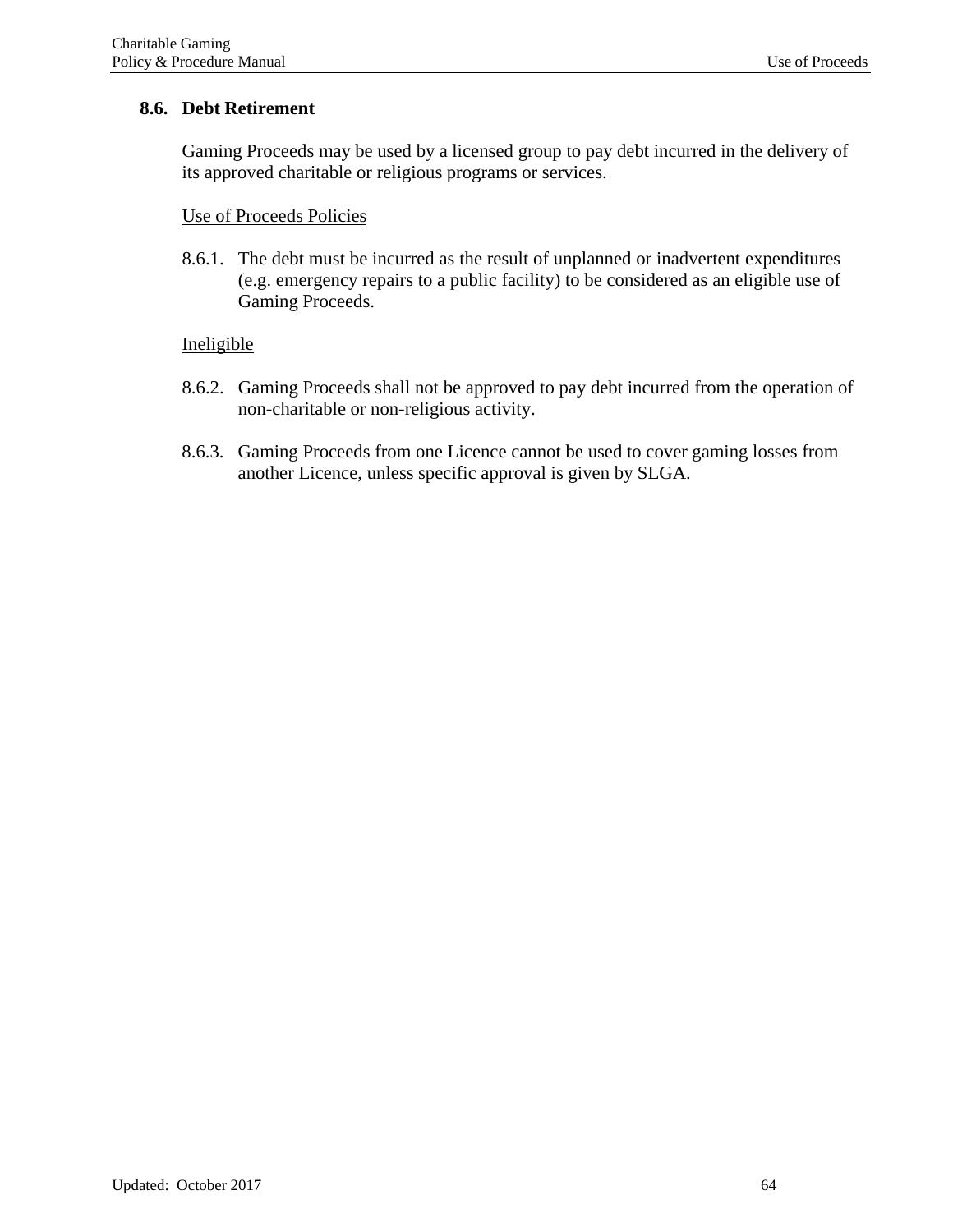### **8.7. Donations Within Saskatchewan**

Gaming Proceeds may be donated to or used in support of charitable or religious organizations within Saskatchewan that actively deliver a program or service which provides a broad community benefit.

### Use of Proceeds Policies

- 8.7.1. Raising Gaming Proceeds for the purpose of making donations to other charitable or religious organizations/purposes should be consistent with the nature or purpose of the fundraising organization.
- 8.7.2. Donated Gaming Proceeds must only be used for charitable or religious purposes. Organizations receiving donations must be considered eligible for a charitable gaming Licence.
- 8.7.3. The donor organization must record all donations and the purpose of each donation as part of its gaming records. The donor organization must retain a signed written request from the recipient organization stating the purpose for which the donation is to be used.
- 8.7.4. Donor organizations must provide SLGA with details of its proposed donation. If such details are not available at the time of licensing, the donor organization may be asked to provide criteria used in assessing potential recipients and/or details of donations made in previous years.
- 8.7.5. Annual donations of Gaming Proceeds to an individual charitable or religious purpose/organization within Saskatchewan require the prior approval of SLGA with respect to the specific details of the donation. The donor organization may be required to submit a written request from the recipient organization detailing the following:
	- (a) Name and address of intended recipient;
	- (b) The amount of the donation;
	- (c) The purpose or purposes for which each donation will be used. If the recipient organization is not licensed by SLGA, is not a recognized charitable organization such as the Red Cross, or is not involved in obvious charitable activities such as a food bank, then an eligibility review of the organization may have to be completed prior to any donations to the organization being approved; and
	- (d) Authorization to allow SLGA access to financial records, if required, to ensure donation was used solely for charitable or religious purposes.
- 8.7.6. Community Service Organizations (Community Service Organizations are defined as nationally chartered service clubs, fraternal groups and veterans groups, that operate for the purpose of supporting community projects or organizations and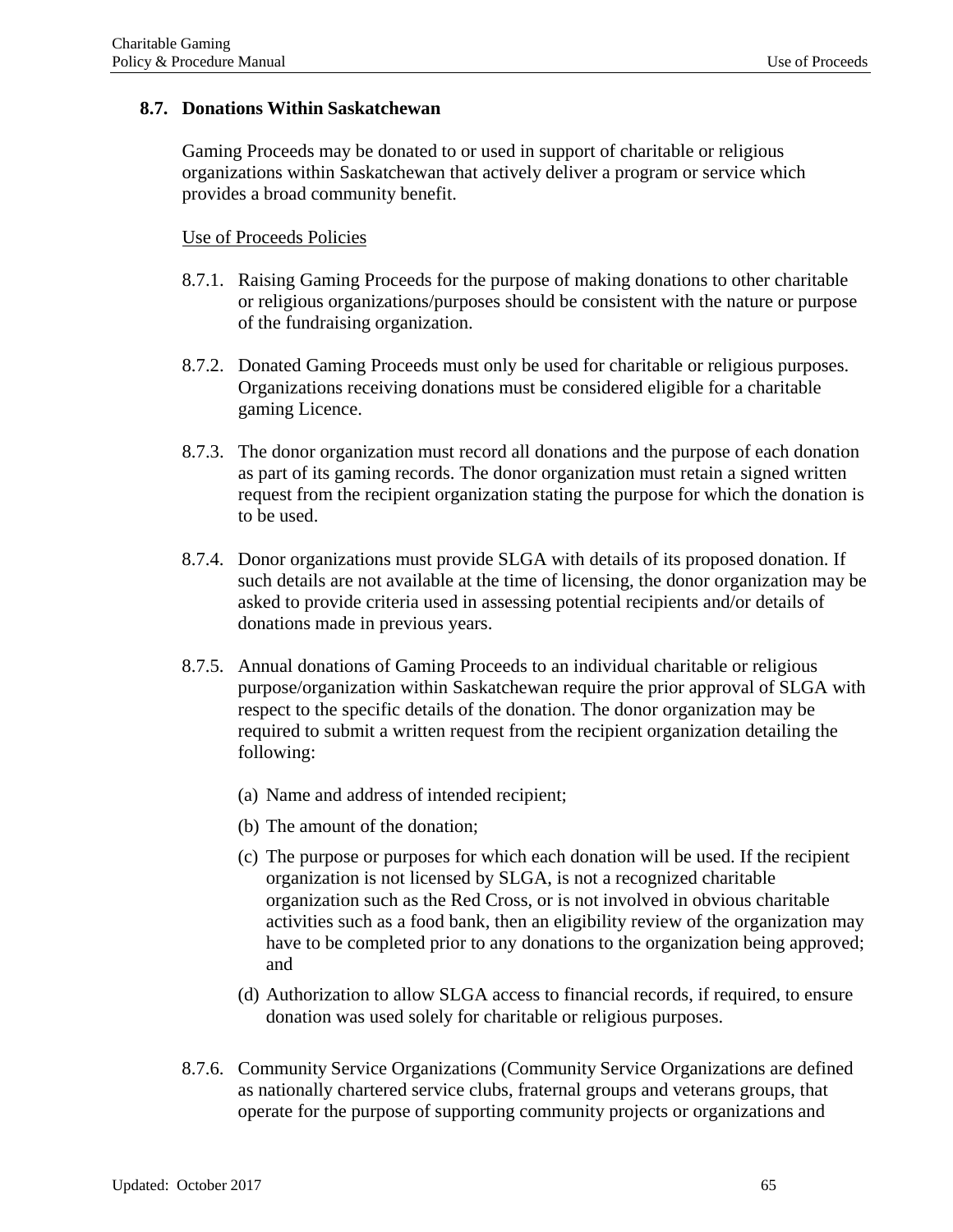assisting individuals in physical distress or who are victims of a physical disaster) may make annual donations of Gaming Proceeds to an individual charitable or religious purpose/organization within Saskatchewan, totalling less than \$5,000, without providing specific details to SLGA. The Licensee making the donation is responsible to ensure that the donations are made to organizations in accordance with the basic eligibility guidelines attached to the Licensees' approved spending budget and that the donated funds are to be utilized exclusively for charitable or religious purposes. Should an organization be unsure of whether the proposed recipient, or their purpose, is eligible, then these requests should be forwarded to SLGA for an eligibility review.

- 8.7.7. The Community Service Organization (the Licensee) may be periodically required to provide to SLGA details of donations made in previous years to ensure and monitor compliance with the eligibility guidelines.
- 8.7.8. Community Service Organizations making annual donations of Gaming Proceeds to a charitable or religious purpose/organization within Saskatchewan, totalling \$5,000 or greater, require the prior approval of SLGA with respect to the specific details of the donation. The donor organization may be required to submit a written request from the recipient organization detailing the following:
	- (a) Name and address of intended recipient;
	- (b) The amount of the donation;
	- (c) The purpose or purposes for which each donation will be used. If the recipient organization is not licensed by SLGA, is not a recognized charitable organization such as the Red Cross, or is not involved in obvious charitable activities such as a food bank, then an eligibility review of the organization may have to be completed prior to any donations to the organization being approved; and
	- (d) Authorization to allow SLGA access to financial records, if required, to ensure donation was used solely for charitable or religious purposes.

- 8.7.9. SLGA will not approve donations to organizations that would not be eligible for a charitable gaming Licence.
- 8.7.10. No donor organization, an individual member of the donor organization, or a corporation, society, non-profit group, partnership, limited partnership or proprietorship that the donor organization or an individual member of the donor organization is related to, shall directly or indirectly receive funds, goods, services or any other item of value from the recipient organization or from any individual member of the recipient organization or intermediary in return for a donation of Gaming Proceeds.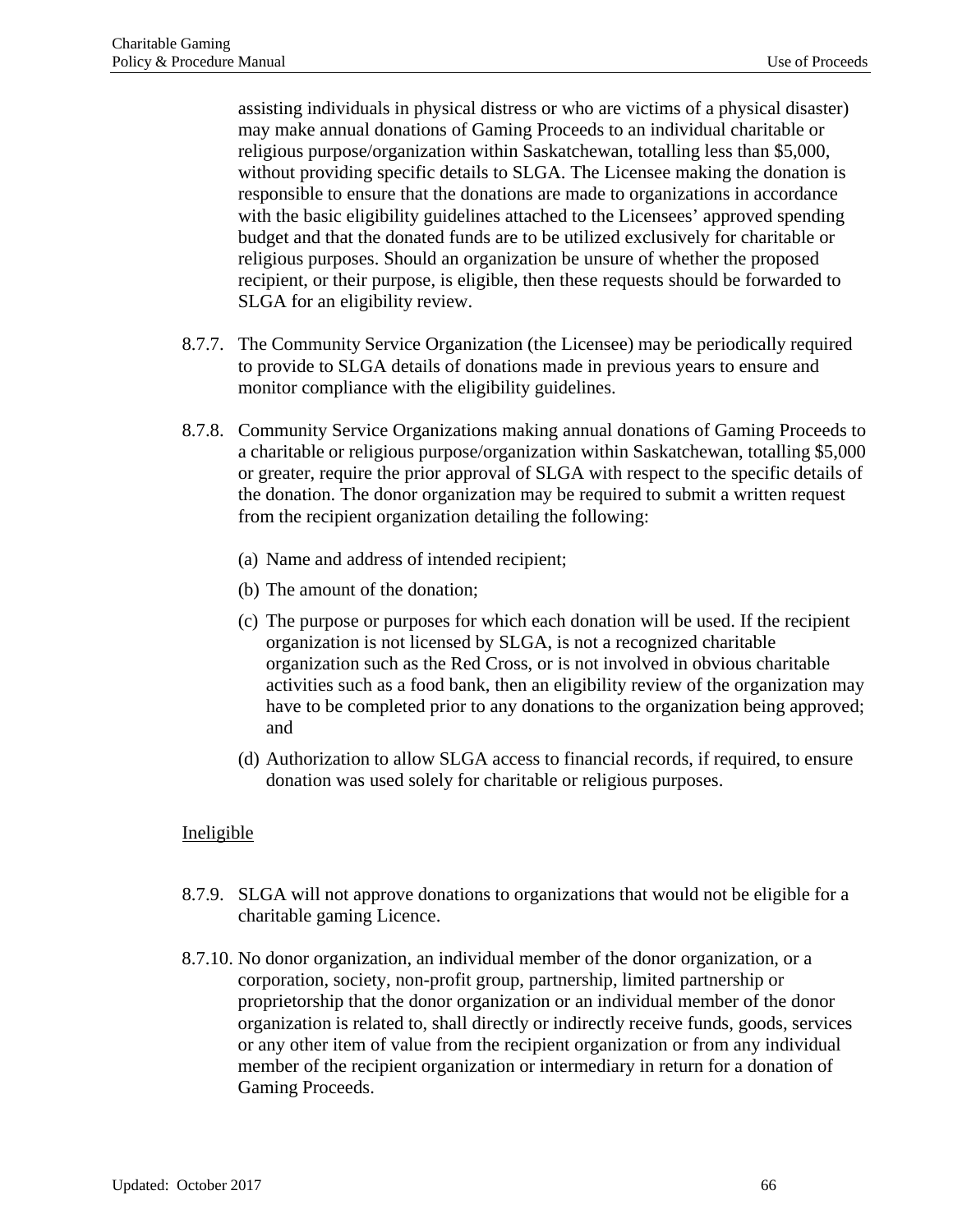### **8.8. Donations Outside of Saskatchewan**

Gaming Proceeds may be donated to, or used in support of, charitable or religious organizations outside of Saskatchewan that actively deliver a program or service which provides a broad community benefit.

### Use of Proceeds Policies

- 8.8.1. Raising Gaming Proceeds for the purpose of making donations to other charitable or religious organizations/purposes should be consistent with the nature or purpose of the fundraising organization.
- 8.8.2. Donated Gaming Proceeds must only be used for charitable or religious purposes. To be an eligible use of proceeds outside of Saskatchewan, the nature of the project would have to be an eligible use of proceeds within Saskatchewan.
- 8.8.3. All donations of Gaming Proceeds outside of Saskatchewan require SLGA approval.
- 8.8.4. The donor organization must record all donations and the purpose of each donation in its gaming records.
- 8.8.5. An organization licensed to promote its unique culture and heritage within Saskatchewan may be given consideration for donations outside Saskatchewan and outside Canada, in accordance with approved uses for donating Gaming Proceeds.
- 8.8.6. Organizations that are required by their bylaws or other authority to transfer its Gaming Proceeds to a head office or to a governing body located outside of Saskatchewan must obtain prior approval from SLGA. In reviewing such requests SLGA may consider:
	- (a) Local needs in Saskatchewan for the particular charitable programs or services for which the organization is incorporated to deliver;
	- (b) The head office policy for setting priorities in program and service funding; and
	- (c) The head office record of returning to the province for program and service delivery a reasonable percentage of the funds raised in Saskatchewan.

### Donations Outside of Saskatchewan but Within Canada

- 8.8.7. Donations outside of Saskatchewan but within Canada will only be approved for the purpose of:
	- (a) Disaster/emergency relief;
	- (b) Supporting nationally recognized charitable programs that benefit Saskatchewan citizens such as the "Lions Eye Bank" and the Royal Canadian Legion's "Youth Polio Fund"; and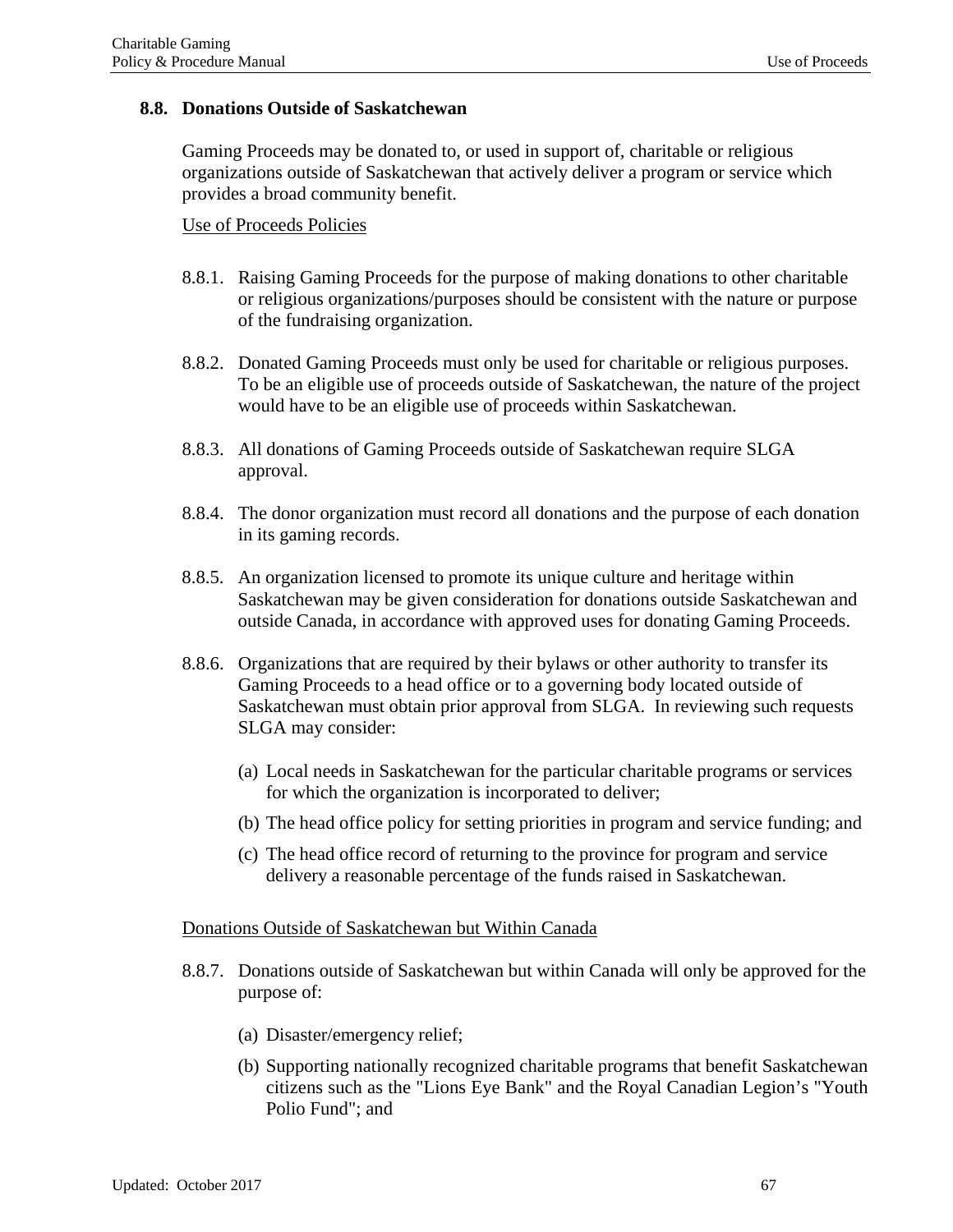- (c) Supporting medical and educational research programs that may benefit all Canadians.
- 8.8.8. Organizations requesting to donate Gaming Proceeds outside of Saskatchewan but within Canada require prior approval from SLGA and must provide the following information with the request:
	- (a) Name and address of intended recipient;
	- (b) Description of the project or purpose to which donated funds will be applied;
	- (c) The amount of the donation;
	- (d) Identify one responsible officer for the designated recipient of the donation;
	- (e) SLGA may in some cases request more details if the donation is substantial or if SLGA is unsure that the purpose is indeed charitable; and
	- (f) If the recipient organization is not licensed by SLGA, is not a recognized charitable organization such as the Red Cross, or is not involved in obvious charitable activities such as a food bank, then an eligibility review of the organization may have to be completed prior to any donations to the organization being approved.

## Donations Outside of Canada

- 8.8.9. For donation outside of Canada, a request must be submitted and approved by SLGA before any Gaming Proceeds are spent. In addition, the donor organization must:
	- (a) Be a Community Service Organization such as a service club, fraternal group, or veterans' group, which operates for the purpose of supporting community projects and organizations and assisting needy individuals; and
	- (b) Be actively engaged in projects and programs of international development assistance or international emergency relief.
- 8.8.10. Donations of Gaming Proceeds outside of Canada will only be approved for the purpose of:
	- (a) International disaster/emergency relief;
	- (b) Projects in countries that SLGA considers as developing or underdeveloped; and
	- (c) Countries that appear on the Canadian International Development Agency (CIDA) list of countries and territories eligible for Canadian official development assistance, which support:
		- i) the development of local self-sufficiency in the provision of basic human needs for water, food, sanitation or shelter; or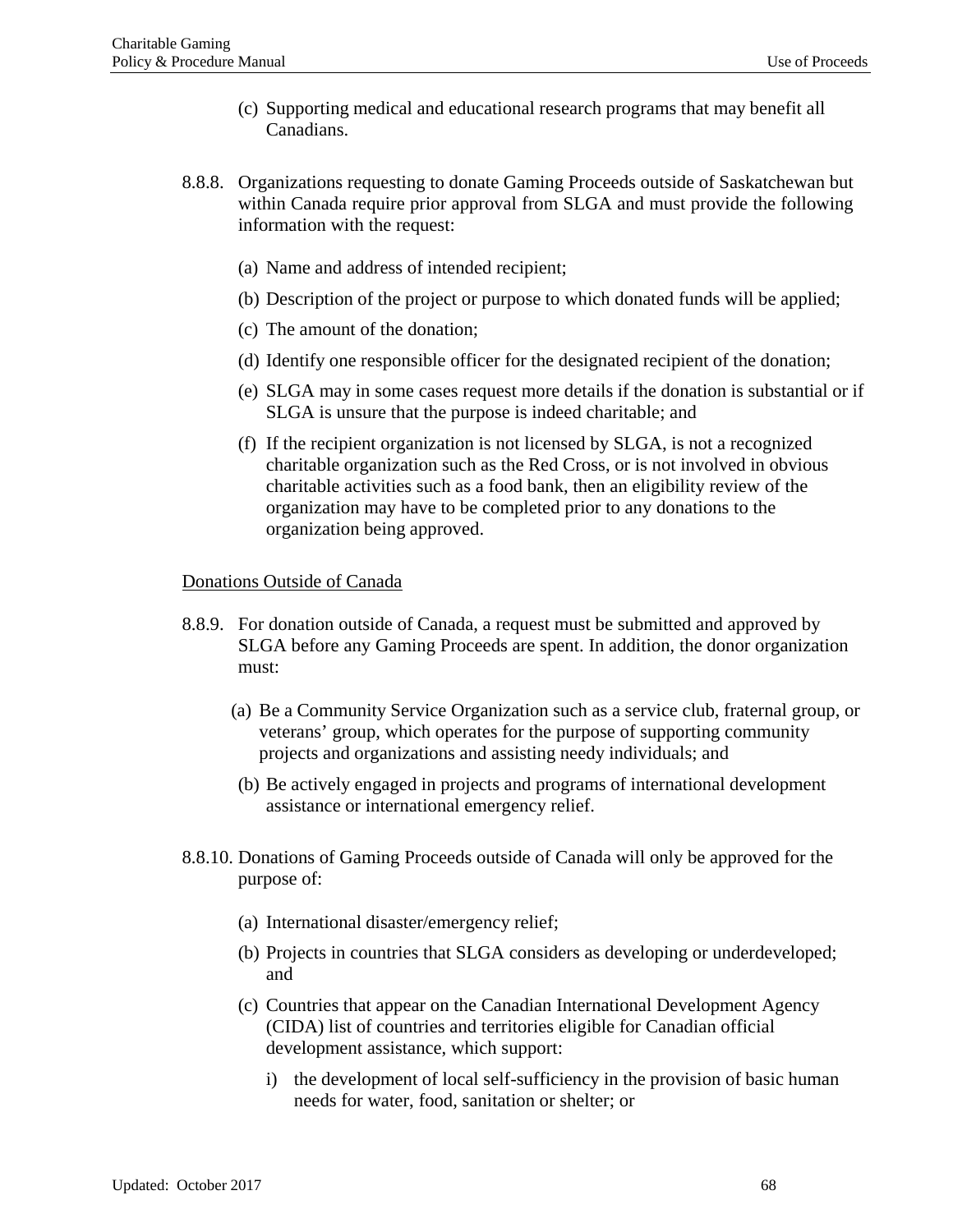- ii) the provision of primary health care (acute care and public health) and basic education (reading, writing and basic math).
- 8.8.11. Donations outside of Canada may be made directly to a specific eligible project or may be made directly to an organization which complies with the following standards:
	- (a) Registered or incorporated in Canada for the purpose of carrying out projects and programs of international development assistance or international emergency relief (e.g. World Vision Canada, CARE Canada, Canadian Red Cross);
	- (b) Actively engaged in projects and programs of international development assistance or international emergency relief;
	- (c) Maintains a clearly identifiable fund to which Canadians voluntarily contribute funds for purposes of international development assistance or international emergency relief; and
	- (d) Accepts donations of Gaming Proceeds and uses donated Gaming Proceeds for purposes approved by SLGA.
- 8.8.12. Organizations requesting to donate Gaming Proceeds outside of Canada require prior approval from SLGA and must provide the following information with the request:
	- (a) Name and address of intended recipient;
	- (b) Description of the project or purpose to which donated funds will be applied;
	- (c) The amount of the donation;
	- (d) Identify one responsible officer for the designated recipient of the donation;
	- (e) SLGA may in some cases request more details if the donation is substantial; or if SLGA is unsure that the purpose is indeed charitable; and
	- (f) If the recipient organization is not licensed by SLGA, is not a recognized charitable organization such as the Red Cross, or is not involved in obvious charitable activities such as a food bank, then an eligibility review of the organization may have to be completed prior to any donations to the organization being approved.
- 8.8.13. For donations outside of Saskatchewan or outside of Canada SLGA may, in certain circumstances, require any or all of the following:
	- (a) Project title and location including project start/completion dates;
	- (b) Detailed objectives of the project, total budget for the project and a budget specifying use of funds;
	- (c) Other sources of funding for the project;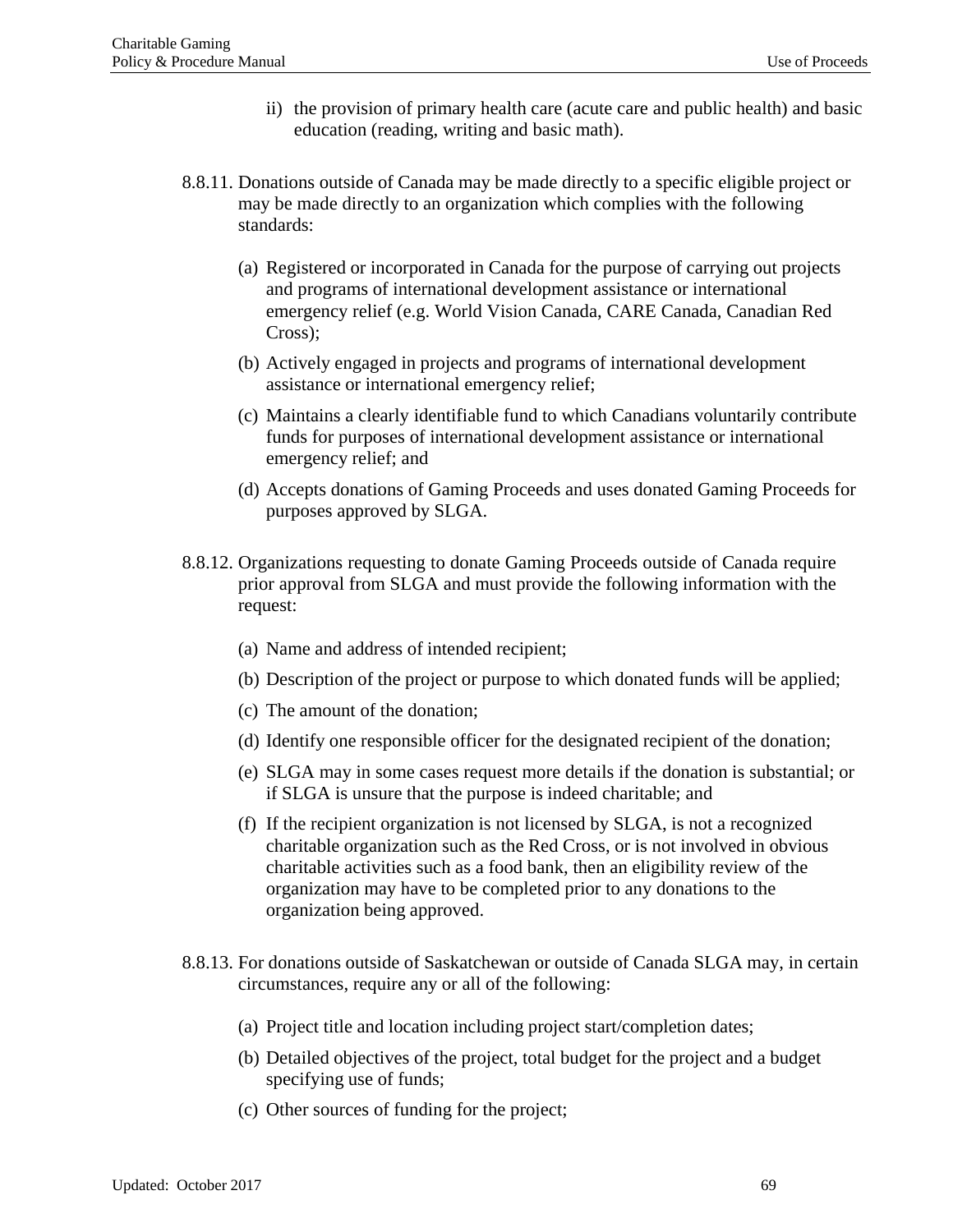- (d) Personnel responsible for project administration and disposal of funds at project's location;
- (e) Identify one responsible officer for each stage of the movement of funds, including designated recipient at the final destination;
- (f) A written agreement signed by the recipient organization stating the recipient organization will:
	- i) maintain a record of donations showing the date, amount and source of donated funds received, as well as the date, amount and purpose of all disbursements of donated funds; and
	- ii) allow SLGA access to all records, including those at any financial institution, to make copies of such records and/or remove them for further examination.
- (g) A Statutory Declaration sworn by an executive member of the donor organization affirming that none of the donor organization, nor an individual member of the donor organization, nor a corporation, society, non-profit group, partnership, limited partnership or proprietorship that the donor organization or an individual member of the donor organization is related to, will directly or indirectly receive funds, goods, services or any other item of value from the recipient organization or from any individual member of the recipient organization or intermediary in return for a donation of Gaming Proceeds;
- (h) If the request is approved, the following Terms and Conditions may form part of the Licence:
	- i) the financial reports shall be accompanied by documents of expenditure which specifically relate to detailed items in proposed budget submitted with original request;
	- ii) the financial documents must be verified as correct by an official at final destination;
	- iii) the relevant Canadian Foreign Service official may be notified of the request and be asked to verify the project; and
	- iv) SLGA may request an audited statement of use of funds.

#### Ineligible

8.8.14. No donor organization or individual member of the donor organization, nor a corporation, society, non-profit group, partnership, limited partnership or proprietorship that the donor organization or an individual member of the donor organization is related to, shall directly or indirectly receive funds, goods, services or any other item of value from the recipient organization or from any individual member of the recipient organization or intermediary in return for a donation of Gaming Proceeds.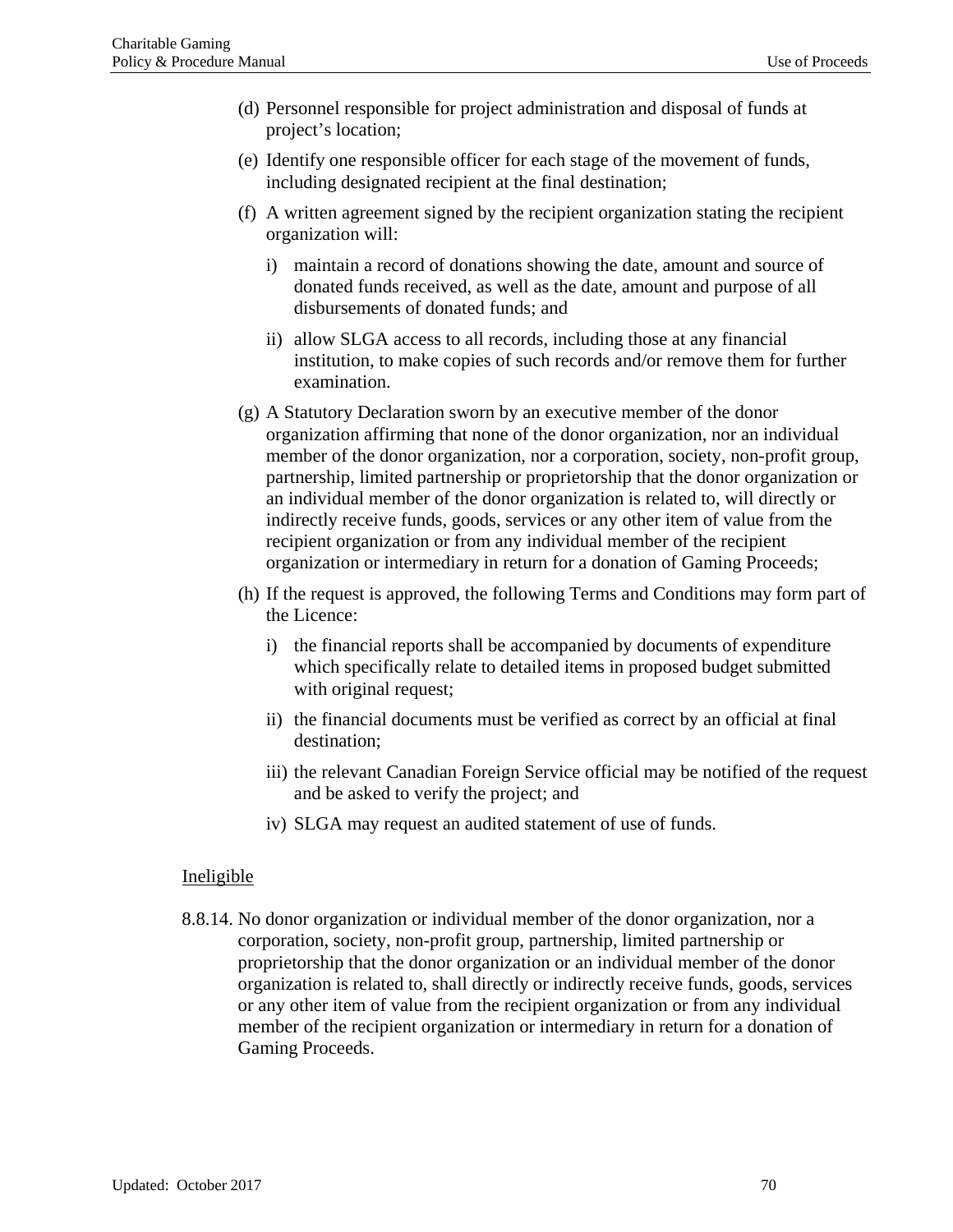## **8.9. Education**

Gaming Proceeds may be used for the costs of specific educational program(s) or support.

Use of Proceeds Policies

- 8.9.1. Gaming Proceeds may be used to provide a specific educational experience for students that is not principally recreational or social in nature and which otherwise would not be available. All travel disbursements must comply with policy outlined in Section 8.17 - Travel: Education.
- 8.9.2. Gaming Proceeds may be used to purchase educational equipment and supplies such as audio-visual equipment, athletic equipment and musical instruments which otherwise would not be available.
- 8.9.3. The ownership of any educational assets purchased with Gaming Proceeds shall be vested in the school or educational institution.

- 8.9.4. Gaming Proceeds shall not supplement in any way the operational or capital budgets of the educational institution or school, such as employee salaries, wages, and benefits, building additions, renovations, and utilities of any school or educational institution that is created by statute and has a statutory duty to provide services to the public.
- 8.9.5. Costs associated with funding graduations or after graduation functions are not an eligible use of proceeds as these events are of a social nature and are not considered to have a charitable or religious purpose.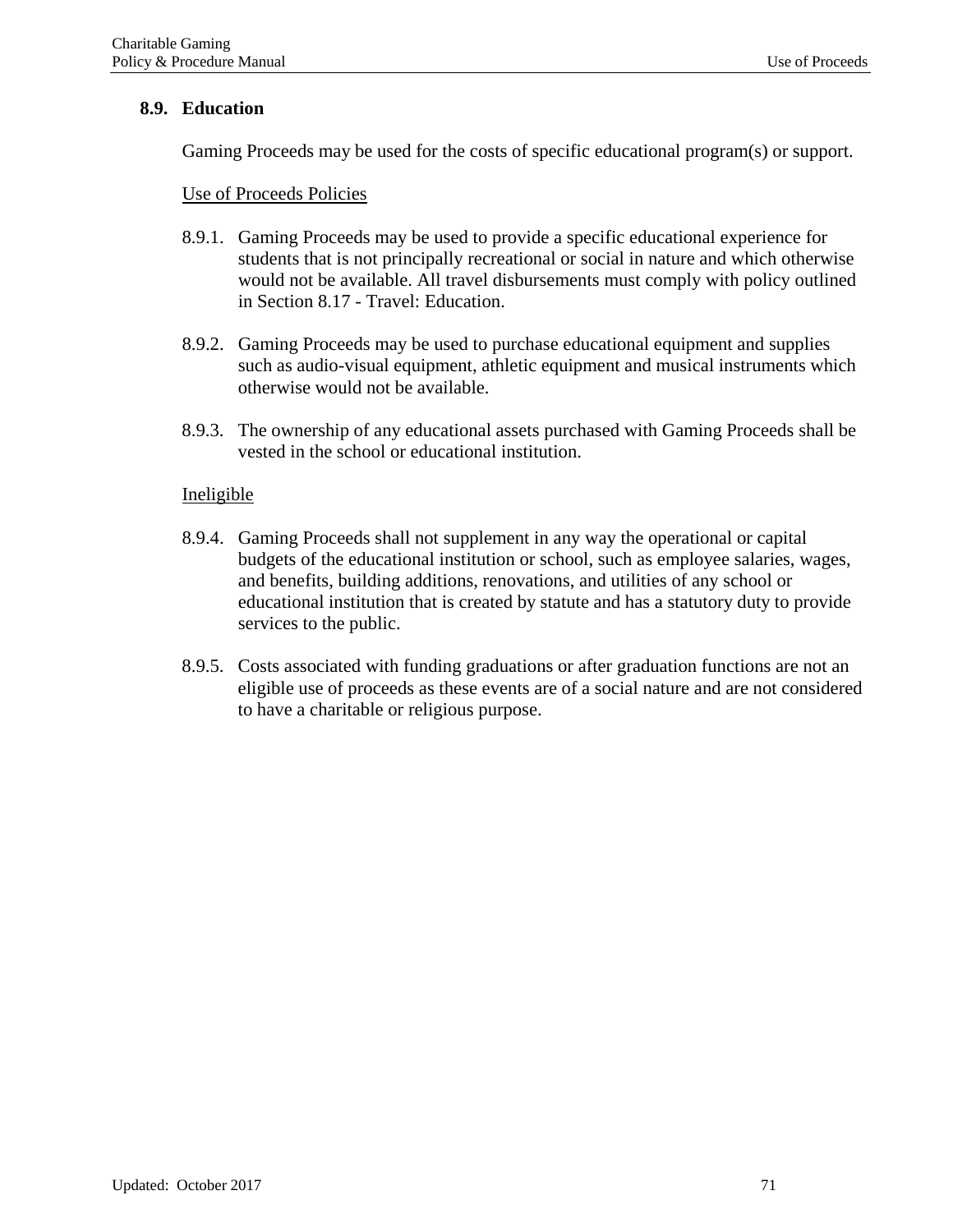# **8.10. Emergency Funds**

Gaming Proceeds may be used to provide relief for individuals or families in personal distress or who are victims of a physical disaster.

### Use of Proceeds Policies

- 8.10.1. Gaming Proceeds may be used to provide equipment and supplies or train volunteers during emergency situations.
- 8.10.2. The use of Gaming Proceeds to assist individuals or families in personal distress or who are victims of a physical disaster must be approved by SLGA prior to the disbursement of funds. Two executive members of the organization must submit the request in writing. The organization will receive confirmation from SLGA whether the request is approved or not approved.

# Ineligible

8.10.3. Emergency funds are not intended to be utilized for purposes that are not considered by SLGA as personal distress or the result of a physical disaster and that are typically funded by income security programs (e.g. Saskatchewan Assistance Plan or Saskatchewan Employment Supplement).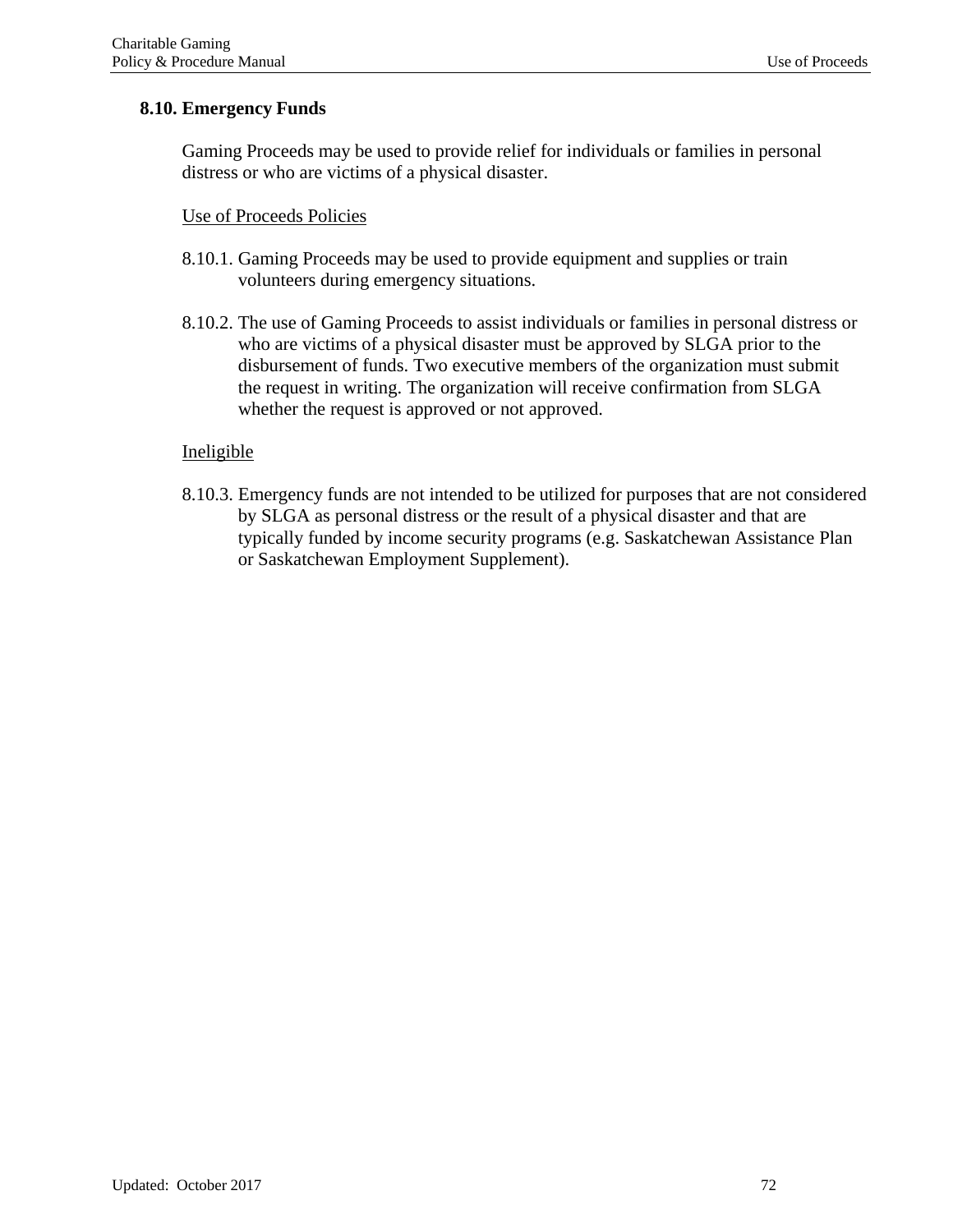# **8.11. Equipment/Uniforms/Costumes/Vehicles**

Gaming Proceeds may be used to purchase or rent equipment, furnishings, uniforms, costumes and/or a vehicle if they are essential to the delivery of the organization's charitable programs or services.

### Use of Proceeds Policies

- 8.11.1. Ownership of the items purchased shall remain with the licensed organization. (Exceptions may exist, for example volunteer organizations affiliated with educational institutions).
- 8.11.2. Gaming Proceeds can be used to buy approved equipment, supplies or services for use in charitable works for which an admission fee is charged, such as an arts performance, as long as the admission fee is reasonable, the fee is set on the basis of cost recovery and the performance would not otherwise be available in the community.
- 8.11.3. Gaming Proceeds may be used to purchase uniforms and costumes under the following circumstances:
	- (a) The uniform or costume is required for competitive play, practice or artistic performance;
	- (b) The item is provided to the player or participant during the season and at the end of the season is returned to the licensed organization;
	- (c) Uniforms must have a distinctive logo or markings; and
	- (d) Players or participants do not use the item for activities not related to games, practices or performances.
- 8.11.4. Gaming Proceeds may be used to purchase a vehicle for community service programs under the following circumstances:
	- (a) The vehicle must be registered and insured in the name of the licensed organization;
	- (b) The vehicle must be used for, and essential to the delivery of, community service programs;
	- (c) The vehicle cannot be used for the personal use of any members nor for the administrative activities of the organization;
	- (d) When not in use for community programs, the keys must be controlled to prevent unauthorized use; and
	- (e) Gaming Proceeds may be spent on vehicle repairs, operation and insurance.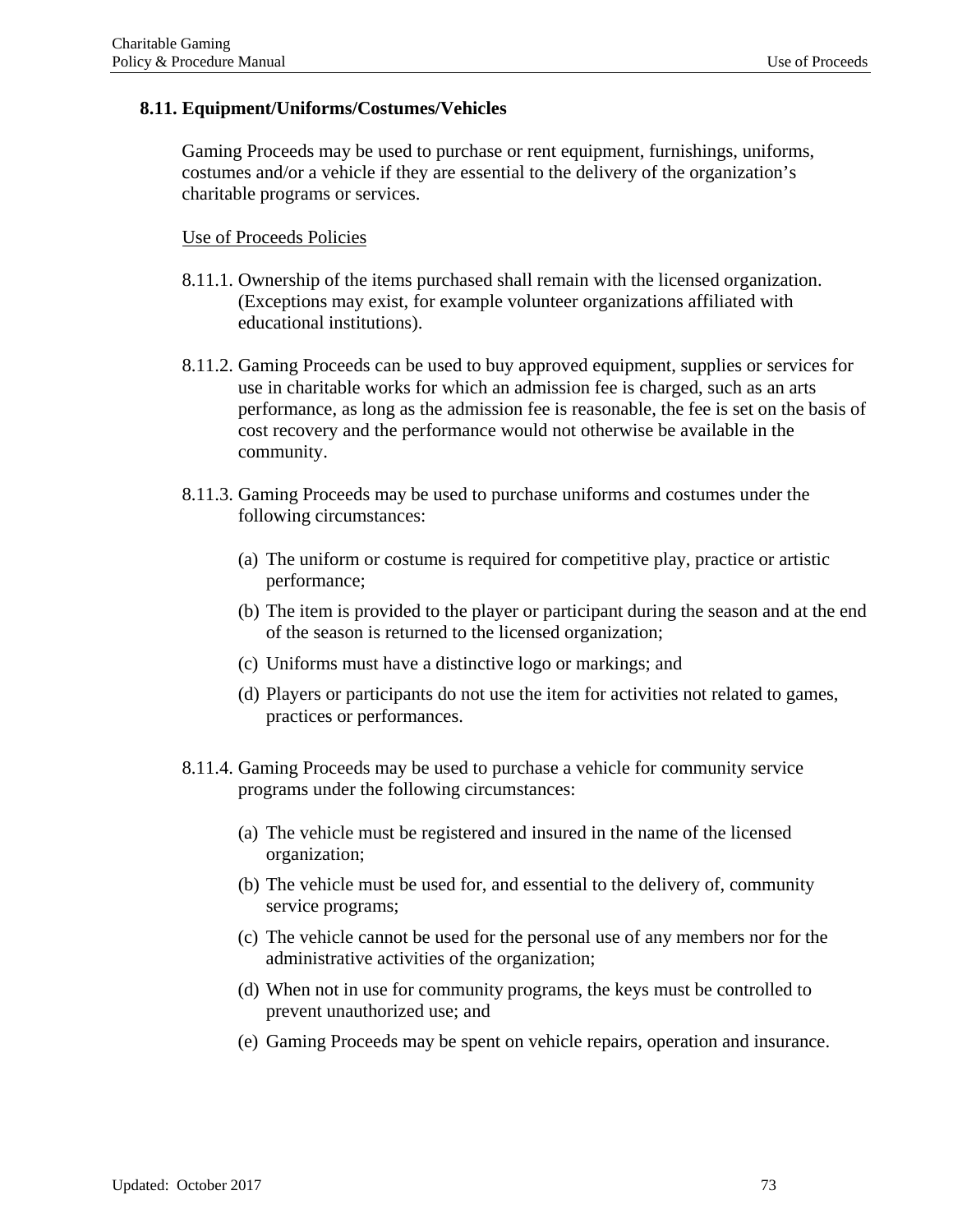8.11.5. If equipment/uniforms/costumes/vehicles purchased from Gaming Proceeds are rented or sold by the organization, proceeds from the rental or sale must be returned to the gaming account.

- 8.11.6. Items of a personal, social or promotional nature may not be purchased with Gaming Proceeds.
- 8.11.7. Equipment or supplies that are used in any activity or operation that is intended to produce income cannot be purchased with Gaming Proceeds.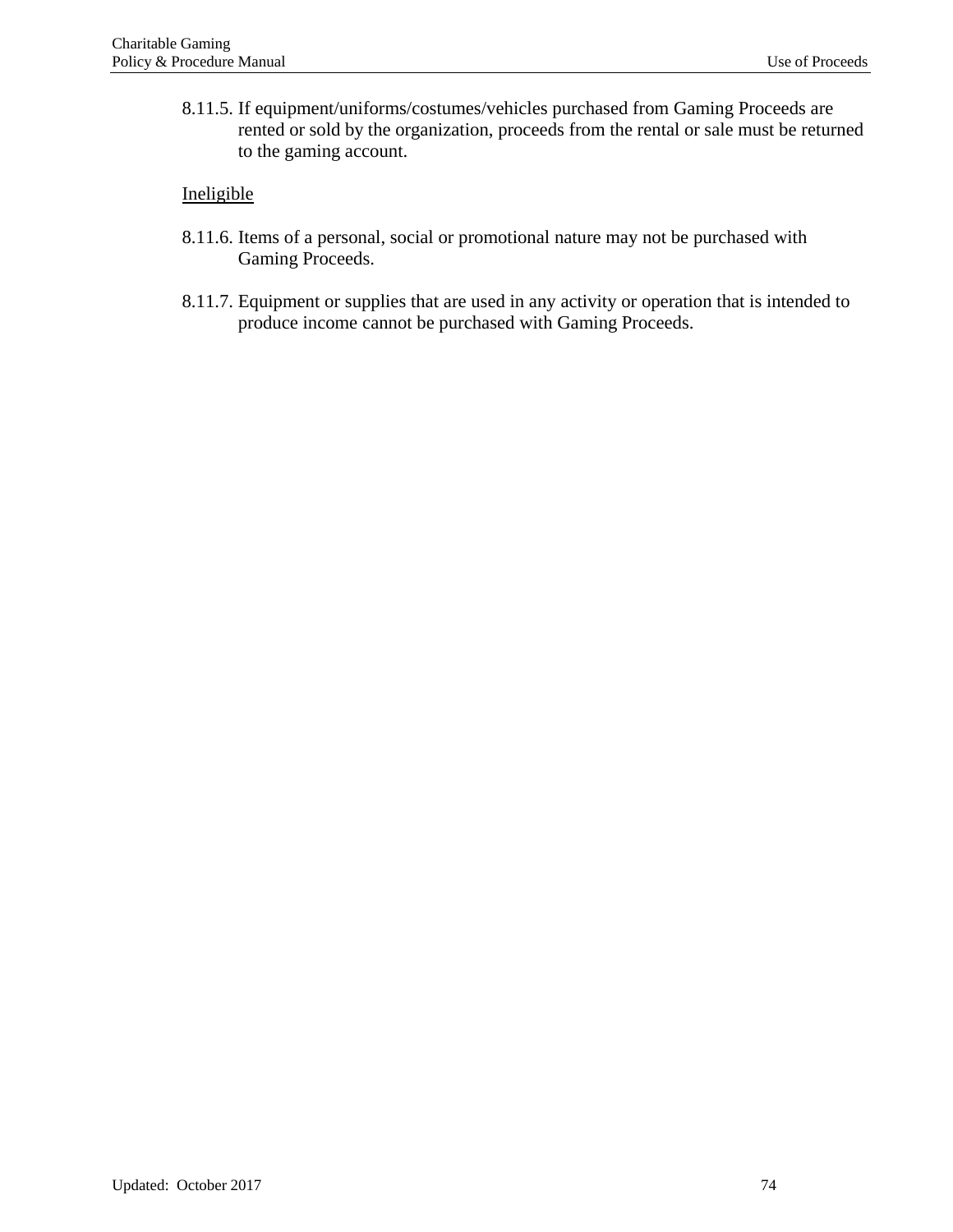# **8.12. Facility**

Organizations that provide a public facility may use Gaming Proceeds for the capital, rental and operating costs of the facility.

# Use of Proceeds Policies

- 8.12.1. In regards to this policy, facility includes both a physical structure and/or land. SLGA requires the address or location of the facility prior to the approving the use of Gaming Proceeds for this purpose.
- 8.12.2. Gaming Proceeds may be used for facility disbursements if:
	- (a) The facility is owned by the licensed charitable or religious organization; or
	- (b) The charitable or religious organization has the legal right to occupy and control the facility through a contractual agreement such as a mortgage or lease; and
	- (c) The facility is accessible to the general public at least 50% of the time (at reasonable times); and
	- (d) The facility is located in Saskatchewan.
- 8.12.3. Eligible facility disbursements include:
	- (a) Purchase of fixtures and furnishings;
	- (b) Facility mortgage, lease, or rental payments;
	- (c) Utilities;
	- (d) Insurance fire and liability;
	- (e) Property taxes;
	- (f) Janitorial costs and supplies;
	- (g) Repairs and maintenance; and
	- (h) Renovations and leasehold improvements.
- 8.12.4. Gaming Proceeds may be used to purchase facilities. Prior to disbursing any gaming funds towards the purchase of a facility, the organization must submit a detailed business plan to SLGA which will include the following:
	- (a) Description (including the location and square footage, and zoning of the proposed facility) and proof of project undertaking;
	- (b) Information as to final ownership and operating responsibility of the project;
	- (c) Total cost and details of financing, including a purchase agreement or agreement of sale;
	- (d) Projected timetable for construction, commencement and completion of project;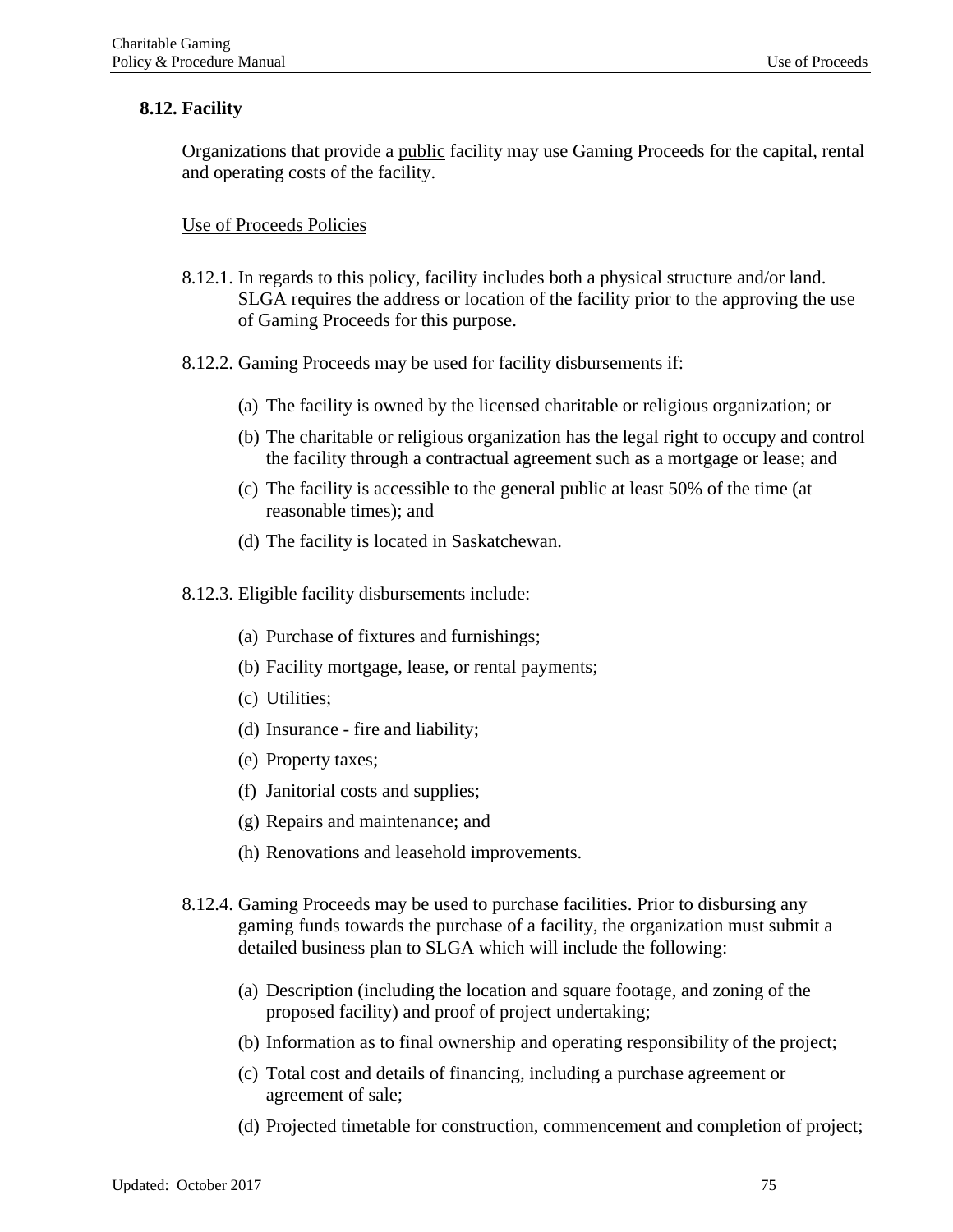- (e) Proposed financial commitment from lottery proceeds for the project;
- (f) An alternate disbursement of accumulated lottery funds, in the event the project does not proceed;
- (g) Copy of minutes from the general membership meeting where members voted to accept the project undertaking;
- (h) The proposed facility's public admission procedures; and
- (i) If the facility is to be under the ownership of a local municipality, a statement of municipal support for the proposed project.
- 8.12.5. Organizations that provide a public facility, such as a community centre, which does not have areas for the exclusive use of members may use up to 100% of their gaming proceeds for approved facility disbursements as listed in 8.12.3.
- 8.12.6. Organizations that operate athletic or recreational facilities in which the general public has the right to use the facility at least 50% of the time the facility is in operation and the hours of public use are reasonable may use Gaming Proceeds for approved building disbursements as listed in 8.12.3.
- 8.12.7. Adult sports organizations that operate athletic or recreational facilities in which the general public (specifically youth) has the right to use the facility at least 50% of the time the facility is in operation and the hours of public use are reasonable may use Gaming Proceeds for approved facility disbursements as listed in 8.12.3.
- 8.12.8. An organization that provides a facility with public access areas and areas for the exclusive use of members and their guests may use up to 50% of its Gaming Proceeds for the costs of its facility. The remaining 50% of Gaming Proceeds must be applied to other approved uses. Examples include Legions and service clubs that provide clubrooms for members' social activities as well as public access areas.
- 8.12.9. Eligible facility disbursements may be spent from the organization's lottery account or from a separate account designated as a "building fund". If a separate account is created, SLGA must be provided access to these financial and banking records, as they would to the lottery bank account.
- 8.12.10. An organization that is limited to the use of 50% of its Gaming Proceeds for facility expenses and wants to use more than 50% must submit its request for review and approval to SLGA. Consideration for increasing the 50% maximum will only be given when the organization can demonstrate either financial need to the satisfaction of SLGA or can demonstrate it provides a facility for community use that is not available elsewhere in the community.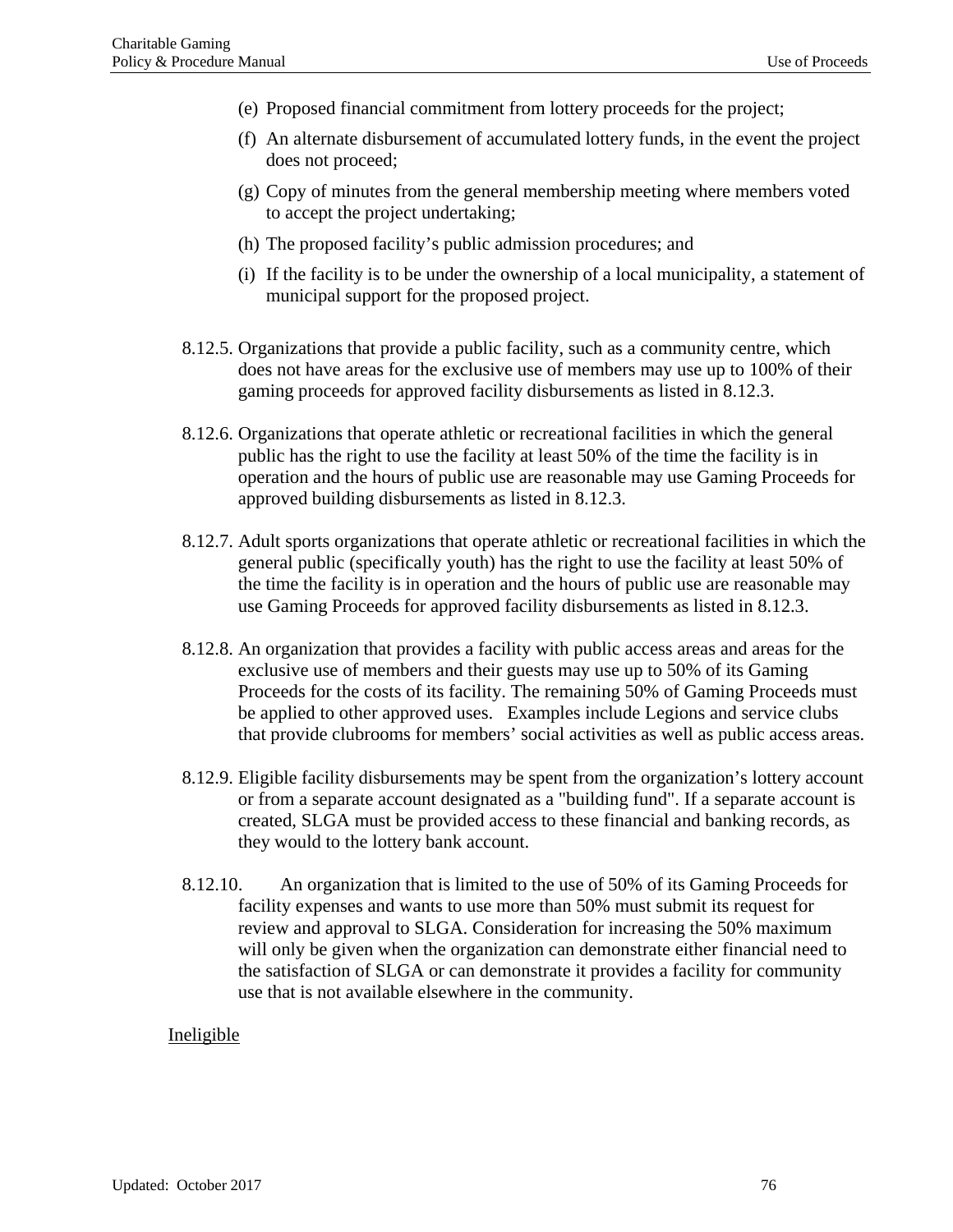8.12.11. Gaming Proceeds cannot be used for the purchase, maintenance or repair of equipment, furniture or a facility for income-producing operations or any other activity that appears to be of a commercial nature.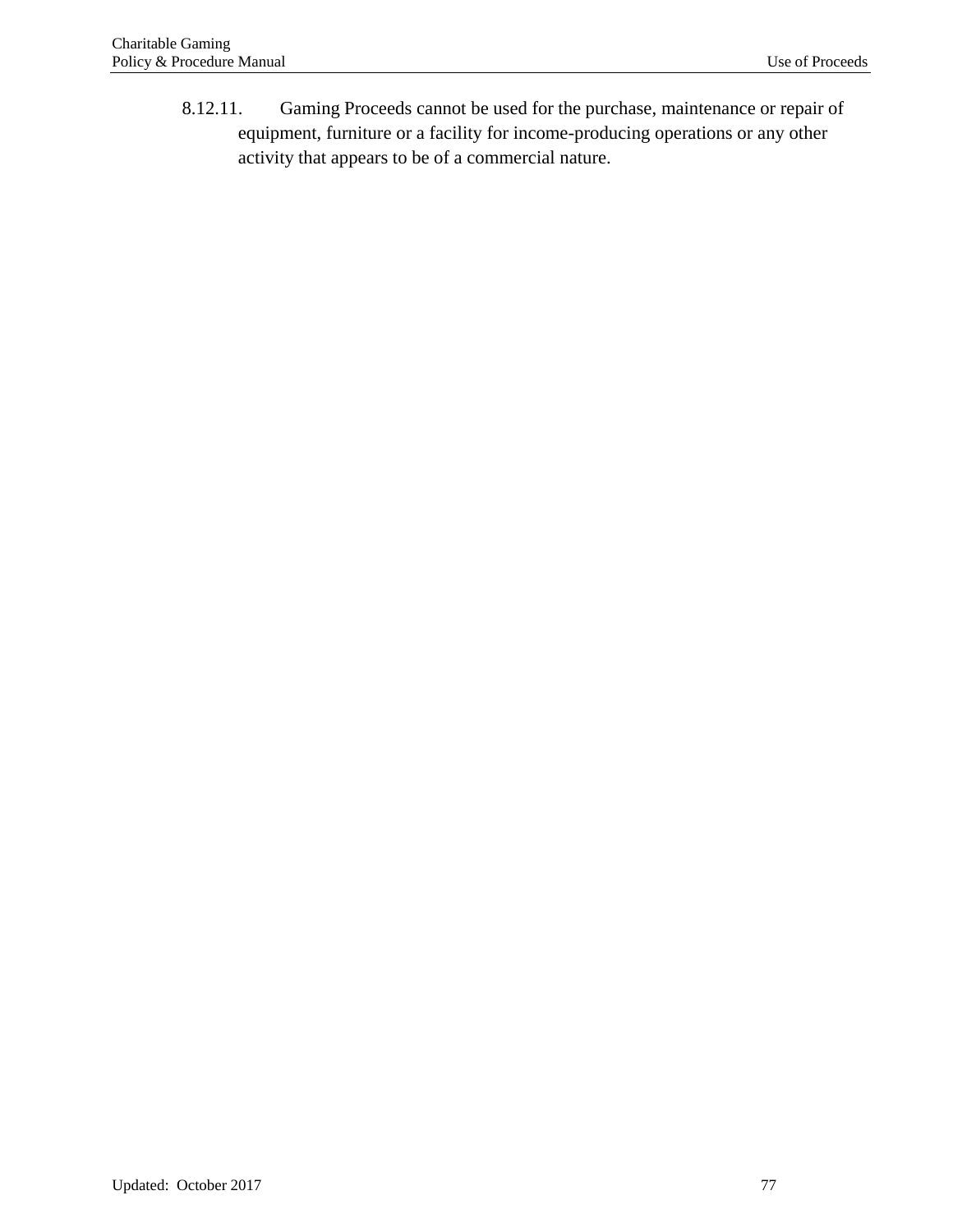# **8.13. Public Education**

The provision of information through public education programs and/or submissions to government, which reflects a balance of views on a particular issue of public concern, may be eligible for use of Gaming Proceeds.

- 8.13.1. Gaming Proceeds cannot be used for disbursements related to supporting activities directed toward achieving changes in public policy or lobbying government in support of changes.
- 8.13.2. In regards to this policy, lobby means conducting activities aimed at influencing or attempting to influence any level of government in favour of a specific cause.
- 8.13.3. Gaming Proceeds shall not be used on political activities such as candidacy costs for public office, conventions of political parties and research costs for a particular political party.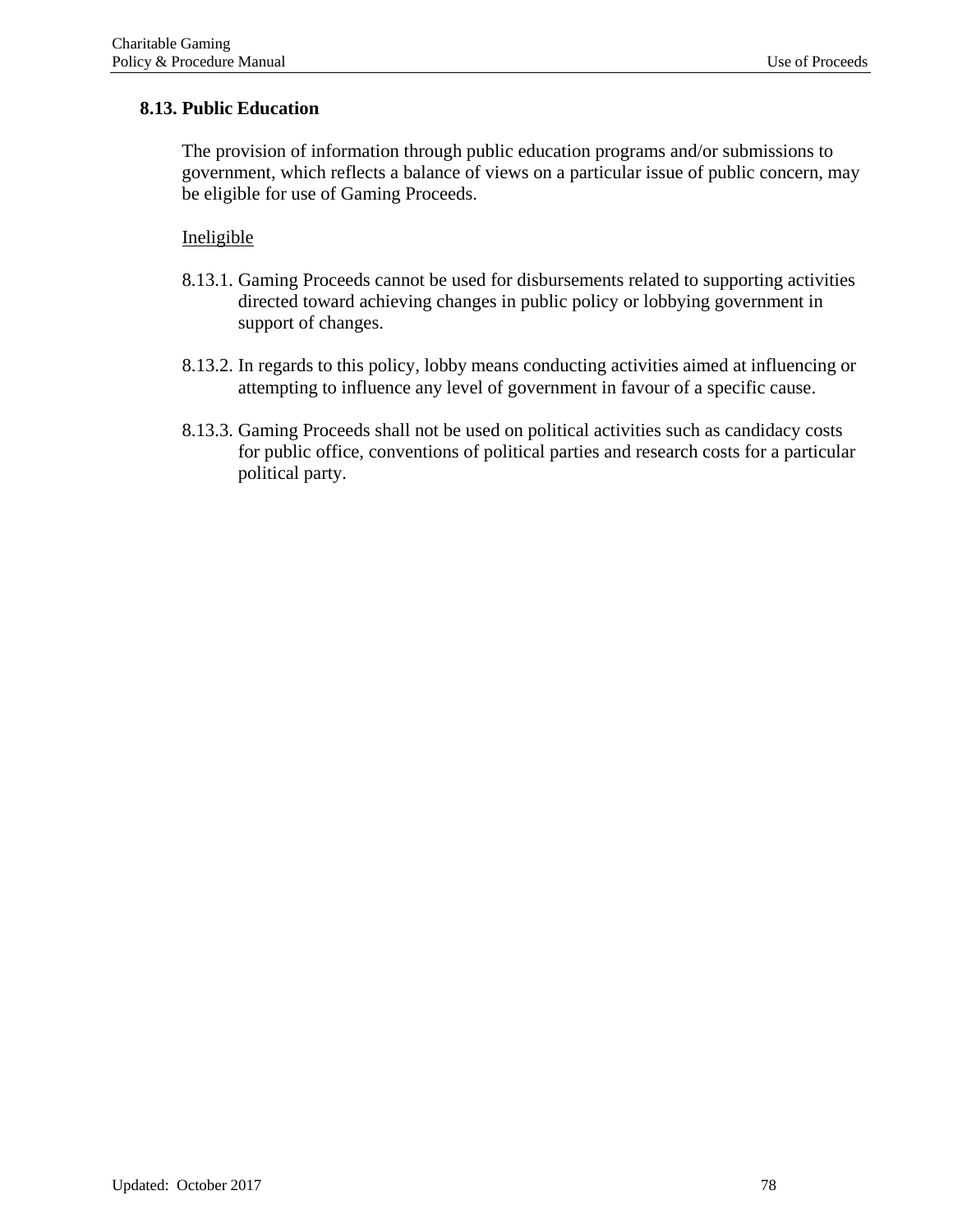# **8.14. Promotional Activities**

Gaming Proceeds may be used for promotional activities designed to increase public awareness and participation in charitable or religious programs.

# Use of Proceeds Policies

8.14.1. Promotional activities include advertising in newspapers, radio, television, posters, signs, pamphlets, letters and Internet web pages.

#### Ineligible

8.14.2. Gaming Proceeds cannot be used to pay for promotional activities that benefit a commercial activity or enterprise.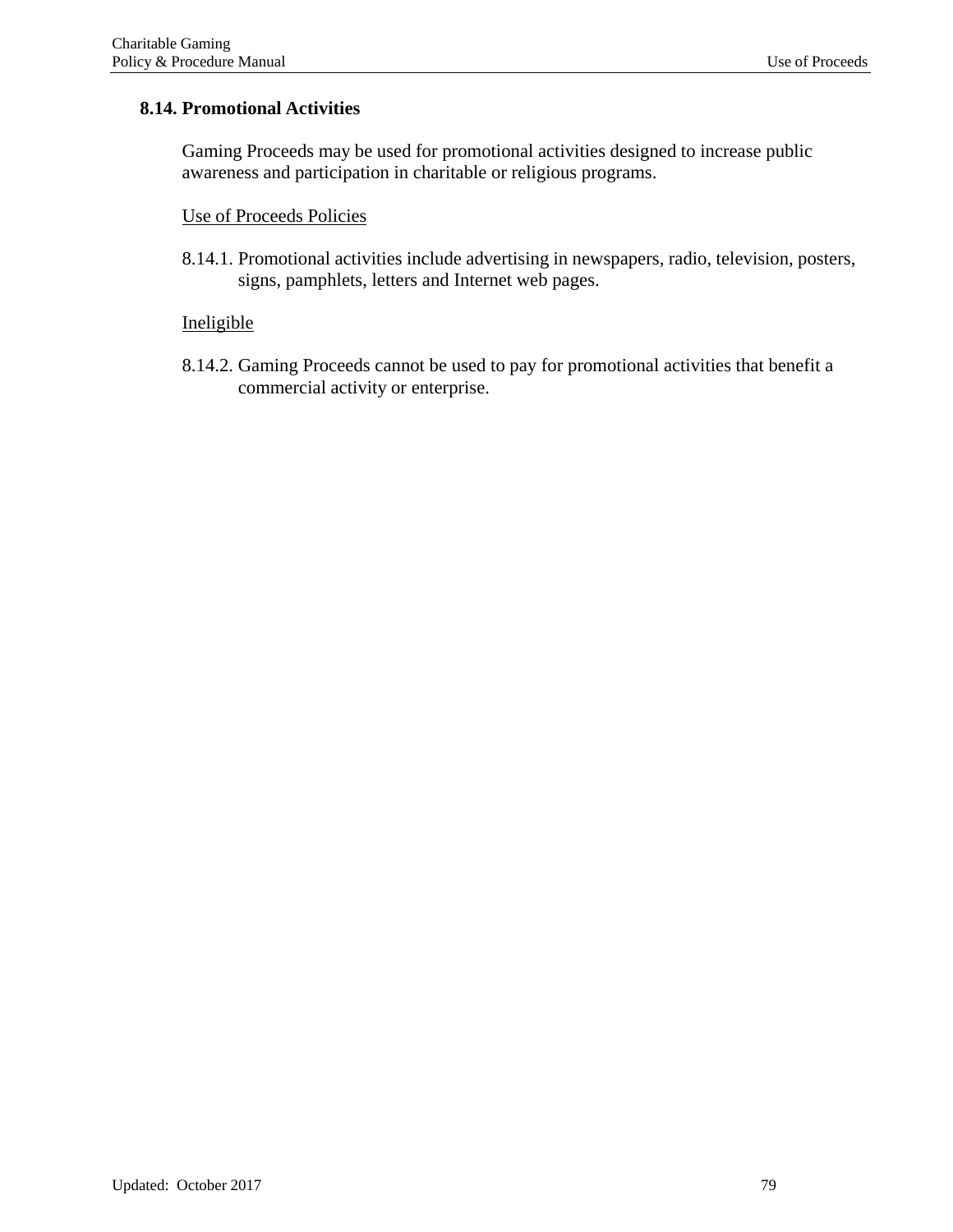# **8.15. Travel: Sports Organizations**

Clubs and teams involved in structured, developmental and competitive amateur athletics may be approved to use Gaming Proceeds to travel to organized, structured and sanctioned competitive events.

### Use of Proceeds Policies

- 8.15.1. In order for the organization to be eligible to use Gaming Proceeds for travel expenditures, the competitive event must:
	- (a) Form a regular part of the organization's programs, such as participation in scheduled league games, or in recognized or sanctioned league tournaments or competitions; or
	- (b) Be a recognized or sanctioned playoff or championship game or competition to which the individual or team qualifies due to successful play in Saskatchewan competition; and
	- (c) Be approved in writing by the proper governing body of the sport. The local governing body will normally approve competitions within Saskatchewan, competitions outside of Saskatchewan will normally be approved by the Provincial governing body and competitions outside of Canada will normally be approved by the Canadian or national governing body.
- 8.15.2. Gaming Proceeds shall only be used for the costs of direct-route transportation, meals and accommodation during the period of the actual activity or event. All payments shall be paid by cheque, payable directly to the vendor or supplier from the organization's gaming account.
- 8.15.3. Gaming Proceeds shall only be used to pay for the allowable expenditures of participants and a limited number of support personnel (coaches and team staff only). The number of support personnel is determined by the number of participants. For every 5 participants, an organization may use Gaming Proceeds to pay for the allowable travel expenditures of one support person.
- 8.15.4. Travel to represent the province at a western, national, or world championship may be an eligible use of proceeds. Qualification must include a requirement that the teams/participant qualify based upon competitive success, at a recognized national competition, not based upon an open invitation to attend. Qualification criteria must be submitted to SLGA from the sport governing body.
- 8.15.5. Eligible travel within Saskatchewan does not require specific prior approval of SLGA by way of a submitted itinerary if approval is requested and granted at the time of application.
- 8.15.6. For travel outside of Saskatchewan, a travel itinerary must be submitted and approved by SLGA before any proceeds are spent.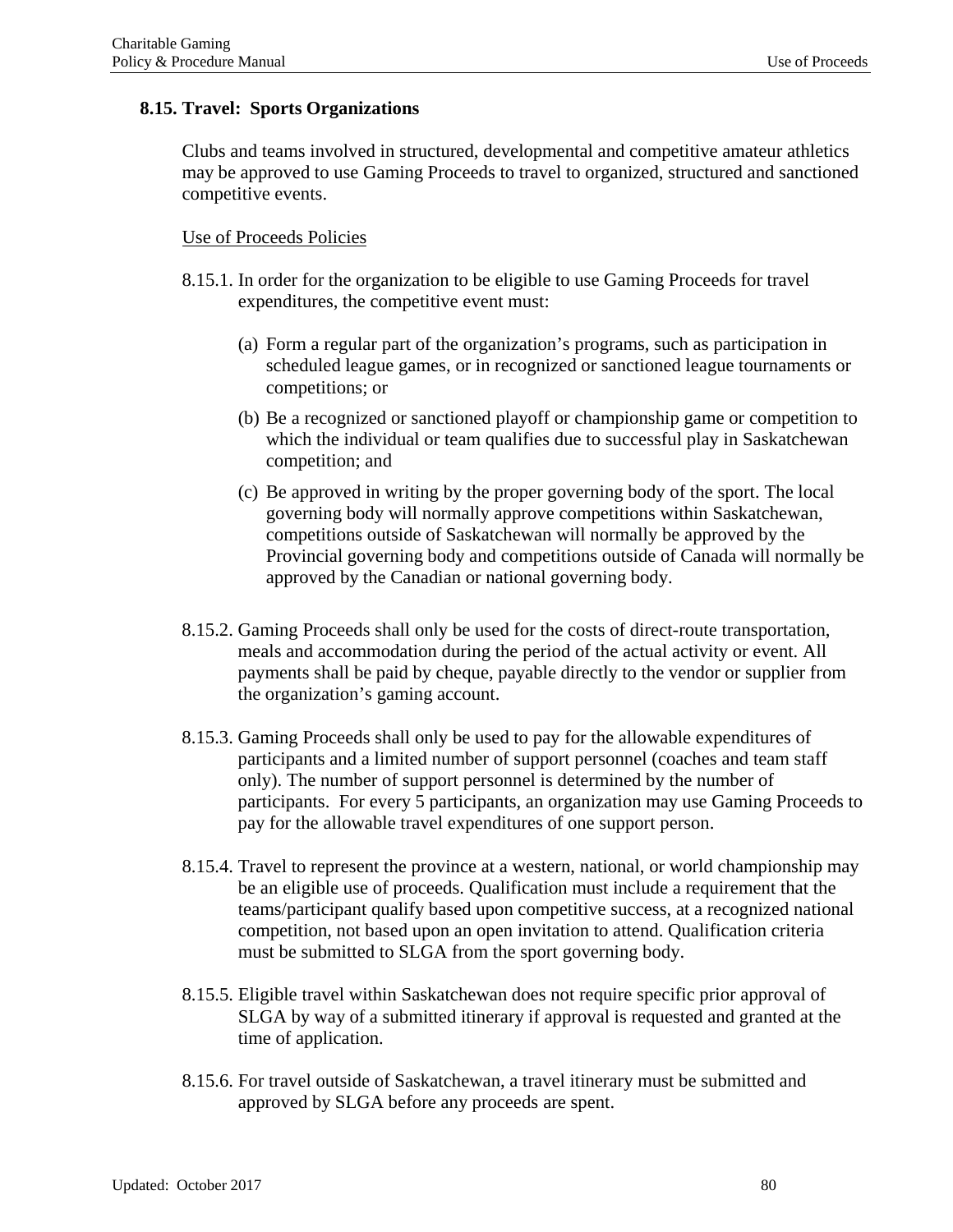- 8.15.7. Activities and meals of a social nature, such as a banquet, are not an eligible use of Gaming Proceeds.
- 8.15.8. Travel outside of Canada is not eligible unless the individual or team has qualified to attend a sanctioned world championship recognized by the governing body of the sport in Canada.
- 8.15.9. Qualification to attend a world championship must include a requirement that the teams/participant qualify based upon competitive success, at a recognized national competition, not based upon an open invitation to attend. Qualification criteria must be submitted to SLGA from the sport governing body.
- 8.15.10. Gaming Proceeds cannot be used for travel expenditures that are recreational, social or administrative in nature.
- 8.15.11. Gaming Proceeds cannot be used for the travel expenditures of Adult participants or Adult sports teams. See Eligibility – Section 6.19.3 - Sport Organizations for allowable exceptions.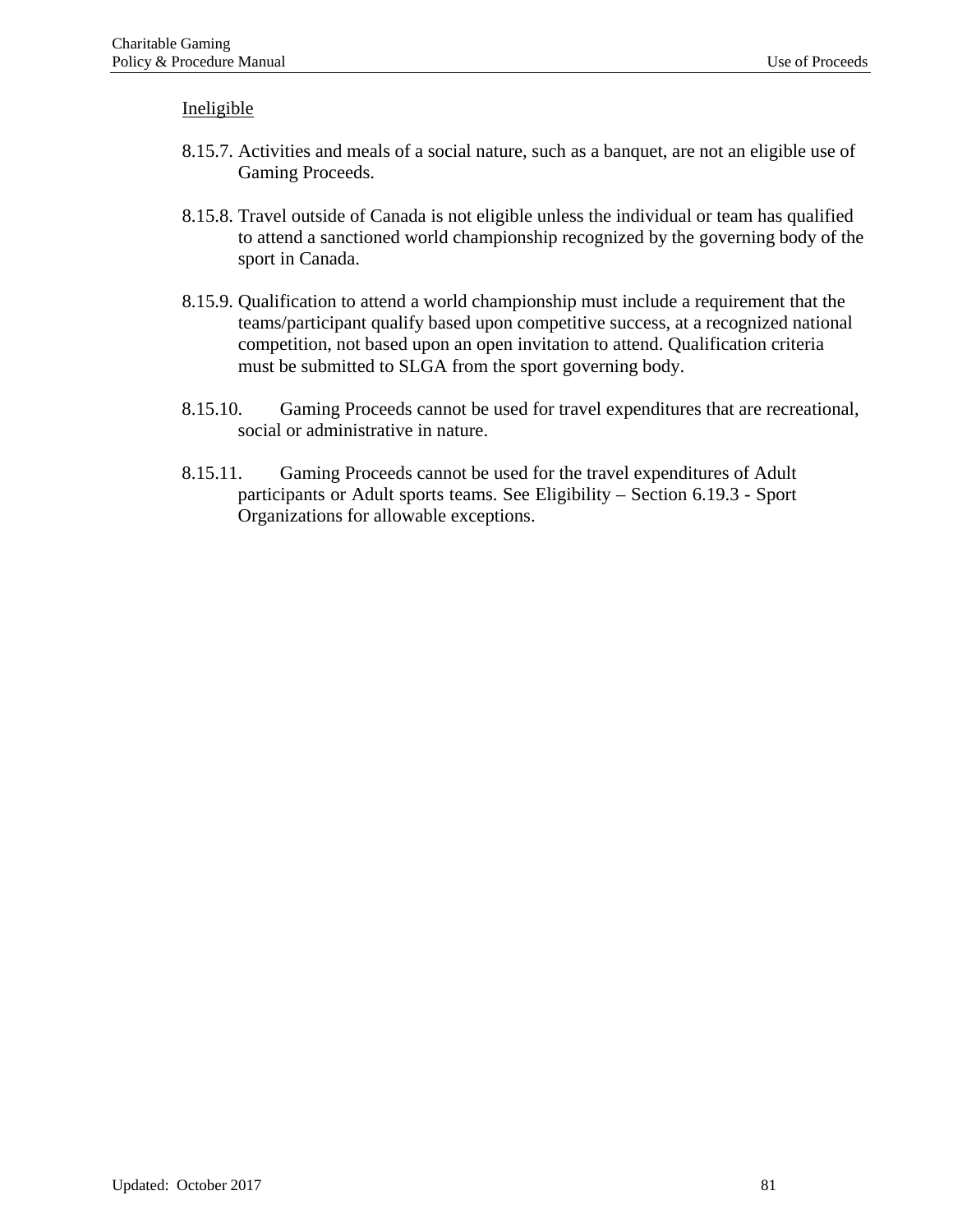### **8.16. Travel: Conferences, Seminars, Workshops, Clinics, Meetings, Conventions**

Gaming Proceeds may be used to pay travel and related expenses to conferences, seminars, workshops, clinics, meetings and conventions that are directly related to the organization's charitable programs or services.

### Use of Proceeds Policies

- 8.16.1. The conference, seminar, workshop, etc. must be primarily organized for educational purposes related to a specific charitable program or service the organization supports or delivers to the community. Delegates attending must be in a position to train other members of their organization upon return.
- 8.16.2. Sports organizations and performing arts organizations may use Gaming Proceeds to pay expenses of coaches and instructors to attend conferences, seminars, etc. if the conference, seminar, etc. is directly related to the delivery of the charitable objectives approved for the organization when it was licensed.
- 8.16.3. Gaming Proceeds shall only be used for registration fees and the costs of directroute transportation, meals, and accommodation during the period of the actual conference, seminar, etc.
- 8.16.4. In the case of service clubs, only registration fees will be approved for delegates attending annual conferences/convention, and only for those delegates required to attend.
- 8.16.5. A travel itinerary form must be submitted and approved by SLGA before any proceeds are spent.
- 8.16.6. Eligible travel within Saskatchewan does not require specific prior approval of SLGA by way of a submitted itinerary if approval is requested and granted at the time of application.

- 8.16.7. Gaming Proceeds cannot be used for conferences, seminars, etc. that are primarily organized for administrative purposes. Service clubs may be approved if the conference, seminar, etc. relates directly to the operation of a program or service it sponsors.
- 8.16.8. No wages shall be paid, including any reimbursement of lost wages from an individual's regular employment, as a result of attending the conference, seminar, etc.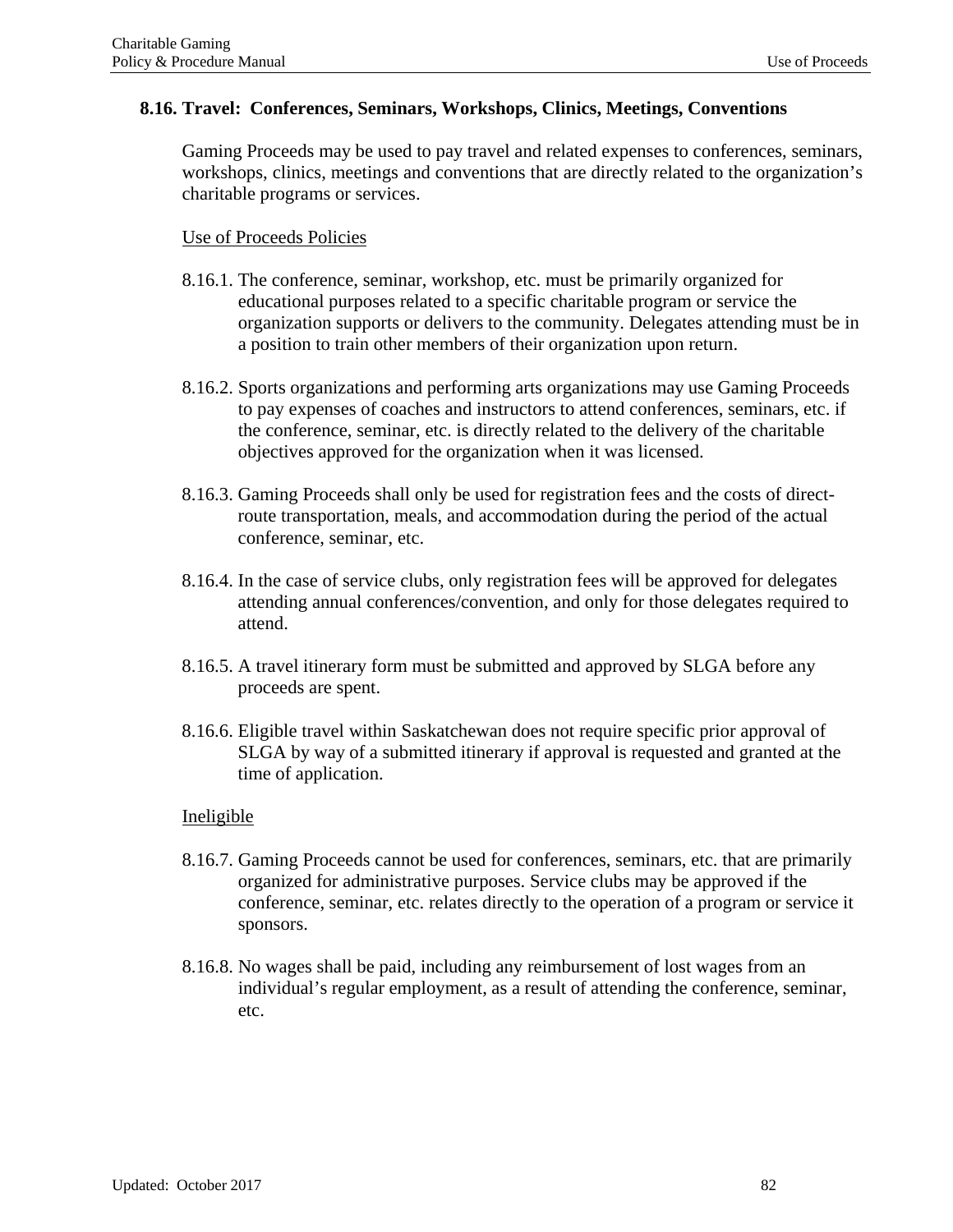# **8.17. Travel: Education**

Gaming Proceeds may be used for travel that augments or enriches an educational institution or school's curriculum.

Use of Proceeds Policies

- 8.17.1. The educational institution or school must be recognized by the Saskatchewan Department of Learning.
- 8.17.2. The trip must provide an educational experience which otherwise would not be available.
- 8.17.3. The governing body of the educational institution or school must endorse and sanction the trip in writing and confirm it is an enrichment of the approved educational curriculum. The proper authorities are:
	- (a) Board of Governors of a University, College, Community College, etc.;
	- (b) President of a post-secondary trade or vocational school;
	- (c) School Board for high schools and elementary schools.
	- Note: A draft approval letter is available from SLGA.
- 8.17.4. In order for sports organizations affiliated with an education institution or school to use Gaming Proceeds for travel, they must comply with Use of Proceeds, Section 8.15 - Travel: Sports Organizations.
- 8.17.5. The trip must be reasonably available to all students who qualify and wish to participate.
- 8.17.6. Gaming Proceeds may only be used to pay for the allowable expenditures of students.
- 8.17.7. Proceeds shall only be used for the costs of direct-route transportation, meals and accommodation during the period of the actual activity or event.
- 8.17.8. A travel itinerary for out-of-province travel must be submitted and approved by SLGA before any Gaming Proceeds are spent.
- 8.17.9. SLGA must be provided with a list of the students travelling and a detailed breakdown of the costs per student.
- 8.17.10. In the case of student or youth exchange programs, Gaming Proceeds shall only be approved to cover costs of the participating Saskatchewan youths.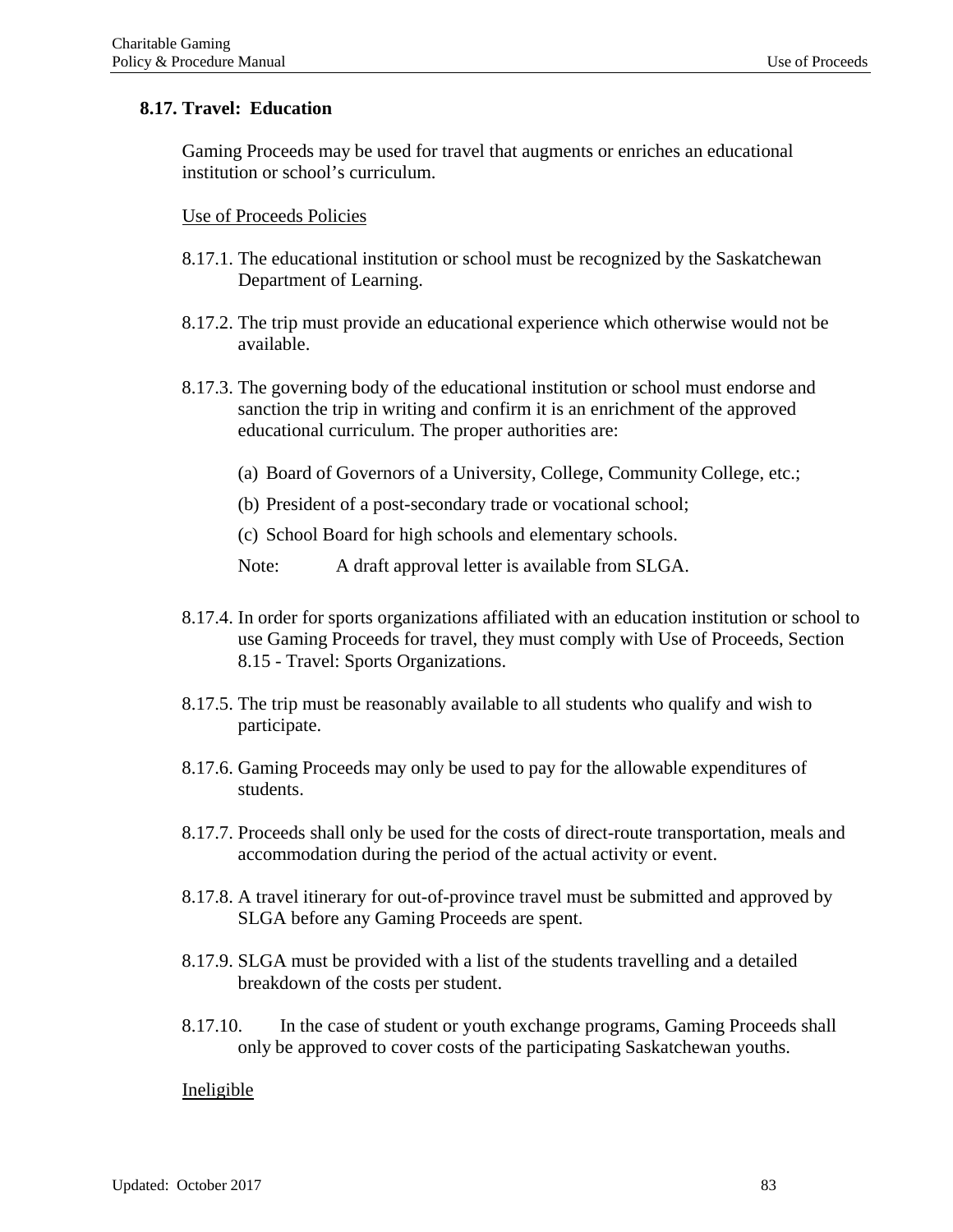- 8.17.11. Activities and meals of a social nature, such as a banquet, are not an eligible use of Gaming Proceeds.
- 8.17.12. Costs related to "hosting" exchange students or youth are not considered an eligible use of Gaming Proceeds.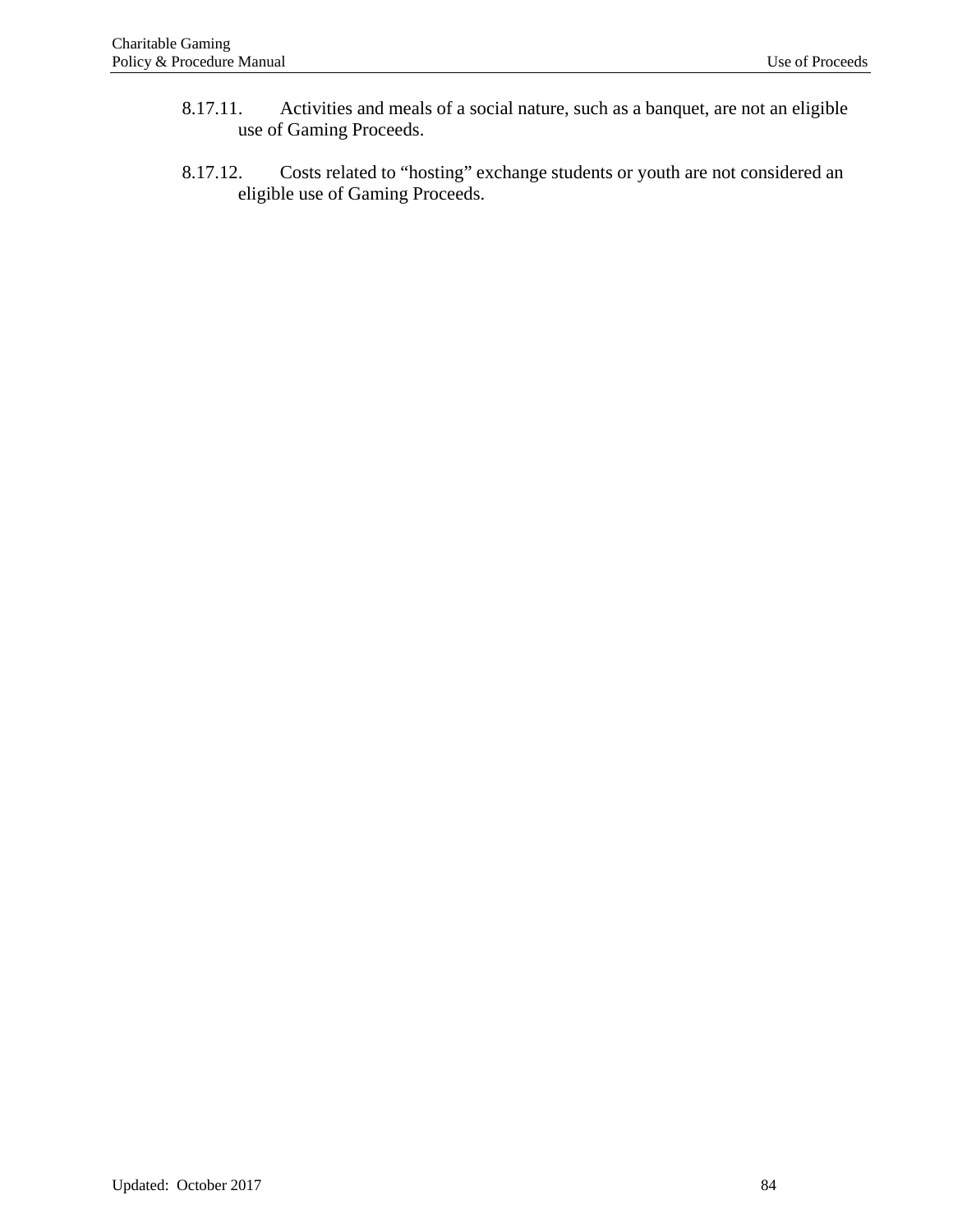# **8.18. Travel: Performing Arts Group**

Organizations involved in activities such as music, dance and drama may use Gaming Proceeds for travel if the organization is participating in a recognized and organized event, such as a competition or festival.

#### Use of Proceeds Policies

- 8.18.1. To be eligible to use Gaming Proceeds for travel outside of Saskatchewan, the organization must:
	- (a) Be selected because of its level of creative achievement or success;
	- (b) Be entered in a recognized and organized competition or festival in which there is a formal evaluation or adjudication process, with qualified judges or adjudicators who evaluate the participants' efforts and publish their opinions; and
	- (c) Have a bona fide invitation from the organizing or sponsoring body.
- 8.18.2. Gaming Proceeds shall only be used for the costs of direct-route transportation, meals and accommodation during the period of the actual activity or event.
- 8.18.3. Gaming Proceeds shall only be used to pay for the allowable expenditures of participants and a limited number of support personnel. The number of support personnel is determined by the number of participants. For every 5 participants, an organization may use Gaming Proceeds to pay for the allowable travel expenditures of one support person.
- 8.18.4. In regard to this policy, support personnel are defined as teachers, instructors, and coaches.
- 8.18.5. Eligible travel within Saskatchewan may require specific prior approval of SLGA. The travel must be a requirement to deliver the organization's charitable program within Saskatchewan.
- 8.18.6. For travel outside of Saskatchewan, a travel itinerary must be submitted and approved by SLGA before any proceeds are spent.

- 8.18.7. Activities and meals of a social nature, such as a banquet, are not an eligible use of proceeds.
- 8.18.8. Gaming Proceeds cannot be used for the travel expenditures of Adult participants.
- 8.18.9. Travel outside of Canada is not eligible unless the organization has qualified to attend based upon success at a recognized national competition or festival where a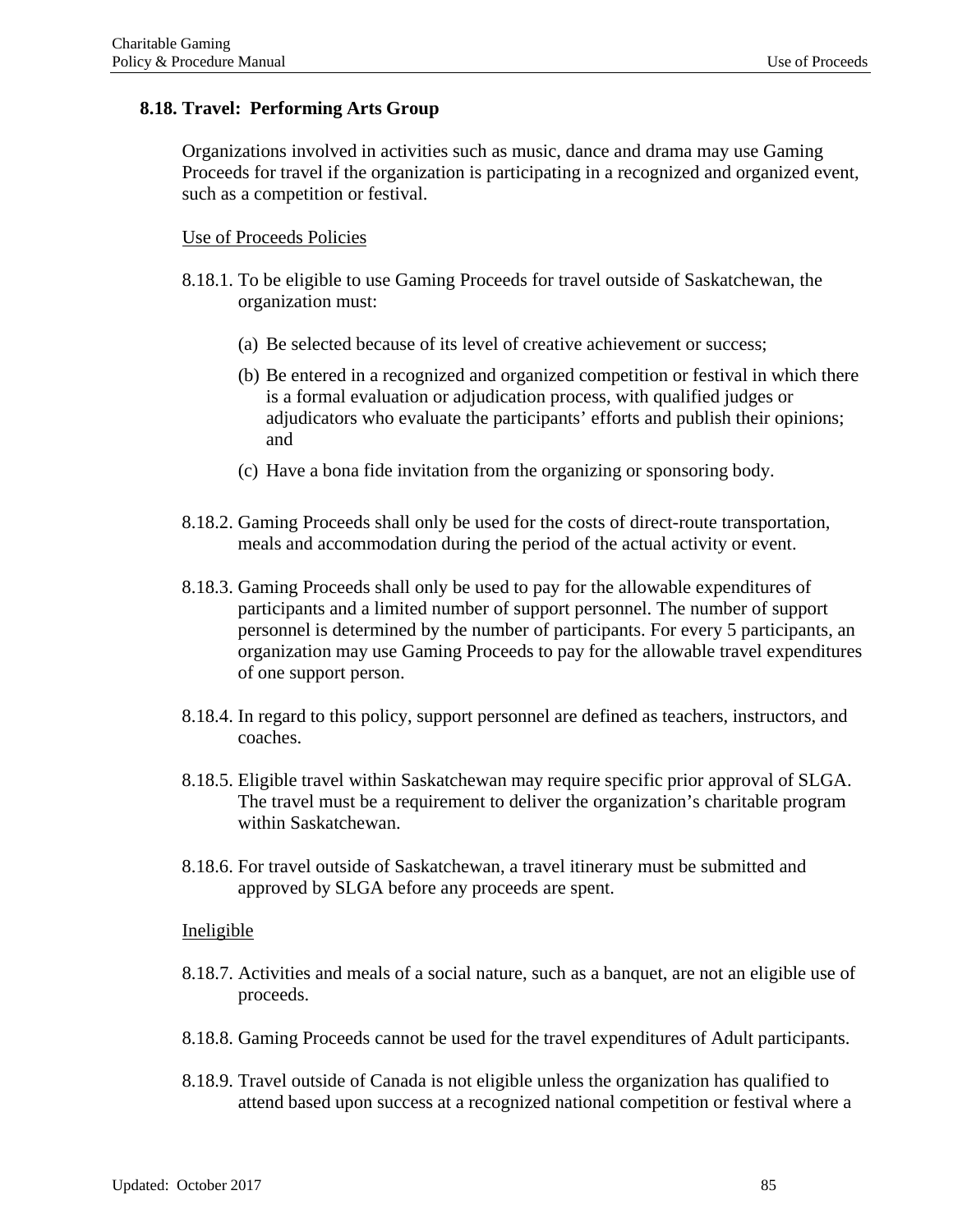formal evaluation or adjudication process has occurred. The organization must also demonstrate that a similar activity does not exist in Canada.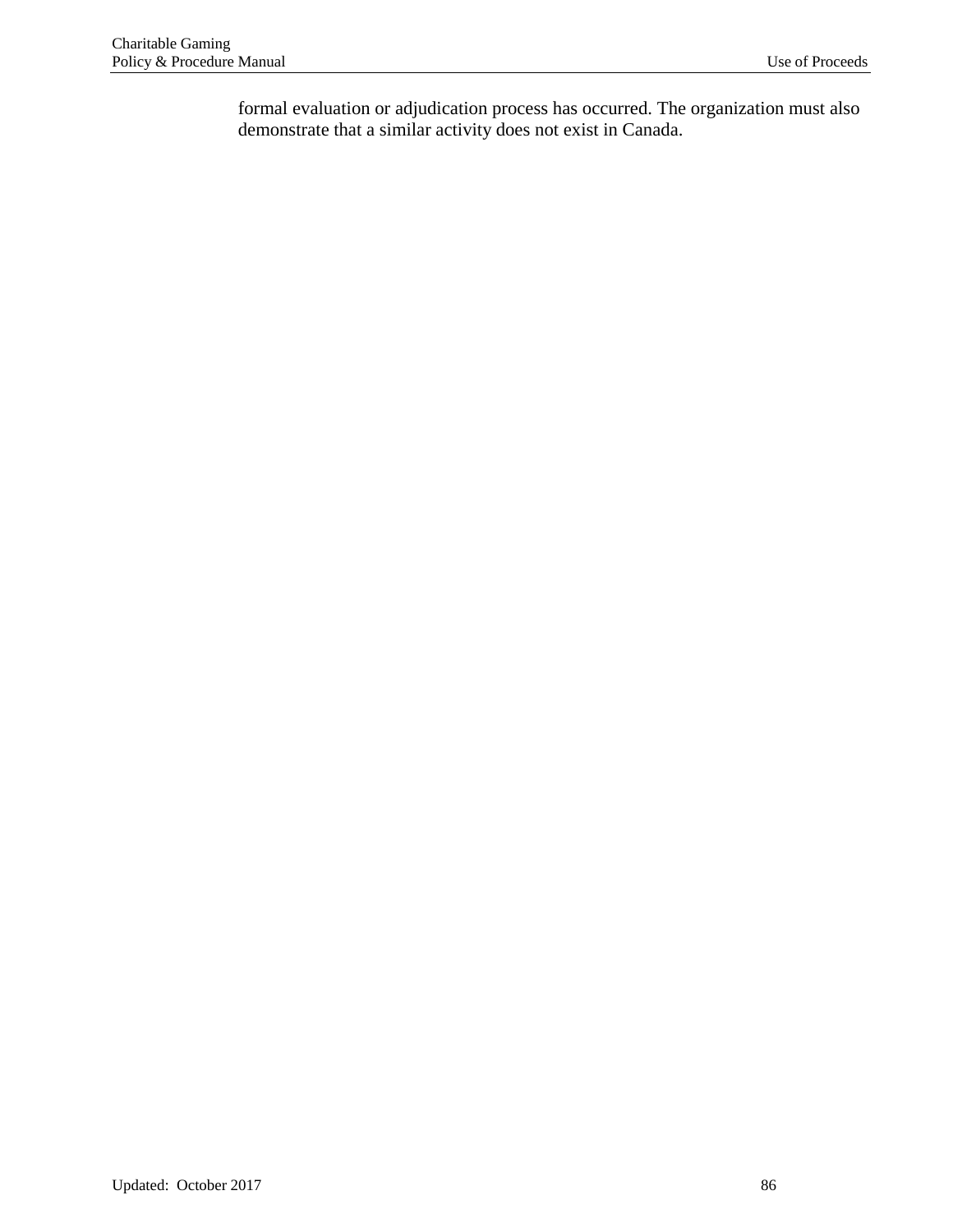# **8.19. Travel: Other**

Organizations that are involved in activities not specific to sports, educational institutions, or performing arts (for example: cadets, boy scouts, etc.) may use Gaming Proceeds for travel if the organization is participating in a recognized and organized event, such as a competition or festival.

#### Use of Proceeds Policies

- 8.19.1. To be eligible to use Gaming Proceeds for travel outside of Saskatchewan, the organization must:
	- (a) Be selected because of its level of achievement or success;
	- (b) Be entered in a recognized and organized competition or festival in which there is a formal evaluation or adjudication process, with qualified judges or adjudicators who evaluate the participants' efforts and publish their opinions; and
	- (c) Have a bona fide invitation from the organizing or sponsoring body.
- 8.19.2. Gaming Proceeds shall only be used for the costs of direct-route transportation, meals and accommodation during the period of the actual activity or event.
- 8.19.3. Gaming Proceeds shall only be used to pay for the allowable expenditures of participants and a limited number of support personnel. The number of support personnel is determined by the number of participants. For every 5 participants, an organization may use Gaming Proceeds to pay for the allowable travel expenditures of one support person.
- 8.19.4. In regard to this policy, support personnel are defined as teachers, instructors, and/or coaches.
- 8.19.5. Eligible travel within Saskatchewan may require specific prior approval of SLGA. The travel must be a requirement to deliver the organization's charitable program within Saskatchewan.
- 8.19.6. For travel outside of Saskatchewan, a travel itinerary must be submitted and approved by SLGA before any proceeds are spent.

- 8.19.7. Activities and meals of a social nature, such as a banquet, are not an eligible use of proceeds.
- 8.19.8. Gaming Proceeds cannot be used for the travel expenditures of Adult participants.
- 8.19.9. Travel outside of Canada is not eligible unless the organization has qualified to attend based upon success at a recognized national competition or festival where a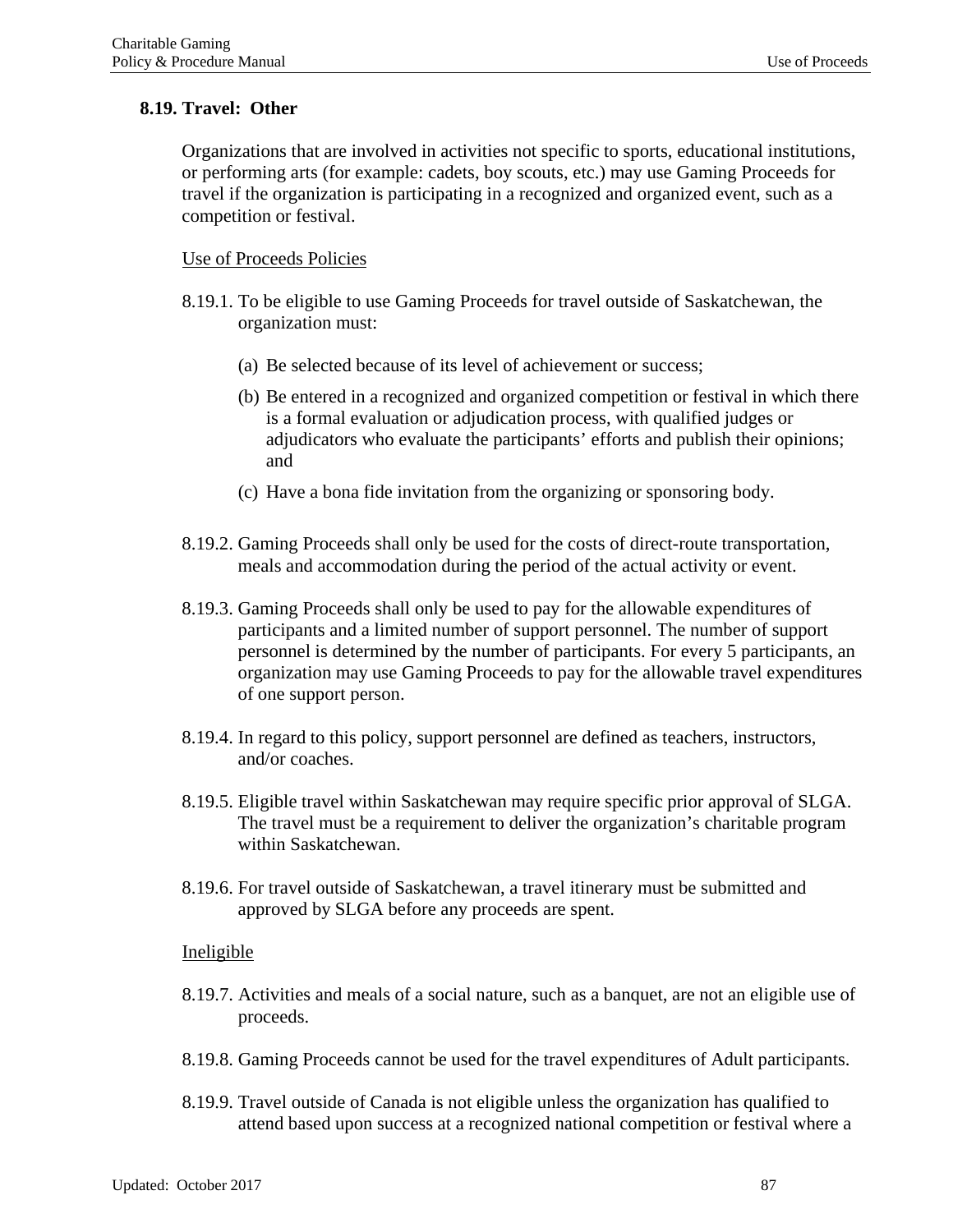formal evaluation or adjudication process has occurred. The organization must also demonstrate that a similar activity does not exist in Canada.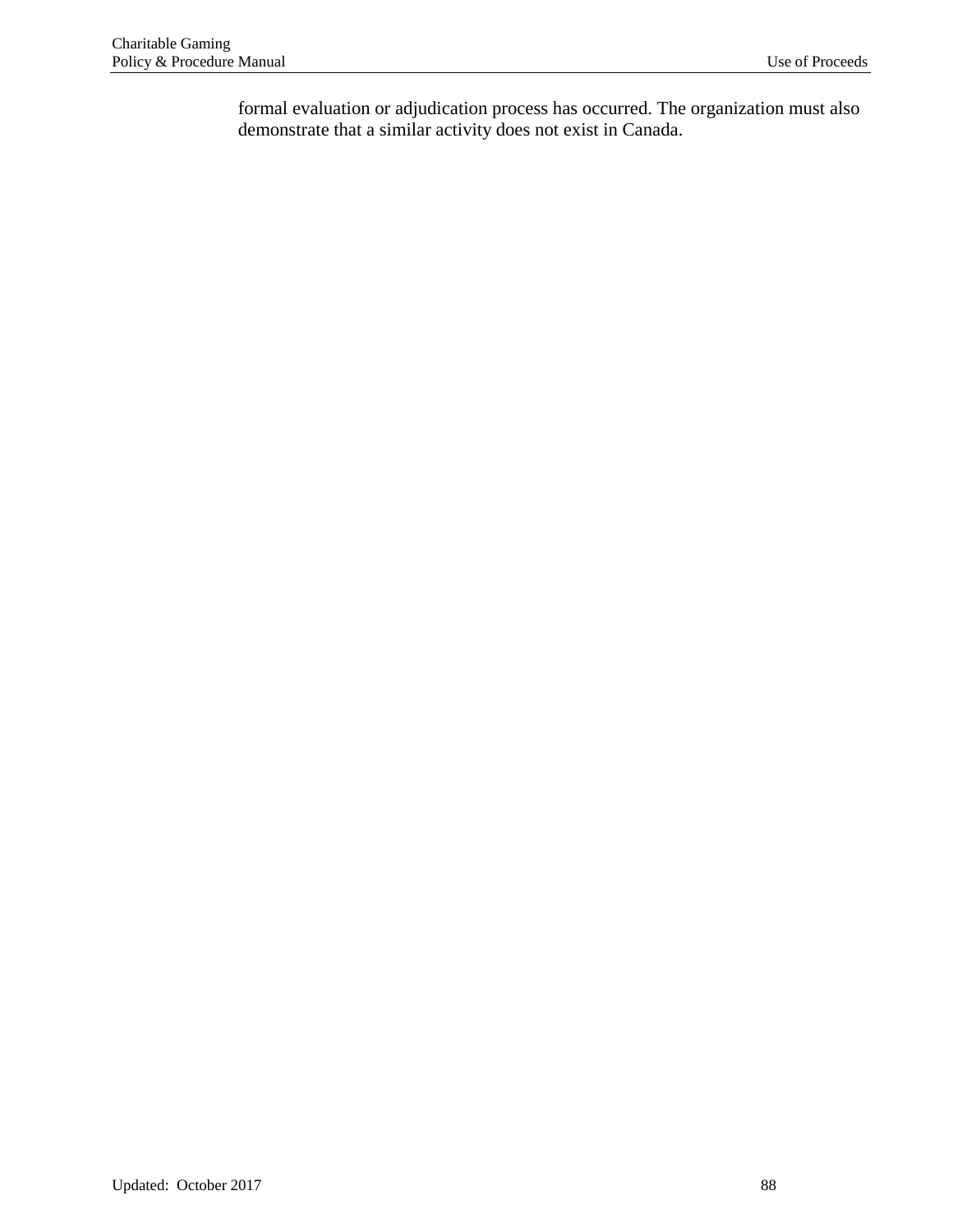### **8.20. Volunteer Expenses**

Gaming Proceeds may be used to reimburse volunteers for approved expenses incurred while providing charitable service.

### Use of Proceeds Policies

- 8.20.1. Eligible volunteer expenses are those incurred while providing the charitable service and are not those incurred in the fundraising process.
- 8.20.2. All claims for volunteer expenses must be supported by a voucher or receipt.
- 8.20.3. Volunteers working a licensed event may receive credits/points to help offset the cost of registration fees, competition fees and/or travel expenses for an approved charitable activity conducted by the Licensee. Credit/point system details must be submitted for prior approval from SLGA. The credits/points shall:
	- (a) Not be redeemable for cash, nor shall they result in any refund payment to individuals;
	- (b) Be non-transferable to other individuals or groups; and
	- (c) Not be used for social/recreational purposes.

The organization shall also maintain records of the credits/points. The records are subject to review by SLGA. The records shall include the following information:

- (d) Names of volunteers earning the credits;
- (e) Dates the volunteers earned the credits;
- (f) Values of the credits earned;
- (g) Dates the credits were redeemed; and
- (h) Purpose(s) for which the credits were redeemed.

- 8.20.4. The purchase of liquor is not an eligible volunteer expense.
- 8.20.5. Gaming Proceeds cannot be used to purchase meals or refreshments for volunteer's during/before/following the gaming event.
- 8.20.6. Volunteers working a licensed event shall not be paid, from Gaming Proceeds or from any other source of revenue, for their services. This includes, but is not limited to:
	- (a) Cash payments;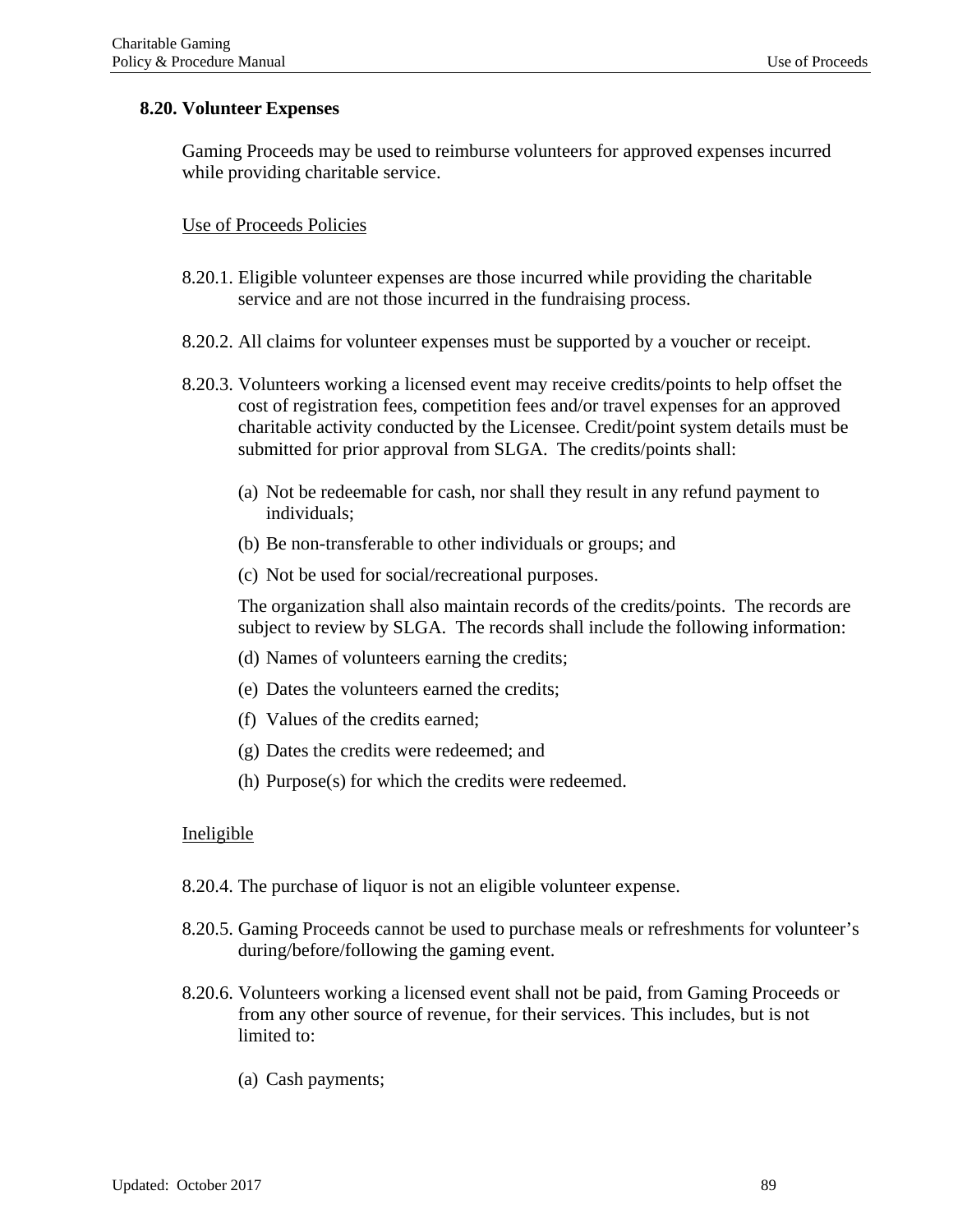- (b) Association or bingo Licensee "vouchers" which can be exchanged for cash; and
- (c) Receiving money, goods or services for personal use, from individuals that provide premises, services, equipment or supplies to events sponsored by the volunteer's group.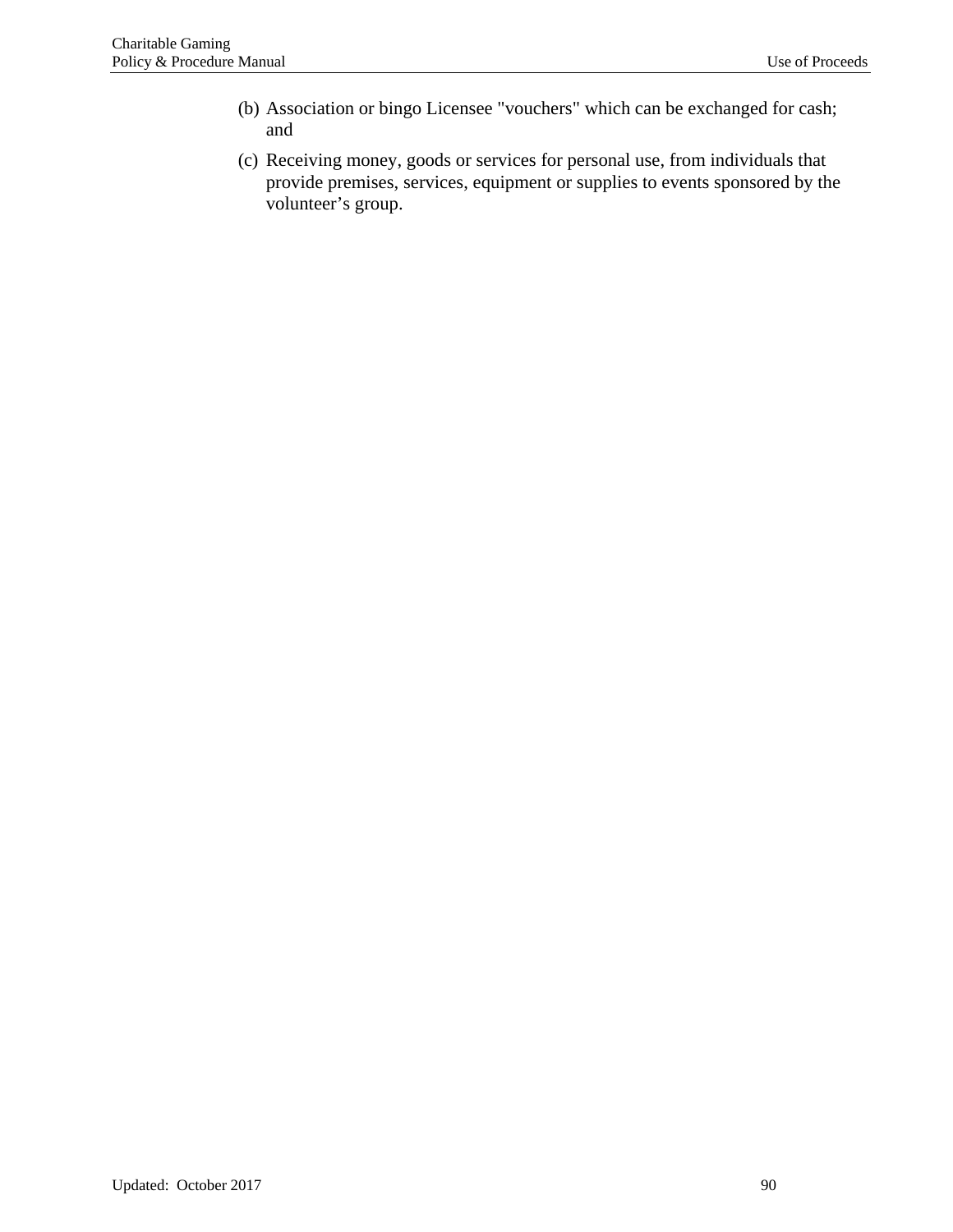#### **8.21. Wages, Salaries, Fees for Service, and Honorariums**

Gaming Proceeds may be used to pay salaries, wages, and fees for service or honorariums only if the duties performed are essential to the organization's program delivery, the duties are performed by a person with specialized qualifications, and the duties cannot be reasonably performed by a volunteer.

#### Use of Proceeds Policies

- 8.21.1. The services provided must be essential to an organization's charitable work in the community.
- 8.21.2. Duties must require technical skills. They cannot be reasonably done by volunteers.
- 8.21.3. Any individual being paid must have specialized qualifications.
- 8.21.4. Organizations proposing to pay wages, salaries, and fees for service and honorariums must complete and submit to SLGA a request to use Gaming Proceeds for wages or salaries. This request must include:
	- (a) The name and address of the individual proposed to receive the Gaming Proceeds; and
	- (b) The duties of the position, including a rationale relating to Section  $8.21.1 -$ 8.21.3 above.

### **NOTE: This information may not have to be completed for the fees of amateur athletic officials, such as referees and umpires.**

8.21.5. The Licensee shall ensure that the payment of the above wages, salaries, fees for service or honorarium complies with Conflict of Interest requirements outlined in the Terms and Conditions. The Conflict of Interest requirements are as follows:

"The Licensee shall ensure there is no conflict of interest, real or perceived, with regards to the operation of gaming activity. A conflict of interest is any situation in which a Licensee or any officer, director, member or gaming employee of the Licensee or any person who supplies gaming services to the Licensee, either for himself/herself or some other person(s), promotes or attempts to promote a private or personal interest which results or appears to result in the following:

- (a) A conflict or interference with the exercise of his/her duties; or
- (b) A gain or an advantage by virtue of his/her position."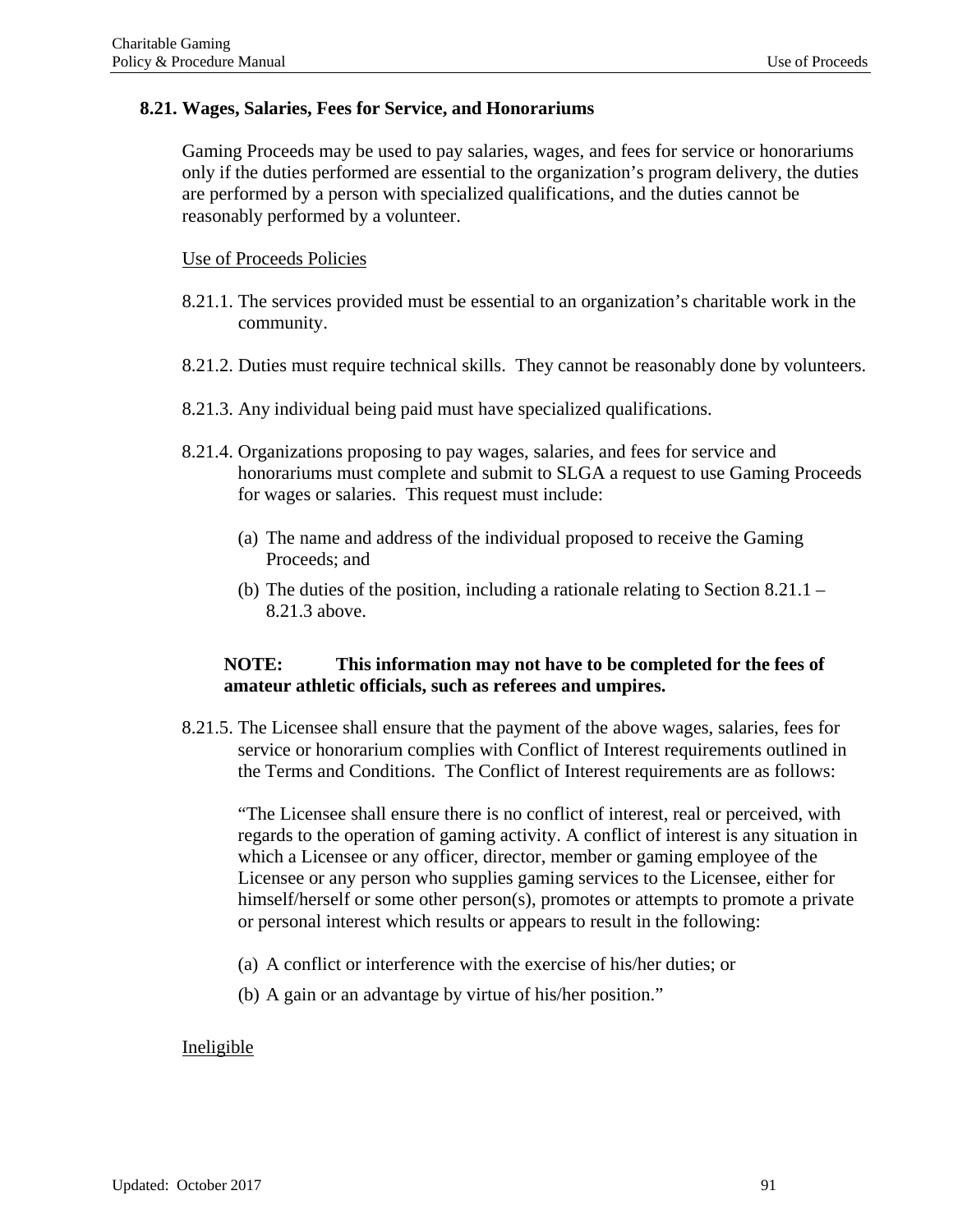- 8.21.6. Administrative duties are not eligible except for organizations representing the disabled, staffed by disabled individuals who cannot themselves perform administrative duties due to the nature of their disability.
- 8.21.7. Approval to pay a salary or wage is not transferable from one individual to another.
- 8.21.8. Payments of any kind to individuals with lottery bank account signing authority are prohibited.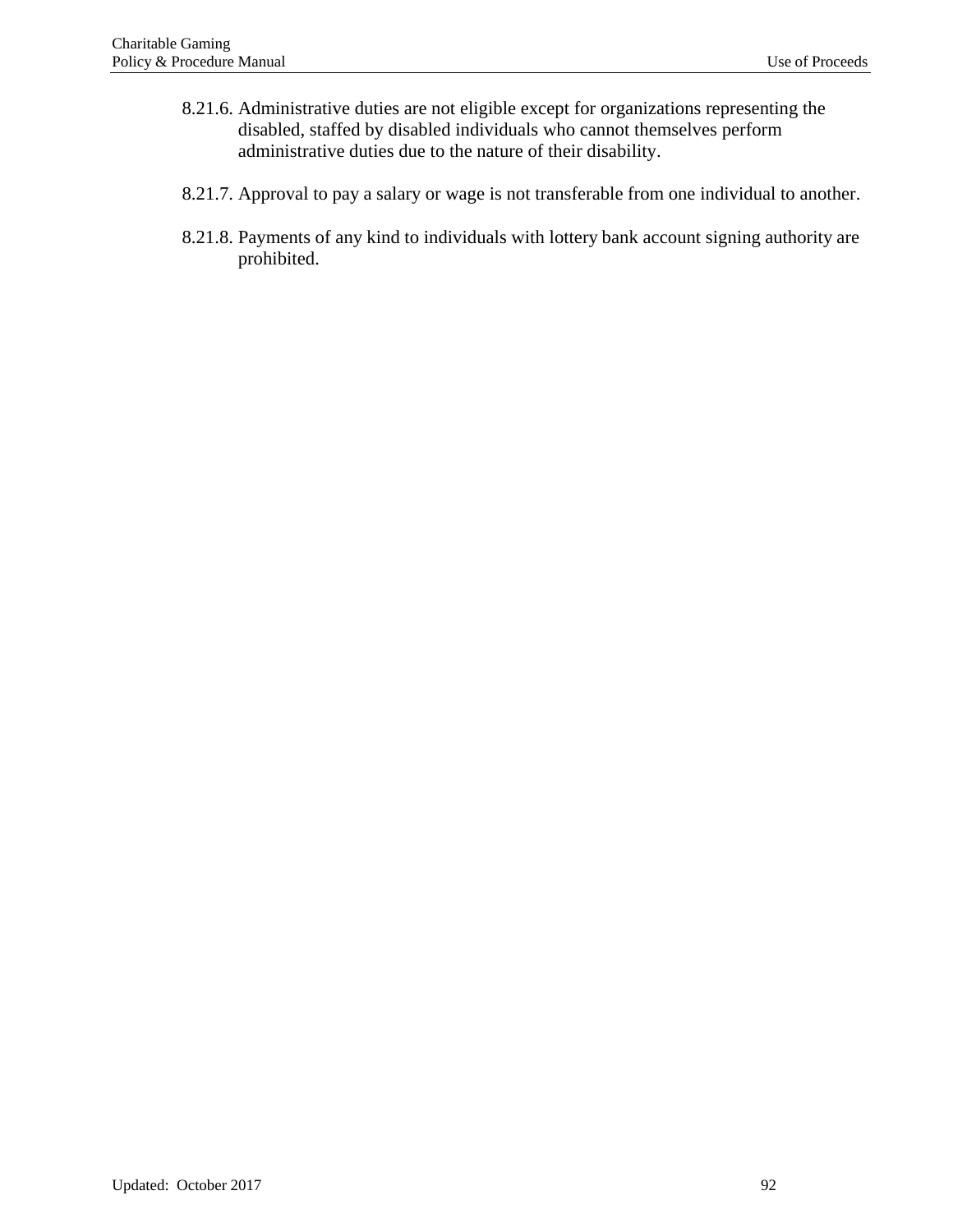# **8.22. Relief of Poverty**

Gaming Proceeds may be used to support programs that are designed for the purpose of relieving poverty within a community.

### Use of Proceeds Policies

- 8.22.1. SLGA requires the following information from Licensees that wish to develop programs for the purpose of relieving poverty:
	- (a) Name of the program;
	- (b) Purpose of the program and explanation of how it will assist in the relief of poverty within a community;
	- (c) A list of people that will be involved in the program delivery;
	- (d) A schedule of the days and hours of operation of the program, as well as the intended length of the program operation; and
	- (e) A budget that includes all costs associated with the operation of the program and a list of all other revenue sources that will assist with program costs.
- 8.22.2. Gaming Proceeds may be used for the relief of poverty through programs designed to benefit the broad community. The programs may include, but are not limited to:
	- The provision of a facility as a shelter for the homeless;
	- The operation of a food bank in the community;
	- The delivery of programs for the relief of malnutrition;
	- The establishment and maintenance of a not for profit employment training centre for the unemployed and low-skilled;
	- The provision of educational and instructional programs to the community to promote health care and disease prevention; or
	- The provision of counselling and support services to persons of low income and their families.

### **Ineligible**

8.22.3. Gaming Proceeds are not intended to provide direct relief to individuals who are eligible to receive this funding from any income security program (e.g. Social Assistance Plan or Saskatchewan Employment Supplement).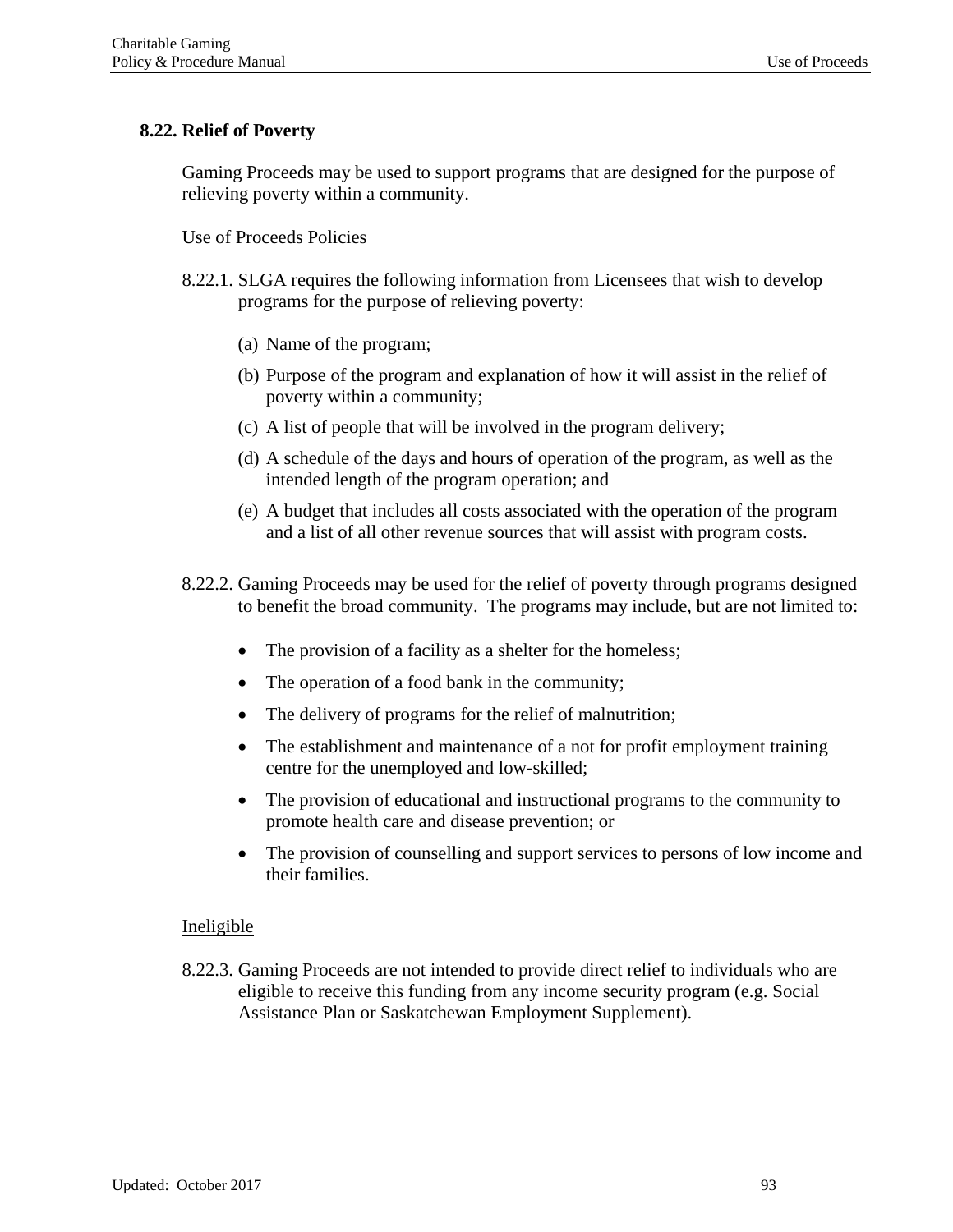# **8.23. Capital Expenditures**

Gaming Proceeds may be used for the purpose of a capital expenditure project (e.g. community facilities, sports facilities, etc.).

# Use of Proceeds Policies

- 8.23.1. The following information is required if lottery proceeds are to be used for a capital expenditure:
	- (a) Description (including the location and square footage, and zoning of the proposed facility) and proof of project undertaking;
	- (b) Information as to final ownership and operating responsibility of the project;
	- (c) Total cost and details of financing including a purchase agreement or agreement of sale;
	- (d) Projected timetable for construction, commencement and completion of project;
	- (e) Proposed financial commitment from lottery proceeds for the project;
	- (f) An alternate disbursement of accumulated lottery funds, in the event the project does not proceed;
	- (g) Copy of minutes from the general membership meeting where members voted to accept the project undertaking;
	- (h) The proposed facility's public admission procedures; and
	- (i) If the facility is to be under the ownership of a local municipality, a statement of municipal support for the proposed project.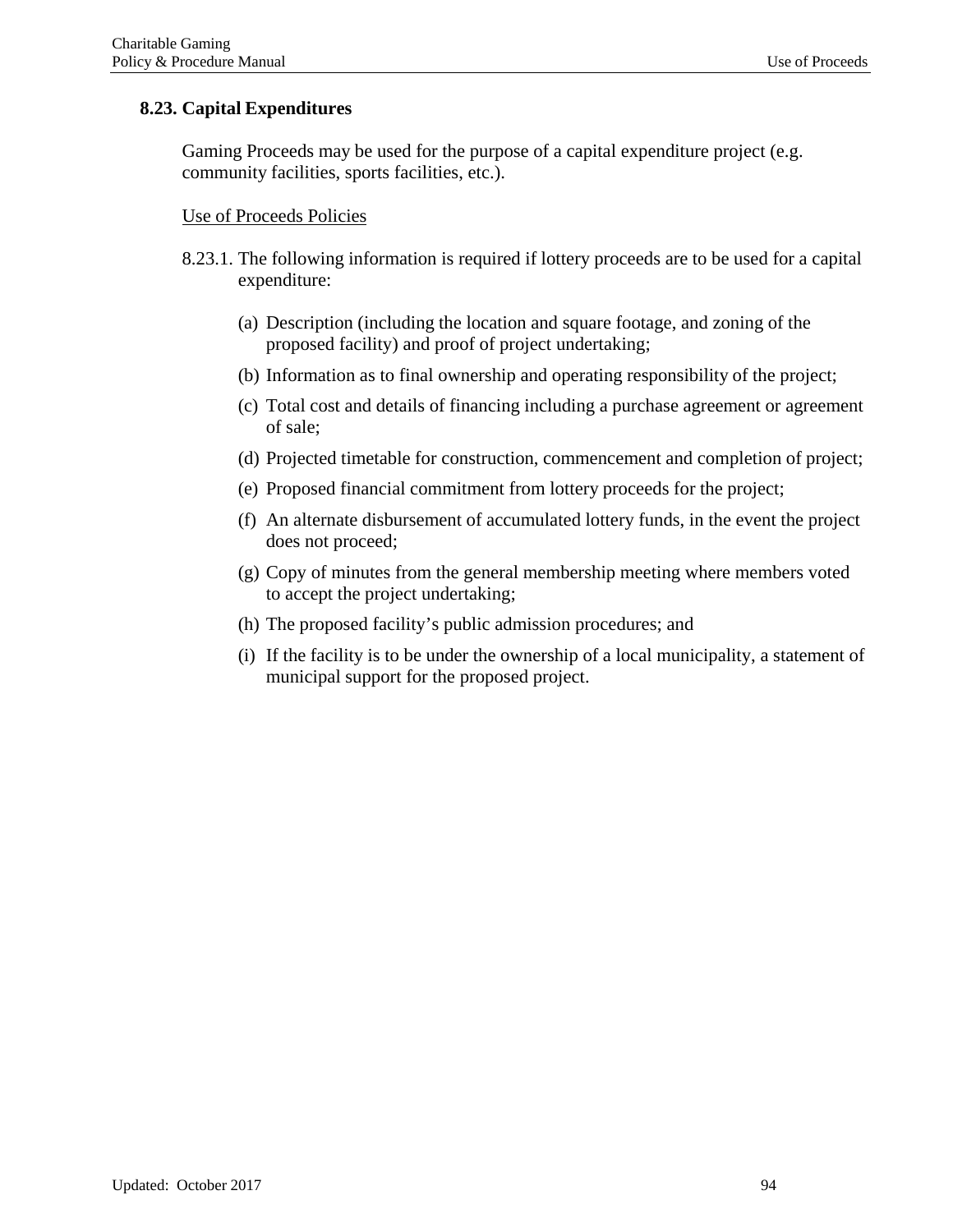# **8.24. Cultural Organizations**

Gaming Proceeds may be used by organizations with a specific ethnic or national origin that preserve or enhance their heritage, traditions and cultures by offering educational programs or cultural activities to the community.

### Use of Proceeds Policies

- 8.24.1. Gaming Proceeds may be used for the rental fees of a facility or a venue for the program or activity. Other necessary costs associated with hosting the program or event may also be approved by SLGA.
- 8.24.2. Where an organization maintains permanent facilities for its membership yet provides means of reasonable access to these facilities by the general community and is also involved in projects which are usually considered charitable, 50% of the profits from gaming events may be used in respect of facilities and equipment. If the group provides facilities for community use, which are not available elsewhere in the community, SLGA may adjust the foregoing percentage. (See Use of Proceeds, Facility – Section 8.12).
- 8.24.3. Gaming Proceeds may be approved to purchase uniforms, costumes and/or equipment as long as they are required for participation. The uniforms, costumes and equipment may not be used for personal use and ownership shall remain with the organization.

(See Use of Proceeds, Equipment/Uniforms/Costumes/Vehicles – Section 8.11).

- 8.24.4. Gaming Proceeds may be approved to pay for coaching/instructor fees, providing the duties performed by the coach/instructor are essential to the organization's program delivery, the duties of the coach/instructor are performed by a person with specialized qualifications, and the duties of the coach/instructor cannot be reasonably performed by a volunteer. If coaches/instructors fees are approved, this individual or a related family member shall not have lottery bank account signing authority or act as a contact person for the Licence. (See Eligibility, Sports Organizations - Section 6.19 and Use of Proceeds, Wages, Salaries, Fees For Service & Honorariums - Section 8.21).
- 8.24.5. Gaming Proceeds may be approved to pay for awards such as trophies, plaques or ribbons.

- 8.24.6. The uniforms, costumes and equipment may not be used for personal use and ownership shall remain with the organization. (See Use of Proceeds, Equipment/Uniforms/Costumes/Vehicles Section 8.11).
- 8.24.7. The use of Gaming Proceeds for cash or merchandise prizes or any other prize is prohibited.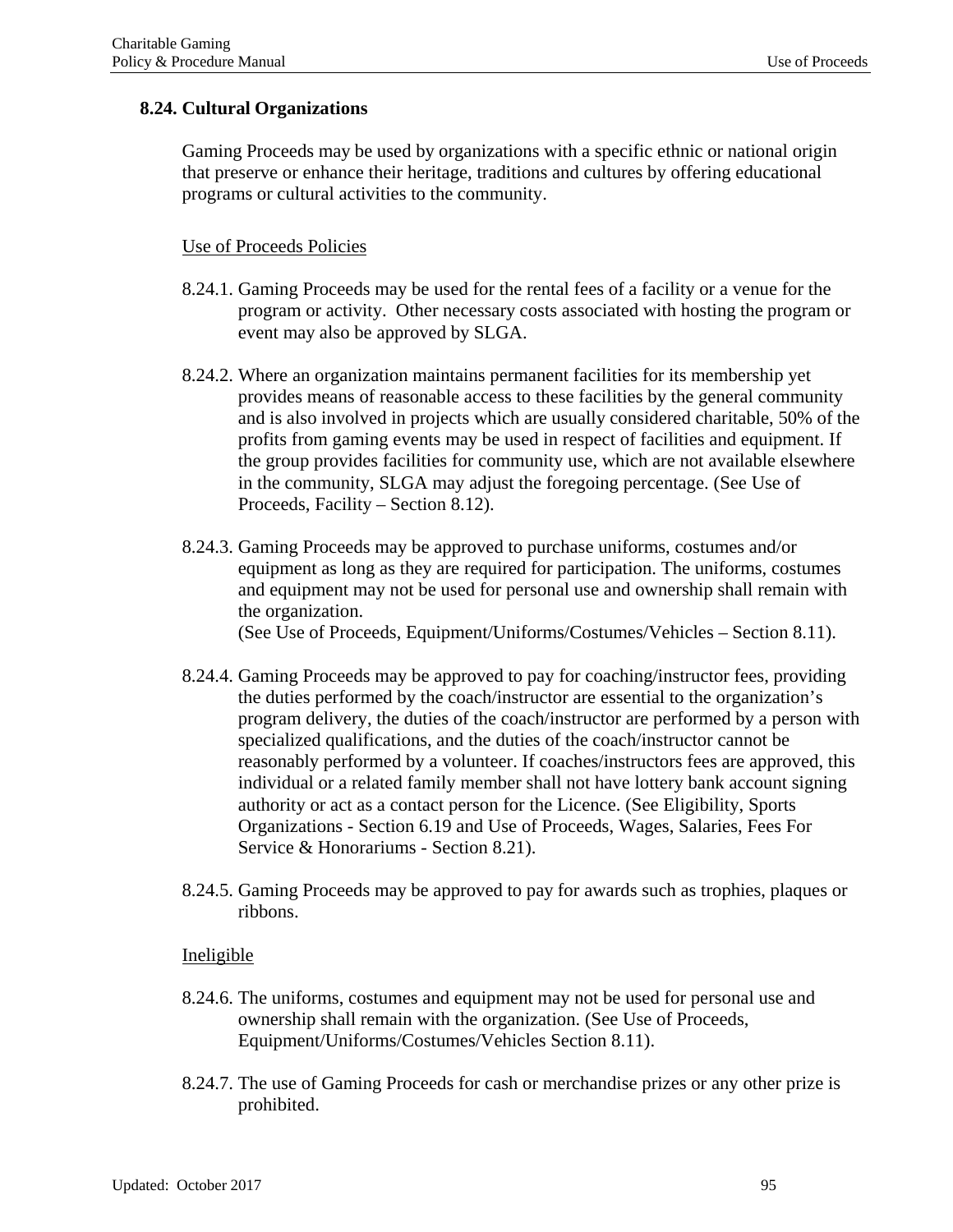- 8.24.8. Gaming Proceeds cannot be used to directly support Adult cultural activities (e.g. dance groups) and funds should, whenever possible, be focused on the cultural education of youth.
- 8.24.9. Gaming Proceeds may not be used for cultural activities organized solely to provide social or recreational activities for its members.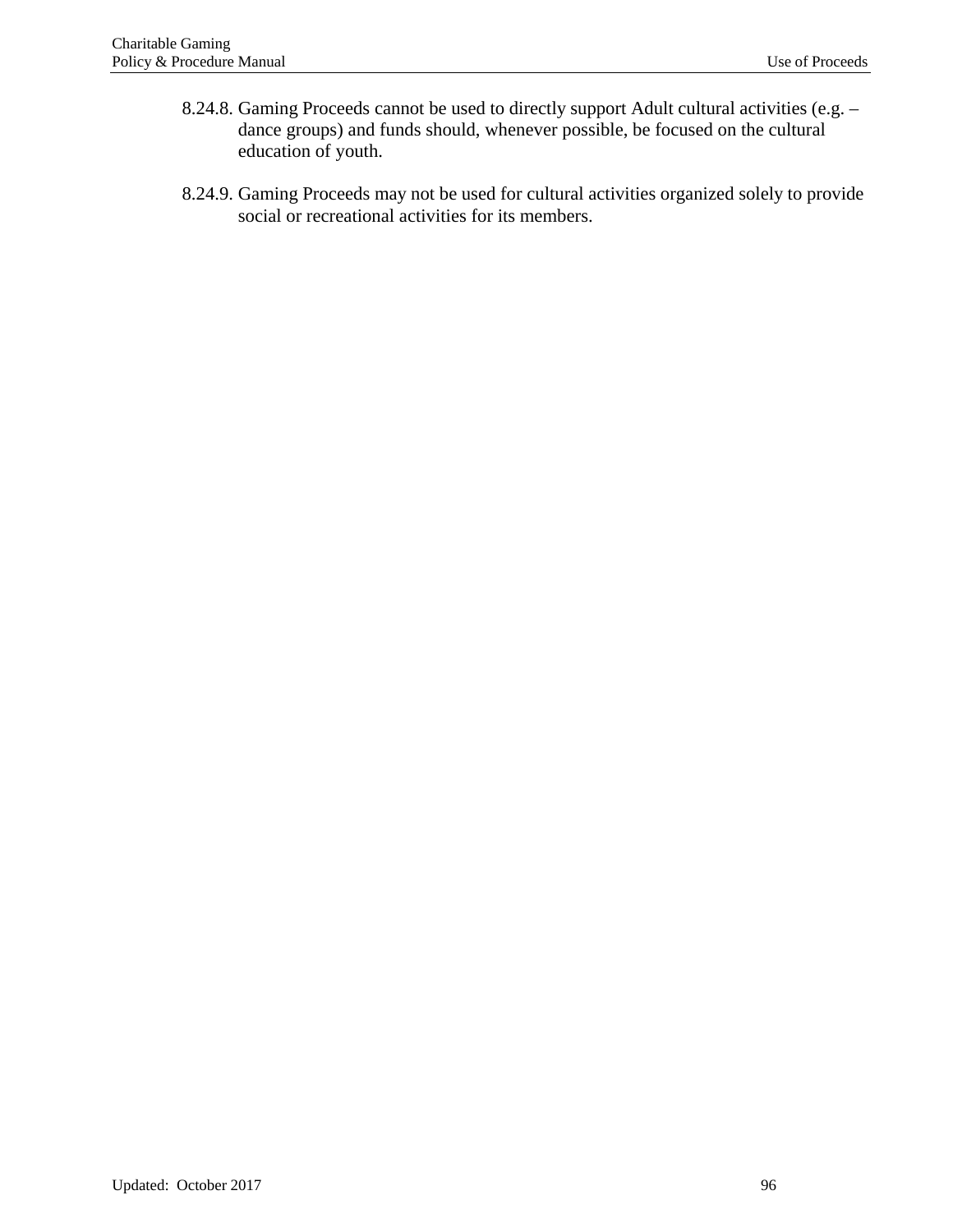# **8.25. Ineligible Use of Gaming Proceeds**

The following are examples of uses of proceeds that are not eligible uses for charitable gaming funds. This section is not intended to capture all types of ineligible uses but does provide a guideline for potential applicants. Each application and proposed use of proceeds, however, will be evaluated on its own merits.

8.25.1. General:

• Cheques to individuals are not permitted unless prior approval has been granted by SLGA, and proper documentation is maintained to ensure the disbursement is for an approved use.

8.25.2. Administrative Costs:

- Administrative costs are not typically considered charitable; however, administrative costs that are necessary to the delivery of a charitable or religious program or service are eligible uses of Gaming Proceeds.
- Administrative costs related to the internal administrative activities of the organization are not eligible uses of Gaming Proceeds. Those costs that are not eligible for approval include:
- a) Food and beverages, unless they are part of the charitable program such as a "food bank";
- b) Salaries, wages or honorariums to persons for the performance of administrative duties;
- c) Legal fees.
- 8.25.3. Debt Retirement:
	- Gaming Proceeds shall not be approved to pay debt incurred from the operation of non-charitable or non-religious activity.
	- Gaming Proceeds from one Licence cannot be used to cover gaming losses from another Licence unless specific approval is given by SLGA.

8.25.4. Sports:

- Uniforms and equipment may not be for personal use, and ownership shall remain with the organization.
- The use of Gaming Proceeds for cash or merchandise prizes or any other prize of value is prohibited.
- A sports organization or team is considered Adult when any of its membership or players is over 21 years of age. Gaming Proceeds cannot be used to directly support Adult sports organizations or teams. Gaming Proceeds cannot be used for the travel expenditures of Adult participants or Adult sports teams.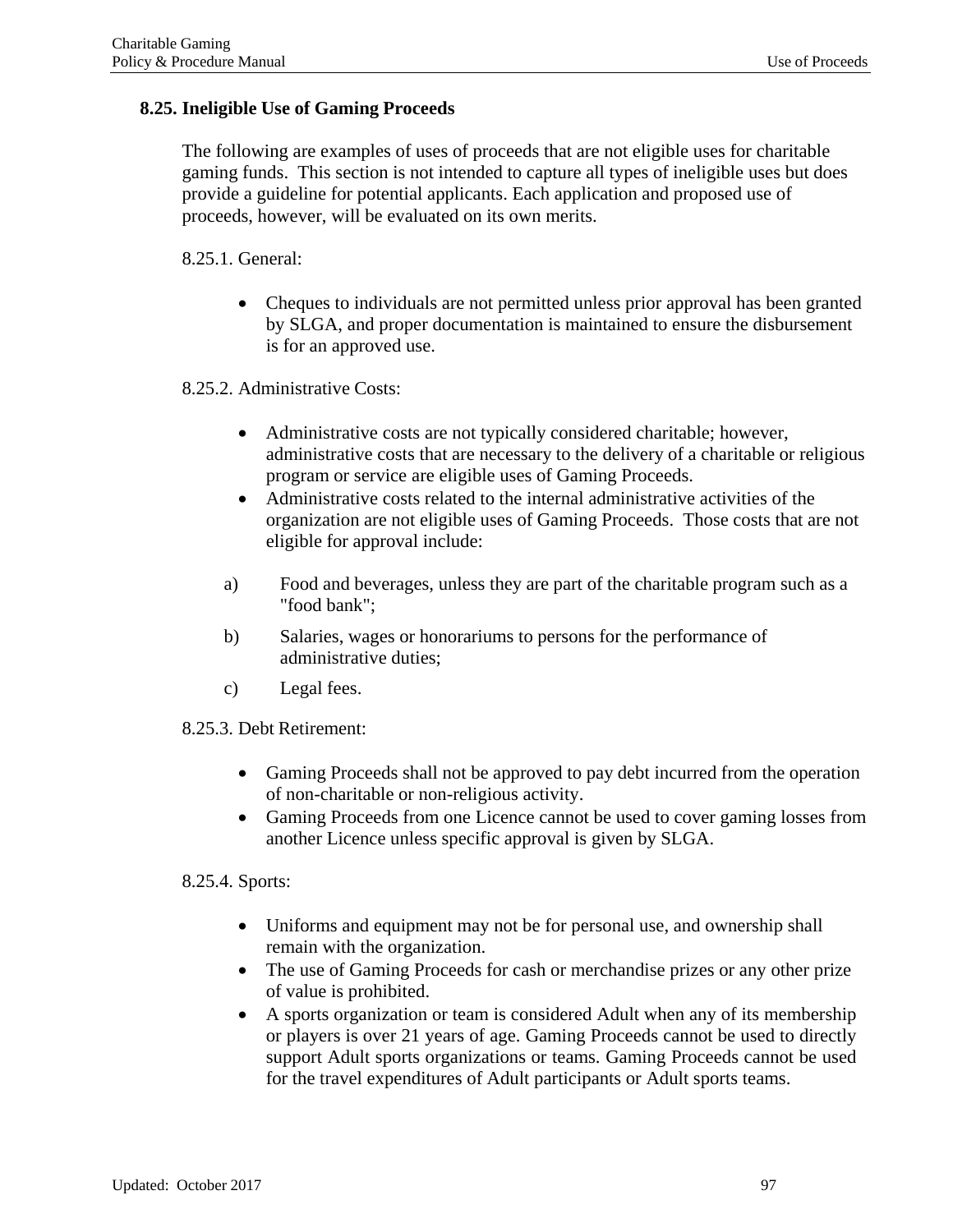- Gaming Proceeds shall not be approved to pay for sports schools and/or clinics (e.g. hockey schools, or skating schools) designed to improve individual skills and not of benefit to the broad membership.
- Activities and meals of a social nature, such as a banquet, are not an eligible use of Gaming Proceeds.
- Travel outside of Canada is not eligible unless the individual or team has qualified to attend a sanctioned world championship recognized by the governing body of the sport in Canada. (see Use of Proceeds, Travel – Sports Organizations, 8.15.9)
- Gaming Proceeds cannot be used for travel expenditures that are recreational, social or administrative in nature.
- Sport governing bodies shall not be approved to use Gaming Proceeds to pay expenses directly associated with a select club/team's operations.
- Consistent with 8.1.4 and 8.4.14, Gaming Proceeds shall not be approved for sports organizations to offer scholarships. A team considered to be high profile in the province which is mandated by their governing body/league to offer an educational fund to its players (e.g. Western Hockey League); will be considered an exception to this policy.

# 8.25.5. Donations:

- SLGA will not approve donations to organizations that would not be eligible for a Licence.
- No donor organization, an individual member of the donor organization, or a corporation, society, non-profit group, partnership, limited partnership or proprietorship that the donor organization or an individual member of the donor organization is related to, shall directly or indirectly receive funds, goods, services or any other item of value from the recipient organization or from any individual member of the recipient organization or intermediary in return for a donation of Gaming Proceeds.

# 8.25.6. Education:

- Gaming Proceeds shall not supplement in any way the operational or capital budgets of the educational institution or school, such as employee salaries, wages, and benefits, building additions, renovations, and utilities of any school or educational institution that is created by statute and has a statutory duty to provide services to the public.
- Costs associated with funding graduations or after graduation functions are not an eligible use of proceeds as these events are of a social nature and are not considered to have a charitable or religious purpose.

# 8.25.7. Equipment/Uniforms/Costumes/Vehicles:

• Items of a personal, social or promotional nature may not be purchased with Gaming Proceeds.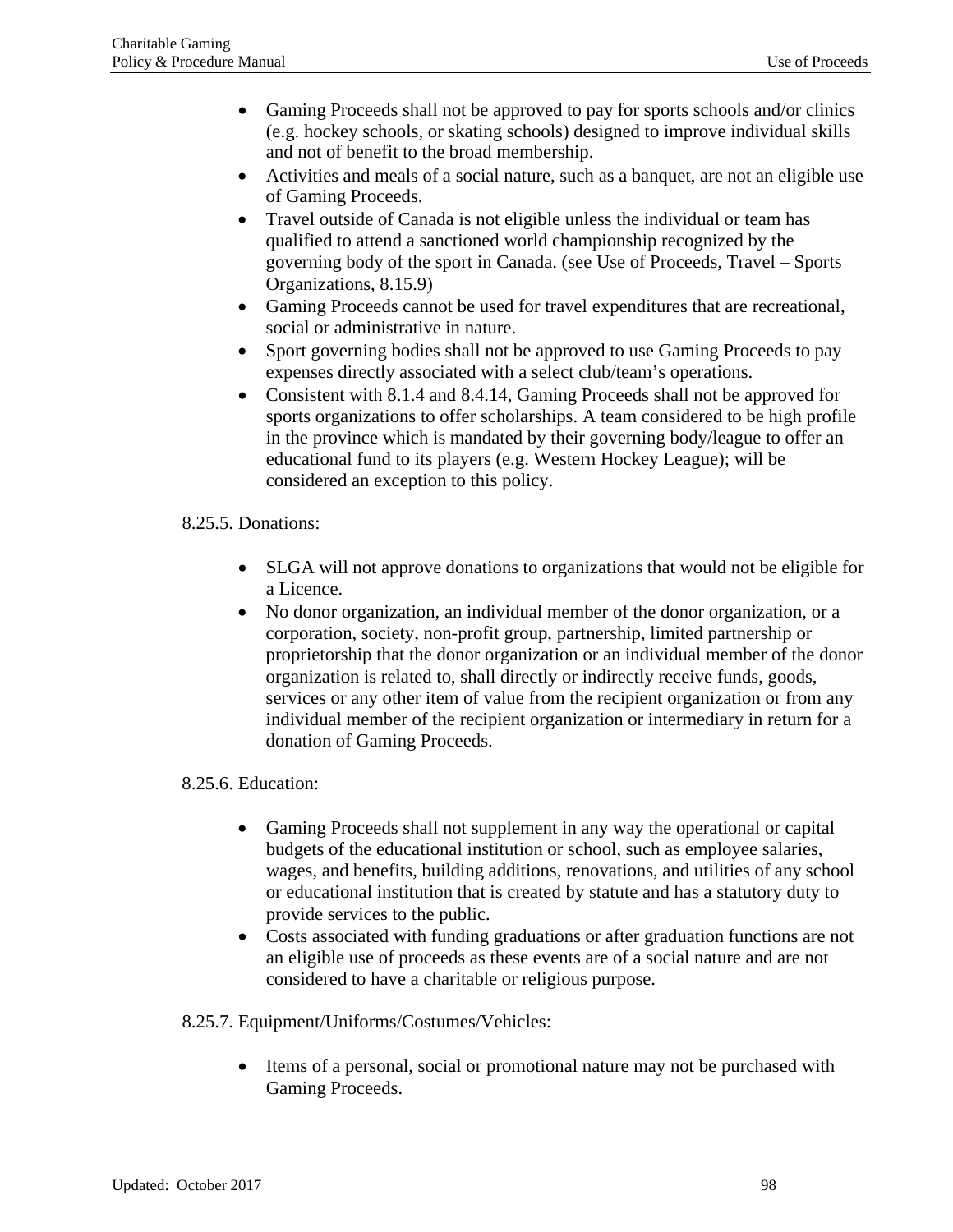• Equipment or supplies that are used in any activity or operation that is intended to produce income cannot be purchased with Gaming Proceeds.

# 8.25.8. Emergency Funds:

• Emergency funds are not intended to be utilized for purposes that are not considered by SLGA as personal distress or the result of a physical disaster.

# 8.25.9. Facility:

• Gaming Proceeds cannot be used for the purchase, maintenance or repair of equipment, furniture or a facility for income-producing operations or any other activity that appears to be of a commercial nature.

# 8.25.10. Fundraising:

- Gaming Proceeds cannot be used to subsidize the cost of fundraising activities.
- Gaming Proceeds cannot be used to purchase any equipment, supplies or services that are to be used in any activity or operation which is intended to produce profit.
- 8.25.11. Lobbying or Political Activities:
	- Gaming Proceeds cannot be used for disbursements related to supporting activities directed toward achieving changes in public policy or lobbying government in support of changes.
	- Gaming Proceeds shall not be used on political activities such as candidacy costs for public office, conventions of political parties and research costs for a particular political party, or for campaign or constituency costs.
- 8.25.12. Promotional Activities:
	- Gaming Proceeds cannot be used to pay for promotional activities that benefit a commercial activity or enterprise.
- 8.25.13. Social Events:
	- Gaming Proceeds cannot be used to pay for social events. In regards to this policy, social events are defined as activities primarily designed to serve the hobby, recreation or personal interests of those attending.
	- The purchase of liquor is not an eligible use of Gaming Proceeds.
- 8.25.14. Travel Conferences:
	- Gaming Proceeds cannot be used for conferences, seminars, etc. that are primarily organized for administrative purposes. Service clubs may be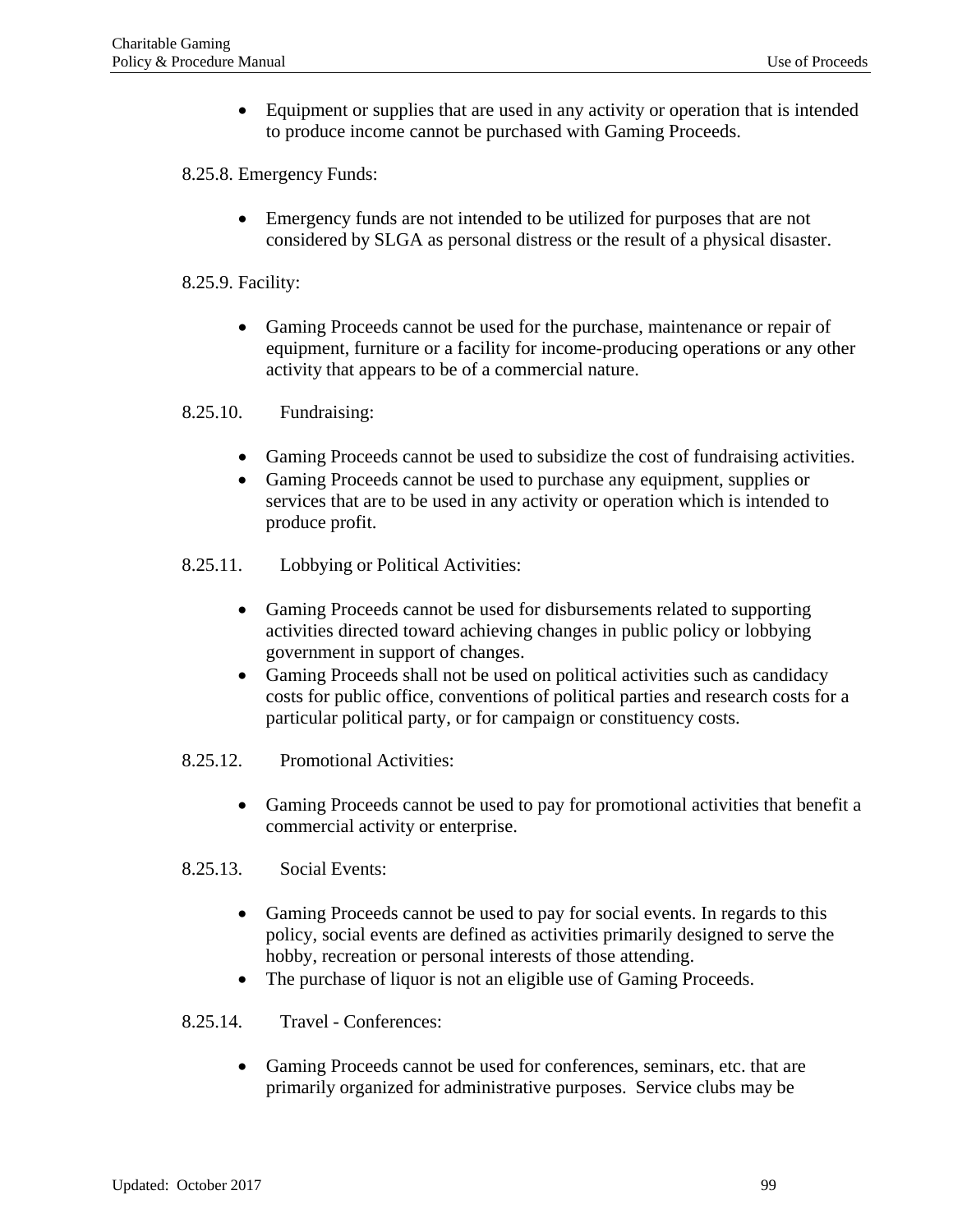approved if the conference, seminar, etc. relates directly to the operation of a program or service it sponsors.

- No wages shall be paid, including any reimbursement of lost wages from an individual's regular employment, as a result of attending the conference, seminar, etc.
- 8.25.15. Travel Education:
	- Activities and meals of a social nature, such as a banquet, are not an eligible use of Gaming Proceeds.
	- Costs related to "hosting" exchange students or youth are not considered an eligible use of Gaming Proceeds.
- 8.25.16. Travel Performing Arts Groups:
	- Activities and meals of a social nature, such as a banquet, are not an eligible use of proceeds.
	- Gaming Proceeds cannot be used for the travel expenditures of Adult participants.
	- Travel outside of Canada is not eligible unless the organization has qualified to attend based upon success at a recognized national competition or festival where a formal evaluation or adjudication process has occurred. The organization must also demonstrate that a similar activity does not exist in Canada.
- 8.25.17. Wages, Salaries, Fees for Service, and Honorariums:
	- Administrative duties are not eligible except for organizations representing the disabled, staffed by disabled individuals who cannot themselves perform administrative duty due to the nature of their disability.
	- Approval to pay a salary or wage is not transferable from one individual to another.
	- A payment of any sort to individuals with lottery bank account signing authority is prohibited.
- 8.25.18. Relief of Poverty:
	- Gaming Proceeds are not intended to provide direct relief to individuals who are eligible to receive this funding from any income security program (e.g. Social Assistance Plan or Saskatchewan Employment Supplement).
	- Gaming Proceeds cannot be used to purchase meals or refreshments for volunteer's during/before/following the gaming event.
- 8.25.19. Volunteer Expenses:
	- The purchase of liquor is not an eligible volunteer expense.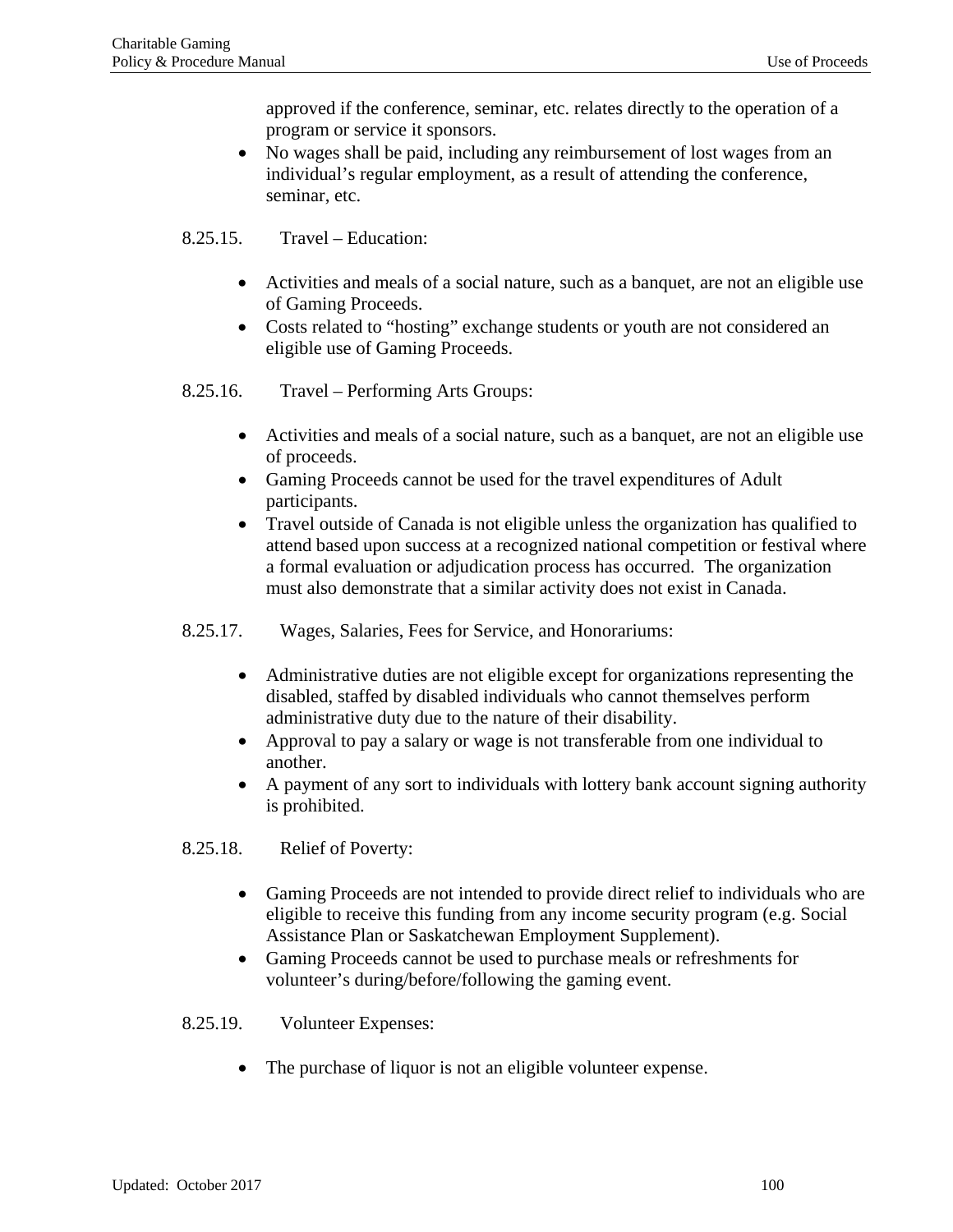- Volunteers working a licensed event shall not be paid, from Gaming Proceeds or from any other source of revenue, for their services. This includes, but is not limited to:
	- (a) Cash payments;
	- (b) Association or bingo Licensee "vouchers" which can be exchanged for cash; and
	- (c) Receiving money, goods or services for personal use, from individuals that provide premises, services, equipment or supplies to events sponsored by the volunteer's group.

### 8.25.20. Cultural Organizations:

- The uniforms, costumes and equipment may not be used for personal use and ownership shall remain with the organization. (See Use of Proceeds, Equipment/Uniforms/Costumes/Vehicles– Section 8.11).
- The use of Gaming Proceeds for cash or merchandise prizes or any other prize is prohibited.
- Gaming Proceeds cannot be used to directly support Adult cultural activities (e.g. – dance groups) and funds should, whenever possible, be focused on the cultural education of youth.
- Gaming Proceeds may not be used for cultural activities organized solely to provide social or recreational activities for its members.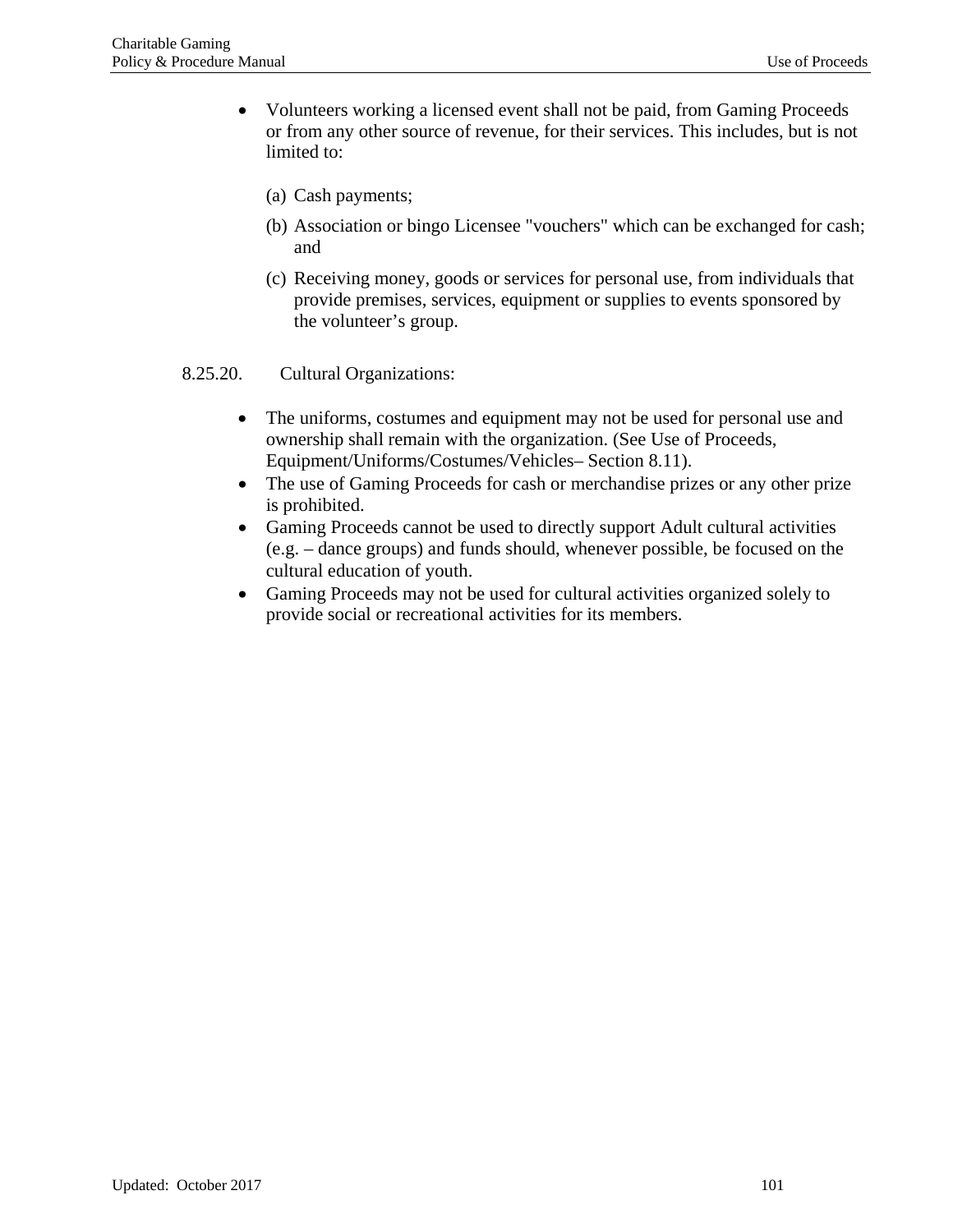# **9. Licensing Procedure**

### **9.1. General Information**

- 9.1.1. The licensing application process is intended to provide SLGA with sufficient information to ensure:
	- (a) The applicant is a qualified charitable or religious organization; and
	- (b) The proceeds will be used for qualified charitable or religious object and purposes.

**Note**: All charitable gaming applications, financial reports, Terms and Conditions and other relevant documents are available online at [www.slga.com.](http://www.slga.com/) Applications and financial reports can also be submitted online at this site.

- 9.1.2. The applicant should ensure the application is completed in detail and submitted for review with the appropriate documents and processing fees. A minimum of 15 working days is required for this review (this processing time is 7 working days for Small Raffle, Public Amusement Raffle and Small Class C Restricted Bingo applications).
- 9.1.3. The applicant should ensure that the following documents are submitted with the initial application:
	- **Constitution:**
	- Charter and Bylaws;
	- Financial statement:
	- Articles of Incorporation (if applicable);
	- If applicable, a youth membership list which includes members names and birth dates;
	- Travel groups are required to provide a list of those travelling, a trip itinerary, price quotes and other supporting documents regarding the trip. (Sections 8.15, 8.16, 8.17, 8.18 and 8.19 in the Use of Proceeds chapter outline the specific details required with respect to travel);
	- Any other relevant documents describing the applicant's charitable or religious purpose or proposed use of proceeds.
- 9.1.4. Organizations that have been licensed previously may not be required to resubmit certain documents that have not been amended since the previous application (e.g. constitution). However, SLGA may, in its discretion, require some documents to be resubmitted. In addition, SLGA may request any further information deemed relevant.
- 9.1.5. Each organization must have a separate cheque bank account that is restricted to lottery proceeds only (a separate lottery account is not required for Small Raffle, Public Amusement Raffle and Small Class C Restricted Bingo Licences). A minimum of two bank-signing authorities who are not related by blood, adoption,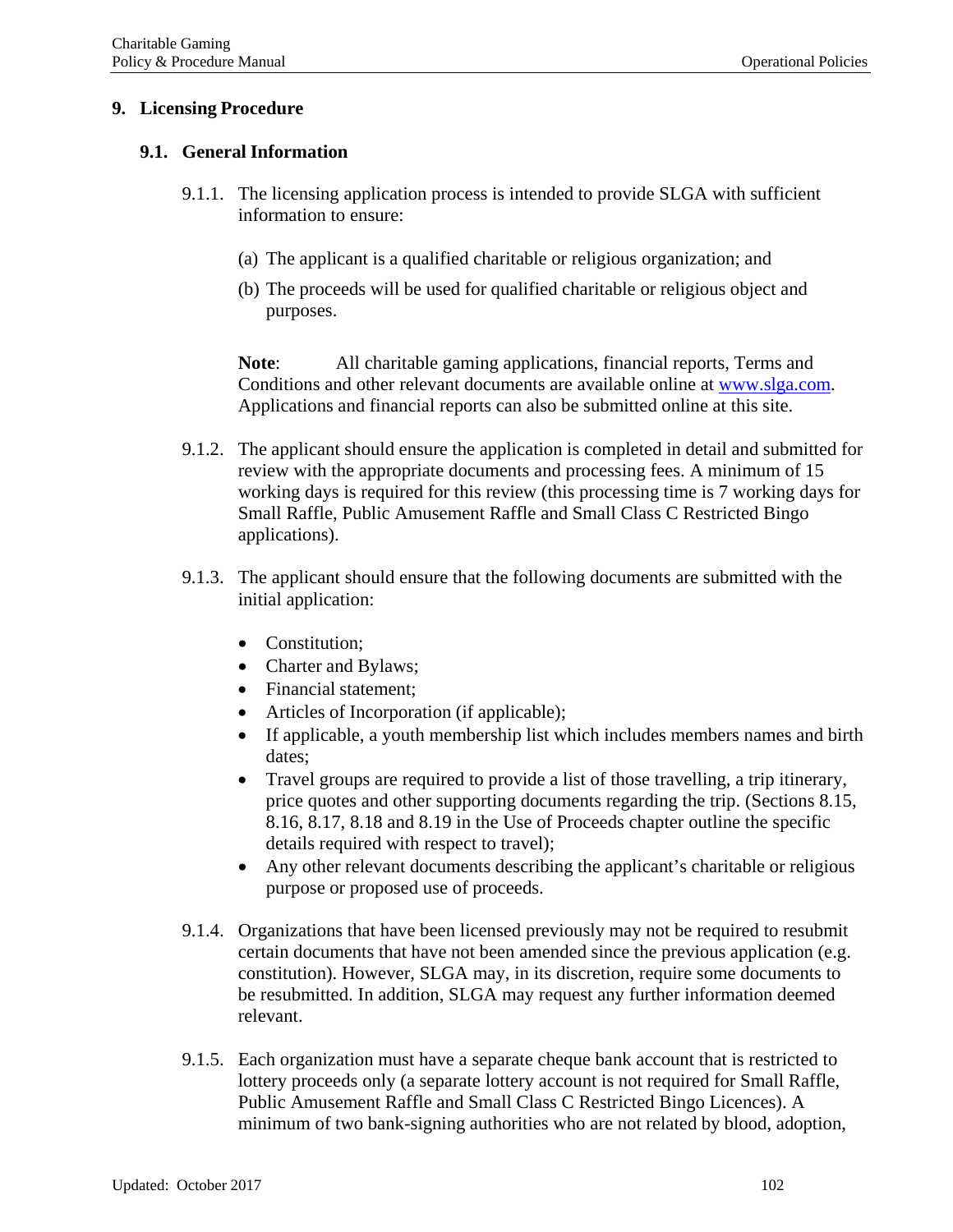marriage or common-law marriage are required on all lottery accounts. All cancelled cheques are to be returned on the lottery account.

- 9.1.6. Specific details and cost breakdowns are required for the budget and use of proceeds portion of the application. If the lottery proceeds are for a capital expenditure project, the documents outlined in Section 8.23 must be submitted for review.
- 9.1.7. The approved application and Terms and Conditions for the operation of a lottery form a part of the Licence. Any change to a licensed lottery must be applied for, in writing. The Licensee must receive written approval of these changes from SLGA prior to the implementation of any change to the lottery scheme.
- 9.1.8. Price quotes are required for any merchandise prizes offered (e.g. vehicles, etc.,) Confirmation may also be required to ensure that the group has sufficient funds to cover substantial prize payouts.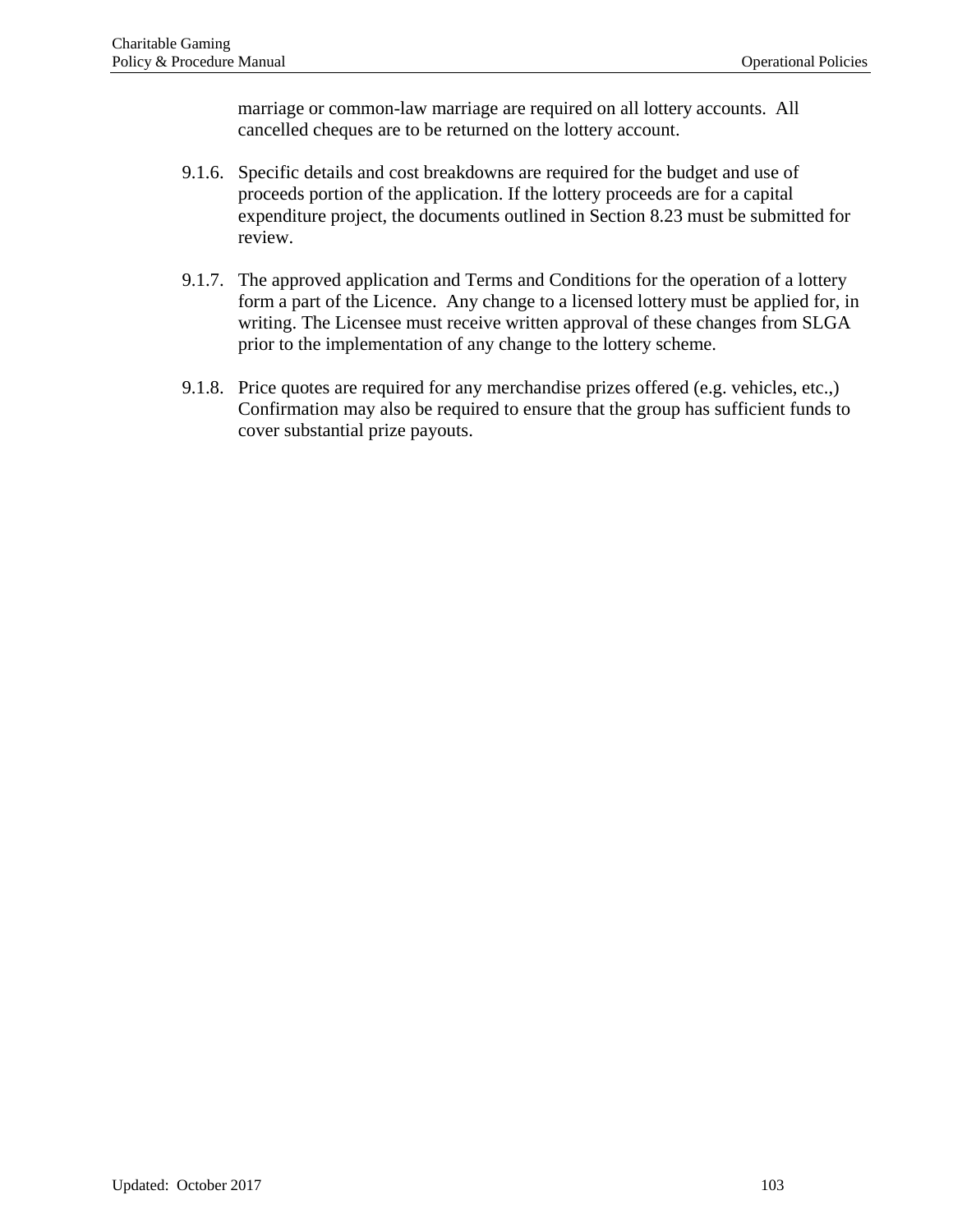# **9.2. Raffles**

- 9.2.1. Raffle: means a lottery scheme whereby for consideration, tickets are sold on a random chance of winning a prize, excluding Breakopen and scratch tickets but including such schemes as 50/50 draws, elimination draws, calendar draws, sports pools and rubber duck races or derbies, yet not so as to restrict the generality of the foregoing.
- 9.2.2. When applying for a Raffle Licence with retail prizes over \$2,500.00, some additional supporting documents are required:
	- Price quotes of all prizes being offered (which may include appraisals or purchase agreements);
	- Copy of the contract if utilizing a lottery management firm;
	- Draft copy of all tickets and advertising;
	- Complete rules of play which outlines how the lottery will be conducted and the winners determined;
	- A list of other charitable or religious organizations participating in this lottery and sharing in the proceeds. A budget for these organizations may be required.
- 9.2.3. Tickets are not to be advertised, sold and distributed outside the Province of Saskatchewan.
- 9.2.4. All internet advertising must include the following information "tickets may only be purchased or sold within Saskatchewan."
- 9.2.5. Tickets may be purchased or sold on the internet in accordance with section 10.2.2 of this Policy Manual.
- 9.2.6. The total value of tickets printed and offered for sale cannot exceed 12 times the retail value of all prizes to be awarded.
- 9.2.7. Tickets may be sold individually from a multiple ticket package when the single ticket purchase option is sold out.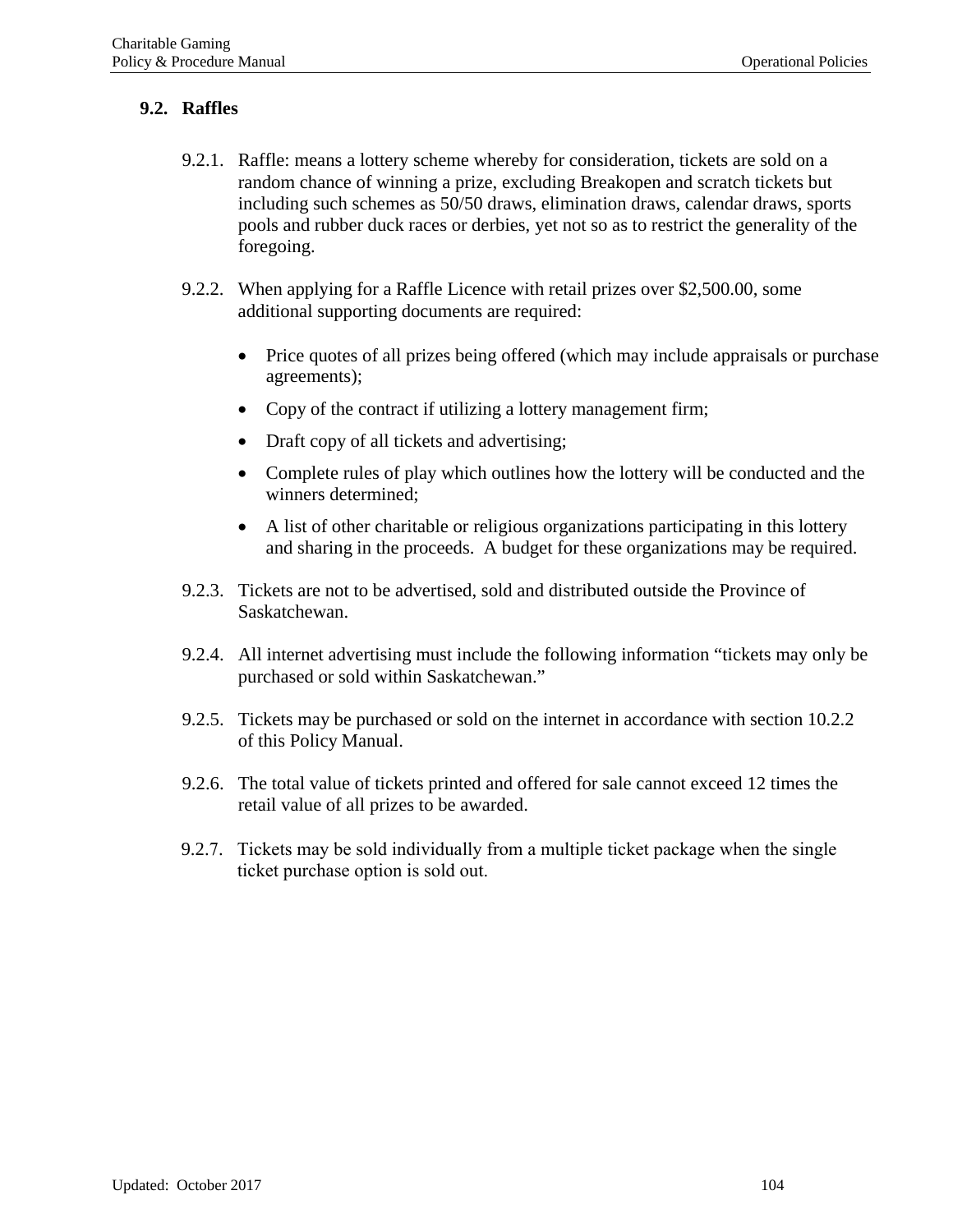# **9.3. Bingos**

9.3.1. Class "A" Licence: means a Licence issued to an Association to manage and coordinate activities related to Bingo/Charitable Gaming Events on behalf of all of the licensed charities operating at an Association Bingo Hall;

In addition to the general information requested with all applications, the following must be submitted with the Class "A" application form:

- Lease Agreement;
- Lease and/or Purchase Agreement including fee/rental schedule relating to electronic bingo minders (if applicable) (see below for additional detail);
- Management Agreement (if applicable);
- Articles of Incorporation (required);
- Proof of corporate renewal documents submitted;
- Most current audited financial statement;
- Association's proposed and membership approved operating budget;
- Minutes of meeting approving operating budget;
- Detailed accounting of all funds disbursed to charity;
- Current bank statements;
- A list of all gaming employees indicating name, position, registration number, expiry date of the registration, and a current job description of all paid personnel;
- A list of voting members;
- A description of the revenue sharing formula (if applicable);
- Minutes from last annual general meeting.

If the application is for a new Class "A" Licence, SLGA also requires a business plan for the new location. SLGA will consider market conditions and charitable demand when deciding whether to issue the Licence. These applications will be forwarded to the Manager, Charitable Gaming and then to the Director, Licensing and Charitable Gaming, for review.

With the introduction of new Terms and Conditions relating to electronic bingo minder technology, effective January 7, 2014, Class A bingo associations are expected upon licence renewal to submit a copy of their lease and/or purchase agreement with a registered gaming supplier for the supply of the bingo minder machines and associated hardware and software.

The fee for a Class "A" application is \$1,000 per year.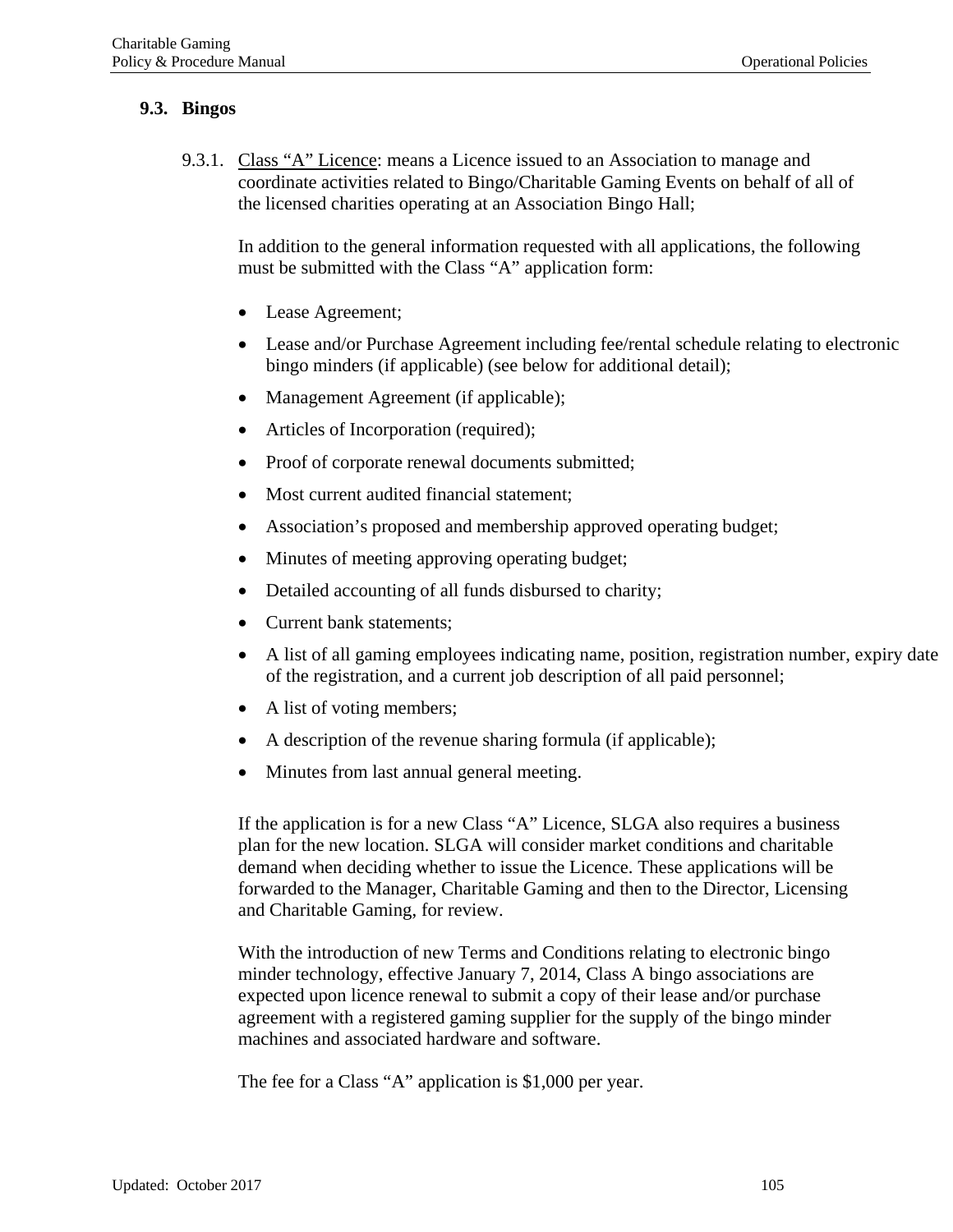- 9.3.2. Class "B" Licence: means a Licence issued to a single charitable or religious organization to conduct and manage Bingo/Charitable Gaming Events in conjunction with a Class "A" Licensee at an Association Bingo Hall.
	- The applicant for a Class "B" Licence must have a minimum of one Bingo/Charitable Gaming Event assigned to it by the Class "A" bingo hall or Association.
- 9.3.3. Class "C" Licence: means a Licence issued to a charity or religious organization to conduct and manage a Bingo Event at a community bingo hall, where the total retail prize value per event is greater than \$1,000 and/or the number of events exceeds one per week;
	- Current market conditions are considered before new locations can be approved. Application for new locations in a Class "A" market will be forwarded to the Manager, Charitable Gaming and then to the Director of Licensing for their review.
- 9.3.4. Class "C" Restricted Licence: means a Licence issued to a charity or religious organization to conduct and manage a Bingo Event at a community bingo hall, under which the total retail value of all prizes per event is not to exceed \$1,000, and is limited to one (1) Bingo Event per week;
- 9.3.5. Small Bingo Licence: means a Licence issued to a charity or religious organization to conduct and manage a Bingo Event at a community bingo hall, where the total retail value of prizes does not exceed \$1,000 annually and the number of Bingo events does not exceed one per week.
- 9.3.6. Media Bingo Licence: means a Bingo lottery scheme played using mass media communication. This includes, but is not limited to, radio, newspaper, magazine and television. Media does not include the use of the Internet or computer as a means to offer/communicate the game.

The initial application for a Licence must be accompanied by a complete written explanation of the procedure for operation of the Media Bingo. This submission shall include:

- (a) The duration of each event (commence and conclude times);
- (b) A copy of the rules of play;
- (c) The method of distributing and selling Media Bingo paper;
- (d) A list of outlets selling bingo paper (if any);
- (e) Details of commissions, if any, paid to selling agents or retailers and other selling and administrative expenses;
- (f) The method of disposing of and accounting for unsold Media Bingo paper;
- (g) The price charged per sheet of Media Bingo paper;
- (h) The method of collecting and recording receipts;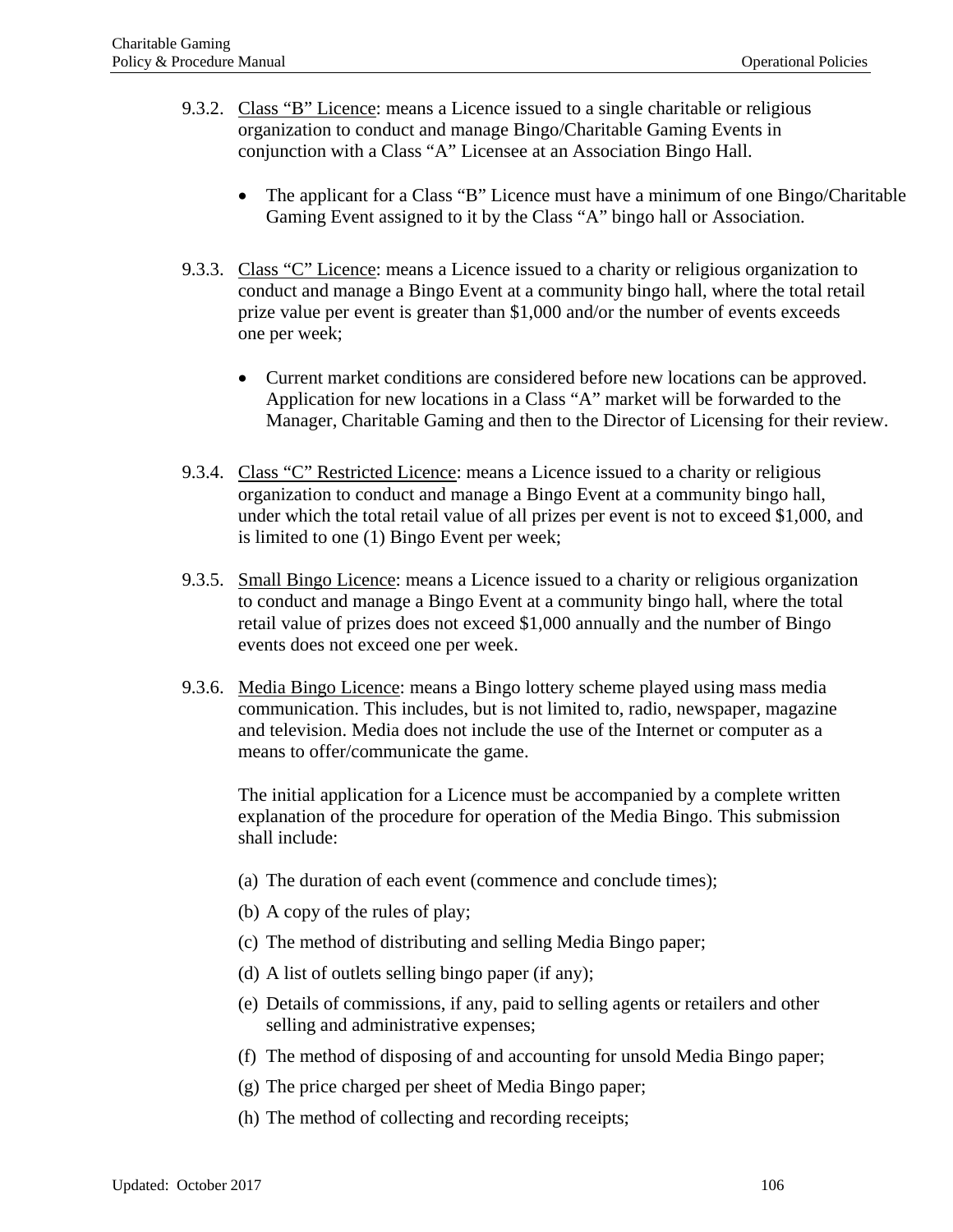- (i) The method of determining Gross Revenue;
- (j) The number of prizes and the value of each to be paid out for each event;
- (k) The method of prize payout and recording of payment;
- (l) The procedure for dealing with unclaimed prizes;
- (m)A sample of the imprinting intended to be used on the Media Bingo paper;
- (n) The method of handling incoming phone calls during Media Bingo Event;
- (o) The name and address of the physical location that the organization proposes to provide for customers to participate in the Media Bingo Event (if any).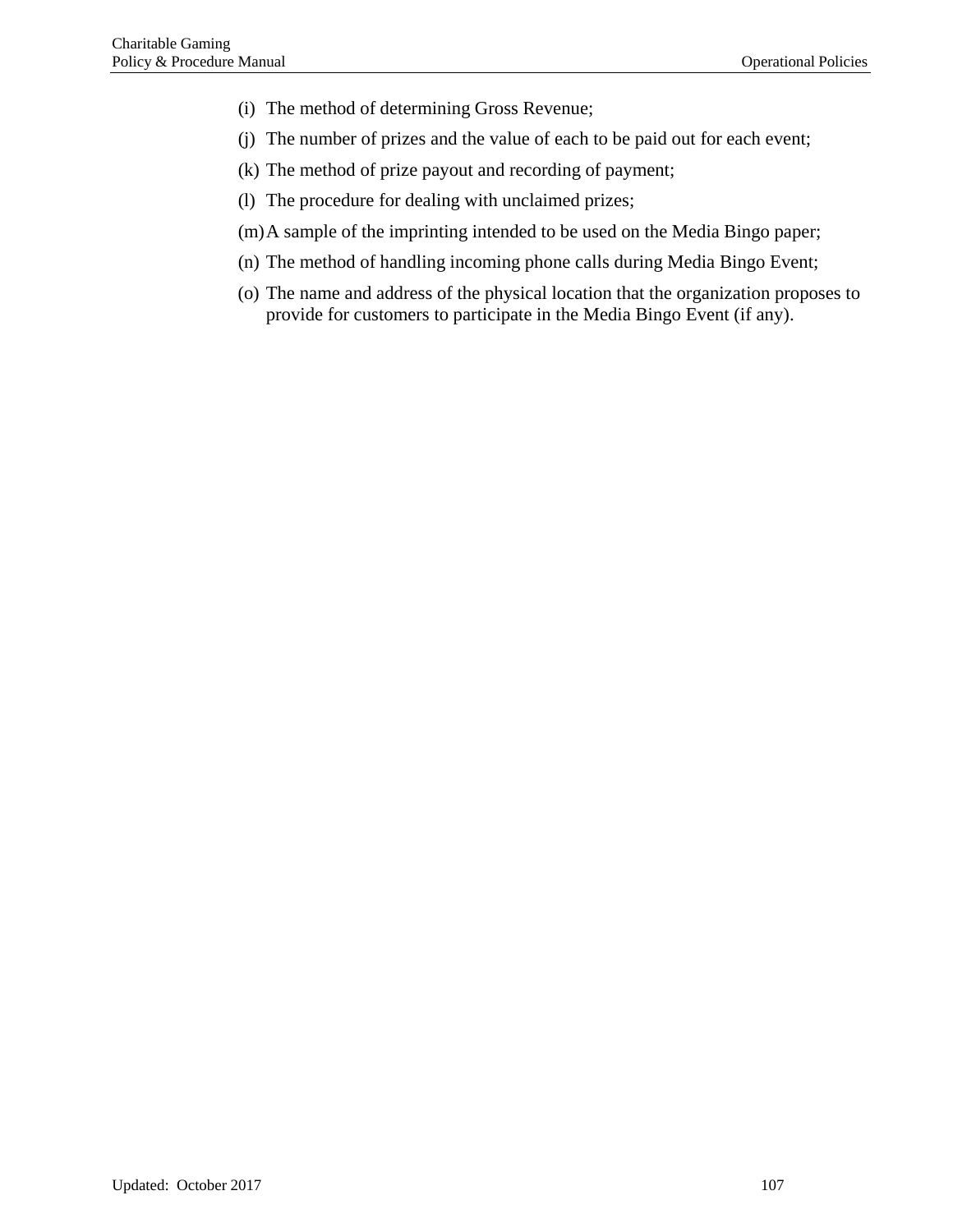# **9.4. Breakopens**

- 9.4.1. Breakopen Licence: means a Licence to conduct a lottery scheme wherein Breakopen Tickets are offered for sale to the public.
- 9.4.2. The Licensee shall purchase and sell only Breakopen Tickets approved by SLGA and purchased from a distributor authorized by SLGA.
- 9.4.3. Breakopen Tickets cannot be purchased until a Licence is approved.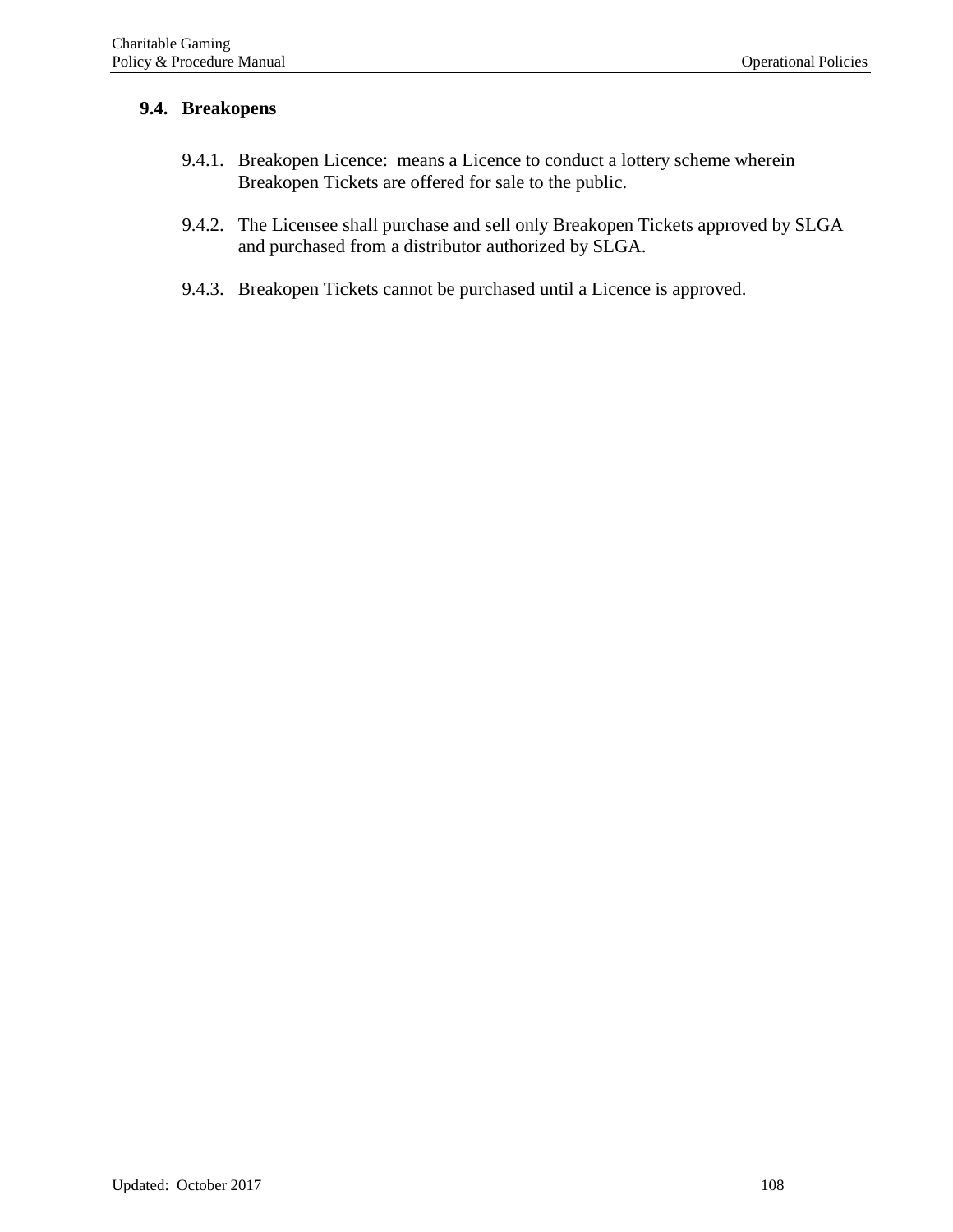# **9.5. Texas Hold'em Poker Tournaments**

- 9.5.1. Texas Hold'em Poker Tournaments: means an event, where a Licence is issued to a charitable or religious organization to conduct a Texas Hold'em Poker Tournament.
- 9.5.2. A Licence may be issued for up to one year, with no more than one Tournament per week to be held in the same location and at the same time each week. The tournament rules and betting structure must be identical for all Tournaments held under a single licence.
- 9.5.3. The application should provide SLGA with a clear description of the chips to be received with entry, ensuring all players receive the same denominations. Also, it is important that the application is clear on how the organization will ensure the chips used are unique to the event to prevent foreign chips from entering the event.
- 9.5.4. Each application must include the tournament betting structure, including the amount of the Ante (if required), the blinds and the progression of increase in the blinds. Tournament betting structure options are provided by SLGA and if using one of these options, which one must be noted on the application.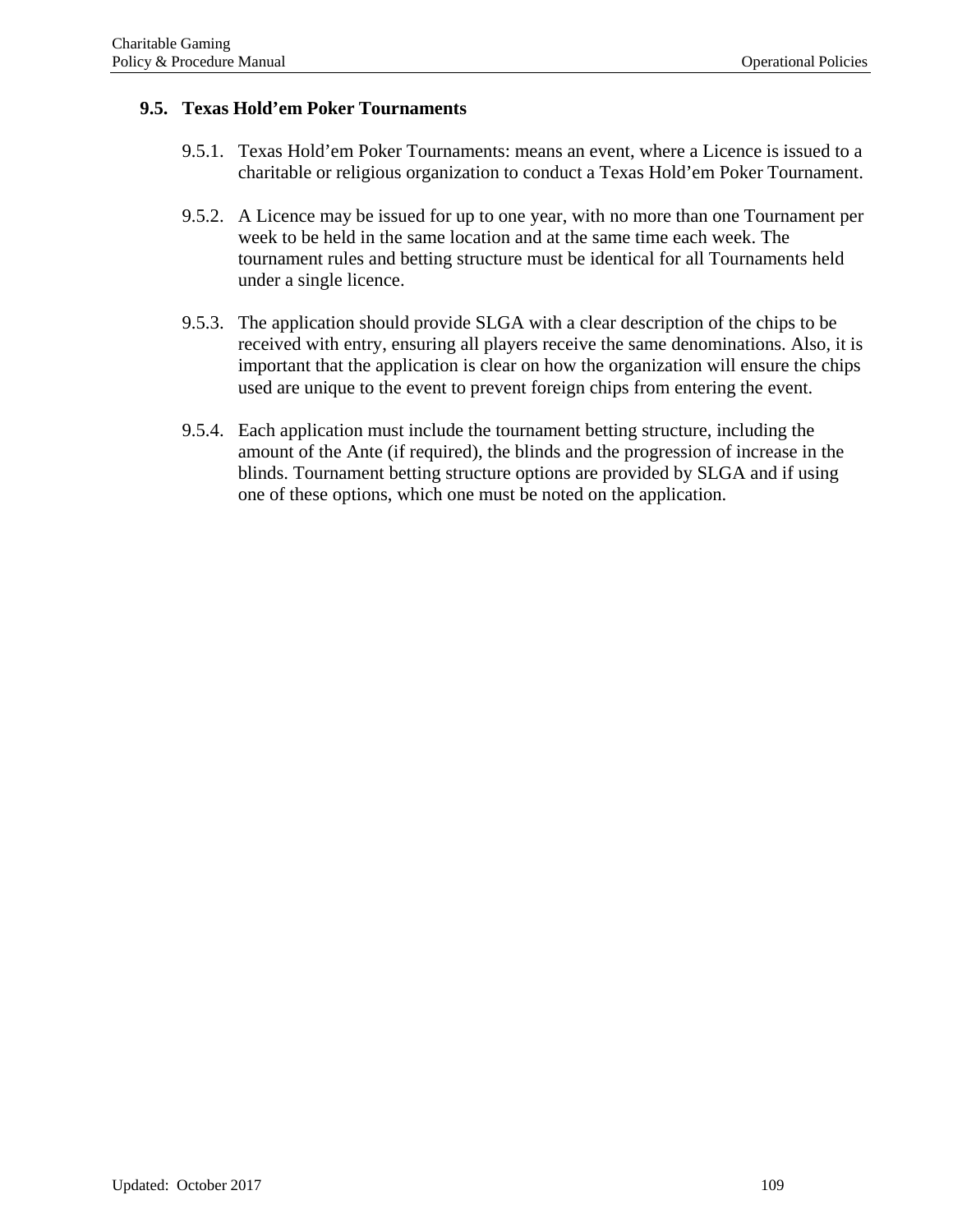# **9.6. Monte Carlo Charity Events**

- 9.6.1. Monte Carlo Charity Events: means an event at which games approved by SLGA are played without the use of legal tender for the opportunity to acquire merchandise prizes.
- 9.6.2. The application should provide SLGA with a clear description of the amount of play money or chips to be received with entry. All bets must be made using play money or chips. No cash wagering is allowed. Also, it is important that the application is clear on how the organization will ensure the play money and/or chips used are unique to the event to prevent foreign chips from entering the event.
- 9.6.3. Only blackjack and wheels of fortune games are allowed. Roulette is not considered a wheel of fortune and therefore is not allowed at a Monte Carlo Charity Event. The rules of play for both blackjack and wheels of fortune are included with the Terms and Conditions.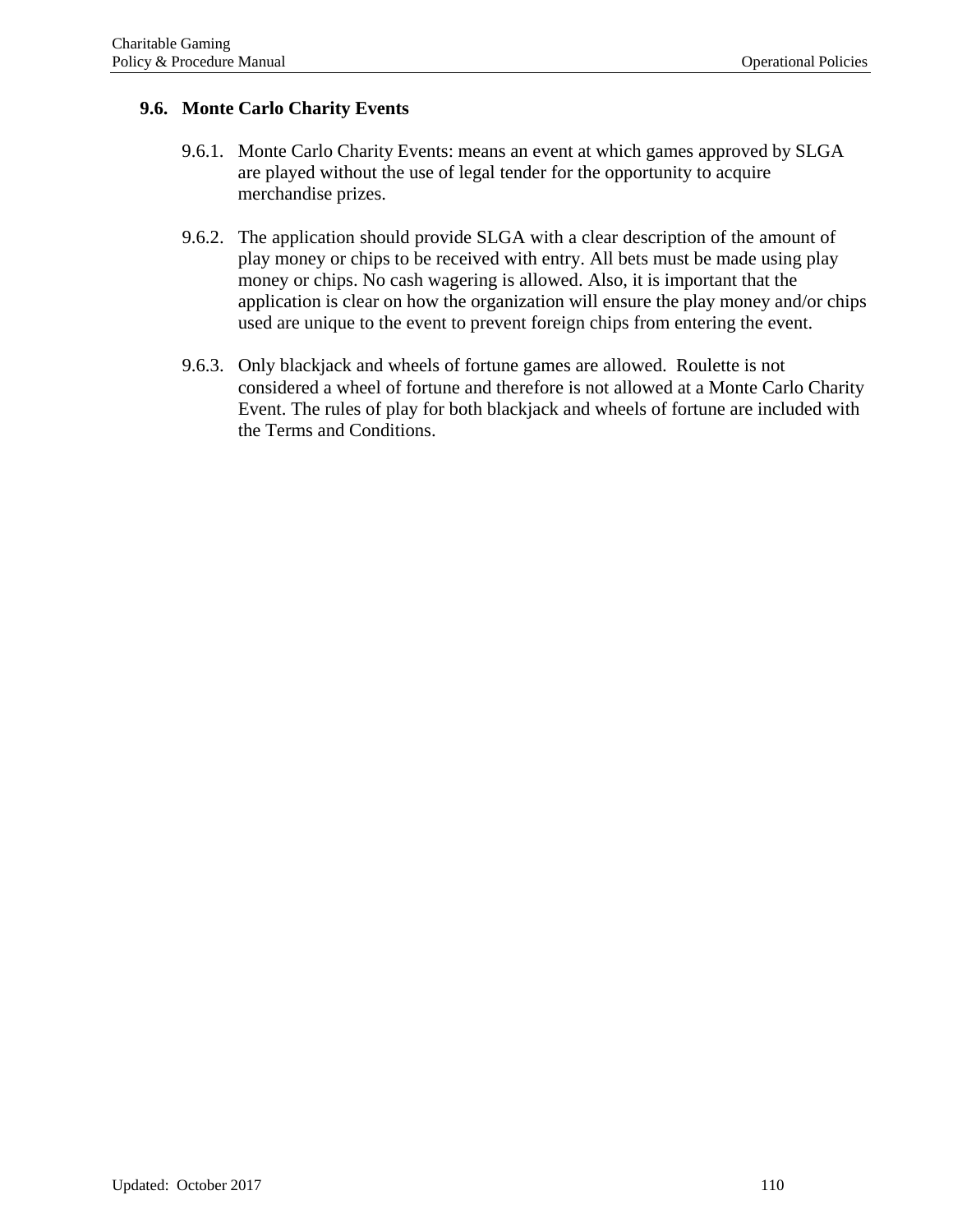### **9.7. Changes to Organization Structure, Purpose or Programs**

- 9.7.1. Groups whose application for licensing is under review by SLGA or groups already licensed by SLGA shall immediately advise SLGA in writing of any changes to:
	- (a) The group's organizational structure (for example, changes in the organizations executive, changes to the banking signing authority, etc.);
	- (b) The group's objectives or purpose;
	- (c) The type or nature of programs or services that are delivered by the group, including changes to:
		- i) The date and time of program and/or service delivery;
		- ii) The premises from which the program and/or service delivery is made;
		- iii) The community or communities from which, and to which, program or service delivery is provided;
		- iv) The intended recipients, participants or beneficiaries of their programs or services; and
		- v) The facility access policy or procedures, for groups who operate a public facility.
	- (d) Any other information provided to SLGA as part of the application process.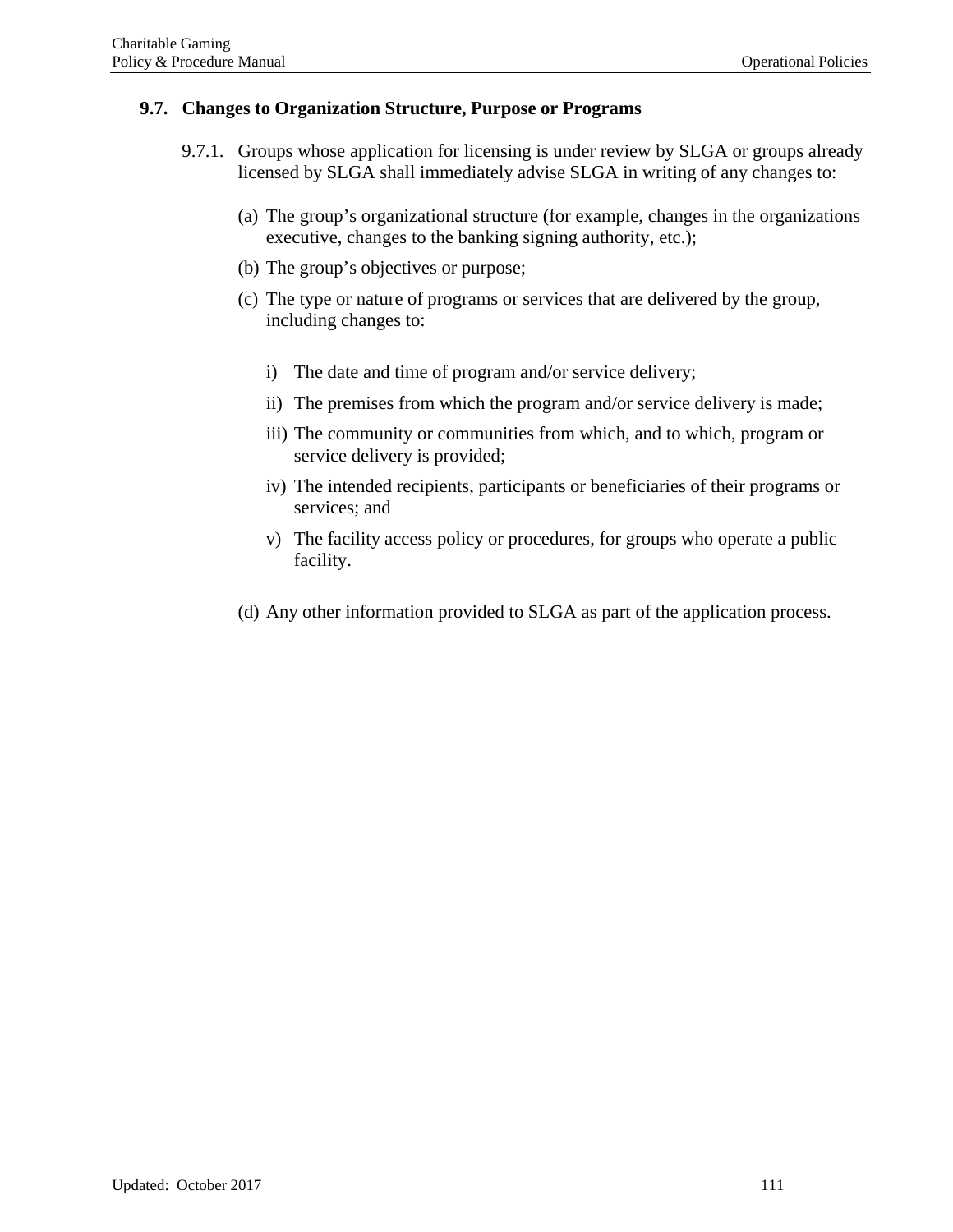# **9.8. Addendums**

Any amendments to the lottery scheme require the Licensee to submit a request to SLGA. The Licensee must receive approval from SLGA prior to the implementation of any changes. These amendments include, but are not limited to:

- Changes in prize structure;
- Date event will occur;
- Cost of participating;
- Rules of play; and
- Additions or amendments to the approved use of proceeds.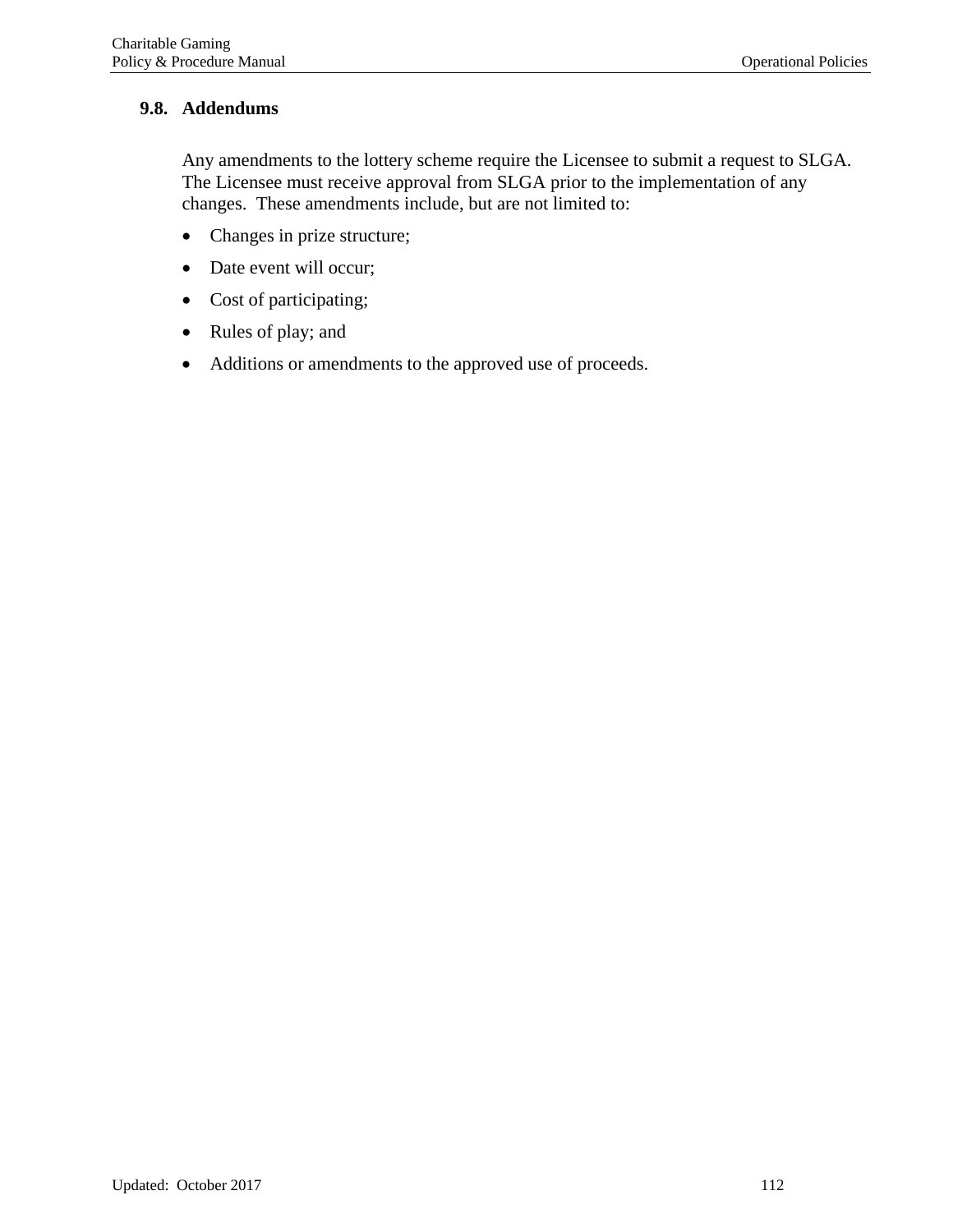# **9.9. Application Forms**

Information and application forms are available by contacting:

Saskatchewan Liquor and Gaming Authority<br>(306) 787-5563 Toll free at 1-800-667-Toll free at 1-800-667-7565

or online at [www.slga.com](http://www.slga.com/)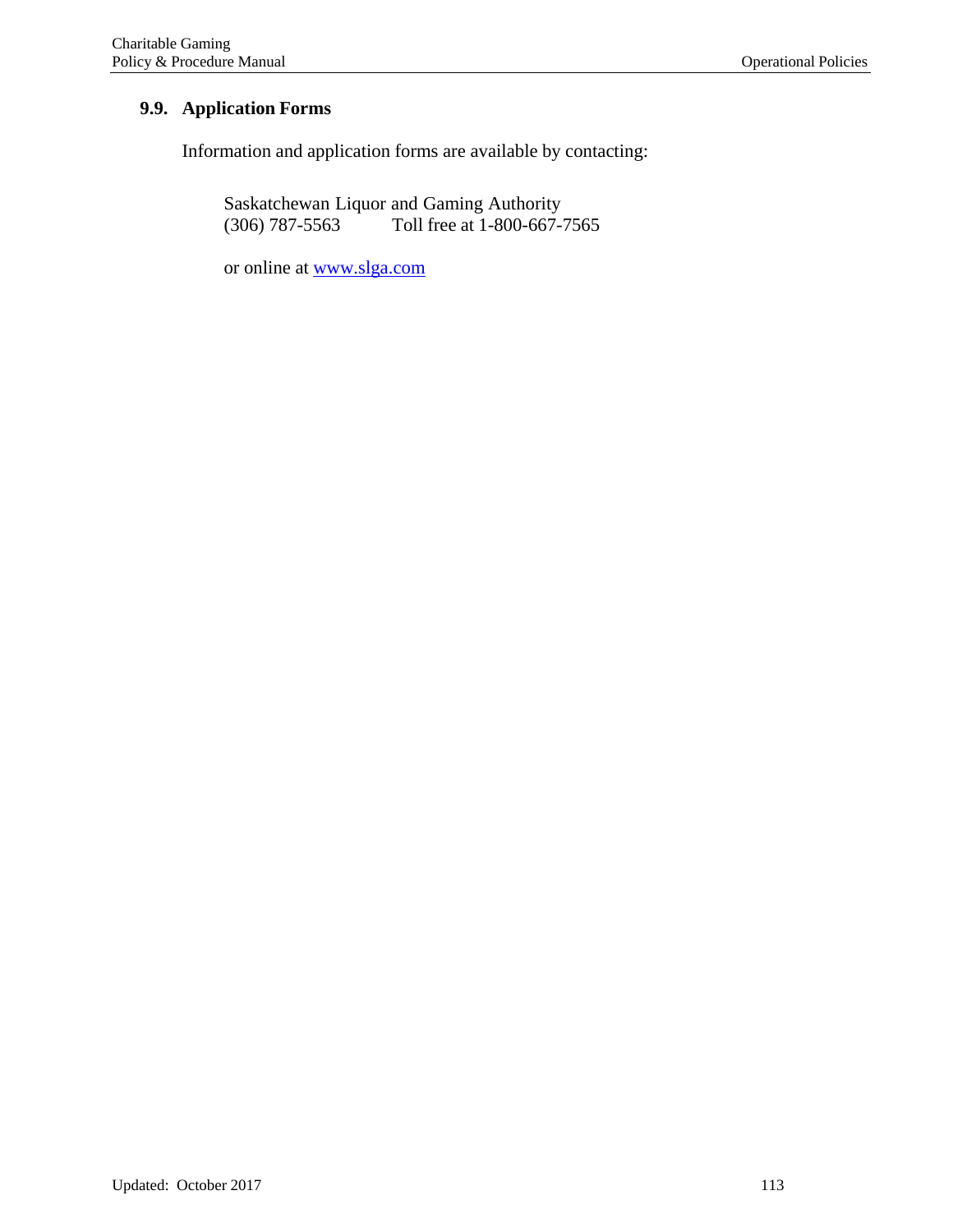### **10. Operational Policies**

#### **10.1. Bingos**

10.1.1. Liquor in Bingo Halls

In certain circumstances, a bingo hall may be eligible for a liquor permit which will authorize the sale of liquor during bingo events. Information and applications are available by contacting:

Saskatchewan Liquor and Gaming Authority Licensing Branch (306) 787-5563 Toll free at 1-800-667-7565 or online at [www.slga.com](http://www.slga.com/)

#### 10.1.2. ATMs in Bingo

The installation of automated teller machines (ATMs) and the use of direct debit and credit card within bingo premises are permitted with the following conditions:

- The ATM is to be located off the bingo playing floor and in a location that cannot be directly seen by the bingo players;
- The Licensee posts problem gambling material at the ATM location, e.g., posters or stickers advising the player of the number of the Gambling Hotline; and
- Direct debit and credit card is to be utilized only at the paper sales counter, and cannot be used on the bingo playing floor.

#### 10.1.3. Bingo Attached to Casinos

SLGA will not licence a bingo hall to operate within a casino location. The bingo player must exit the casino premises to access entry into the bingo premises. There shall be no direct access from the casino into the bingo hall. This policy is intended to prevent one bingo hall from gaining a market advantage over other operations by providing access to multiple forms of gaming not available to all Licensees in that market.

10.1.4. Conflict of Interest Policy – Class "A" Licensees

The Conflict of Interest section of the Terms and Conditions states:

"The Licensee shall ensure there is no conflict of interest, real or perceived, with regard to the operation of gaming activity. A conflict of interest means any situation in which a Licensee or any officer, director or member of the organization, or any person who supplies gaming services to the Licensee, either for himself or some other person(s), promotes or attempts to promote a private or personal interest which results or appears to result in the following: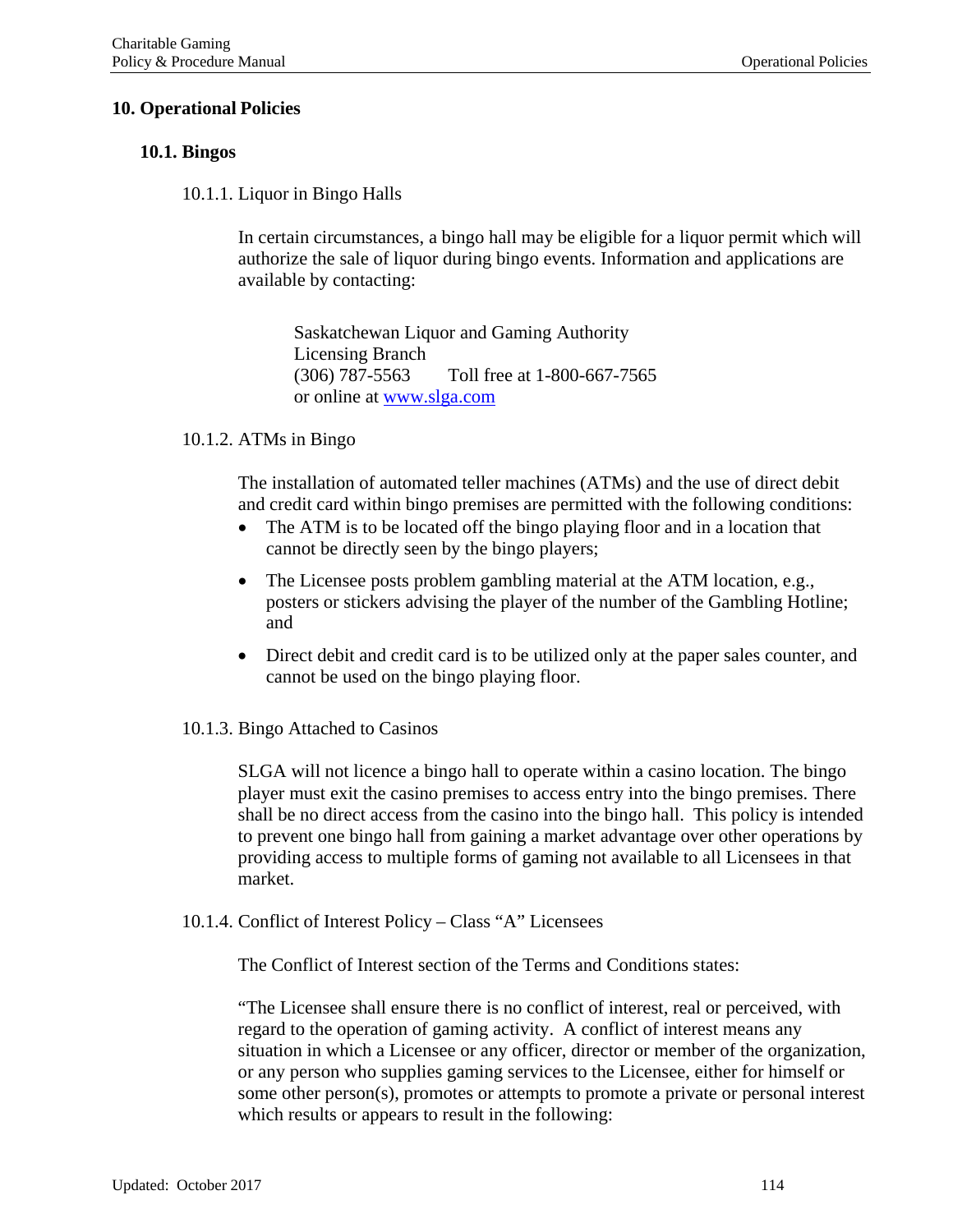- (a) A conflict or interference with the exercise of his/her duties; or
- (b) A gain or an advantage by virtue of his/her position."

Class "A" Licensees operate, in some cases, multi-million dollar operations impacting several charities and their charitable purposes. As a result, the significance of the conflict of interest term is increased when dealing with Class "A" Licensees, their board members, and their policies and procedures. SLGA monitors the gaming industry for integrity and accountability, and Class "A" Association board members have a significant level of accountability. The allowance of certain conflicts would place the integrity and accountability of bingo gaming at risk. Although not intended to address all of the potential conflicts Class "A" Licensees may encounter, the following are some general guidelines pertaining to unacceptable conflicts encountered by SLGA:

- Members of the board of directors/executive of the Class "A" Licensee shall not hold positions of employment, by contract or otherwise, directly or indirectly, at the bingo hall or for the Association.
- Although it is not recommended, immediate family members of the board of directors/executive of the Class "A" Licensee may be employed, or contracted, by the bingo hall or Association provided that the individual on the Association board related to the individual seeking employment, disqualify themselves from any discussion or voting (including removal from the room where a discussion takes place) related to the employment of the family member and there is no real conflicts which exist pertaining to the role of the board member and the family member's performance of duties.
- Board of directors/executives of Class "A" Licensees shall disqualify themselves from discussions or voting on any issues viewed as real, or perceived, conflicts of interest.
- Board/executive members should not benefit, directly or indirectly, from their positions with the Association.

### 10.1.5. Bingo Hall Employees as Volunteers

In cases where registered gaming employees are also volunteers for licensed charities, all Licensees shall ensure that the employees' volunteer activities are in compliance with the conflict of interest requirements outlined in the Terms and Conditions. The conflict of interest requirements outlined in the Terms and Conditions are as follows:

"The Licensee shall ensure there is no conflict of interest, real or perceived with regards to the operation of gaming activity. A conflict of interest is any situation in which a Licensee or any officer, director, member or gaming employee of the Licensee or any person who supplies gaming services to the Licensee, either for himself/herself or some other person(s), promotes or attempts to promote a private or personal interest which results or appears to result in the following: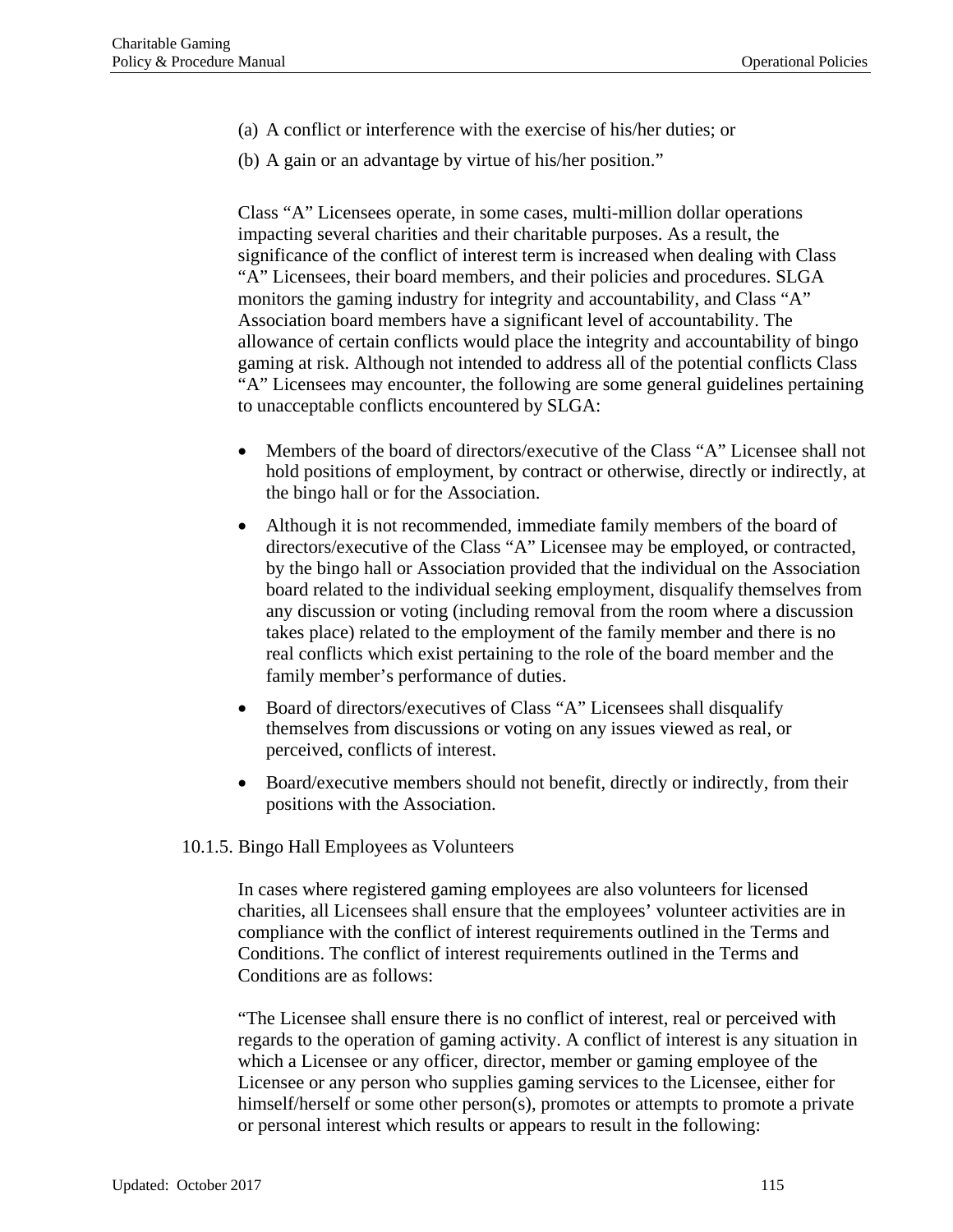(a) A conflict or interference with the exercise of his/her duties; or

(b) A gain or an advantage by virtue of his/her "position."

To avoid the possibility of a conflict of interest, real or perceived, registered gaming employees are restricted from the following activities:

- Volunteering as a bingo worker in the hall in which they are employed; and
- Holding signing authority on lottery Licences or bank accounts for Licences issued for the hall in which they are employed.

This policy is not intended to restrict the volunteer activities of an employee generally. Therefore, registered gaming employees may be members of, and hold executive positions on, Licences that are issued for the hall where they are employed.

10.1.6. Class "A" Membership Structure

To ensure that the bingo hall operation is controlled by and accountable to the charities licensed at that location, the following are required elements of the Class "A" association structure:

- (a) There shall be only one class of membership;
- (b) Upon being assigned bingo events at the hall, a charity shall automatically become a member of the association;
- (c) All members shall have equal voting rights;
- (d) All members shall have equal opportunity to be elected to board and/or executive positions;
- (e) The board shall be democratically elected by the membership;
- (f) The executive, if different from the board, may be chosen by the board or by the membership;
- (g) The association shall have a scheduling committee that is responsible for assigning bingo events to the members;
- (h) Scheduling committee members shall be democratically elected by the membership;
- (i) The term of any board or executive position should not exceed two years.
- 10.1.7. Class "A" Membership Fees

Class "A" Licensees (bingo Association) may charge members a nominal annual membership fee. Annual membership fees exceeding \$100 and/or per event fees of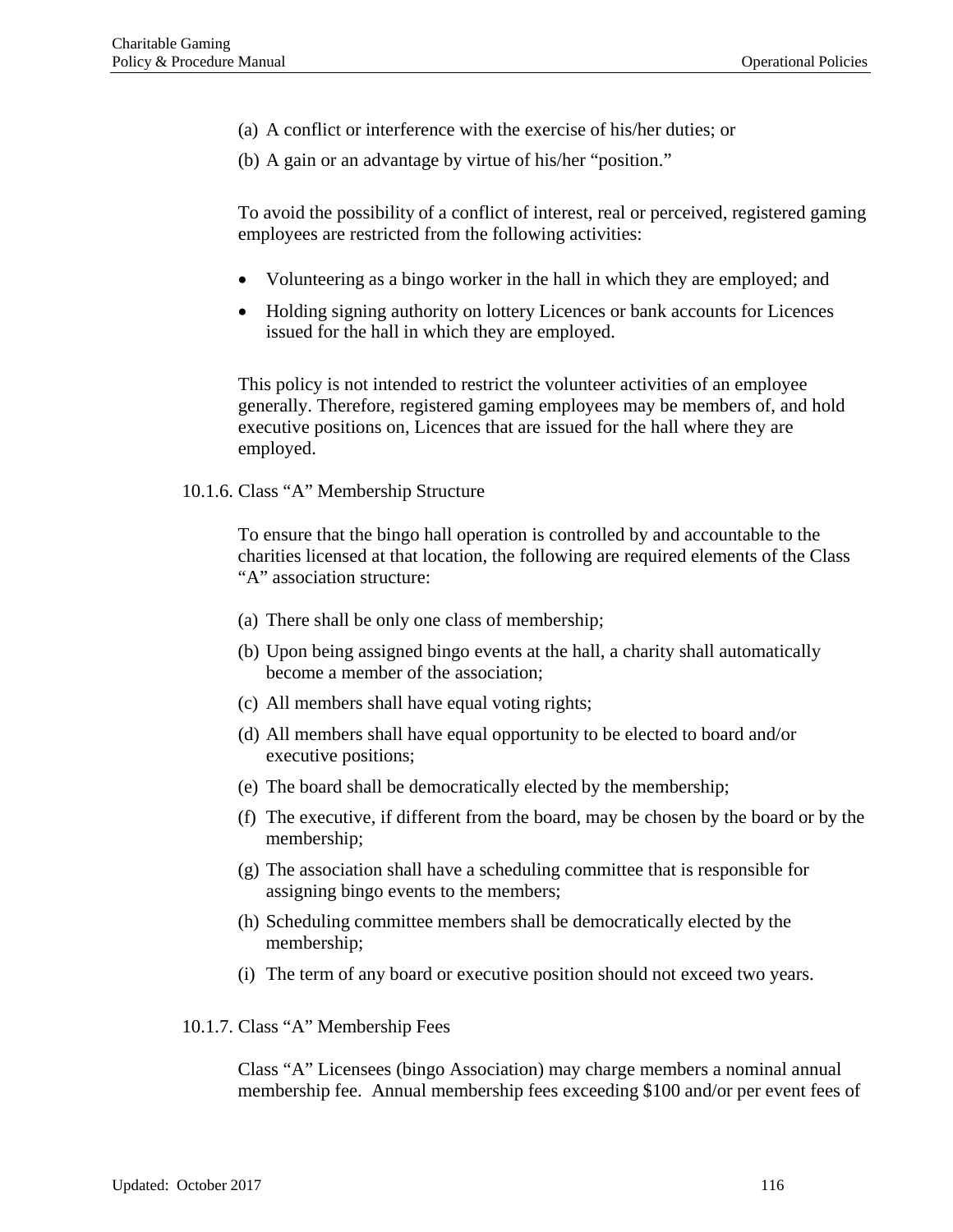any sort may not be charged. Class "B" Licensees may use their lottery for proceeds for the payment of the annual membership fee.

10.1.8. Loonie/Toonie Pots

Loonie and toonie pots are the same game, except that a loonie pot costs the player \$1.00 to participate, while a toonie pot costs the player \$2.00. The game is played typically as follows:

- With the purchase of an admission book, the player is given the option of purchasing a chance to win the loonie/toonie pot by paying an extra \$1.00/2.00 and having the admission book validated (validation may be a stamp, hole punch, or some form of distinct marking). Typically only the regular games in the admission book are eligible for the loonie/toonie pot.
- At each event where the loonie/toonie pot is played a number is generated (e.g. first number of a designated game) and then posted in the hall. The number must be generated in the same manner at each event.
- If a player who has entered the loonie/toonie pot bingos on the selected number, he/she wins the loonie pot as well as the normal prize paid for achieving bingo on that game.

Loonie/toonie pots are considered to be just another bingo game within the program and are therefore subject to all the Terms and Conditions. The following are important requirements or items to be considered for the proper operation of a loonie/toonie pot:

- 100% of loonie/toonie pot sales are considered revenues wagered/bet and must be included in the Gross Revenue for that event;
- The prize can be paid either by cheque from the trust account (if one is kept) or by cash from the event proceeds or a combination of cash and trust cheque;
- All, or any portion, of the loonie/toonie pot prize from the event proceeds must be included in the total prizes for that event;
- The loonie/toonie pot is considered an incentive prize. The rules of play for the loonie/toonie pot must include those outlined in the Terms and Conditions, including:
	- o The starting point for the incentive prize value;
	- o the maximum or freeze point of the incentive prize value;
	- o the amount the incentive prize will accumulate by and how often it will accumulate;
	- o any additional information necessary to ensure that all participants fully understand the rules of play;
	- o once the incentive prize has reached the maximum freeze point, if applicable, the incentive prize may remain until such time as it is won.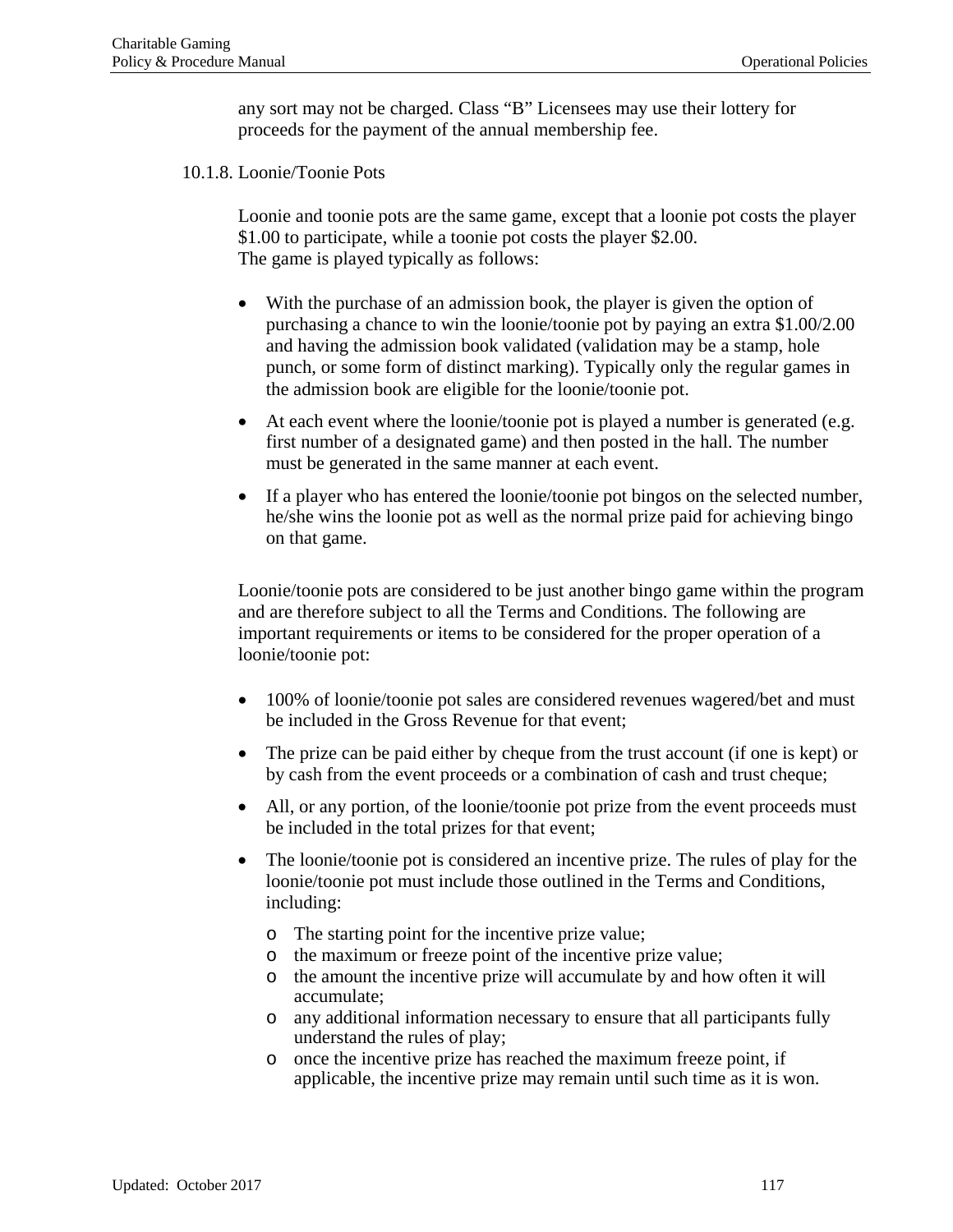# 10.1.9. Cancellation Policy

The Saskatchewan Liquor and Gaming Authority have developed the following guidelines specifically relating to the cancellation or amending of Bingo/Charitable Gaming Events. The following process is required when cancelling or amending Bingo/Charitable Gaming Events.

- Bingo/Charitable Gaming Events must be conducted at the dates and times as approved on the Licence as required by the Terms and Conditions.
- Amendments, including cancellations, to a Licence will be considered by Licensing and Charitable Gaming if the event has not commenced. Once an event has commenced an amendment cannot be considered.
- To cancel or amend a Licence, the licensee must submit a written request to our office prior to the event. The request must be signed by two members of the charitable organization or Bingo Association.
- If an unforeseen circumstance occurs (i.e., power outage, unexpected severe weather, etc.) after the commencement of the Bingo/Charitable Gaming Event, notification should be immediately sent to SLGA outlining the circumstances and the results of the event reconciliation.

#### 10.1.10. Association retained funds

### *Contingency Fund*

Class "A" licensees may, with prior approval from SLGA, retain revenue in a contingency fund, up to a maximum of the equivalent of six (6) months' operating expenses (calculated based on the average monthly operating cost from the previous fiscal year). The revenue retained will be in accordance with Section 6(b) of the Class "A" Bingo/Charitable Gaming Event Terms and Conditions, and shall not exceed 10% of funds remaining monthly after all prizes and all other expenses are paid. Any licensee that has reached or exceeded this maximum is not required to reduce the fund, but must cease collecting revenue immediately until the fund is reduced below the maximum.

The contingency fund may be used, without prior approval from SLGA, for unforeseen expenses (e.g. roof repair), or to supplement operating costs in months when operating losses are incurred. It may not be used to supplement operating expenses if no operating loss is incurred, or to supplement charity revenue.

### *Sinking Fund*

Class "A" licensees may, with prior approval from SLGA, retain additional revenue in a sinking fund. The value of this fund is limited to the actual projected cost of the approved project(s). To obtain SLGA approval, the licensee must provide a written proposal outlining the following: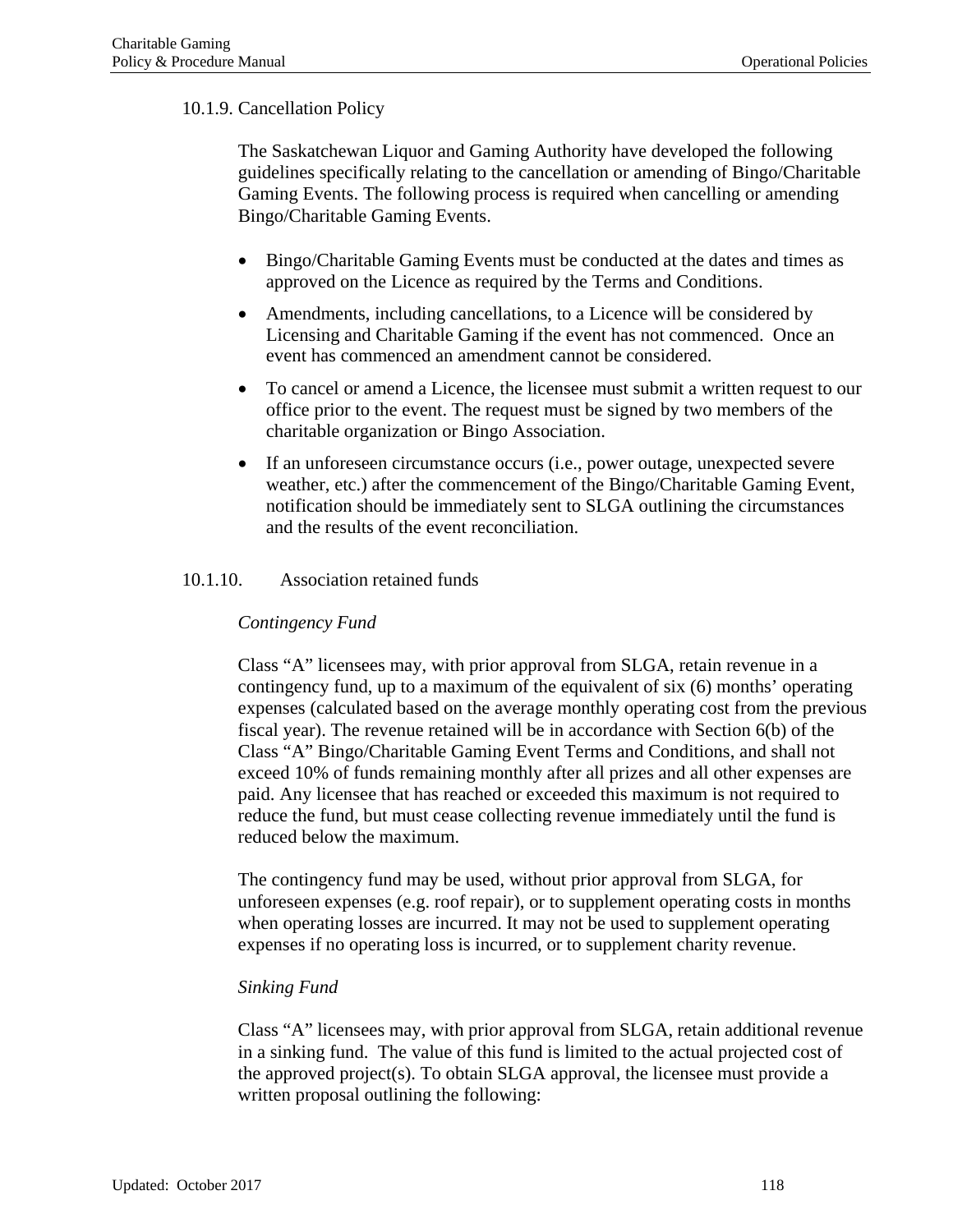- Description of the project;
- Total cost and details of financing including a purchase agreement or agreement of sale, if applicable;
- Projected timetable for commencement and completion of project.

Approval will not be granted for projects that do not have a defined commencement and conclusion date.

If a proposed project is cancelled after fundraising has started, or if the project costs less than the funds that were raised, the Class "A" licensee must request approval from SLGA for an alternate use of any excess funds.

### *Disbursement to Charities*

A Class "A" licensee that wishes to disburse retained funds to either member or non-member charities must provide SLGA with the rationale for disbursing the funds, and obtain approval to do so prior to submitting the proposal to the membership for approval. Funds disbursed to member charities must be deposited to the charities' lottery bank accounts, and are subject to the approved use of proceeds. The funds are not to be included on the monthly charity disbursement report and will not be considered eligible for the Charitable Gaming Grant.

#### *Grandfather Clause*

At the time this policy takes effect, Class "A" licensees that wish to designate a portion of their retained funds as sinking funds must provide the information described in the Sinking Fund section in order to obtain approval from SLGA. All other funds will be considered contingency funds. Associations with contingency funds exceeding the six month maximum will not be required to disburse the excess funds; however, no additional funds may be accumulated until the contingency fund is reduced below the maximum.

#### 10.1.11. Internet Policy for Bingo Licensees

The Criminal Code prohibits bingo card sales electronically. Internet advertising will be permitted but under the following conditions:

- Written notification of intention to advertise on the Internet is required during the application process;
- All Internet advertising must include the following statement: **"Bingo cards**

### **are available for sale to Saskatchewan residents only."**

• The Internet can be used to post information on the Bingo/Charitable Gaming Event, results of the Bingo/Charitable Gaming Event or information pertaining to the charitable organization;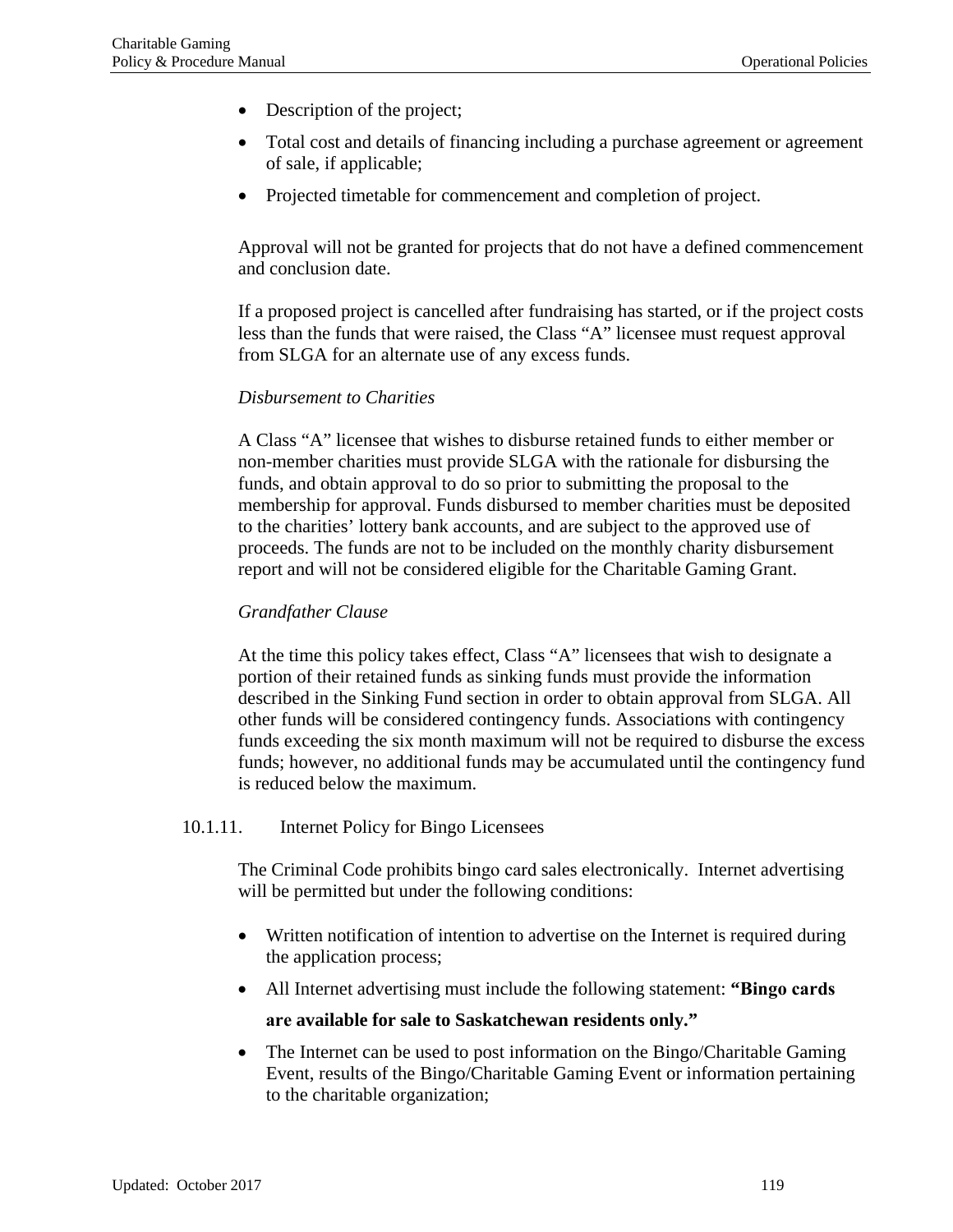## **10.2. Raffles**

10.2.1. Raffle Types

### *50/50 Draw*

A raffle lottery in which the prize is one half the value of all tickets sold during the event or defined period of the Licence. A ticket stub with a serial number corresponding to a sold ticket is placed in a drum or container for the purpose of a draw. When time restraints do not permit the completion of a stub identifying the purchaser, the purchaser may be required to be in attendance at the time of the draw or advised of the deadline for collecting the prize. Due to the structure of a 50/50 draw, the following policies will apply:

- Prize structures based on a percentage of sales or 50/50 type are permitted provided that all other Terms and Conditions for a raffle are met;
- The rules for the draw and the collection of prizes must be included in the application form and in any advertising whether on the ticket or in the media;
- In the case of 50/50 tickets sold during scheduled time periods, such as hockey games, it may not be possible to identify in advance the exact number of tickets and the prize amount to be awarded. Since the actual prize for each draw cannot be determined before the draw, the organization must indicate on the application the maximum total prizes that may be given out during the licensed time period;
- 50/50 draws may only be licensed where the applicant can demonstrate an ability to establish an audit trail and to comply with the Terms and Conditions.

#### *Calendar Draw*

A raffle lottery in which a calendar is sold with a sequentially numbered tear-off stub that is entered into a draw drum to enable drawing for prizes as they are indicated on the calendar:

- Calendars are for a month, a year, a season (e.g. sports), etc.;
- The tear-off stub from the calendar contains purchaser's name, address and phone number along with the ticket number matching that on the calendar. These stubs are entered into the draw drum;
- Draws are conducted in accordance with the allotted and approved prizes as stated on the calendar;
- Winning ticket stubs must be returned to the draw drum for subsequent draws;
- The rules for winning must be clearly stated on the application and must be declared on the calendar itself.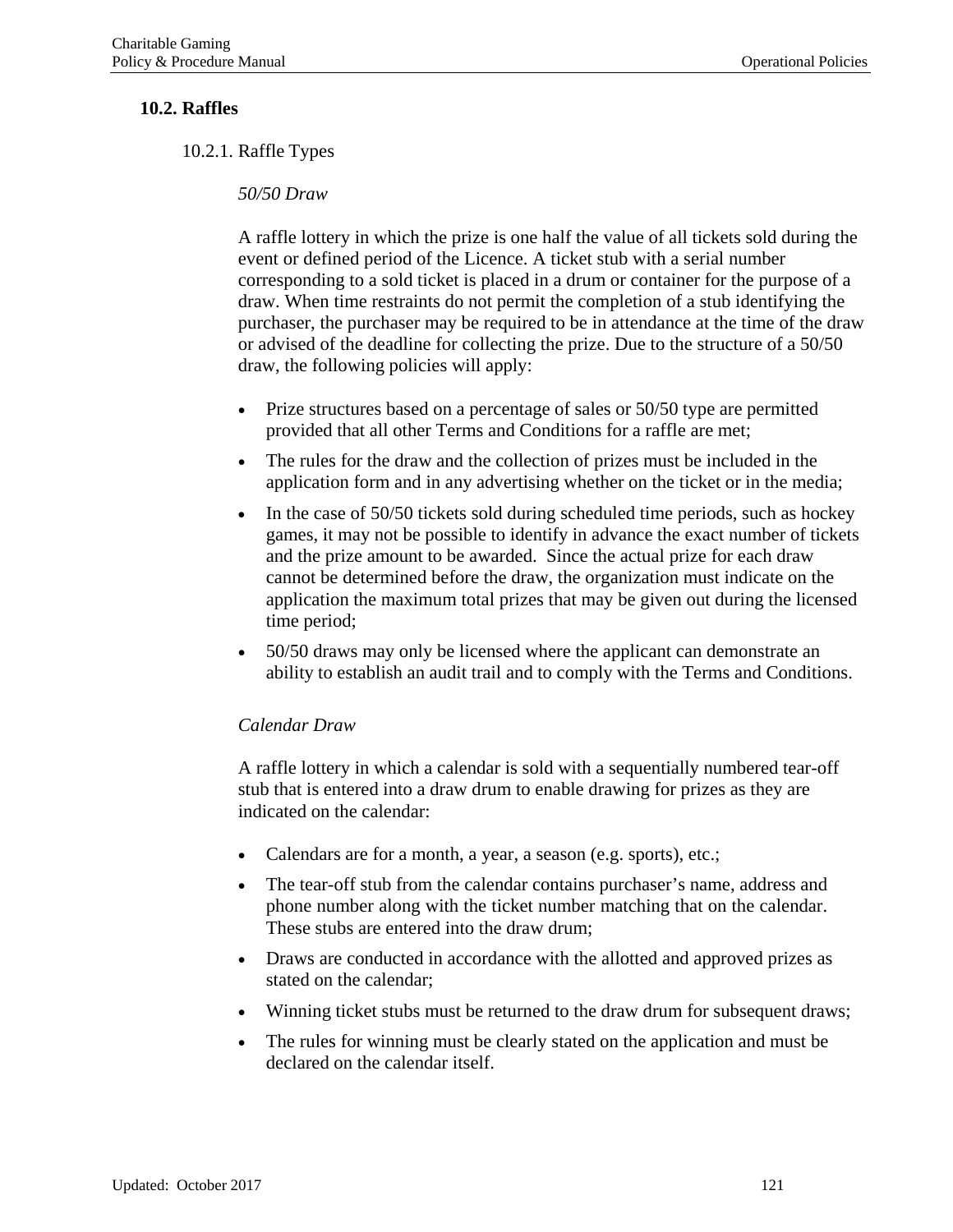# *Chase the Ace Draw*

Tickets are sold over a 2 to 3 hour period (or as determined in the house rules). A ticket is drawn; the winning ticket holder cuts the deck, which may be a standard deck of cards provided that the deck is marked specific to this event (If a nonstandard deck is used, that deck must also be clearly marked). If that reveals the Ace (or the designated winning card) they will win the building pot. If the Ace (or designate card) is not cut, the cut card is removed from the deck and destroyed. The winning ticket holder will receive the approved percentage of the ticket sales or consolation prize. The remaining cards are then secured until the next draw and the game starts over (that is, the process of selling tickets and cutting the deck/selecting a card repeats).

House rules must include:

- Draw location, day and time of ticket sales;
- Cost of tickets, number of tickets offered for sale and type of tickets being used;
- Prize percentages being offered and percentage retained by the licensee (ie: 50% retained by the licensee, 20% awarded for the day of the draw and 30% retained for the growing pot or consolation prizes);
- Type of cards being used and the winning card must be clearly defined (Ace of Spades, Old Maid, etc.);
- If the Ace of Spades (or the designated card) is drawn on the very first event, what is the process (ie: winner receives 50% of ticket sales);
- If players must be in attendance to win;
- Winning ticket will be announced, how many times and for what duration of time before another ticket is drawn. SLGA looks for a minimum of (the winning ticket being called 3 times for a 15 minute time frame in manner that the entrants present will be able to hear/see the announcement);
- The winning number must be announced verbally and displayed visually;
- Staff and the person involved with the set-up, cutting the deck, selling tickets, or drawing of the tickets are not eligible to participate;
- A "play out plan" is required if the license expires in the middle of the game. The license will be approved for one year only.

Additional operation requirements:

The licensee shall "mark" the cards that are specific for this particular licensed event. The deck should be flipped/shown to reveal the "Ace" is in the deck before and after each draw, if not won. The deck must be shuffled prior to each draw. Once a card is drawn from the deck, it will be destroyed. All cards (destroyed and still in the game) and cash must be retained in a secure place at all times, such as a safe, sealed envelope or something similar to ensure safe keeping. Any changes or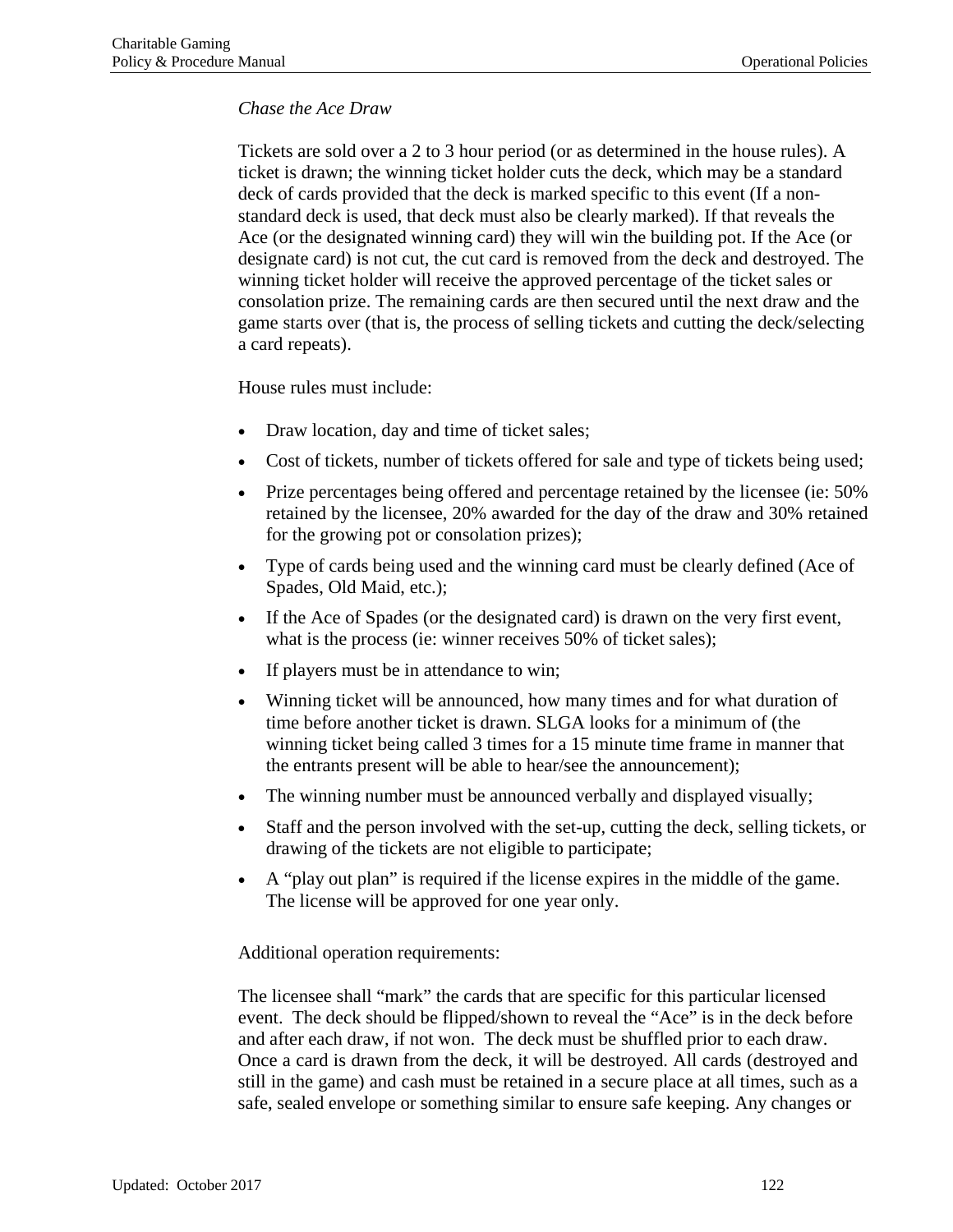amendments to the game require approval by The Saskatchewan Liquor and Gaming Authority.

*Derbies, Duck Derby, Gopher Drop, Penguin Drop, etc.*

A raffle lottery in which participants buy a numbered ticket that corresponds to a numbered object (e.g. toy duck, toy gopher, toy penguin). Winners are determined by the order in which the objects achieve the goal. Some examples:

- Toy ducks are dumped into a river or other moving body of water. Winners are determined by the order in which the ducks cross the finish line;
- Toy gophers or penguins are dropped onto a target from a flying pass or a device designed to achieve sufficient elevation. Winners are determined by the order in which each approaches the centre of the target;

SLGA requires assurance that crowd control will be sufficient to ensure that those attending the event cannot interfere with the outcome.

Due to the unusual nature of this type of lottery, SLGA requires complete details concerning the control of ticket sales and the method of determining the winner(s) at the end of the race or event.

### *Elimination Draw*

A raffle lottery in which all ticket stubs are placed in a drum and pulled out one at a time until the final ticket remains for the grand prize winner. Lesser prizes may be awarded at specific intervals such as every 25th or 50th ticket:

- Must use a two-part serial-numbered ticket, with one part retained by purchaser and one part (stub) retained by the Licensee for the draw;
- Prizes are awarded at specific intervals (e.g. every 25th ticket wins a prize) and the last remaining ticket in the drum wins the grand prize;
- Only purchased tickets are entered into the draw;
- If all tickets are not sold, adjustments to the interval of winning tickets must be made to ensure that all prizes are awarded;
- SLGA must be informed in advance of any changes to the distribution order of prizes.

# **Note: Tickets sales on the Internet will be approved or allowed; please refer to Section 10.2.2 Internet policy for Raffle Licenses.**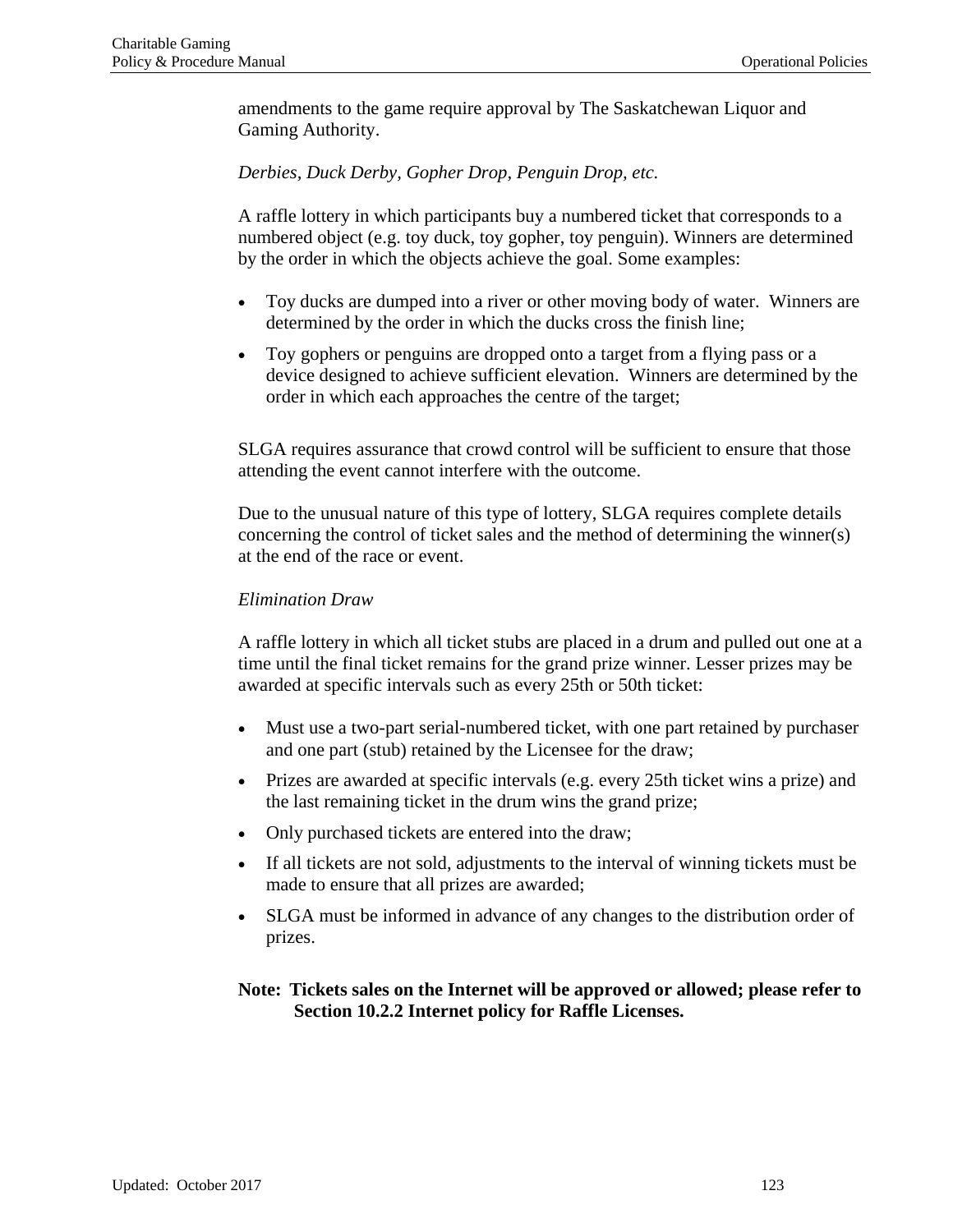# *Honey Pots*

A raffle lottery where entry is linked to attendance at a private membership club.

A honey pot typically takes one of two forms, as outlined below. SLGA may consider variations that maintain the integrity of the game as long as they are requested at the time of licensing.

### Entry Option 1:

Only the tokens for paid entries are entered into the draw.

# Entry Option 2:

The tokens for all members/event ticket holders are entered into the draw. The total number of tokens to be entered must be defined in the rules of play and cannot exceed the number of members/event ticket holders.

The following rules apply to all honey pot raffles:

- To be eligible to win a honey pot draw, the member/event ticket holder must pay the entry fee before the draw takes place;
- Charities must specify in the rules of play whether members/event ticket holders must be present at the draw to be eligible to win the prize. If members/event ticket holders are not required to be present in order to win, the club must have reasonable means of identifying and contacting the winner (for example, using a two-part entry ticket or maintaining a reference list that shows which entry token is assigned to which member/event ticket holder);
- Charities must specify in the rules of play whether drawing will continue each day until an eligible winner is drawn, or whether a single draw will be made for each day's prize. Charities may specify that a portion of the daily sales will be used to fund a consolation prize if the first draw does not meet all winner eligibility requirements.
- Where the first token drawn does not meet all winner eligibility requirements specified in the rules of play, the main prize is considered unclaimed, and is to be added to the prize pool for the following draw.
- Any prizes remaining in the prize pool on the final day of the Licence must be paid out using a method that is consistent with the rules of play established for previous draws. The Licensee must continue to draw tokens until all winner eligibility requirements, such as the requirement to pay the entry fee in advance or to be present at the draw to win, are met;
- The date of the final draw must be posted in the club/event facility and advertised to members/event ticket holders;
- The charity must retain a minimum of 20% of Gross Revenue for the licensed charitable object or purpose.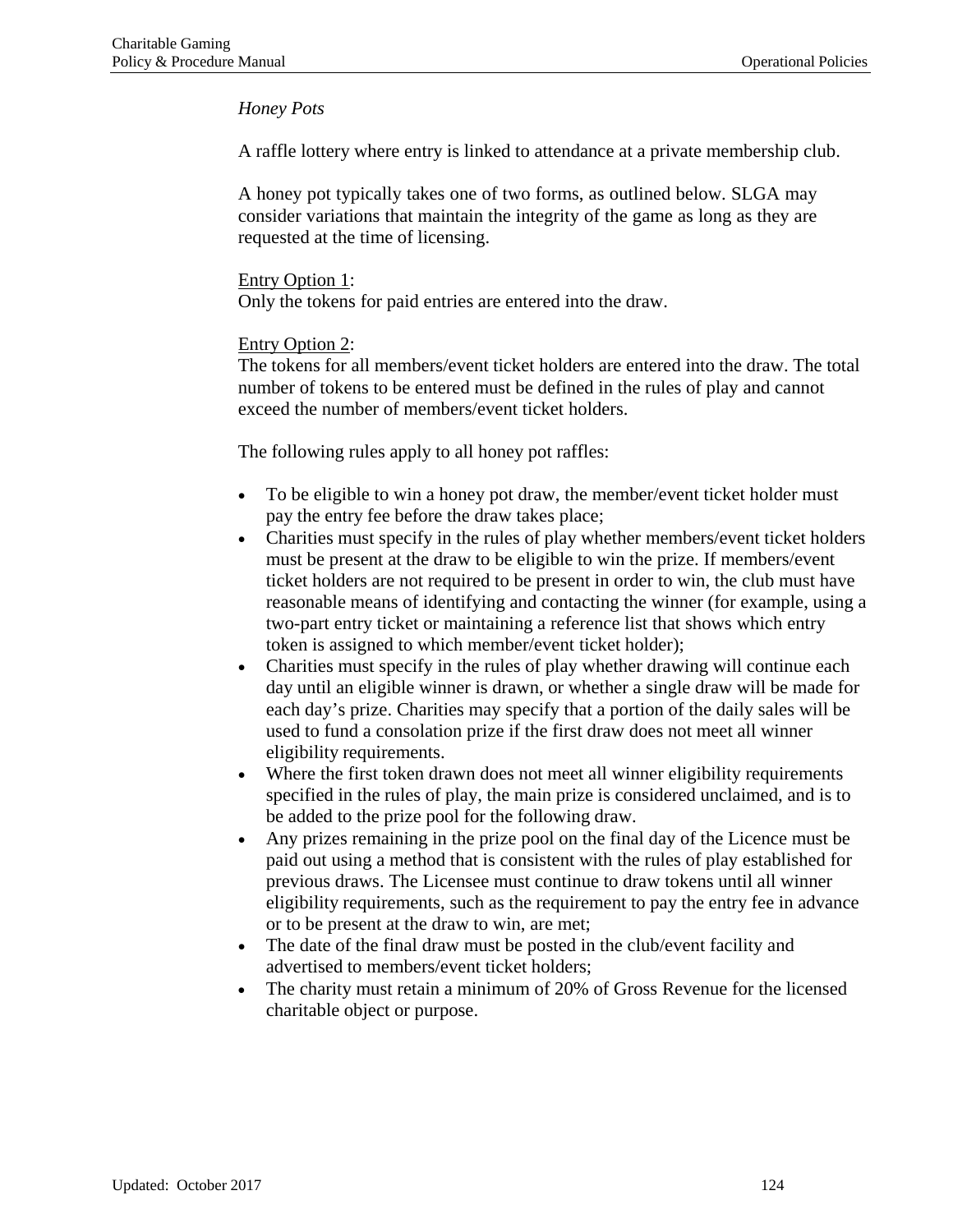# *Large Raffle*

A raffle lottery containing prizes with retail value exceeding \$50,000.

# **Note: First time applicants may be required to meet with SLGA staff to review their business plan.**

- Due to the complexity of these lotteries, the applicant must submit notification of intent to conduct a lottery 60 days prior to the proposed start date. Notification of intent must include: application, contract with management firm (if applicable), rules of the lottery, and available prize and advertising information;
- The applicant must indicate if they are using the services of a registered gaming supplier and provide a copy of the contract. All suppliers must be registered with SLGA as per the Terms and Conditions;
- The organization must state an actual guaranteed prize structure on all raffle advertising and tickets and award that amount regardless of the final number and value of tickets sold. It is also a requirement of the Terms and Conditions that the total value of the prizes to be awarded must be stated on both the ticket and any advertisements;
- SLGA may also require proof of financial ability to ensure the completion of the lottery (e.g. letter of credit, or proof of funds on deposit);
- Where property is offered as a prize, proof of ownership or offer to sell to applicant will be required, along with documentation concerning appraised value;
- A draft copy of any ticket order/entry forms and advertising must be submitted for approval prior to public distribution;
- A two-part serial-numbered ticket must be used, with one part retained by the purchaser and one part retained by the Licensee for the draw (unless an order form system is used);
- Ticket sales shall cease a minimum of 24 hours prior to the conduct of any draws;
- Stubs are placed in a draw drum and the winner is determined by random selection of stubs from the drum. These stubs are returned after each draw to allow equal opportunity to participate in all draws.

# *Regular Draw*

A raffle lottery in which the Licensee distributes a two-part ticket, with one part retained by the purchaser and the stub retained by the Licensee. The stubs of the sold tickets are placed in a draw drum from which a winner is drawn at random:

• The organization must state an actual guaranteed prize structure on the raffle ticket and award that amount regardless of the final number and value of tickets sold. It is also a requirement of the Terms and Conditions that the total value of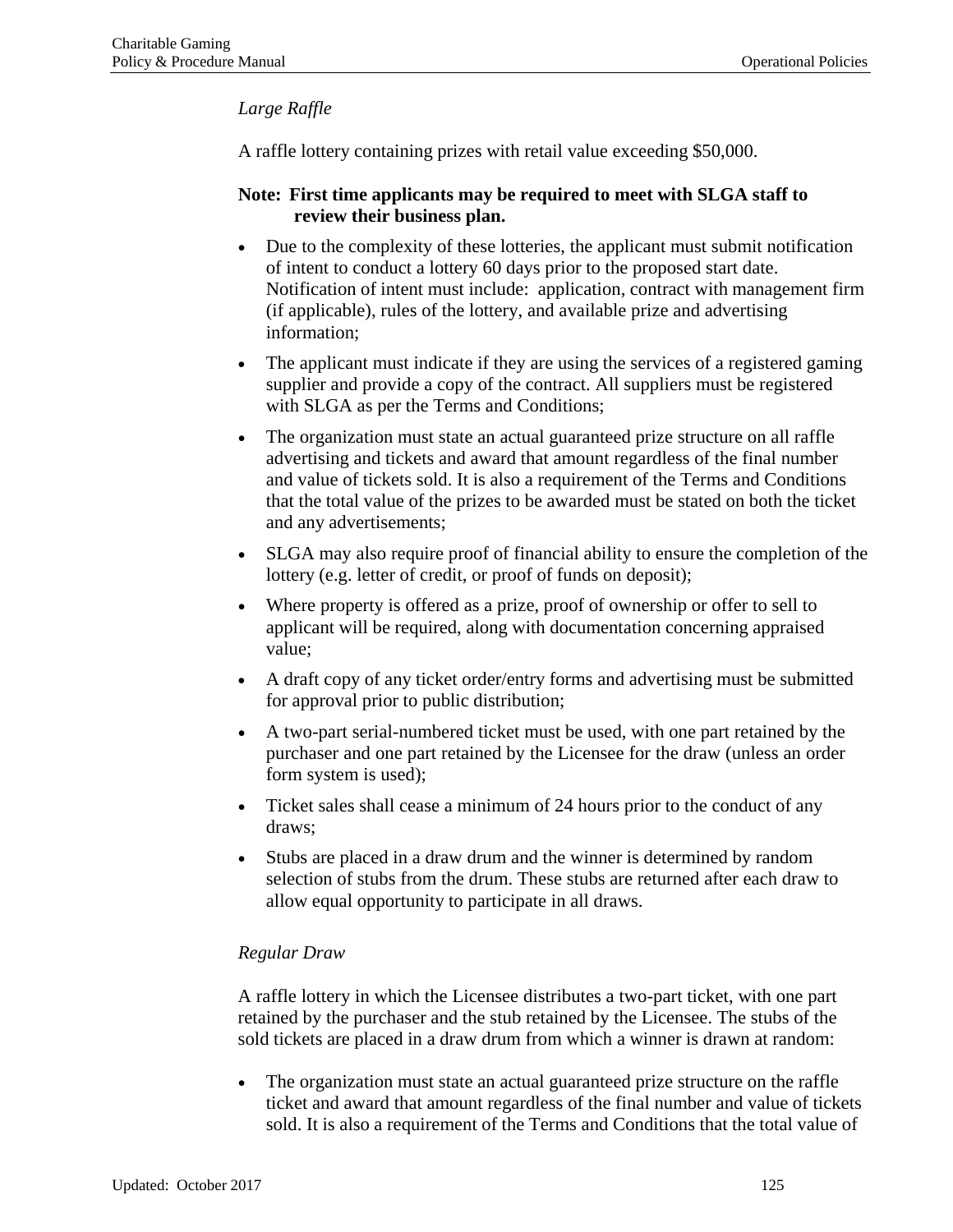the prizes to be awarded must be stated on both the ticket and any advertisements;

- Must use a two-part serial-numbered ticket, with one part retained by the purchaser and one part retained by the Licensee for the draw;
- Stubs are placed in a draw drum and the winner is determined by random selection of stubs from the drum;
- Stubs are returned to the drum after each draw to allow equal opportunity to participate in all draws.

# *Sports Drafts*

A raffle lottery where participants exercise a choice of "players or teams" by choosing from a compiled master list. A winner is determined contingent on a combination of their choices and actual team/player performance during the sports season:

- Copy of proposed entry form and draft of advertising must be sent along with a fully completed application to SLGA;
- Licence number, entry cost, prizes and recipient of proceeds shall be printed on entry;
- Advertising or mail order solicitation of the draft is restricted to media outlets or residences in Saskatchewan and is intended for Saskatchewan residents only. The names and addresses of the media outlets who will be printing and distributing the draft entries and advertisements shall be included with the application;
- The draft shall not be sold or advertised outside of Saskatchewan;
- Interim draft point standings and/or names of prize winners, together with their point standings, shall be published in media outlets having origin in Saskatchewan.

# *Sports Pools*

A raffle lottery based on the results of an individual game or series of sporting events:

- Ticket purchasers may not choose their own scores or results, but must instead purchase a ticket that has pre-set results stated on it;
- The ticket must be sealed to prevent any external indication of the results stated on it;
- There is no skill involved in participation;
- The winner is determined by chance when holding the ticket matching the outcome of the game or series.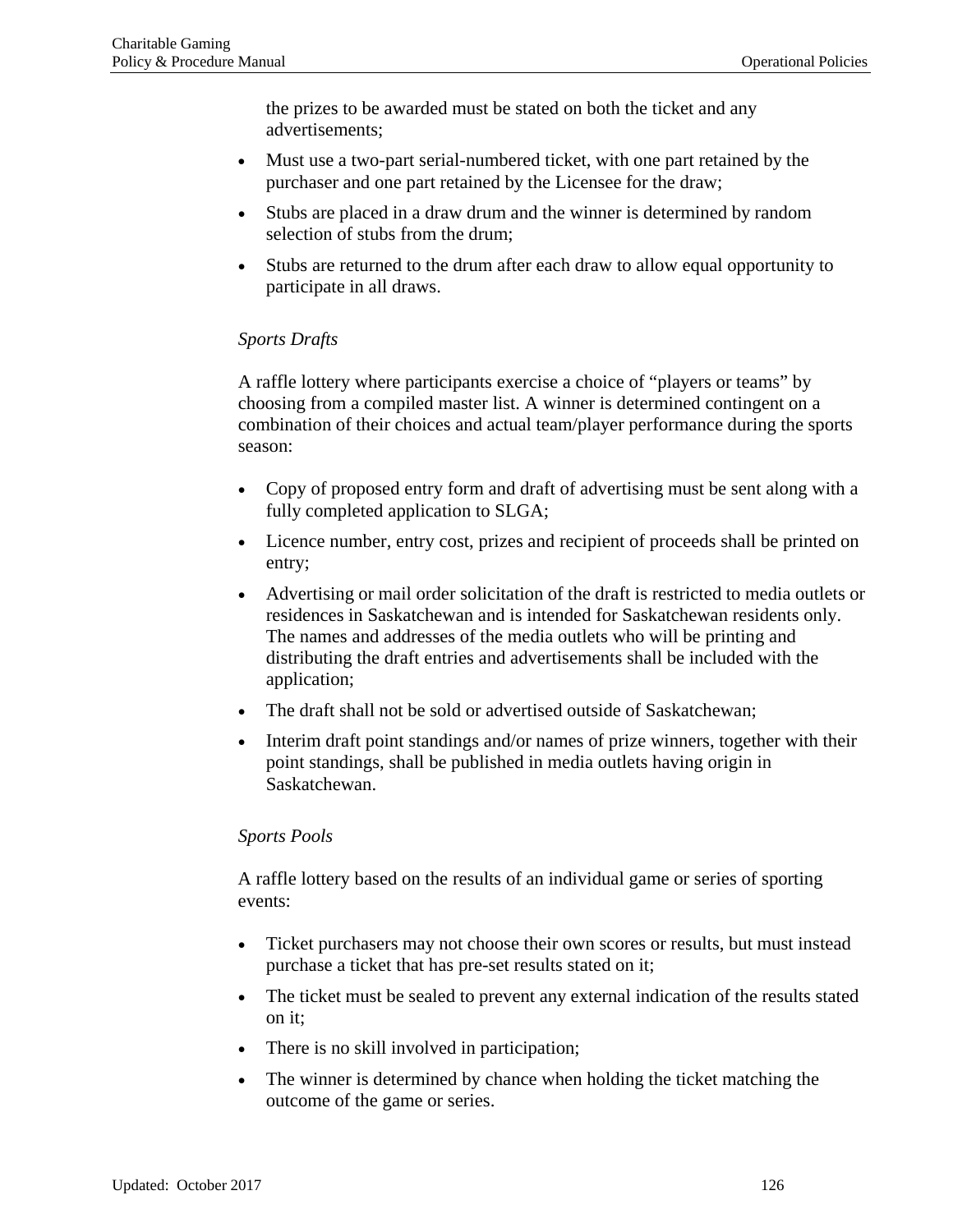# 10.2.2. Internet Policy for Raffle Licensees

The Terms and Conditions prohibit ticket sales and advertising out of province. Internet advertising and sales are permitted but only under the following conditions:

- Written notification of the intention to advertise and sell tickets on the Internet is required during the application process;
- All Internet advertising must include the following statement:
- **"Tickets may only be sold within Saskatchewan."**
- The Internet can be used to post information on the raffle, results of the raffle or information pertaining to the charitable organization;
- Information pertinent to a sports drafts can be included as raffle information to update ticket holders;
- Tickets may be sold on the Internet. The Internet, websites, software and/or system may be used to:
	- o Accept orders to purchase Tickets and to process the payments for Tickets;
	- o Websites and/or software used to sell tickets online must restrict sales to ticket purchasers located within Saskatchewan. Orders from outside Saskatchewan shall not be accepted;
	- o Receipts for online ticket sales may be emailed to customers if their place of residence has been confirmed as Saskatchewan;
	- o Tickets purchased online must be emailed to customers separately from the purchase receipt; and
	- o Customers who purchase their tickets online may be provided with the option to have their tickets mailed to them instead of receiving them by email.
- Licensees who choose to offer an online sales option for customers, as per Section 9(c) Raffle Terms and Conditions, may offer other purchase options such as telephone or ticket books sales.
- Licensees who choose to offer an online sales option to customers must ensure that all websites, software and/or system adheres to SLGA's *Integrity standards for Online Raffle Ticket Sales.*
- 10.2.3. Use of Playing Cards, Dice and Wheels of Fortune for Raffle Gaming

Playing cards, dice and/or Wheels of Fortune shall not be used as a method to determine the winner or winners of a raffle lottery. For integrity reasons, SLGA only authorizes the use of playing cards and/or Wheels of Fortune in conjunction with Texas Hold'em Poker Tournaments, Monte Carlo Charity Events or casino gaming. The Criminal Code prohibits anyone, except gaming facilities operated by government, from operating dice games for the purpose of gambling.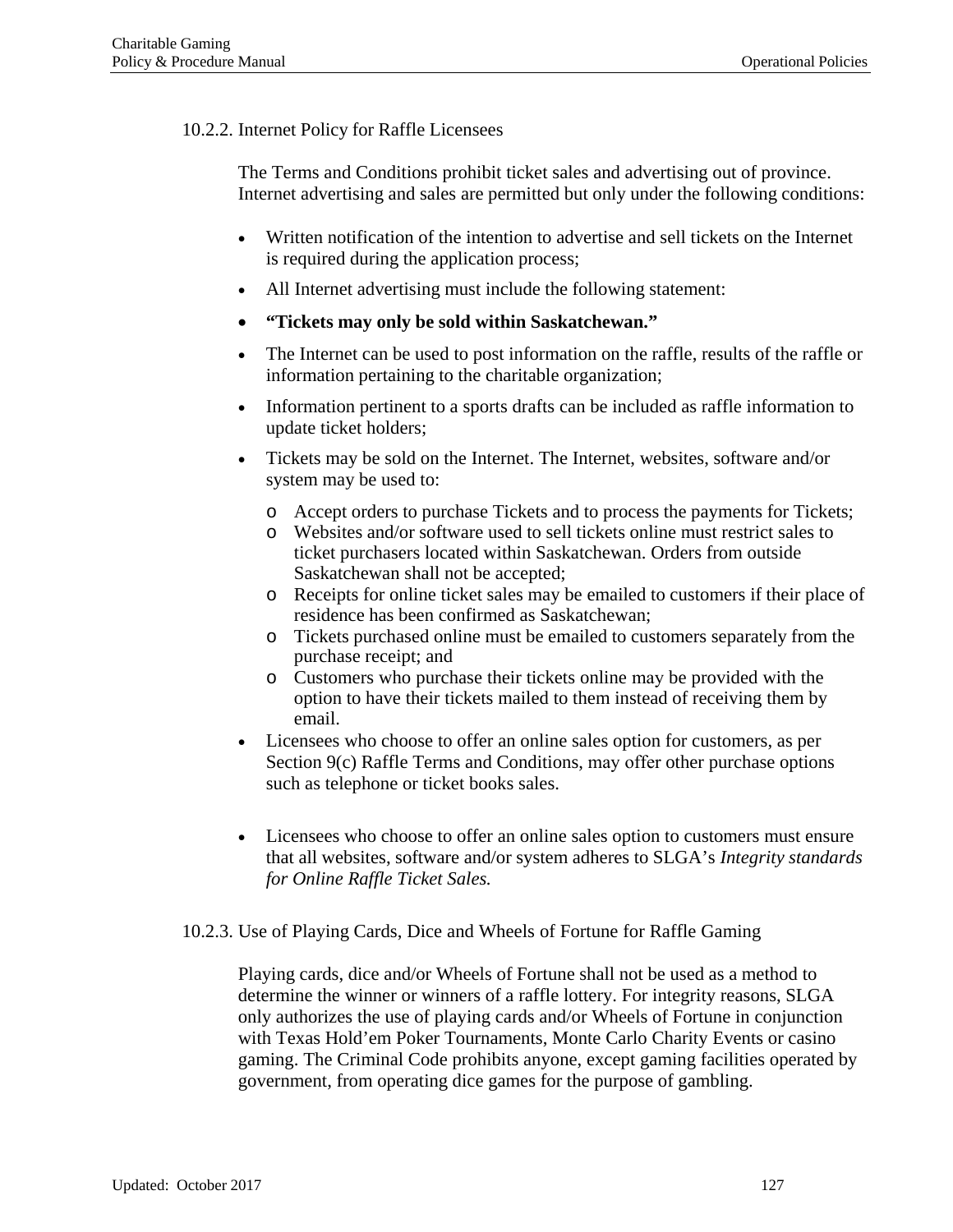# 10.2.4. Horse Racing Nights

Raffle licences are often issued for various schemes deemed to be gaming, although perhaps not a raffle in the conventional sense. Examples of this would be a duck derby or sports draft. Horse racing events may, at first glance, appear to be a type of unconventional raffle.

Section 202 of the *Criminal Code* addresses the prohibition against betting, bookmaking or pool selling based on the outcome of an event, and specifically references horseracing. Section 204 provides an exemption for bets made on horse races if the bets are made through an agency of a pari-mutuel system. This section goes on to describe several conditions under which pari-mutuel wagering is allowed on horse races, including the following:

"(3) No person or Association shall use a pari-mutuel system of betting in respect of a horse-race unless the system has been approved by and its operation is carried on under the supervision of an officer appointed by the Minister of Agriculture and Agri-Food."

SLGA is authorized by Section 207 of the *Criminal Code* to ensure that only charitable or religious organizations are licensed to conduct and manage a lottery scheme and that all proceeds raised are used solely for charitable or religious objectives or purposes. In this regard, the *Criminal Code* outlines the types of gaming that are excluded as a "lottery scheme" for the purposes of Section 207. Section 207 (4) (b) specifically excludes bookmaking, pool selling and betting on races from the definition of a lottery scheme. Most of the "horse-racing" proposals submitted involve wagering on races already conducted. Concerns also exist with respect to the integrity of wagering on events which have already occurred but these issues are not relevant as these events are not allowed.

10.2.5. Raffle Cancellation Procedures (once ticket sales have commenced)

A Licensee wishing to cancel a raffle shall:

- (a) Submit a written request to SLGA stating:
	- Reasons for cancellation;
	- Confirmation of the number of tickets that have been sold;
	- Total cash received from ticket sales; and
	- Total expenses incurred up to the date of the request for cancellation.
- (b) Once cancellation is approved advertise that the raffle has been cancelled and that ticket purchases will be refunded.
- (c) Refund the total ticket purchase price to all ticket buyers by a specified time approved by SLGA.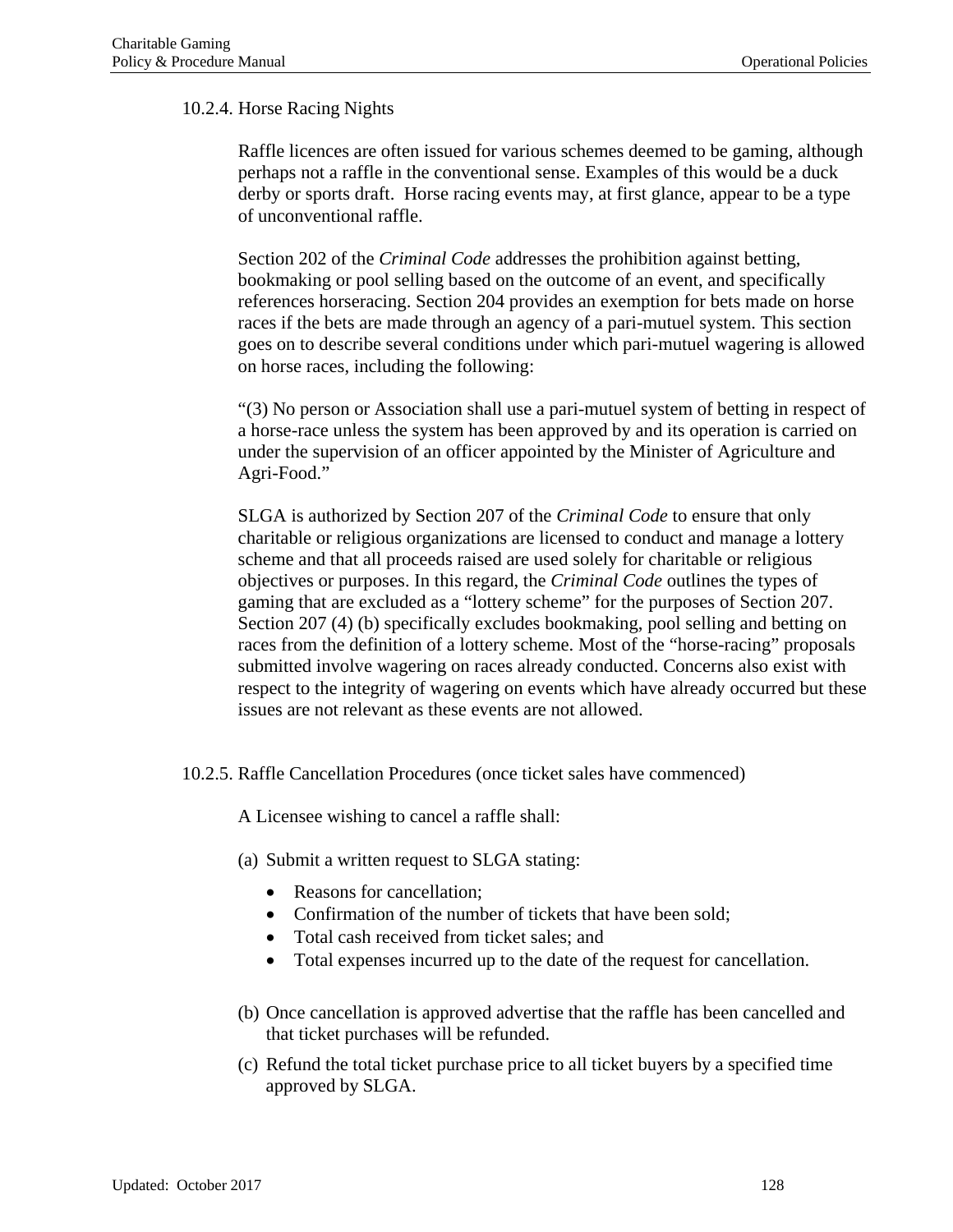(d) Send a letter to SLGA, signed by two executive members, stating that all refunds have been made, and listing all expenses incurred in the operation of the raffle.

### **Note: Approval for cancellation will not normally be provided if the raffle has essentially reached the break-even point.**

10.2.6. Raffle Draw Date Amendments (once ticket sales have commenced)

A Licensee wishing to delay or extend their draw dates shall:

- (a) Submit a written request to SLGA stating:
	- Reasons for the request to delay or extend draw dates;
	- Confirmation of the number of tickets that have been sold:
	- Total cash received from ticket sales; and
	- Total expenses incurred up to the date of the request for extension.

If approval is given to have the draw date amended, any purchaser's request for a ticket refund shall be accepted and a full refund issued.

# **Note: Approval to extend or delay draw dates will not be provided except in extenuating circumstances. Extension of draw dates will not be approved if the raffle has essentially reached the break-even point.**

#### 10.2.7. Basic Ticket Draws

"Basic ticket" means a ticket without the purchaser's name, address and telephone number.

For regular and larger raffles, basic ticket draws will only be allowed in special circumstances as outlined below. Each circumstance will be review and approved by SLGA:

- (a) Sales are limited to a specific entertainment activity and sales only occur over a few hours during the activity.
- (b) Sales occur in the confined area in which the entertainment activity takes place.
- (c) The tickets are numbered consecutively (roll tickets are not acceptable).
- (d) If there are daily draws occurring on consecutive days, the same color ticket shall not be used on two consecutive days.
- (e) All tickets used for each draw are identical with the exception of the numbering (e.g. two different colors must not be used).
- (f) Appropriate ticket inventory control sheets are used for each draw to ensure that all sold tickets are entered into each draw.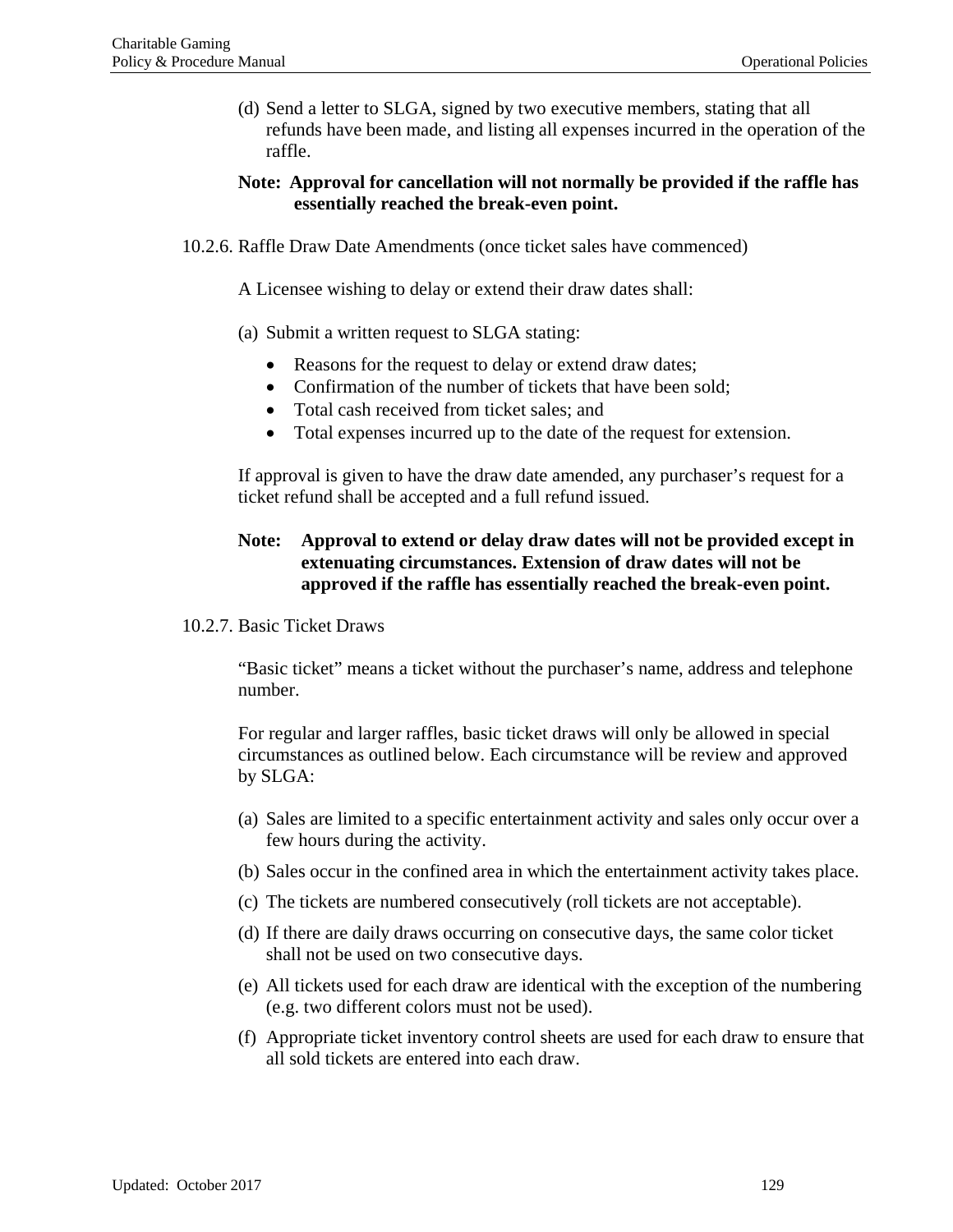- (g) The draw activity is announced to the public and occurs before the end of the entertainment activity when purchasers are likely to be present and can claim their prize.
- (h) There is a procedure in place, as outlined in the rules of play, for the handling of unclaimed prizes.
- (i) Basic tickets have a contact phone number for the licensee on the tickets.

For basic ticket draws, in which circumstances do not allow the ticket seller to obtain the purchasers personal information (name, address, phone number), the following rules of play must also be provided.

- (i) The date(s) and time(s) of the draw(s).
- (k) The purchase price of the ticket and, if applicable, the percentage of ticket sales to be awarded as a prize (although commonly known as 50/50 draws, all references to the raffle must accurately reflect the actual percentage to be paid in prizes).
- (l) The method by which the draw(s) will be announced, and the location of the announcement.
- (m)The method by which the prize will be paid (cash or cheque).
- (n) If applicable, the time limit for the purchaser to claim a prize (the time limit must be reasonable and is subject to SLGA approval).
- (o) Procedure for identifying an alternate prize winner if a winner cannot be located within the time limit for claiming prizes.
- (p) The means by which a winning purchaser will be awarded the prize on the last day of the draw if the event is held over multiple days.
- (q) A contact name and telephone number in the event of a complaint or dispute.

Ticket requirements: Basic tickets shall include the following information on the portion that is retained by the purchaser:

- (r) A ticket number.
- (s) Name of the licensee.
- (t) Licence number.
- (u) Telephone number for contact person.
- (v) Price per ticket.

All other ticket requirements are noted in the Raffle Terms and Conditions.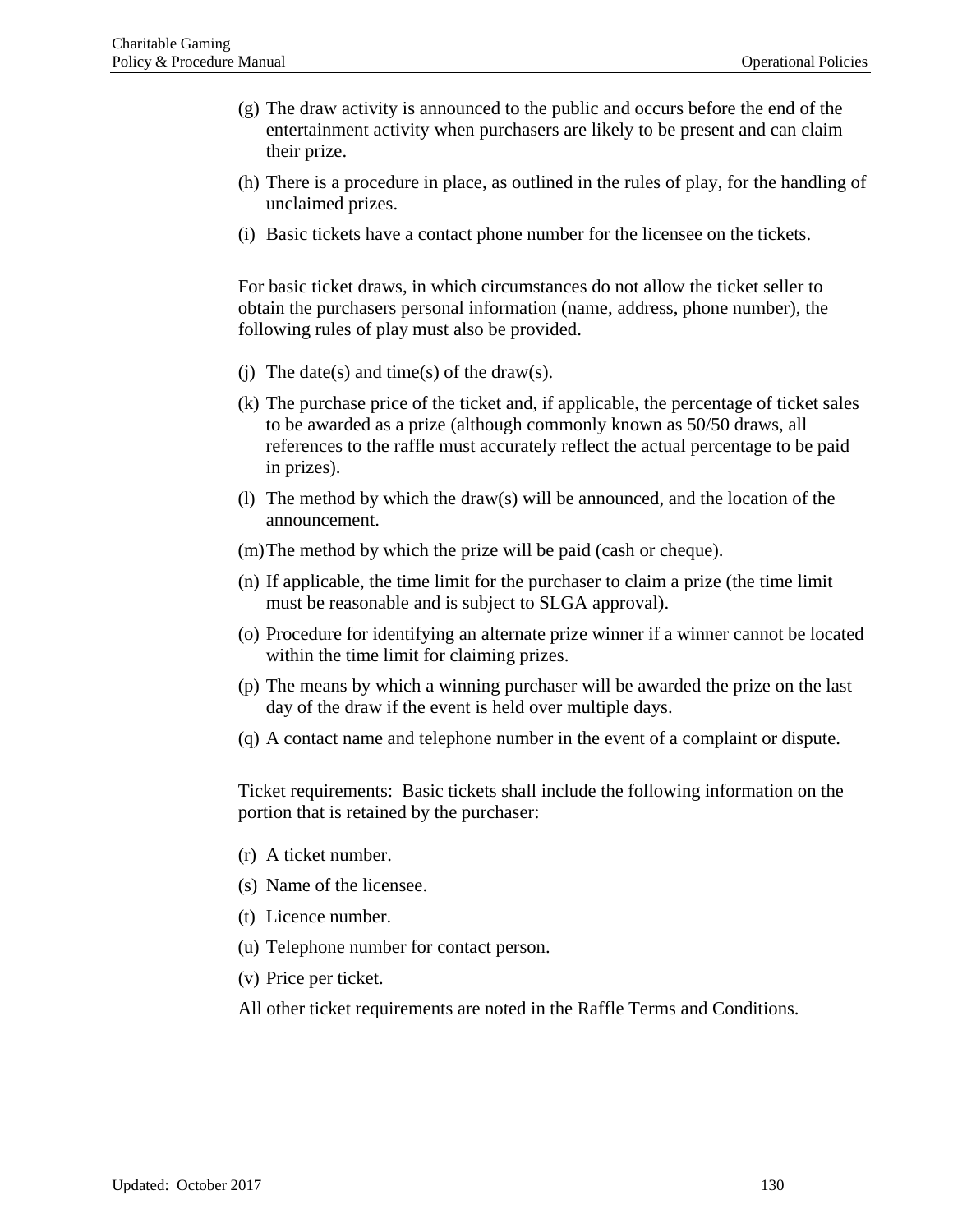# 10.2.8. Raffling of Beverage Alcohol

A raffle lottery that offers prizes of beverage alcohol will receive the following additional Terms and Conditions with their licence:

- Raffle tickets sold for a prize which may be beverage alcohol shall only be sold to persons 19 years of age or over;
- If the raffle is taking place in conjunction with a public event, the prize(s) for beverage alcohol are not to be awarded until such time as the winner is leaving the event; and
- Prizes for beverage alcohol are not to be awarded to intoxicated individuals. Should the winner of the beverage alcohol be intoxicated, they will be required to claim their prize at a later date.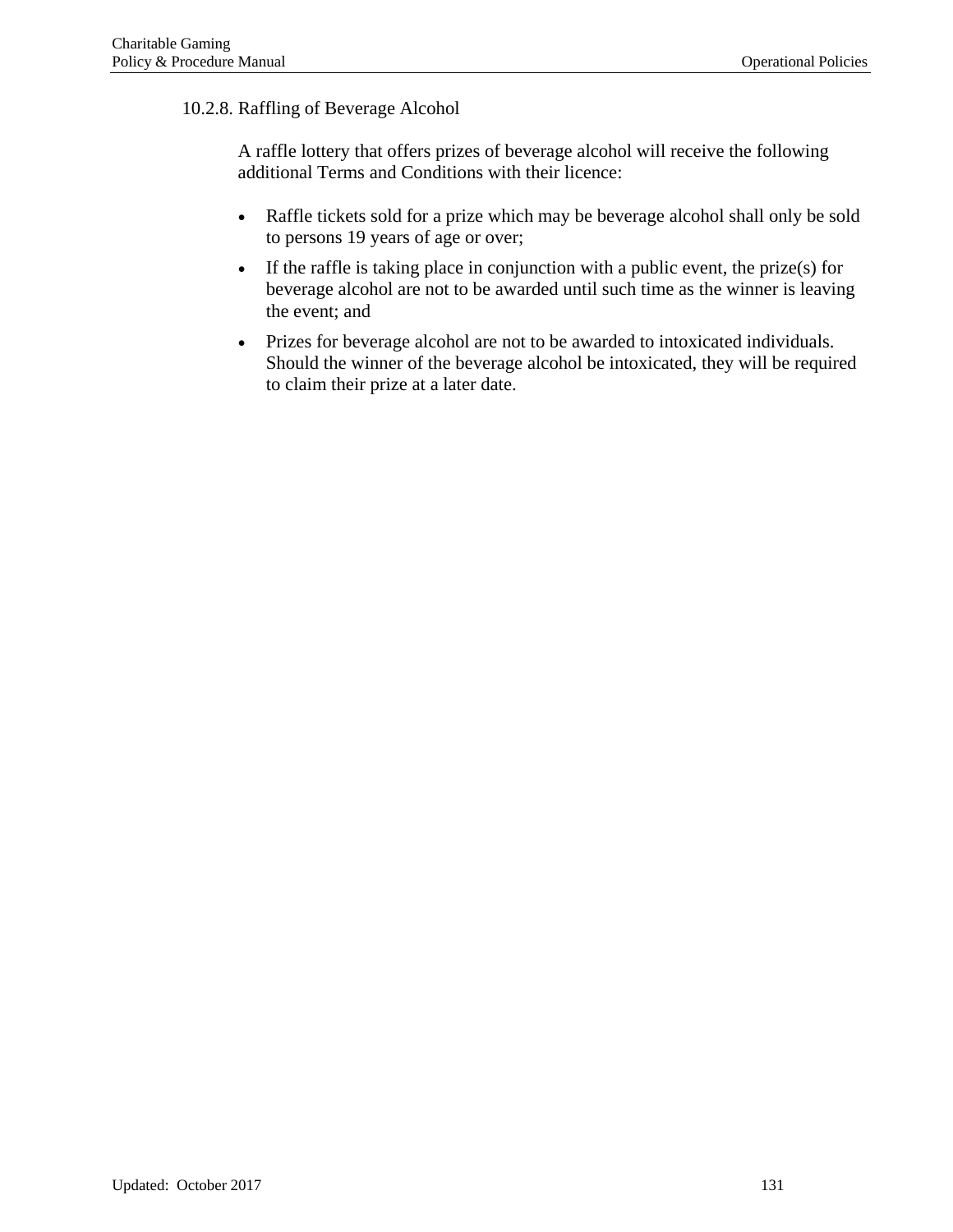### **10.3. Breakopen Tickets**

10.3.1. Destruction of Breakopen Tickets

The following is the policies and procedures that pertain to the destruction of Breakopen Tickets in the event a Licensee discontinues Breakopen gaming: (This written approval refers to Breakopens that are unsold tickets or unopened boxes).

The Terms and Conditions requires that no Breakopen Tickets be destroyed without prior approval from the SLGA.

Approval from SLGA for the destruction of Breakopen Tickets shall not be provided if the Breakopen Licence has not expired and sufficient time has not passed since the expiry of the Licence for SLGA to determine that Breakopen gaming has been discontinued by the organization. This is consistent with the Terms and Conditions, which requires that no portion of the gaming unit shall be held back from sale.

Written notification requesting approval to destroy Breakopens must be sent to SLGA using the following methods:

Mail: SLGA 2500 Victoria Avenue P.O. Box 5054 REGINA SK S4P 3M3

Email: [CharitableGaming@slga.gov.sk.ca](mailto:CharitableGaming@slga.gov.sk.ca) Fax: (306) 787-8981

- SLGA will provide approval in writing to the Licensee outlining the required processes to be followed. This written approval must be received, and maintained as part of the Licensees' records, prior to the destruction of any Breakopen Tickets.
- The Licensee shall ensure that the total number of Breakopen Tickets destroyed, the value of the remaining prize winning tickets and the unique ticket serial number are documented. The ticket count must take place with three members of the charity's executive present, including the Breakopen chairperson, and the documentation signed by all three members.
- The document containing the required information and signatures must be forwarded to the Licensing Branch, and a copy held for the Licensees' records.
- The Licensee must ensure that all tickets are destroyed in such a manner as to ensure they are unfit for future use. If possible, shredding is the preferred method of destruction in order to ensure no future redemption liability on the Licensee.
- SLGA's Gaming Integrity Branch shall receive notification from Licensing in regard to a Licensee requesting to destroy Breakopen Tickets. Gaming Integrity shall conduct random reviews to ensure procedures are being followed in accordance with this policy.
- Licensees should inquire with the registered Breakopen Ticket distributor in regard to their policy on returning sealed unopened boxes for a refund.
- Breakopen tickets will not be approved for sale with an instant prize in excess of \$1,000.00.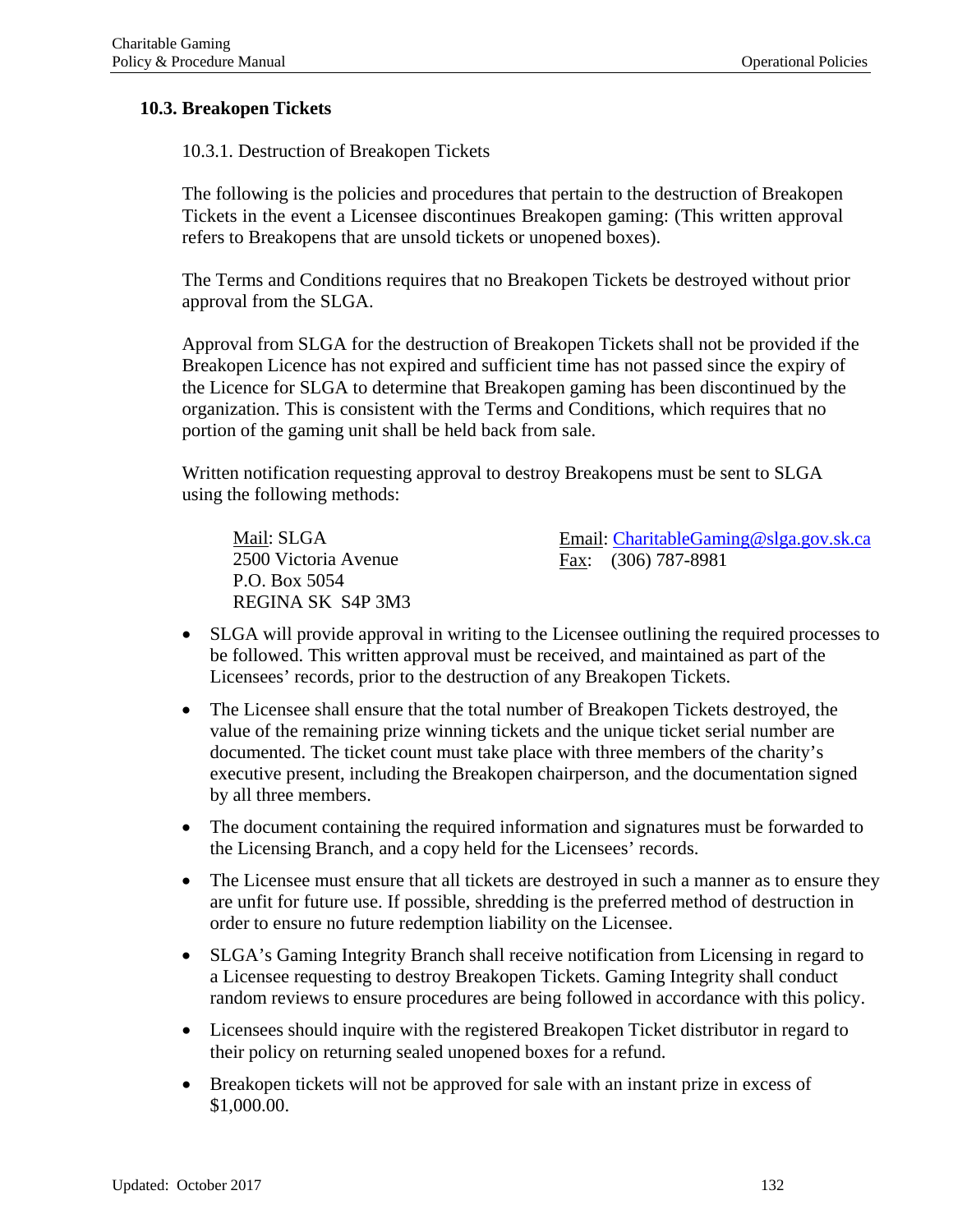• The total prizes of a breakopen game unit shall not exceed 80% of the gross revenues from the game unit.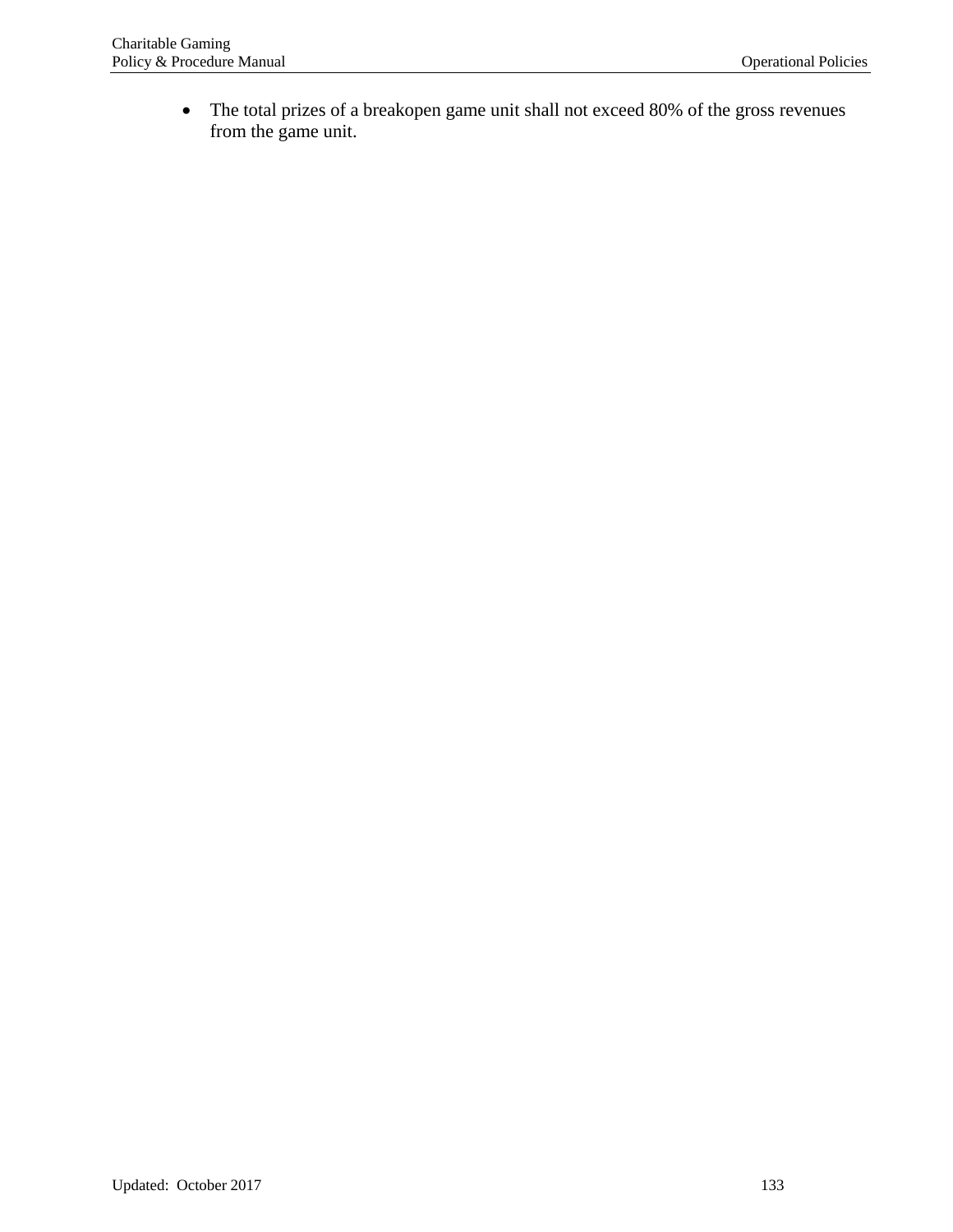### **10.4. Texas Hold'em Poker Tournaments**

- 10.4.1. A Licensee may hold a combined total of 52 Texas Hold'em Poker Tournaments or Monte Carlo Charity Events annually.
- 10.4.2. A facility may only host one Texas Hold'em Poker Tournament or Monte Carlo Charity Event per week (a week is defined as Monday to Sunday).
- 10.4.3. A Texas Hold'em Poker Tournament cannot be held in conjunction with a Monte Carlo Charity Event.
- 10.4.4. Liquor permitted establishments can host a Texas Hold'em Poker Tournament in the permitted area of their establishment, in an unlicensed area or in a licensed banquet room.
- 10.4.5. Liquor permitted establishments cannot be involved in the conduct and management of the Texas Hold'em Poker Tournament.
- 10.4.6. Liquor permitted establishments cannot charge Licensees a rental fee, directly or indirectly, for hosting a poker tournament held in the permitted area. A reasonable rental fee will be allowed for use of a licensed banquet room or unlicensed room.
- 10.4.7. Any rental fee charged for an unlicensed room or licensed banquet room must be a reasonable flat rate fee that is not connected to the gross or net proceeds of the gaming event, or the number of attendees at the event.
- 10.4.8. The operator of a permitted establishment may supply gaming equipment (cards, chips, etc.) for the event. However, only registered gaming suppliers can charge a rental fee for use of gaming equipment. Rental fees for gaming equipment cannot be connected to gross or net proceeds or the number of attendees at an event.
- 10.4.9. Texas Hold'em Poker Tournaments may be held in a bingo facility, either in a separate room or at a time when bingo is not being held. A reasonable flat rental fee for the room or hall may be charged, however, such fees cannot be connected to the gross or net proceeds of the gaming event, or the number of attendees at the event.
- 10.4.10. Paid table managers, dealers and organizers such as management companies may be allowed as per the Texas Hold'em Poker Tournament Terms and Conditions.
- 10.4.11. Texas Hold'em Poker Tournament applicants must have a volunteer Tournament Chairperson with sufficient knowledge and skills to conduct a tournament.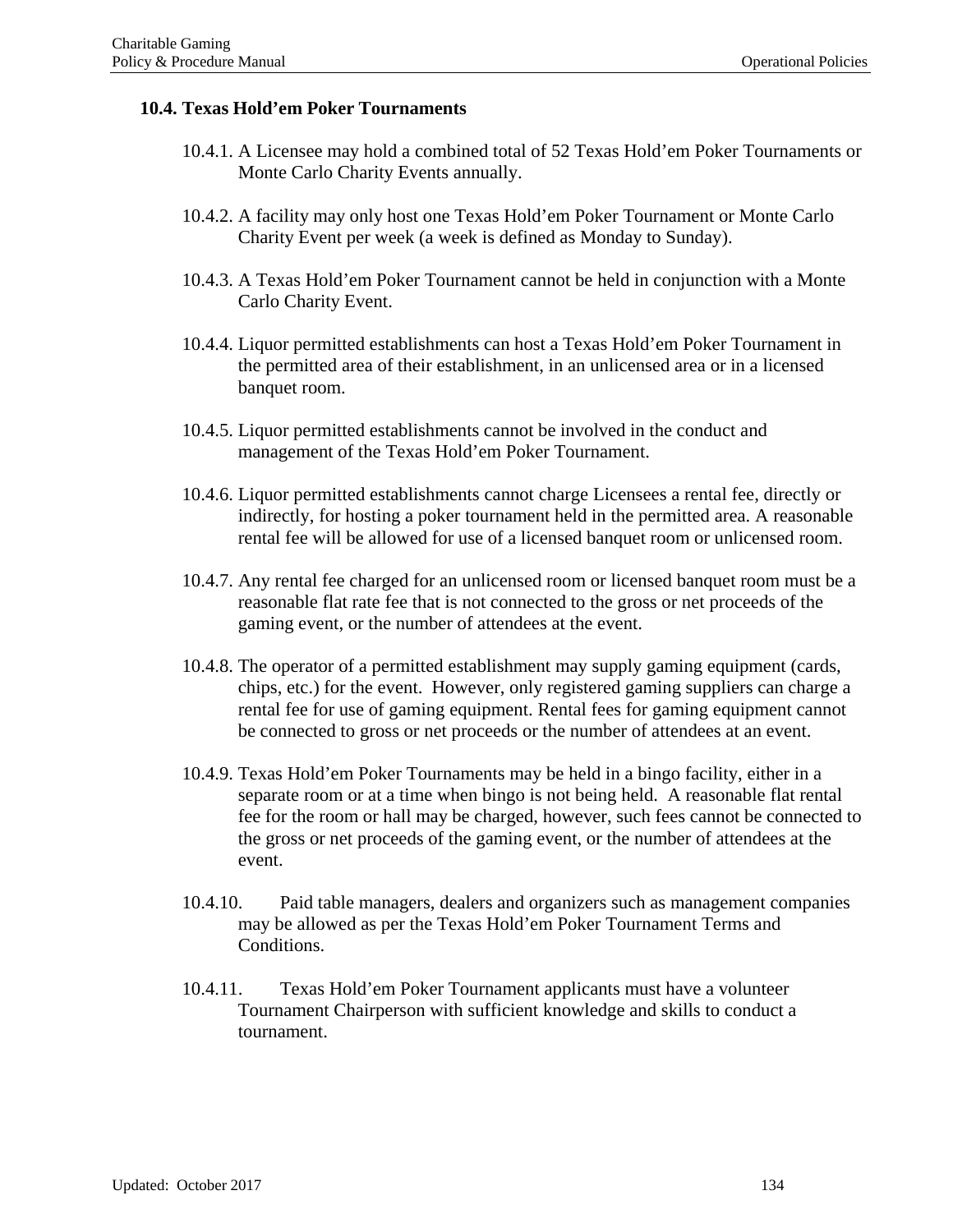# **10.5. Monte Carlo Charity Events**

- 10.5.1. A Licensee may hold a combined total of 52 Monte Carlo Charity Events or Texas Hold'em Poker Tournaments annually.
- 10.5.2. A facility may only host one Monte Carlo Charity Event or Texas Hold'em Poker Tournament per week (a week is defined as Monday to Sunday).
- 10.5.3. A Monte Carlo Charity Event cannot be held in conjunction with a Texas Hold'em Poker Tournament.
- 10.5.4. Liquor permitted establishments can host Monte Carlo Charity Events only in an unlicensed area or in a licensed banquet room. Monte Carlo Charity Events cannot be held in the permitted area of the establishment.
- 10.5.5. Liquor permitted establishments cannot be involved in the conduct and management of the Monte Carlo Charity Events.
- 10.5.6. Paid workers, dealers and organizers such as management companies are not allowed as per the Monte Carlo Charity Event Terms and Conditions.
- 10.5.7. Liquor permitted establishments may charge Licensees a reasonable rental fee for the Monte Carlo Charity Events.
- 10.5.8. Any rental fee charged for an unlicensed room or licensed banquet room must be a reasonable flat rate fee that is not connected to the gross or net proceeds of the gaming event, or the number of attendees at the event.
- 10.5.9. The operator of a permitted establishment may supply gaming equipment (cards, chips, etc.) for the event. However, only registered gaming suppliers can charge a rental fee for use of gaming equipment.
- 10.5.10. Monte Carlo Charity Events may be held in a bingo facility, either in a separate room or at a time when bingo is not being held. A reasonable flat rental fee for the room or hall may be charged, however, such fee cannot be connected to the gross or net proceeds of the gaming event, or the number of attendees at the event.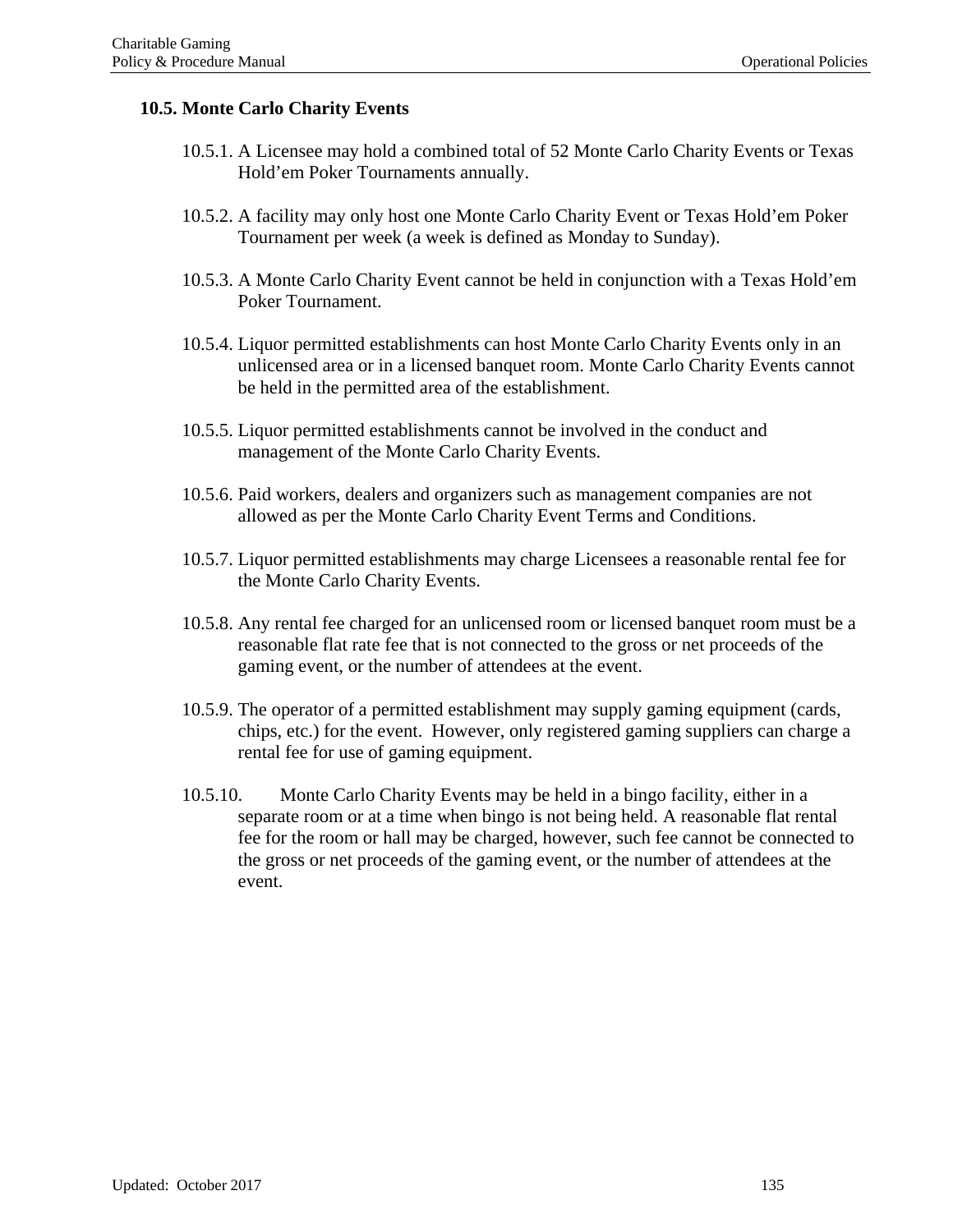### **11. Public Amusement Raffle Licences**

### **11.1. Operational Policies**

- 11.1.1. Non-profit organizations that do not qualify as charities are eligible for a Licence to manage and conduct a raffle under a Public Amusement Lottery Licence (Raffle). These Raffles are intended to provide an opportunity for non-charitable organizations to raise funds for worthwhile charitable causes.
- 11.1.2. The authority for this type of Licence is derived from Section 207(1)(d) of the *Criminal Code*. Organizations licensed under this section are not eligible for any other type of gaming Licence.
- 11.1.3. The applicant organization is not required to be incorporated, but must be not for profit.
- 11.1.4. The Public Amusement Lottery Licence (Raffle) must be structured, as required by the *Criminal Code*, as follows:
	- (a) The total ticket value must be \$6,000.00 or less;
	- (b) The ticket price cannot exceed \$2.00;
	- (c) Retail value of the prizes offered not exceed \$500.00; and
	- (d) Ticket sales and draw must occur at a public place of amusement.
- 11.1.5. Public place of amusement is defined as a building, hall, pavilion, place, premises, room, park, structure, or other place to which the public has or is permitted access for the purposes of amusement.
- 11.1.6. Lottery proceeds raised are to be utilized solely for charitable, religious or worthwhile purposes.
- 11.1.7. Non-profit organizations are restricted to two Public Amusement Lottery Licence (Raffle) Licences per calendar year.
- 11.1.8. An application must be completed in detail and forwarded to SLGA. Application forms are on SLGA's public website at [www.slga.com.](http://www.slga.com/)
- 11.1.9. The total retail prize value including the retail value of all prizes offered, whether purchased for the raffle or donated, must be included in the application. If prizes are merchandise, they must be described in the application.
- 11.1.10. The application must accurately specify the number of draws to be held, the physical location where the draws are to be made, and the date(s) of the draw(s).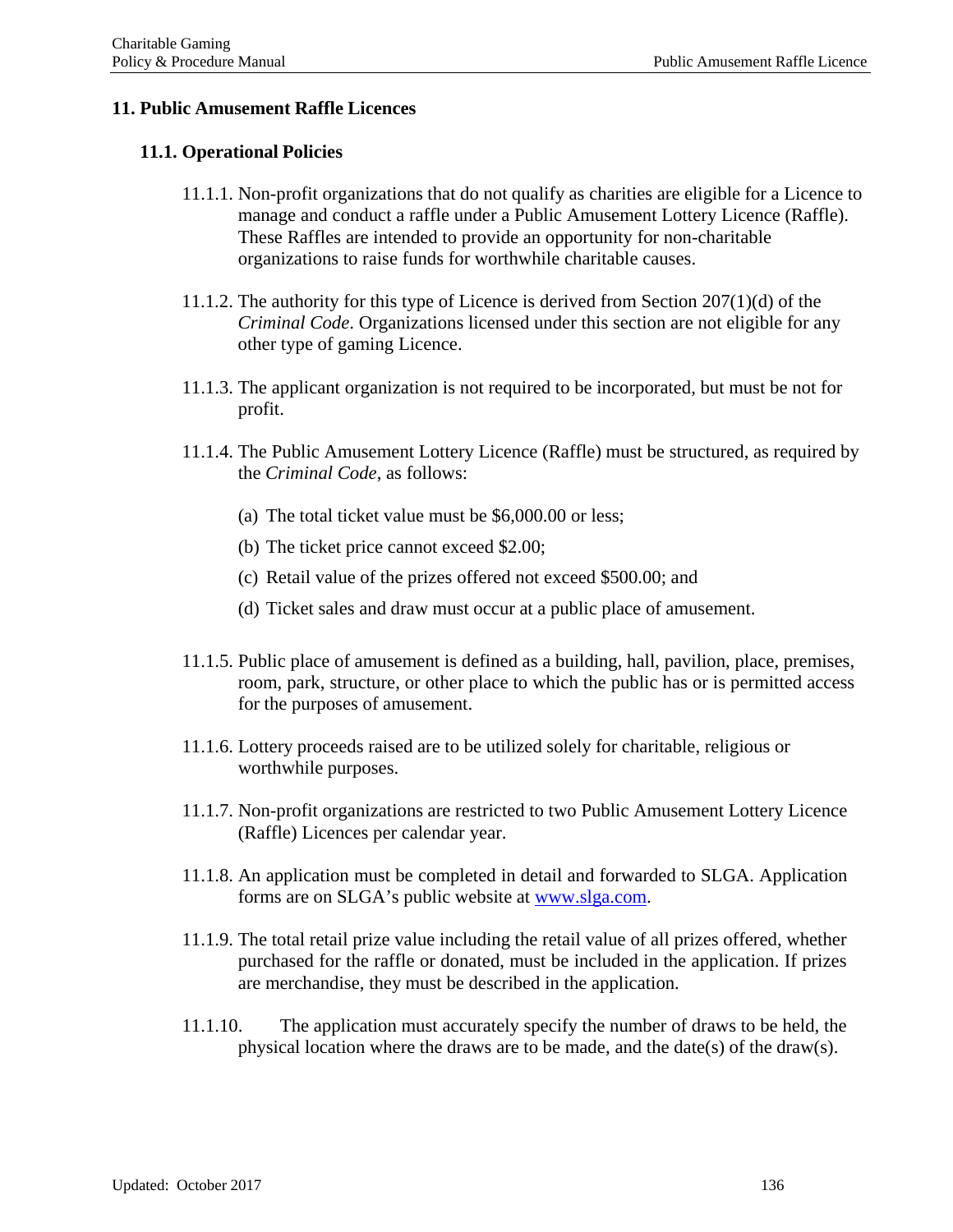# **12. Local Authority Raffle Licences**

## **12.1. Policies**

- 12.1.1. Pursuant to section 141 of The Alcohol and Gaming Regulation Act, 1997, local authorities are eligible to issue Licences to the following terms:
	- The licensee shall use the proceeds of the lottery scheme being conducted for charitable or religious purposes;
	- The licensee shall ensure that the total amount of all prizes offered in the conduct of the lottery scheme does not exceed \$2,500.00;
- 12.1.2. Where a licensee who is issued a licence by a local authority breaches a term of that licence, the licence is void.
- 12.1.3. Local authorities may charge the fees prescribed in The Gaming Regulations, 2002 for the issuance of licences.
- 12.1.4. Every local authority that issues licences shall file with SLGA, on or before April 1 of each year, a report respecting its licensing activities for the previous year:
	- In the form required by SLGA; and
	- Containing any information that SLGA may require, including;
		- o the name of the licensee;
		- o the amount of value of the prizes awarded for each licensed lottery;
		- o the revenue generated, expenses incurred and profit realized for each lottery;
		- o the purpose for which the proceeds from each lottery were or are to be used.
- 12.1.5. Organizations licensed through their local authority are not eligible to receive the charitable gaming grants. In order to be eligible for the grant, these organizations must obtain licensing through SLGA.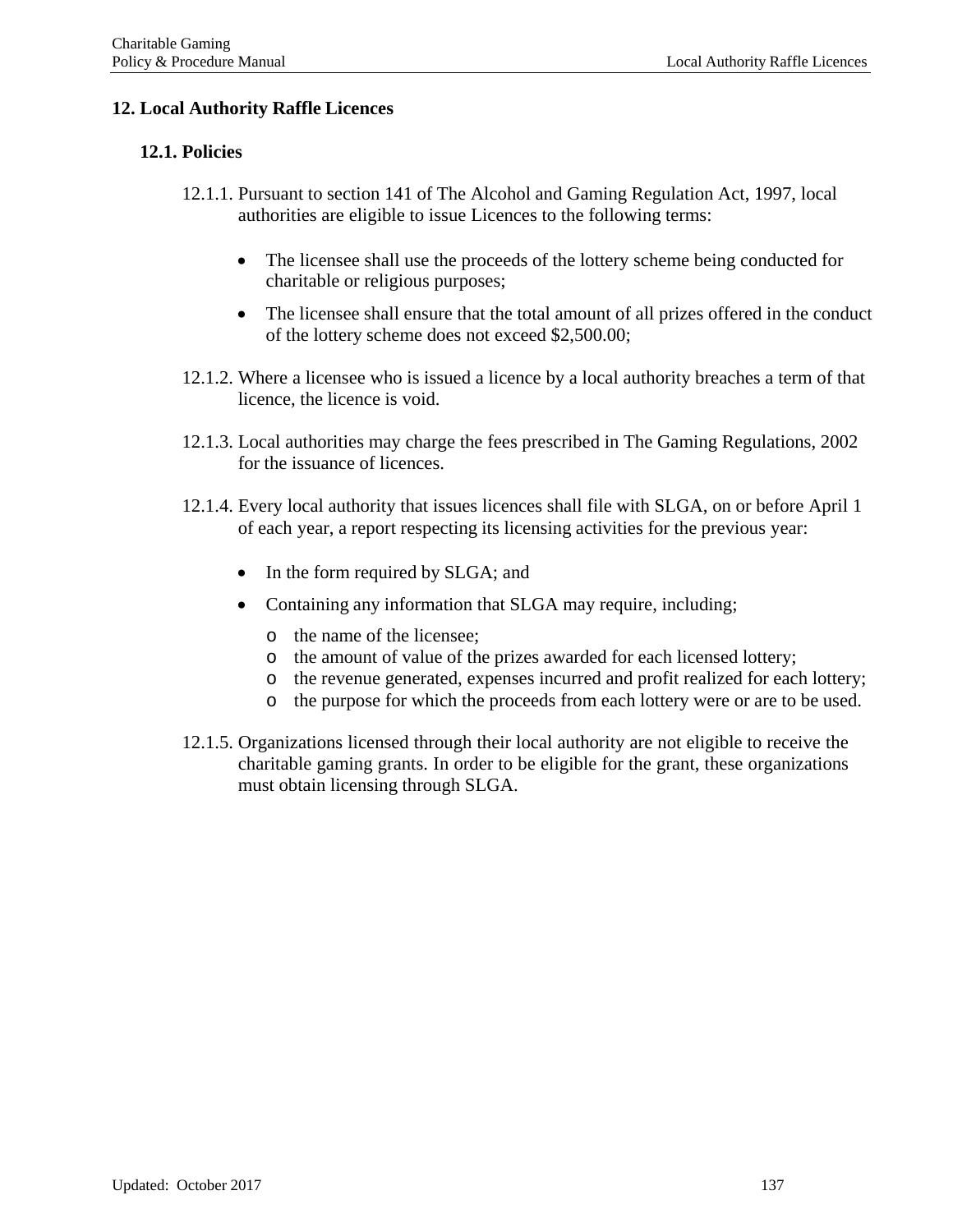### **13. Administrative Sanctions**

### **13.1. Policy**

#### Context

- 13.1.1. The Regulatory Services Divisions (RSD) of the Saskatchewan Liquor and Gaming Authority (SLGA) regulates and is responsible for the overall integrity of charitable gaming in Saskatchewan.
- 13.1.2. All charitable licensees are responsible for reading, understanding, and following the rules that govern charitable gaming in Saskatchewan, as defined in *The Alcohol and Gaming Regulation Act, 1997* (Act), *The Gaming Regulations, 2007* (Regulations), and the specific terms and conditions of their gaming event licence.
- 13.1.3. The Licensing and Gaming Integrity Branches are responsible for monitoring compliance with the Act, Regulations, and Terms and Conditions. Routine operational reviews may occur with or without advance notice and Gaming Integrity Branch investigators may follow up on public complaints or upon the recommendation of branch staff. Regular operational reviews are also scheduled and conducted in accordance with the charitable gaming compliance matrix.
- 13.1.4. Under the Act, the Licensing Branch has the authority to directly impose administrative sanctions or additional terms and conditions on licensees that do not comply with the Act, Regulations, and Terms and Conditions of their gaming event license.

#### **Objectives**

- 13.1.5. To encourage licensees to voluntarily comply with the Act, Regulations, and Terms and Conditions.
- 13.1.6. To ensure licensed charitable gaming activities are conducted in a fair, open and honest manner, and the proceeds from licensed gaming are used appropriately.
- 13.1.7. To ensure the consistent application of these policies to all charities and religious organizations in Saskatchewan.
- 13.1.8. To ensure the progressive application of these policies and sanctions as required.

#### Authority and Application

13.1.9. Sections 38 and 39 of the Act specify that charitable gaming licensees are subject to all terms imposed by the Act, the Regulations, the authority (SLGA) or the Liquor and Gaming Licensing Commission (Commission).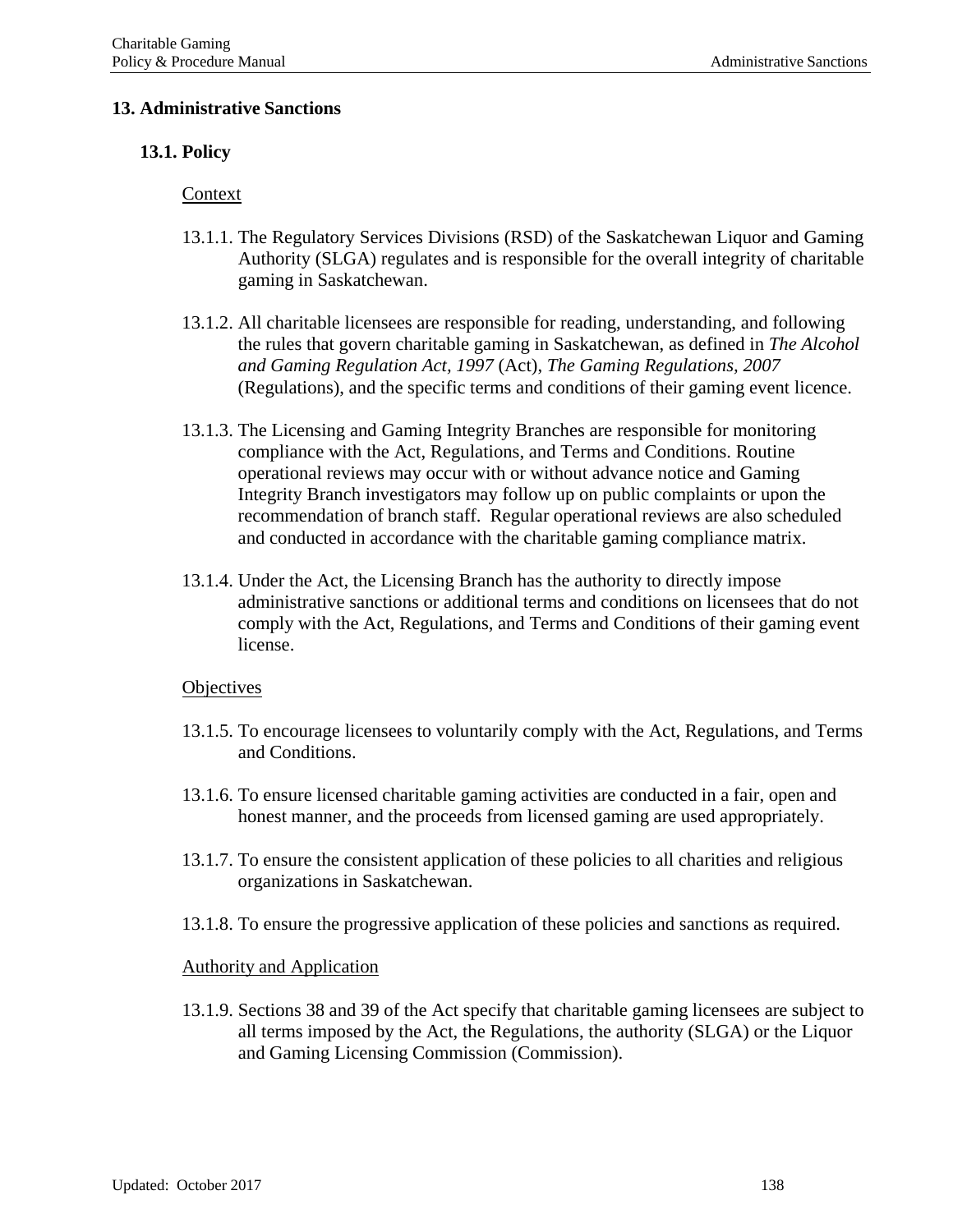- 13.1.10. Section 44 of the Act authorizes SLGA to conduct investigations on licensees to ensure compliance with the Act, Regulations, Terms and Conditions of their licence.
- 13.1.11. Sections 33 and 34.1 of the Act permit SLGA to suspend or cancel the licence of a charitable or religious organization and also provides the group 15 days in which to appeal the decision to the Commission.
- 13.1.12. Section 26 of the Act sets out the powers and authority of the Commission.
- 13.1.13. Section 143 of the Act outlines the financial reporting requirements that licensed charities are required to adhere.
- 13.1.14. Section 140 of the Act outlines specific requirements that a "licensed lottery" are required to adhere.
- 13.1.15. Section 13(f.4) of the Act authorizes SLGA to make Charitable Gaming Grant (CGG) payments to all licensees who have satisfactorily complied with the terms and conditions of their licence.

#### Administrative Sanctions

- 13.1.16. SLGA has the authority to impose one or more of the following administrative sanctions on a charitable licensee for failure to comply with the Act, Regulations, Terms and Conditions of their licence or any other laws or regulations (i.e. Criminal Code of Canada):
	- (a) Issue a written warning;

Note: SLGA's first step in the progressive sanctioning process is to issue a Director's Warning Letter. These letters are educational in nature and are nonpunitive.

- (b) Require a meeting with SLGA officials to review operations and to discuss options for compliance (conducted from an educational perspective);
- (c) Impose new or vary existing, conditions on a licence (appealable to the Commission);
- (d) Refuse to issue or renew a licence; and
- (e) Suspend or cancel a licence.
- 13.1.17. Examples of non-compliance where SLGA may issue one or more administrative sanctions or which may result in certain regulatory action include, but are not limited to:
	- (a) Failure to adhere to one or more rules of the gaming event or the terms and conditions of the licence;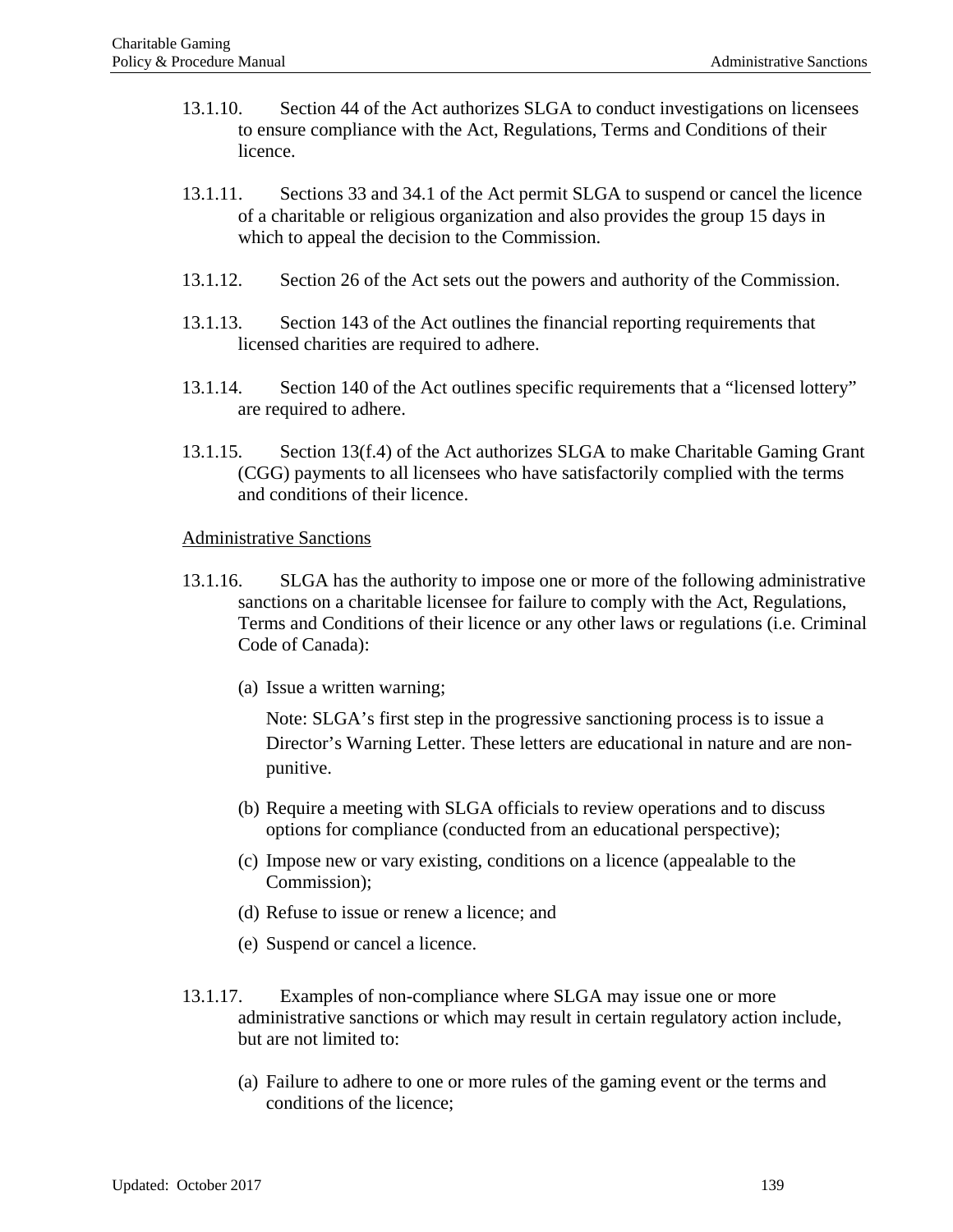- (b) Failure to maintain or submit required financial reports or audited financial statements to SLGA; or
- (c) Expenditure of gaming funds for ineligible or inappropriate expenses or use of proceeds.
- 13.1.18. This range of sanctions may be imposed by SLGA for first and subsequent violations. The type and severity of these sanctions depend on a number of factors, including the circumstances of the contravention and the compliance history of the licensee. SLGA may apply any of the sanctions available, when it is in the public interest to do so. In all cases, SLGA will apply these sanctions consistently and fairly.

# Disputed Administrative Sanctions

13.1.19. In accordance with Section 33 and 34.1 of the Act and Section 14 of this manual, charitable organizations have the right to appeal certain administrative sanctions to the Commission. Charities are encouraged to review these relevant reference materials for additional information.

### Regulatory or Criminal Offences

- 13.1.20. In addition to administrative sanctions, licensees may face additional penalties for regulatory offenses and for offences committed under the Criminal Code. These penalties may be issued by the RCMP, local police forces or other agencies of the Province of Saskatchewan or Government of Canada.
- 13.1.21. Individuals or charitable organizations that receive a penalty for a regulatory or criminal offence may also face administrative sanctions from SLGA and may be prevented from being involved in a charitable gaming event.

### Requirement to Notify

13.1.22. Licensees are required to notify SLGA, without delay, regarding any conduct, activity or incident that may be contrary to the Criminal Code, the Act or the Terms and Conditions of a license.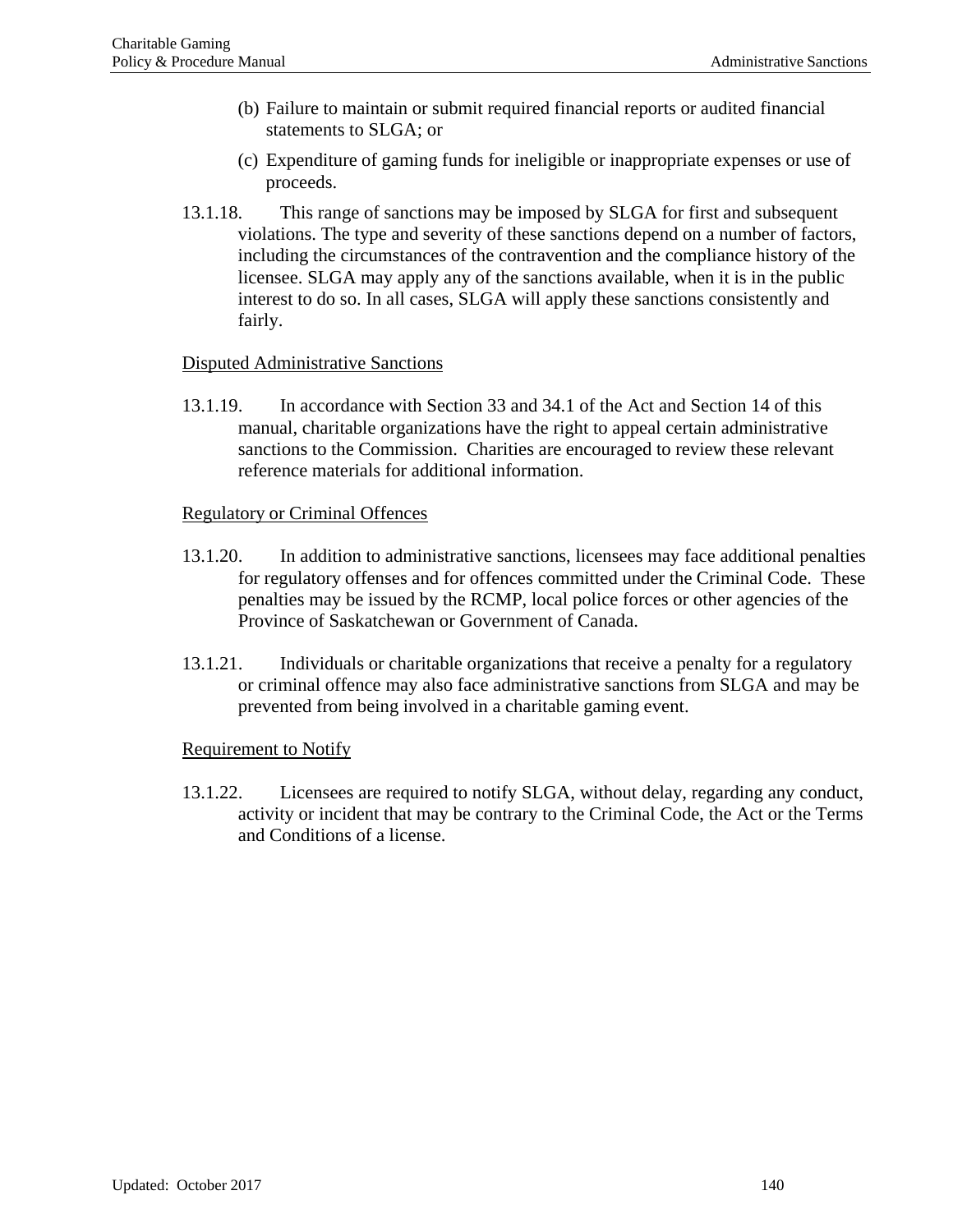# **14. Liquor and Gaming Licensing Commission**

## **14.1. Reviews of Decisions**

- 14.1.1. Within 15 days after being notified of the decision, a charitable gaming licensee or applicant may apply for a review by the Commission of a decision of SLGA to:
	- (a) Impose terms on a licence;
	- (b) Refuse a Licence;
	- (c) Suspend or cancel a licence; or
	- (d) Impose a fine or other sanction.
- 14.1.2. When SLGA proposes to suspend or cancel a licence it shall give notice to the licensee of the action it intends to take. If the Licensee does not apply for a review within 15 days after being notified of the proposed suspension or cancellation, SLGA may suspend or cancel the Licence in accordance with the terms of the notice.
- 14.1.3. When the Commission holds a hearing, it may direct SLGA to:
	- (a) Issue a licence on any terms it considers appropriate;
	- (b) Refuse to issue a licence;
	- (c) Suspend a licence for the period it considers expedient (may be same, greater than or less than the suspension proposed by SLGA);
	- (d) Revoke the suspension of a licence on those terms that it considers expedient;
	- (e) Cancel a Licence;
	- (f) Suspend or renew a licence for any period it considers expedient;
	- (g) Amend, vary or repeal and substitute any terms imposed or impose new terms on a licence;

### **14.2. Immediate Suspension**

- 14.2.1. SLGA, by order, may suspend a licence for a period not exceeding seven days without giving notice to the licensee where SLGA considers the immediate suspension to be necessary to the public interest.
- 14.2.2. The order for immediate suspension takes effect immediately on being served on the licensee. Along with the order of suspension, a notice will be served indicating the time and place for the hearing by the Commission to determine whether the suspension should be extended or whether the licence should be cancelled. The time for the hearing in the notice will be prior to the expiration of the order for suspension (within seven days).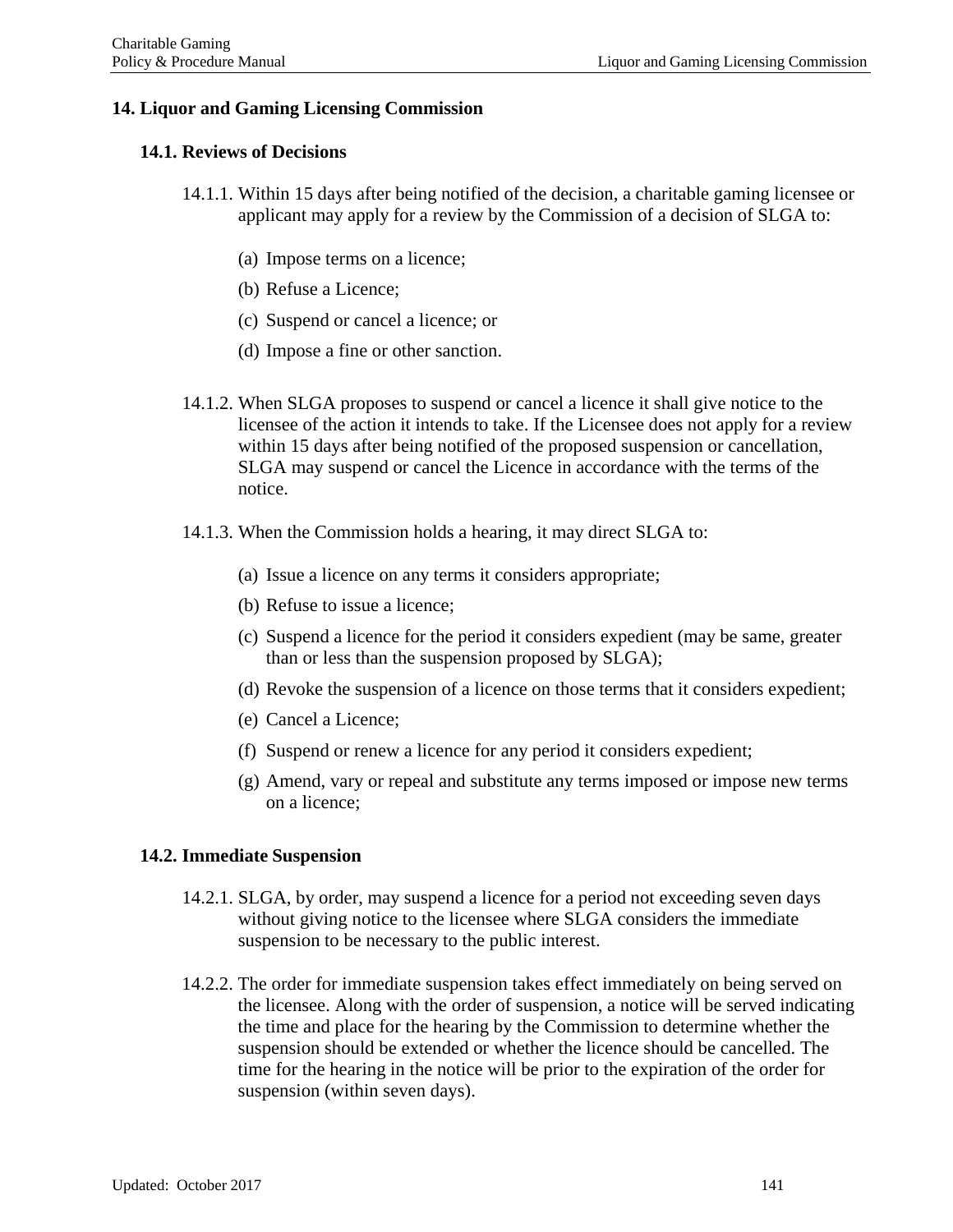14.2.3. The Commission may adjourn a hearing and may extend the order for suspension to a date later than the date to which the hearing has been adjourned.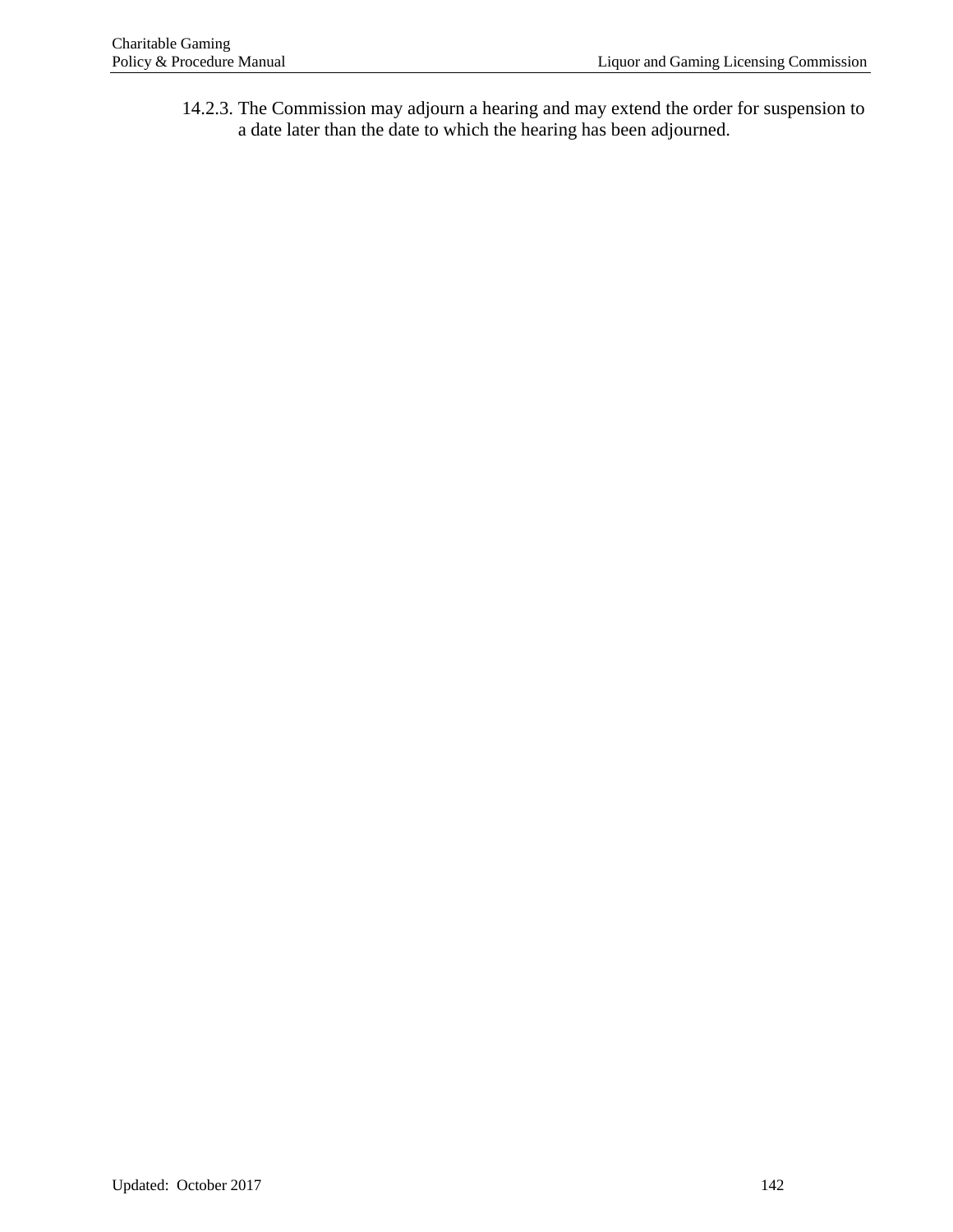# **15. Charitable Gaming Grant Program**

### **15.1. Policies**

- 15.1.1. In accordance with Section 13(f.4) of the Act, all charitable or religious organizations licensed by SLGA under section 207(1)(b) of the Criminal Code to conduct gaming (bingo, Breakopen, Raffles, Texas Hold'em Poker Tournaments, and Monte Carlo Charity Events) that satisfactorily comply with the Terms and Conditions of their license(s) are eligible to receive a grant.
- 15.1.2. The charitable gaming grant is equal to 25% of the net proceeds earned by an organization at its charitable gaming events. The charitable gaming grant may not exceed \$100,000.00 per fiscal year, per licence and per charity.
- 15.1.3. Organizations that receive a charitable gaming licence do not have to apply for the grant. Organizations are automatically eligible to receive a grant by qualifying for a charitable gaming licence, satisfactorily conducting the charitable gaming event in accordance with the terms and conditions of their licence(s), and submitting the financial reports as required by the terms and conditions of the charitable gaming licence.
- 15.1.4. If the net proceeds of the event(s) conducted under the charitable gaming licence equals or exceeds \$100,000, SLGA will require the licensee to provide an independent audit opinion on the accuracy of the financial reports (in particular the revenue and expenses) being submitted to SLGA prior to paying out the grant.
- 15.1.5. Class "A" Bingo Licensees are required to submit an annual independent audit opinion to confirm the net proceeds of the Class "B" Licensees as reported through the monthly event logs.
- 15.1.6. The required independent audit opinion must be signed by an accountant with a recognized professional accounting designation (CA, CMA, CGA, or CPA).
- 15.1.7. Grants will be paid on a quarterly basis based upon the financial reports received in that quarter.
- 15.1.8. Grant revenue is not to be deposited into the lottery bank account as this revenue is not considered gaming revenue. It is expected that grant payments will be utilized for the charity's worthwhile purposes.
- 15.1.9. Licensees that may not be in good standing may have their pending grant payments withheld until such time that the concerns or issues have been satisfactorily addressed.
- 15.1.10. All grant payments will be based upon revenues actually earned after any cash shortages are deducted.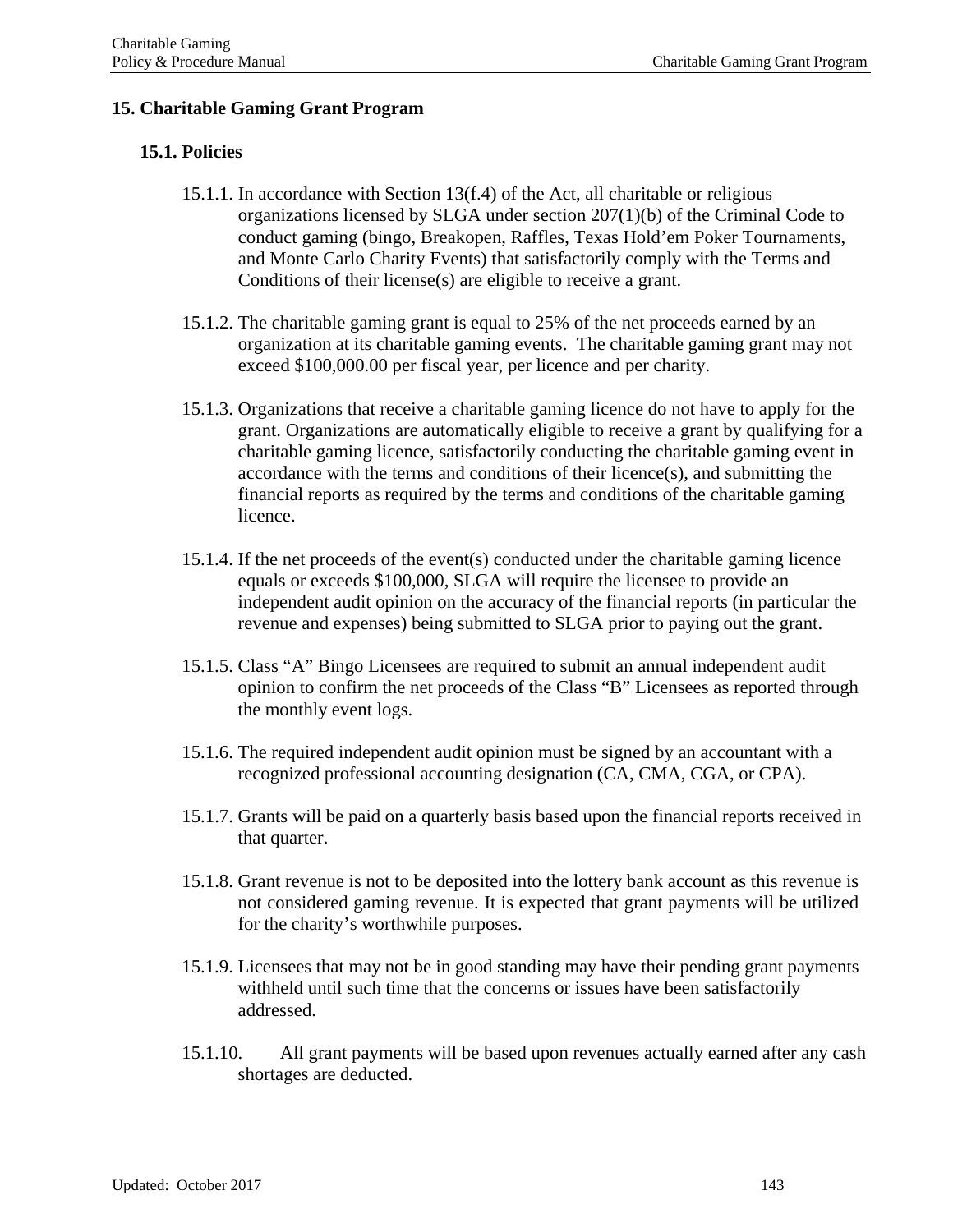- 15.1.11. SLGA has the authority to withhold, cancel, or request recovery of charitable gaming grants in the event of non-compliance with the Act, Regulations, or Terms and Conditions of a gaming licence.
- 15.1.12. Organizations that are no longer operating at the time of cheque issuance are not eligible to receive a grant cheque nor have the cheque directed to another organization.
- 15.1.13. Public Amusement Raffle Licensees, licensed pursuant to section 207(1)(d) of the Criminal Code, are not eligible for the charitable gaming grant. Organizations conducting Public Amusement Raffles are not considered charitable.
- 15.1.14. Transfer of grant to another charity:

The Charitable Gaming Grant Program was developed to supplement the income earned by charities through their charitable gaming efforts in a declining market. As such, charitable gaming grant payments are generally not transferable to other organizations.

However, in the case where an organization eligible for a grant payment (known as the Licensee) will cease to exist by the time the payment is made, SLGA may consider transferring the payment to another organization (known as the transferee) under the following circumstances:

- The transferee has, as its main objective, a charitable purpose similar to that for which the Licensee was fundraising through charitable gaming.
- The licensee has, prior to dissolution, passed a resolution in accordance with its bylaws transferring assets and/or future revenue (grant or otherwise) to the Transferee.
- The licensee makes a written request to SLGA to transfer any future grant payments to the transferee, including the organization's name, mailing address, charitable purpose, and a copy of the resolution authorizing the transfer.

If these conditions are not met, the grant funds will not be transferred but will revert to the Government of Saskatchewan instead. Regardless of whether the funds are to be transferred or not, the licensee must return any grant cheques issued after dissolution to SLGA to be voided.

- 15.1.15. Effective April 1, 2013, charitable gaming licensees with net proceeds of less than \$100,000 per licence that have not submitted the required financial reports within six (6) months following the expiration of their licence will no longer be eligible to receive a grant on that licence's activity.
- 15.1.16. Charitable gaming licensees with net proceeds of more than \$100,000 who are required to submit audited financial reports on that charitable gaming activity will have eighteen (18) months from the expiration of their licence to submit the required audited financial statements in order to be eligible for a grant. If both the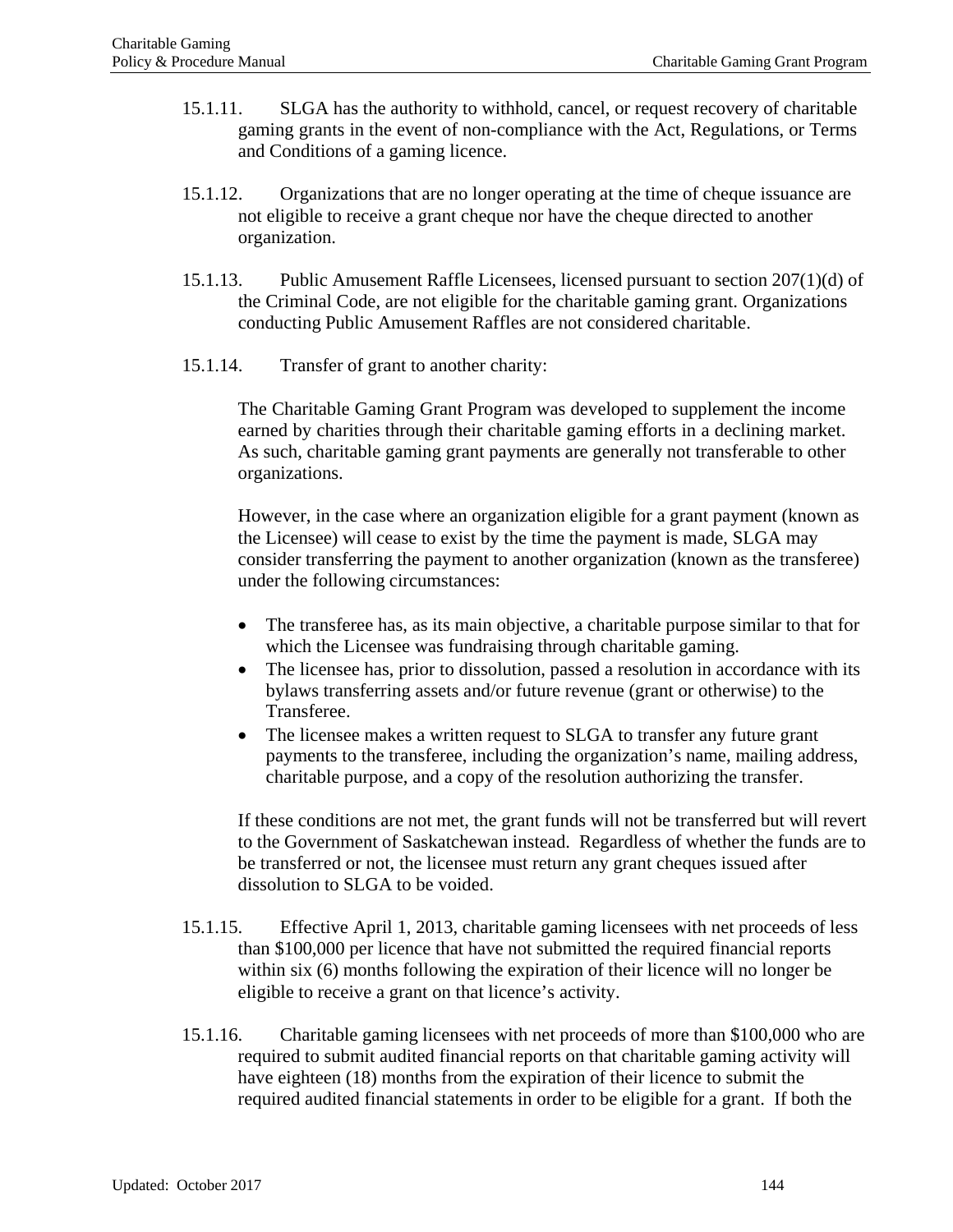financial report and audited financial statements are not received within eighteen (18) months, the licensee will no longer be eligible to receive the grant.

15.1.17. SLGA may, at its discretion, recognize exceptional circumstances and allow an extension of these requirements if requested by the charity. Adequate rationale would need to formally be provided in writing for SLGA's consideration.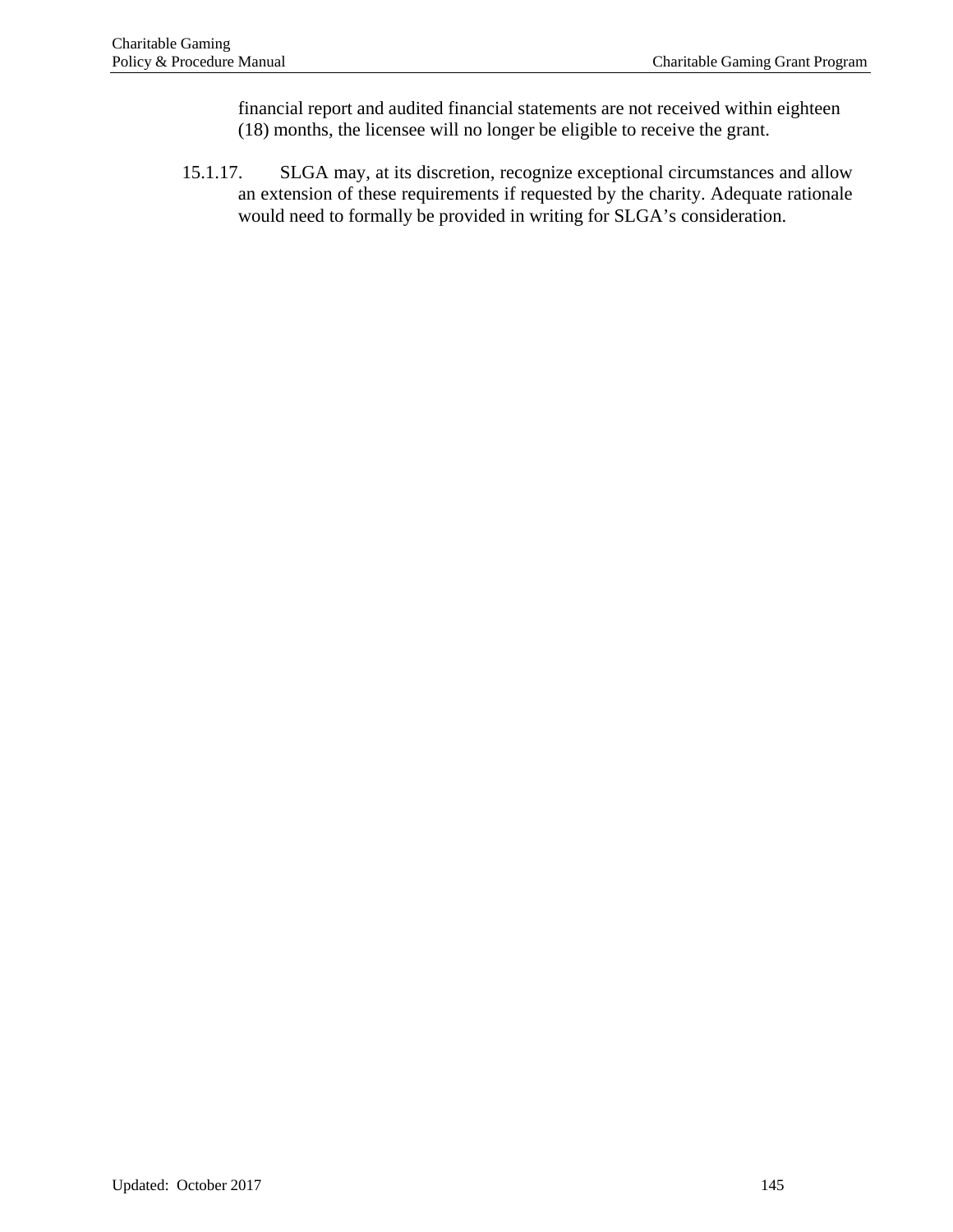### **16. Terms and Conditions**

- **16.1.** Terms [and Conditions for](https://www.slga.com/-/media/slga/files/permits%20and%20licences/charitable%20gaming/bingo/class%20a%20bingo%20-%20charitable%20gaming%20event%20terms%20and%20conditions%20-%20april%202016.pdf?la=en) Class A Bingo/Charitable Gaming Events
- **16.2.** Terms and Conditions for Class B [Bingo/Charitable](https://www.slga.com/-/media/slga/files/permits%20and%20licences/charitable%20gaming/bingo/class%20b%20bingo%20-%20charitable%20gaming%20event%20terms%20and%20conditions%20-%20april%202016.pdf?la=en) Gaming Events
- **16.3.** Terms and [Conditions for](https://www.slga.com/-/media/slga/files/permits%20and%20licences/charitable%20gaming/bingo/class%20c%20bingo%20terms%20and%20conditions%20-%20october%202019.pdf?la=en) Class C Bingo Lotteries
- **16.4.** Terms and conditions for Class C [Restricted Bingo Lotteries](https://www.slga.com/-/media/slga/files/permits%20and%20licences/charitable%20gaming/bingo/class%20c%20restricted%20bingo%20terms%20and%20conditions%20-%20october%202019.pdf?la=en)
- **16.5.** Terms and [Conditions](https://www.slga.com/-/media/slga/files/permits%20and%20licences/charitable%20gaming/bingo/small%20bingo%20terms%20and%20conditions%20-%20october%202019.pdf?la=en) for Small Bingo Lotteries
- **16.6.** Terms and Conditions for [Media Bingo](https://www.slga.com/-/media/slga/files/permits%20and%20licences/charitable%20gaming/bingo/media%20bingo%20terms%20and%20conditions%20-%20october%202019.pdf?la=en) Lotteries
- **16.7.** Terms and [Conditions](https://www.slga.com/-/media/slga/files/permits%20and%20licences/charitable%20gaming/raffles/raffle%20terms%20%20conditions.pdf?la=en) for Raffles Over \$2,500
- **16.8.** Terms and Conditions for Small [Raffle Lotteries](https://www.slga.com/-/media/slga/files/permits%20and%20licences/charitable%20gaming/raffles/small%20raffle%20terms%20and%20conditions.pdf?la=en)
- **16.9.** Terms and Conditions for Public Amusement [Raffle Lotteries](https://www.slga.com/-/media/slga/files/permits%20and%20licences/charitable%20gaming/raffles/public%20amusement%20raffle%20terms%20and%20conditions%20-%20april%202016.pdf?la=en)
- **16.10.** Terms [and Conditions](https://www.slga.com/-/media/slga/files/permits%20and%20licences/charitable%20gaming/breakopen/breakopen%20terms%20and%20conditions%20-%20october%202019.pdf?la=en) for Breakopen Lotteries
- **16.11.** Terms and Conditions for [Texas Hold'em Poker](https://www.slga.com/-/media/slga/files/permits%20and%20licences/charitable%20gaming/texas%20holdem/texas%20holdem%20poker%20tournament%20terms%20and%20conditions.pdf?la=en) Tournaments
- **16.12.** Terms and [Conditions](https://www.slga.com/-/media/slga/files/permits%20and%20licences/charitable%20gaming/monte%20carlo/monte%20carlo%20charity%20event%20terms%20and%20conditions%20-%20april%202016.pdf?la=en) for Monte Carlo Charity Events

## **16. Terms and Conditions for Licences issued prior to October 1, 2019**

**16.3.1** [Terms and Conditions for Class "C"](https://www.slga.com/-/media/slga/files/permits%20and%20licences/charitable%20gaming/bingo/2016/class%20c%20bingo%20event%20terms%20and%20conditions%20-%20april%202016.pdf?la=en) Bingo Lotteries

**16.4.1** [Terms and Conditions for Class "C"](https://www.slga.com/-/media/slga/files/permits%20and%20licences/charitable%20gaming/bingo/2016/class%20c%20restricted%20bingo%20terms%20and%20conditions%20-%20april%202016.pdf?la=en) Restricted Bingo Lotteries

16.5.1 Terms and [Conditions for Small](https://www.slga.com/-/media/slga/files/permits%20and%20licences/charitable%20gaming/bingo/2016/small%20bingo%20terms%20and%20conditions%20-%20april%202016.pdf?la=en) Bingo Lotteries

- **16.6.1** Terms and [Conditions for Media](https://www.slga.com/-/media/slga/files/permits%20and%20licences/charitable%20gaming/bingo/2016/media%20bingo%20terms%20and%20conditions%20-%20april%202016.pdf?la=en) Bingo Lotteries
- **16.10.1** [Terms and Conditions for Breakopen Lotteries](https://www.slga.com/-/media/slga/files/permits%20and%20licences/charitable%20gaming/breakopen/breakopen%20terms%20and%20conditions%20-%20april%202016.pdf?la=en)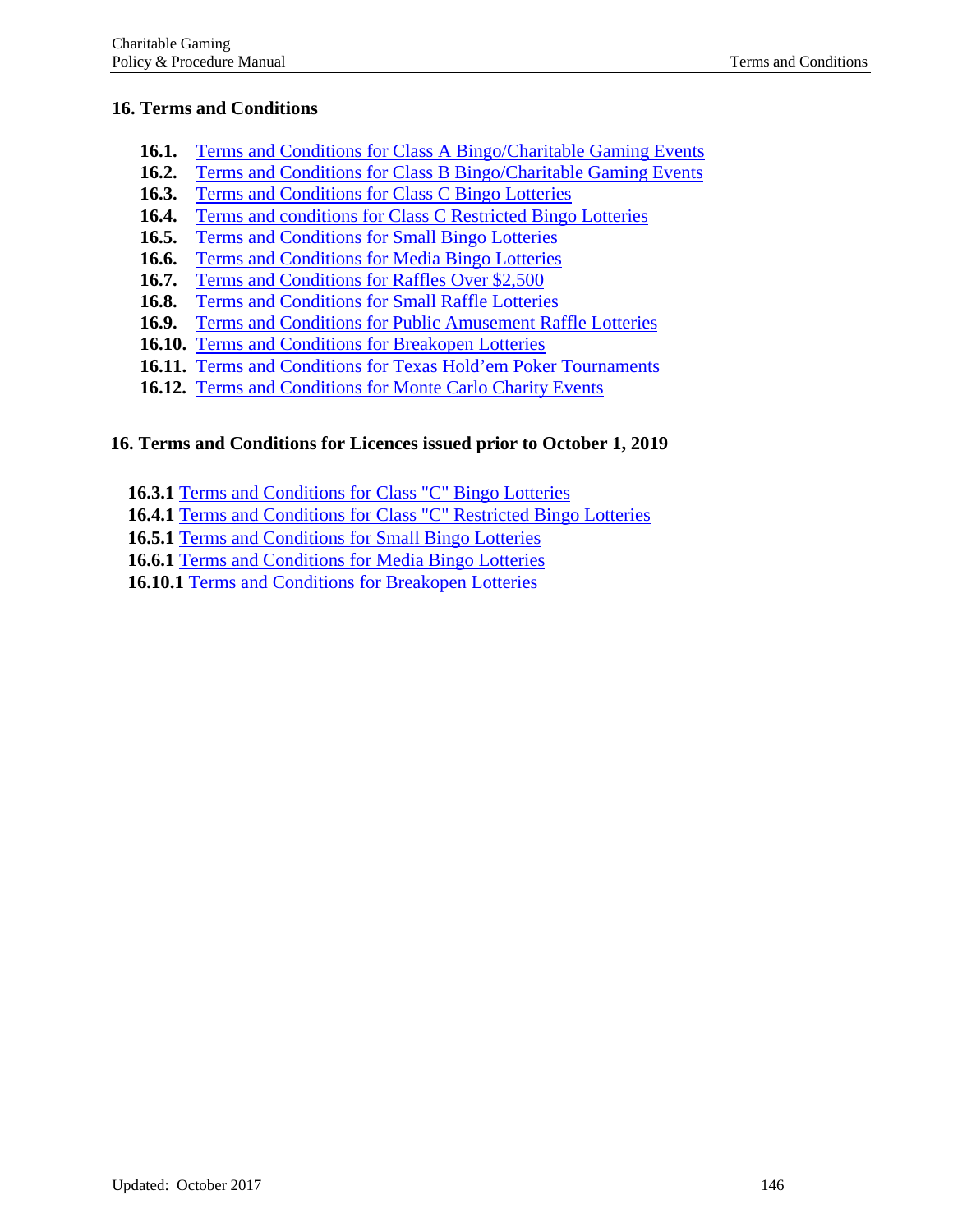#### **17. Contact Information**

# **17.1. SLGA**

| Website:   | www.slga.com                                                                 |
|------------|------------------------------------------------------------------------------|
| Email:     | Inquiry@slga.gov.sk.ca                                                       |
| Phone:     | 1-800-667-7565<br>$(306)$ 787-5563                                           |
| Mail:      | Box 5054<br>Regina SK S4P 3M3                                                |
| In person: | $12th$ floor, North Canadian Oils Building<br>2500 Victoria Ave<br>Regina SK |

## **17.2. Licensing Branch**

| Email:    | CharitableGamma@slga.gov.sk.ca |
|-----------|--------------------------------|
| Fax:      | $(306)$ 787-8981               |
| Manager:  | $(306)$ 787-1744               |
| Director: | $(306)$ 787-5225               |

# **17.3. Gaming Integrity Branch**

Email: **Email:** Fax:

Director: